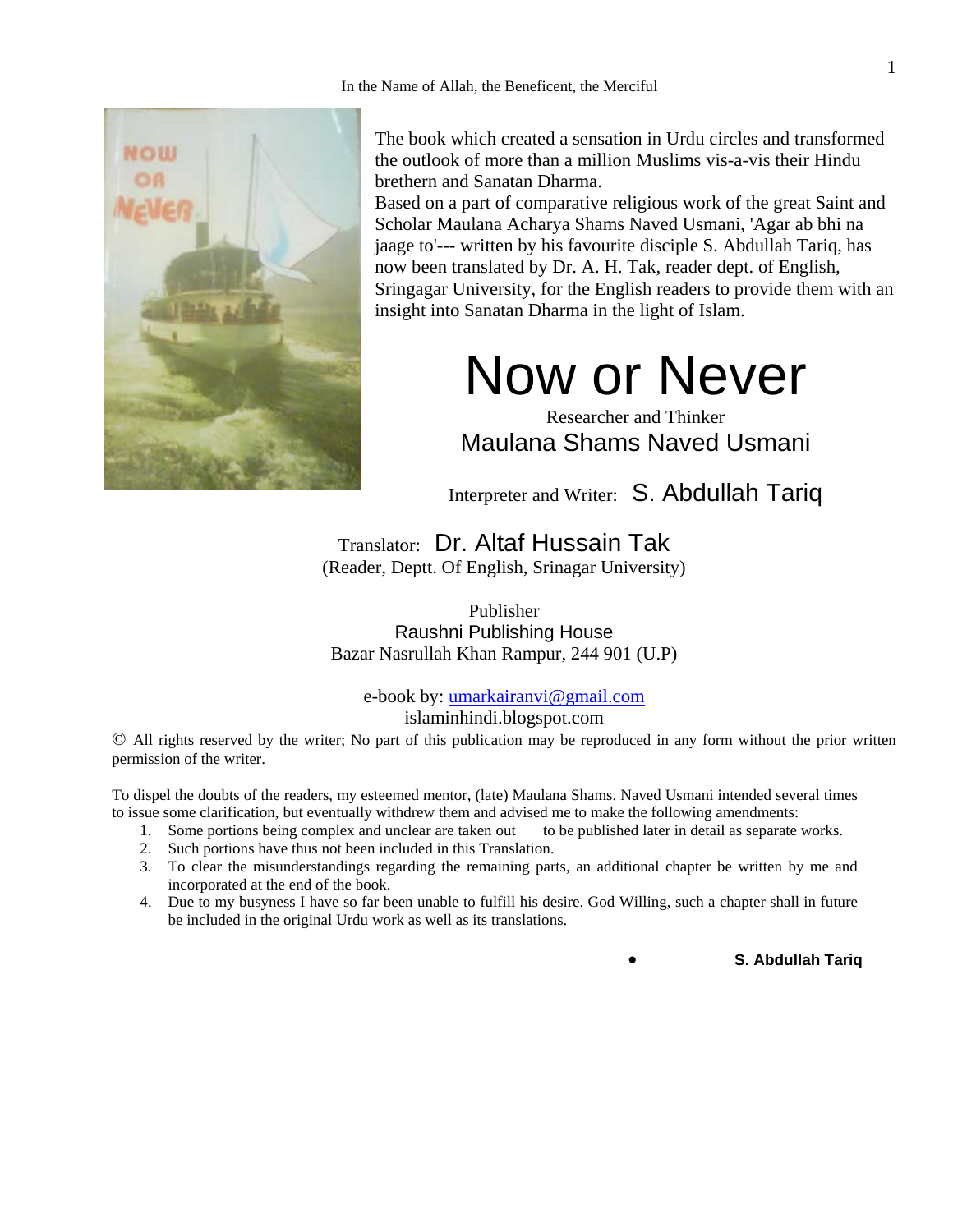# **Contents**

| Translation's note                                                                                                                                 |
|----------------------------------------------------------------------------------------------------------------------------------------------------|
| A voice in the wilderness                                                                                                                          |
| Perform your duty (Excerpts from a lecture of Maulana Shams Naved Usmani)                                                                          |
| Fore word ( of original Urdu edition)                                                                                                              |
| Ch. I. Prophecy of the revolution                                                                                                                  |
| • Desecration of Ka'aba • Perpetual torment • Is real torment yet to come? • Warning of substitution • Are we Momin                                |
| (the true believers) in the sight of Allah? .Who may that race be?                                                                                 |
| Ch.II The prophet of the Hindu race                                                                                                                |
| •Wonder-struck Krishna Menon •The people of Noah too have lost their prophet •Hindus are the People of Noah                                        |
| • Evidence the Qur'an                                                                                                                              |
| Ch.III. Mention of the Hindu race in the Qur'an                                                                                                    |
| • An allegation against the Qur'an • No research has yet been done about the name of all the race mentioned in the Qur'an                          |
| ·The Sabeans are the People of Noah                                                                                                                |
| Ch.IV Common features and eternal kinship                                                                                                          |
| •Review of tendencies and relations is necessary •Astonishing resemblance •Common traditions of Hindus and Muslims                                 |
| •Kinship is eternally ancient •Adam in India • Noah in India •Some other prophets in India • Jesus in India •Prophet                               |
| Muhammad (PBUH) and India $\bullet$ Arab Peninsula and India were once joined together $\bullet$ The fresh polish can't shine over                 |
| the layers of dust.                                                                                                                                |
| Ch. V The Vedas: The earliest scriptures                                                                                                           |
| Introducing the Vedas .How to Consider them holy .One discourse in the light of another .Judge further .The final                                  |
| witness •Search by the name of 'Adi Granth' •Earliest scriptures are extant •The Vedas are the first scriptures •The                               |
| Vedas and the other Hindu religious books                                                                                                          |
| Ch.VI. The beginning of the Universe: Ahmad Mujtaba                                                                                                |
| • The Ahmadic truth • The truth about Ahmed is in every scripture • Rational proof • Science needs guidance • The Leader                           |
| of the Universe is the beginning of this Universe • The Qur'an also testifies                                                                      |
| Ch.V II. Agni: An Enigma in the Vedas                                                                                                              |
| Ch. VIII. Similarity of names in Islam and Hinduism                                                                                                |
| • What other researchers say • The Islamic name of Hinduism • The name Allah is in every religion • Rahman and Rahim                               |
| Ch. IX. Monotheism in the Vedic Dharma                                                                                                             |
| •Monotheism in Hindu Religion                                                                                                                      |
| Ch.X The prophethood and the Vedic Dharma                                                                                                          |
| •Mention of prophets •Prophet Muhammad's mention in the Bhagvata •Mention of Noah in the Vedas •Mention of                                         |
| prophet Muhammad in the Vedas                                                                                                                      |
| Ch. XI. The Life Hereafter and the Vedic Dharma                                                                                                    |
| •Punar Janam and the concept of Hereafter •Hindu researchers admit •The concept of Hereafter in the Vedas •The                                     |
| account of Paradise in the Vedas $\bullet$ Account of Hell $\bullet$ An interpretation of the transmigration of soul (Ava Gaman) or                |
| metempsychosis ●One more truth about metempsychosis                                                                                                |
| Ch. XII. Other Vedic Commandments                                                                                                                  |
| • Prohibition of gambling • Prohibition of wine • Prohibition of usury • Simplicity in nuptial functions • Men forbidden to                        |
| use female dress . Women commanded to attend to domestic affairs . Commandment for women's modesty                                                 |
| Ch. XIII. Similarity of prophecies in Hadiths and Puranas                                                                                          |
| Ch. XIV. The truth about Ka'aba in the Vedic Dharma                                                                                                |
| •Ilaspad •Ilayaspad •Nabha Prathiviya •Nabhi Kamal •Adi Pushkar Tirtha •Daru Kaban •Makteshvar                                                     |
| Ch. XV. Maqam-e-Mahmud (The highest seat of praise) of Prophet Muhammad in the Vedas                                                               |
| Ch. XVI. The account of Dajjal in the Vedic Dharma                                                                                                 |
| Ch. XVII. Why these secrets remained a secret?                                                                                                     |
| •Unexposed secrets of Hindus •Our negligence                                                                                                       |
| Ch. XVIII. Belief in the former scriptures                                                                                                         |
| •Removal of a misunderstanding •There is no religion other than Islam but•No scripture is absolutely rejected •The                                 |
| implication of believing in the former scriptures $\bullet$ Why there seems a contradiction $\bullet$ Are Hadiths contradictory too? $\bullet$ See |
| the real background                                                                                                                                |
| Ch. XIX. The mode of the mission                                                                                                                   |
| • Are Hindus the people of the Book? • Not the People of the Book but Ummiyyin • The mode of the mission in the light                              |
| of Hadiths •In the light of the Qur'an •Give unto Hindu religion its lost truth •Two great disasters •Would that we                                |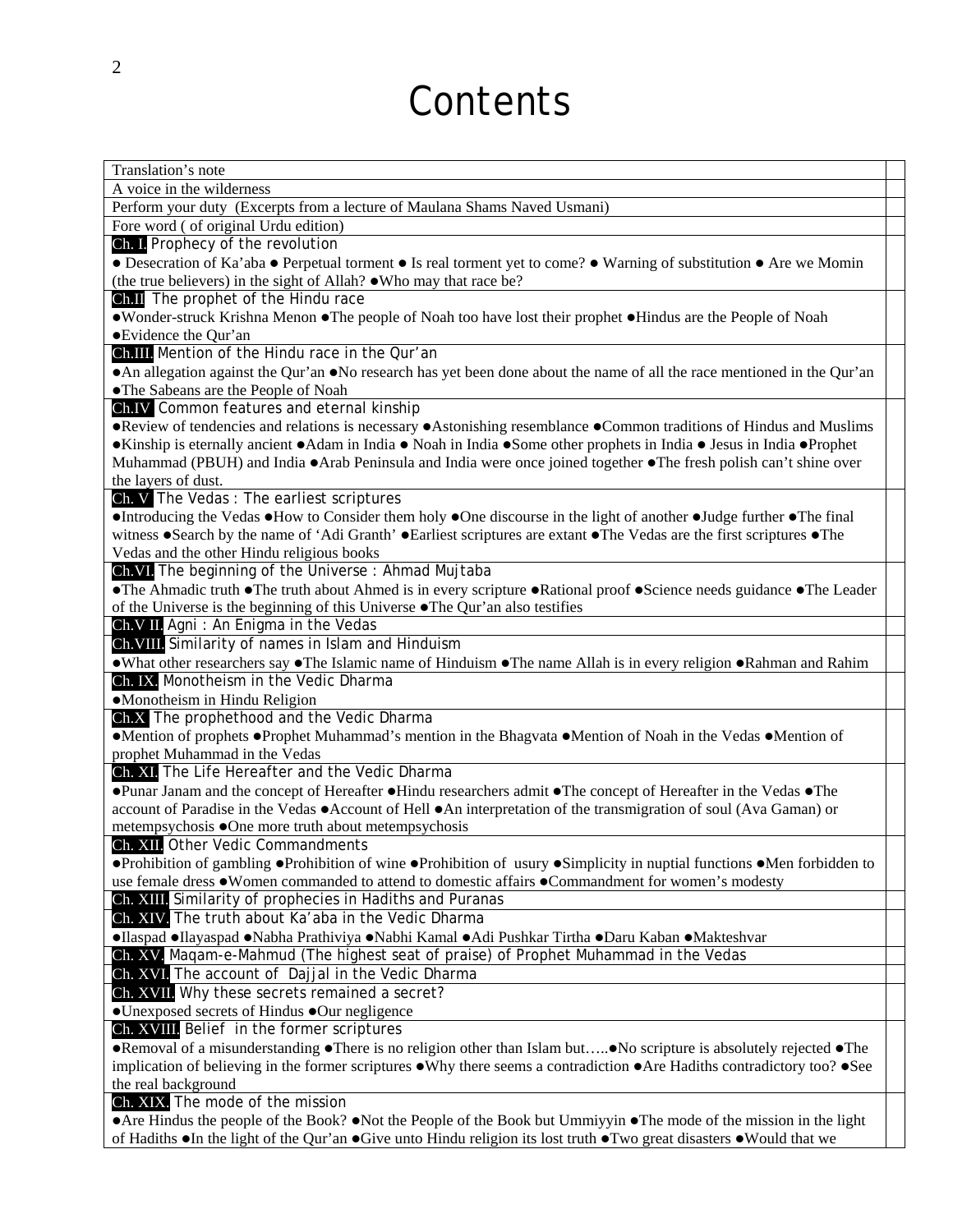•Do this much at least •An example of Americans •Conspiracy or good policy? •Summary •Hindu scholar know •The age is about to change  $\bullet$ Divine argument  $\bullet$  Would that………

Ch. XX. They too are searching…

Ch. XXI. Qur'an : The only criterion

**Notes and references** 

# Translator's Note

It hardly needs to be asserted that we live in precarious times when the feeling of divisiveness is about to destroy not only the individual, social and national life but also the entire global human community. The entire world is torn with strife, hatred, prejudice, propaganda, military buildups, injustice, insecurity and terrorism. The human personality is also torn and disoriented, even disintegrated. Even the eternal human values like love, friendship, mutual trust and coordination have yielded place to egocentrism, narcissism and communalism. India, the biggest democratic nation o religious pluralism is no exception as is proved by frequent religious, ethnic and racial conflicts. These conflicts are only some of the outward volcanic eruptions that prophecy of a greater disaster, unless the efforts are made to eradicate the disease rather than to prescribe mendicancy. The disease, as can be testified by every sensible person, is group narcissism which has giver rise to psychopathological tendencies resulting in one's sense of self-worth at the cost of other's degradation.

It has become evident now that deliverance from such a sordid state does not lie I the adaptation of a merely intellectual perception that take man away from Nature and God. All the man-made 'isms' and 'ideologies' like Communism, Socialism, Capitalism, Secularism and even Nationalism have failed to evade the human suffering and hostility. Even the advancement of science and technology has led us into the danger of becoming so homogeneous and computerized that we have lost all sense of individuality and sociability. Losing every sense of virtuosity and fellow-feeling we are unconsciously proceeding toward 'Dark Ages' when the deterministic factor was "Might is Right".

The need of the hour, therefore, is to go back to religion which is the only means of uniting people together rather than pushing them back into ignorance, superstition, submissiveness and impoverishment. We must begin to find ways behind the veil of our difference so as to celebrate our uniqueness while realizing that our prophets and spiritual leaders pointed beyond themselves to one God. All the prophets and religious leaders have directed man towards such basic human values as will always engender a true feeling of brother hood and humanitarianism. No doubt, presently we are going through crisis of religious practices, tat we suffer the conflicts of the generation gap and the challenges of secularism that we recoil at the effects of propaganda, the threat of nuclear war and the pervasiveness of Nationalism. But, there still exists an unchallengeable common bond among all human beings i.e. their being created by one God.

The current fanaticism and enmity between diverse religious communities-including Indian Muslims and Hindus-can be evaded by guiding them towards their real Creator-God. An important beginning in this direction is to stress the need of mutual respect and reconciliation by emphasizing commonalities and similarities among different religious communities, and work for peace, justice and brother hood, it is to be inculcated in every human mind, to whatever faith he belongs, that we are living on the same planet, sharing the same goals of life, family, food shelter, security, education, health, happiness, progress and freedom for ourselves and for others, though we may differ on methods, ways and means of achieving and realizing them. This will also help us eliminate narcotics, promiscuity, violence and many other evils of materialism, nihilism and fascism that are plaguing our society. We shall discover that we have much more in common than we could ever imagine. This will also bridge the gulf caused by our incredible ignorance and illiteracy about each other's beliefs and practices.

It is not impossible, provided we are faithful so such ideals and values and do something practical rather than pay a lip service of them. Moreover, we must get rid of the systematic hypocrisy of proclaiming one vision of mankind and living out a world of fundamentalism. Fanaticism and religious prejudices against one another. We should attempt to straighten the tangle in which people find other, and that we are in some sense incomplete with out the others, and that we should be at each other's service particularly in fighting against anti-religious force who do violence to the spirit of respect and reconciliation.

In this direction Maulana Shams Naved Usmani's endeavors-particularly his thoughts presented by the books "Agar ab bhi na jage to" (Urdu) and "Kitne dur kitne pas" (Hindi) are highly commendable. These books are concise, informative and impressive, opening new horizons of knowledge. Here Maulana tells us what belongs to Revelation and what is the product of human interpretation in Hinduism and Islam. It should be kept in mid that Maulana neither intends to cast aspertions upon Hindu Scriptures nor impose new meanings upon Islam but attempts to reveal new, and previously unthought-of dimensions in our understanding of the Holy Scriptures. These attempts verily prompt us to meditate upon those factors which, in this age of ours, should spiritually unite- rather than divide-Hindus and Muslims. May God succeed him in his efforts and reward Mr. S. A. Tariq for his conscientiousness and dedication in unraveling this hidden treasure to posterity.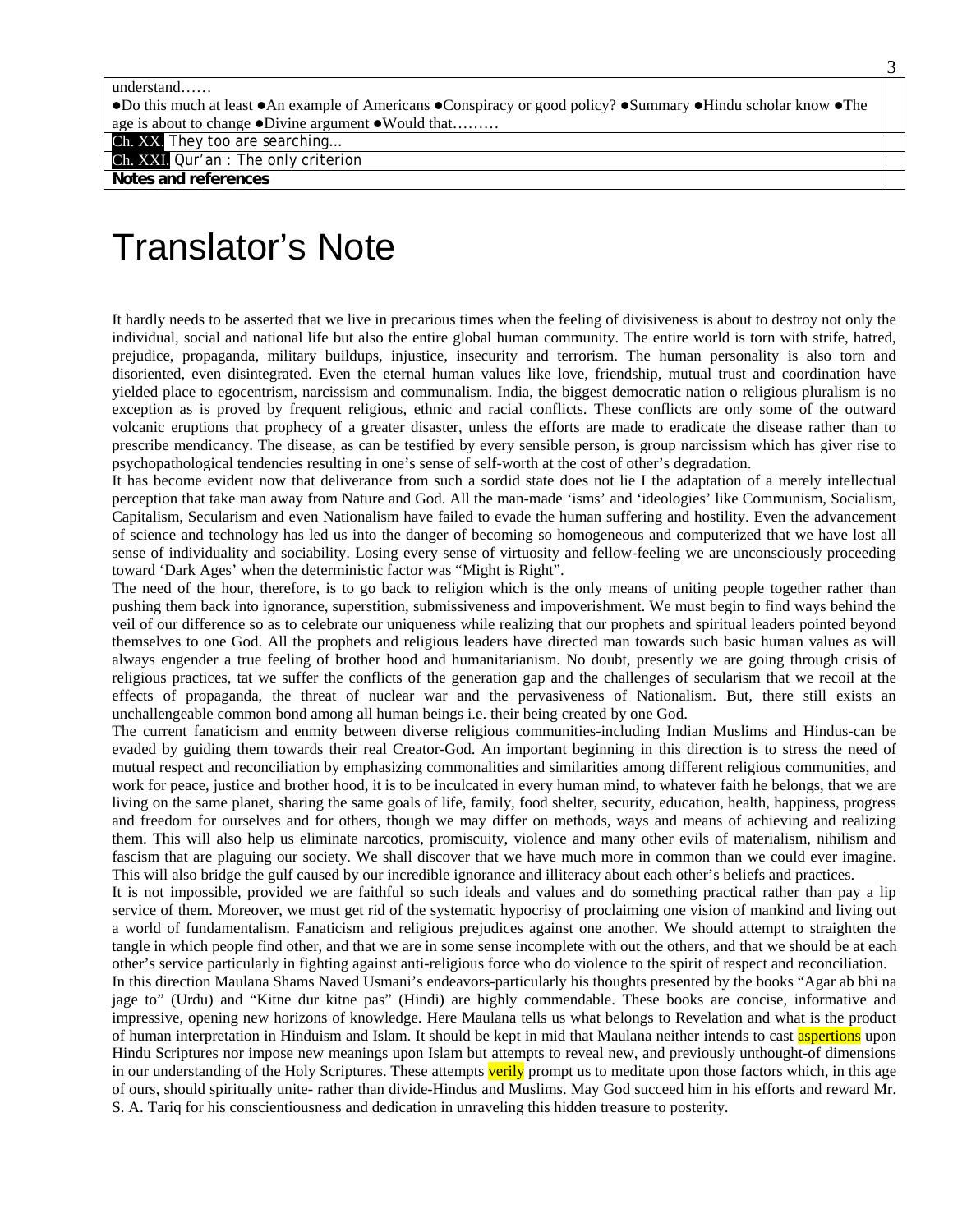I am highly obliged to Mr. Ghulam Nabi Hagroo, advocate Kashmir High Court for prompting me to translate the book Agar ab bhi na jage to into English in order to make it accessible to non-Urdu knowing readers; to Maulana Usmani and Mr. Tariq for making available the original references; and to my friend Mr. Abdul Rehman Mir for his comments and suggestions.

The setting sun asked-"Who will illuminate the world after me? Is there any one who has the courage to fight against the darkness."

A flickering lamp then came forward saying-" I will try my best."

A voice in the wilderness

In a two-room rented apartment at Mohallah Angoori Bagh of an Indian city, Rampur, lives a man for the last fifteen years, spending most of his time in prayers, vigil, in bewailing upon the humanity and in remaining absorbed in studies. In the spare time he used to meditate:

if Muhammad (PBUH) the last of the prophets, is the First Creation of God, why the followers of other religions do not acknowledge him as their prophet? Earlier, the people who were not impressed by the Muslim's character felt an inward change the moment they listened to the Qur'an. They were the native speakers of the Qur'anic language and realized fully its not being a human product. After the translation only the content remains whereas the divine language gets changed into a human language. Accordingly these translation do not have the same impact as the original, and the tragedy is that Muslims themselves have left reciting the Qur'an.

People still accept the Truth. Apparently their number may appear to be in hundreds and even thousand but in the total five hundred million population of the world their actual ratio is not even 1 : one lac. A universal revolution, therefore , can come only through the acceptance by race, but why doesn't such a change take palace?

How can Muslims believe in the former tampered scriptures? How will the non-Muslims believe in the Qur'an? What were the causes that drew people away from their original natural religion in to various other beliefs and what are the main roots of the present diversity of the religious beliefs and customs? Unless the are clearly known how can there be a proper diagnosis and a proper treatment? How long will continue this injustice of man upon men?

Will the people go on shedding blood In the name of religion? How will the universal revolution come, about which there are prophecies in the Qur'an and Hadith (traditions of the holy Prophet)? Is there any reference of the present day conditions and their solution in the Qur'an?

Research gave him the solution, and the Qur'an answered his investigations thus : " Verily (the truth revealed in) the Qur'an is (also) in the Scriptures of the former people". Hadith revealed to him " the people replacing (Muslims) will believe at last but through their own Scriptures.

He did not stop there. Research became his goal. When he studied the revealed Word of God, that had been forgotten with the passage of time and had succumbed to the thick layers of dust, in the light of the Qur'an the last and the most authentic divine revelation, the distances contracted the dust vanished; the truth and the false hood became obvious. He had found answer to his questions.

Towards the end of 14<sup>th</sup> century Hijrah (1979 AD) he suffered from yet another mental blow because of the disturbance that occurred in Ka'aba. One of the pretenders of Mehdiyat desecrated Ka'aba for a fortnight and for the first time in last 1400 years, Ka'aba was deprived of Adhan, prayers and circumbulation-Ka'aba, which according to his research is unanimously acknowledged as the First house as well as the Root of the Earth by the Qur'an and all other scriptures. The desecration of Ka'aba caused a commotion in the mind:

 'When the root of the earth itself in shaken, there will as a result of this commotion this man, who till then was a mere school teacher, thought again. 'The disturbances have even crept in the House of God and I am still concerned with my livelihood!

He opted for premature retirement and decided to dedicate his whole time for the cause of his Lord God. The time had come to enlighten others by the knowledge that God bestowed him with, during the six years of hard struggle. A very meagre income, a little experience of writing, his words revealed his

4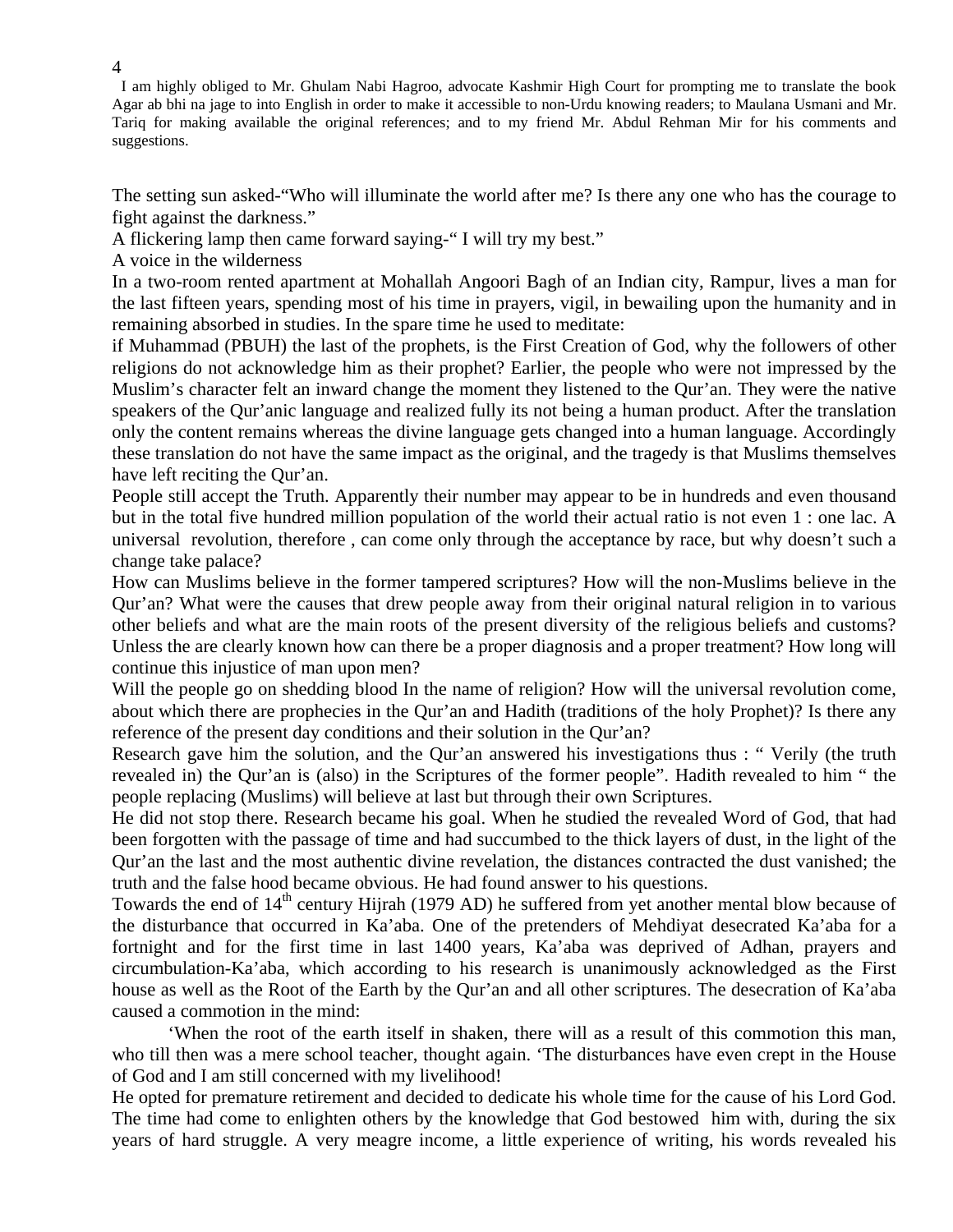heart. He took to the streets, stopped everyone whom he knew and narrated to them the sad story of the entire humanity. And, while at home, whatever time was saved after research and studies, he implored humbly and earnestly before God.

The scenario changed amazingly: people who used to call him a genius, began to call him insane. Those who used to take him for an embodiment of virtuosity labelled him as an opportunist and government agent; and those who up to now acknowledged him as God-fearing started calling him one who had gone astray. Many people even agreed with him and began visiting him in order to listen to his words, but what about cooperating with his mission? This path seemed to be full of dangers, afflictions, and sufferings. To praise and be a well wisher was good but to join as a preacher demanded zeal and courage. For this, they were not yet prepared.

Today a few enthusiastic inspired young men are with him. They have completely dedicated themselves, under his able guidance, to religion and religious cause.

This inhabitants of Rampur know this man by the name of Shams Naved Usmani.

• **S. Abdullah Tariq** 

# Perform your duty

(Excerpts from a lecture of Maulana Shams Naved Usmani)

Let me put in my own words what I have understood from a Hadith of the holy Prophet (PBUH):

On the Day of Judgement a person will be presented before God. He may have prayed all his life, developed a great scar upon his forehead, and praised God throughout but neither understood the true disposition of his Lord and nor loved the Man-the most beloved of all His creatures. Do you know what will happen? God will ask, "Who are you? What sort of a friend are you? I was hungry and asked you for bread but you did not give?"(The person will) say, "O God! What do I hear? I had read, you are the Sustainers and do not eat yourself".

Lo! The false plating of knowledge gets revealed

He will receive an answer, "Yes! But why didn't you give bread to that servant of mine who was hungry? Had you given it to him you would have found its reward from me now?"

I take this Hadith to imply the following also- God will ask us, "I had gone astray, why didn't you show me the right path?" The people will beseech, "O God! How can you go astray?" God will say, "My servants were going astray. Their spiritual food, the Holy Qur'an, was with you. You had with you the living picture of the Prophet's character. How many people were searching for Satpurush (The Ideal Personage) and for the scientific truth. There was a whole race searching for truthful knowledge. Had you given it upto them, you would have got its reward from me now".

Knowledge with out teacher is of no use. You have with you the knowledge of the Qur'an. Learn if from the Messenger of God and from his practical life. The race living with us, our neighbouring religious community has also a book of Gyan (Spiritual knowledge) but again Gyan with out Guru (Spiritual teacher) is futile. In the religion of this race it is written: Guru is Sakshat lakshan, the practical manifestation of the religion, the Satpurush. The main draw back that has crept in to their religion is that they have lost their prophet. Hindus do not know who was their first prophet. They are a truly Dharmik (devoted to religion) race, the race making the highest kind of religious sacrifices. You perform ablution in the morning, that too occasionally. They get up for their idols at 3 in the night and you do not get up early even for God. We do not have anything with us except the Qur'an the rest we have forgotten. At least convey this to the people who are searching for it. With this help them discover their prophet. if the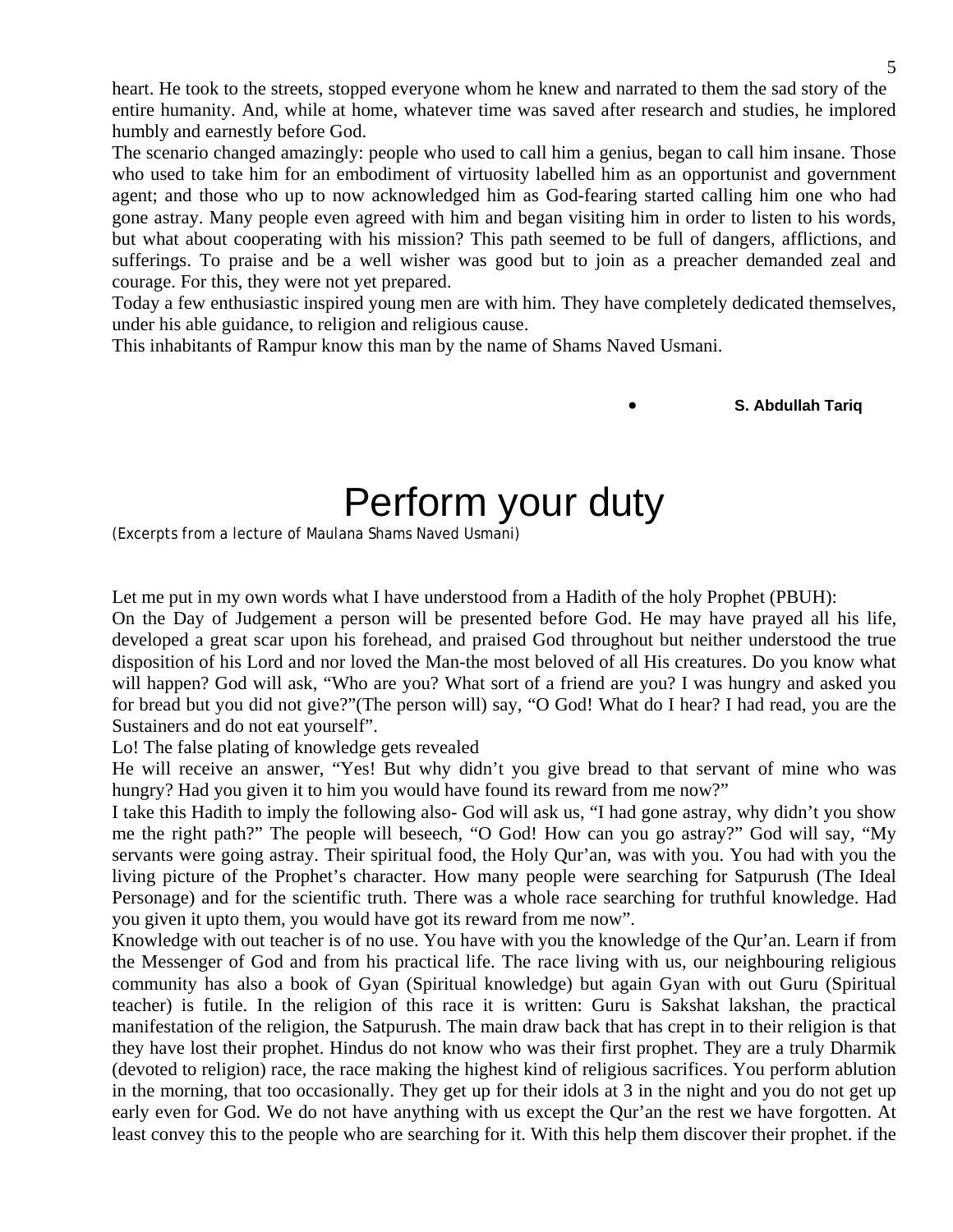community getting up 3'O' clock will come to know the truth about their Prophet, their divine revelation and their true God then what an excellent servants of the real God will they prove who are the dedicated servants of demi-gods.

When a guest is invited, the food is to be prepared according to his taste. if goat is to be served, mutton will not do, Everyone's food is different. The Svabhava spiritual food, and the temperament of every religious community is different. This race has a unique temperament. Once they are certain that someone is familiar with their Gyan and know it to the extent of perfections, they always surrender before his Gyan. Since it is a thing to be respected, they will never disrespect. But they will verily judge whether he says it with affection or with any business motive. Without sincerity. Nishkam Yog (Selfless or true sacrifice) is required. Curse be upon Sakam Yog (Sacrifice with a selfish motive) from God as well as from His servants. You will have to assure them of your sincere intentions. which you can demonstrate provided you have them.

The Qur'an sanctifies every religion. Where as the favours of every sanctifying entity are acknowledged, this one's are not because of our inability to prove it be said that you have done it. You are going on washing you own clothes. Show them after sanctifying, what is Ekam Evam Advitiyam (One only with out a second). This is called Brahma Sutra, Kalma. We can not be Muslim without Kalma how can anyone be a Hindu without it? If I deny La Ilaha illallah, I will be an infidel. How are you a Hindu without accepting your Kalma, Brahma Sutra.

I told a Hindu brother. First believe in "Ekam Brahm Dvitiya Naste Neh Na Naste Kinchan (God is one, none other, No! Not in the Least)" only then are you a Hindu. This is the Kalima of the Vedas and we recite it. I told him, I recite Ekam Braham….. Now I will recite it in another language "There in no god but God, One with out second". I said " I will recite it in one more language : Lailaha Illallahu Wahdahu La Sharika Lahu". I did bear testimony of God in three languages and will be rewarded (by Him) three times. Mufti Ilyas Sahib was sitting there. He also recited. Maulana Ismail Sahib was also present. He recited too. Now I asked this Hindu brother " Is there any difference between them?" He answered. "No". I said, "Can you recite in Arabic as we recited boldly in Sanskrit." He answered, "Why not?" and then he recited Kalima.

Today's youth is broad minded. Talk of Gyan only in the light of divine knowledge. Prove that Qur'an sanctifies.

I went to a Hindu scholar and said to him. "Pilgrims come to you to see the idols. Say what is your opinion about us?

What brings us here? we too have come for an, idol." He said, "you people do not believe in idols." I said, "you your self are made of clay. This idol of yours is made by God. I have come to visit this idol made by my God. Your religion commands you to fix your eyes upon the foremost part of your nose and not to fix your eyes upon the foremost part of your nose and not to look hither and thither but you people keep on looking at all those things that were prohibited and avoid looking at where they were commanded to." I said, "While at prostration we gaze at the tip of our nose itself. By looking at our own image, we recollect the image of God. The Brahmanda (the entire universe) is a temple of God. a Mosque, or call it whatever you like, and therein are the idols made by God. By looking at them God comes to the mind. Everything reminds of its creator. By looking at the nose of our own God-made idol we pray: O! the sculptor of these living idols, You alone are the Lord, nourishing this idol by air, You alone are you Sustainer, and 'O' the killer, by stopping its breath, You alone are the master of our lives. You are our Brahma, the Creator, You are Vishnu you sustain us, and you alone are our Shiva. You make us die. You alone are our Karta, our Bharta, and our Sanharta (the destroyer). In Your power is our birth, our life, and our death."

while I was saying this, he was empowered by a strange state.

"One who does not perform his duty towards his neighbour," the prophet (after taking an oath) declared, "is not a Muslim". We are not responsible for their sustenance but whatever we could do we should. if we have one bread, half of it is their due. If we are capable of uttering a word, only, we should utter it. If we can solve even three or four complications of the Vedanta, we should. But if you do good unto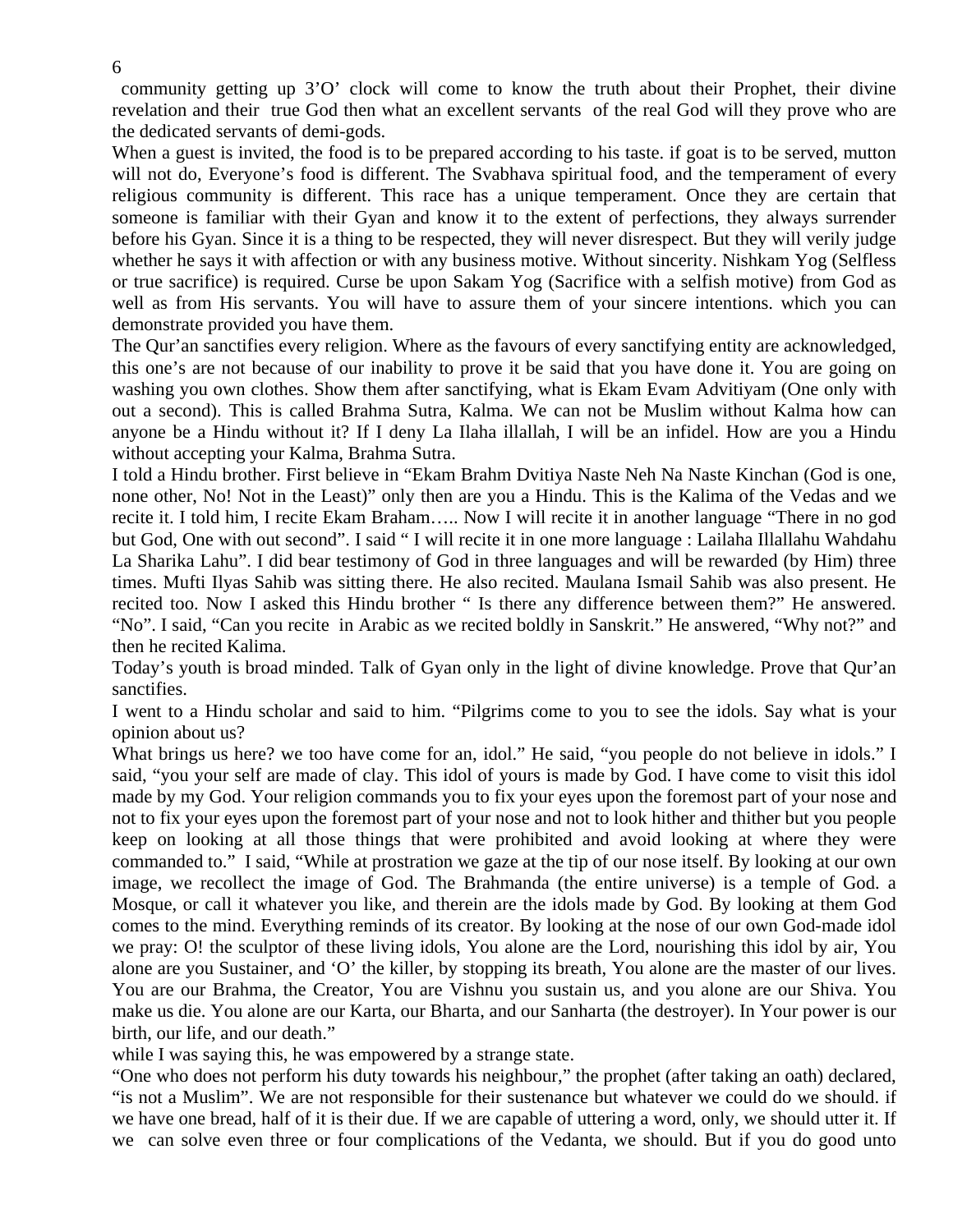yourself and not unto your neighbour, whatever little remains with you will become impure and unlawful. A neighbour may belong to any faith whatsoever.

All races and religions of the world are the neighbours of other races, and religions. The entire world is looking at you. Perform your duty.

Foreword

Praise be to Almighty God who enabled me to present before you the essence of a part of Maulana Shams Naved Usmani's fifteen year long study and research. The publication of these essays had started. in instalments, in Akhbar-e-Nau, New Delhi. Keeping in view their general acceptance and utility, I was prompted to put them in the present form, after necessary alterations, emendations and additions.

I am neither an author, nor a wrier. Besides my own limitations, I am conscious of the fact that the majority of my readers, who associate themselves with different maslaks (institutions), inspite of belonging to the same religions, have leaving aside any hope of their mutual co-operations, given their own institutions the status of the religion it self. Had I not been blessed with the unlimited kindness of my Gracious God and instant co-operation of fellow workers I would never have been able to compile Maulana's scholarly contribution in its present written from. I have arranged these, during last one year, from a vast number of the tapes of Maulana's speeches, his dictated notes, references and oral explanations.

If some parts of this presentation remain incomprehensible, the fault should not be attributed to Maulana's study and research but to the limited capabilities of the writer only.

It is very important to explain that the real aim of these essays in neither to persuade the common Muslims to read the Vedas, nor to furnish interesting information but to draw their attention towards such mode of religious mission as has not received any attention so far. If I am able to instill in some hearts even a semblance of a will to act, it will be my good fortune.

May the Almighty (God) accept this humble service of mine and may He reward all those helpers and well wishers of mine whose precious help is testified by each and every word of this book. Amen!

Seeker of benediction,

• **S. Abdullah Tariq**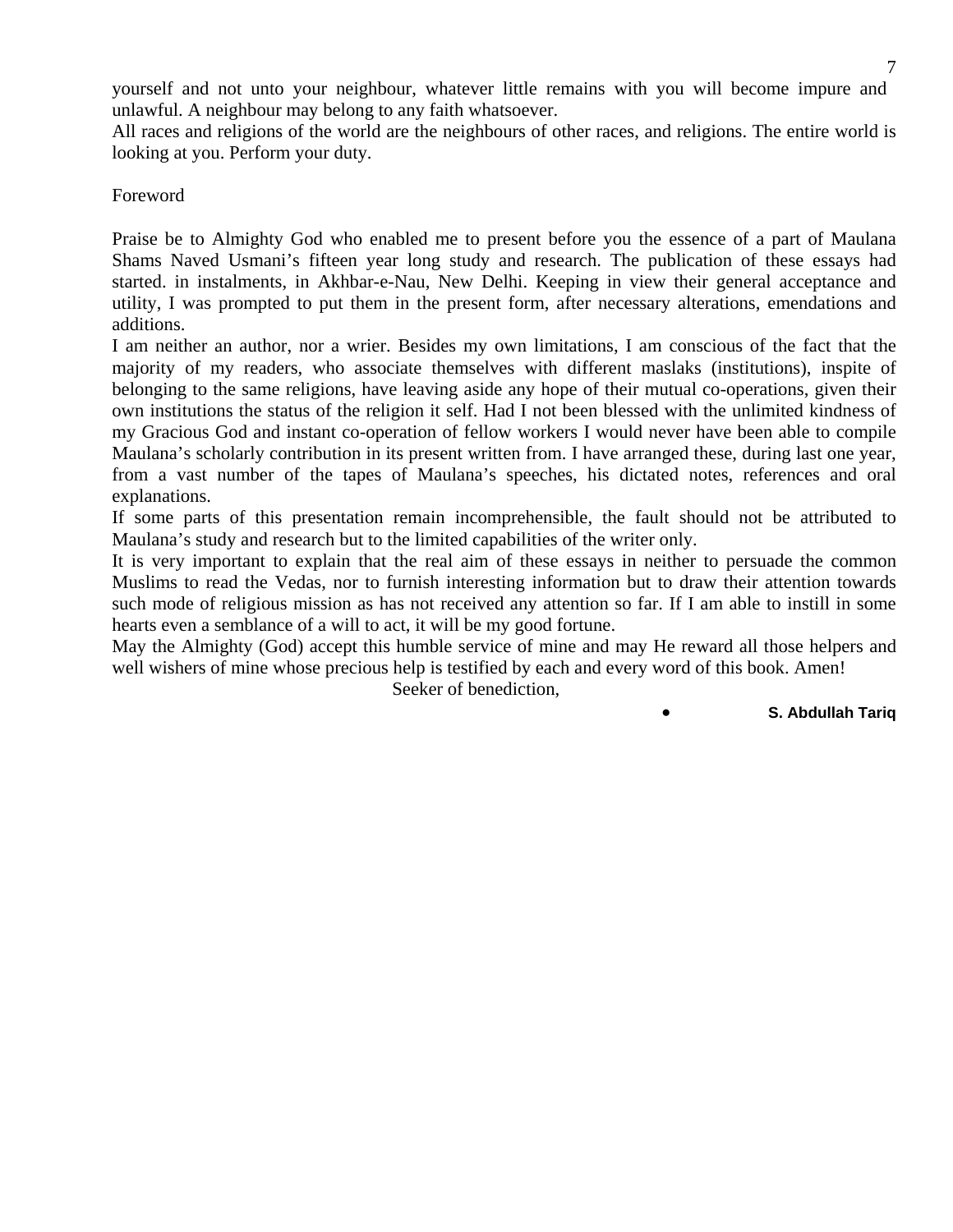# **PROPHECY OF THE REVOLUTION**

## **Desecration of Ka'aba:**

Commenting upon the Jewish occupation of Jerusalem, the renowned theologian, Maulana Syed Ali Mian, had said the following words: "Why should such a humiliating defeat and disgrace, in the eyes of the whole world be inflicted upon them (the Muslims) when even in the immediate past the Divine Grace was radiant in their splendour? The miracles had taken place and the Divine troops used to come down to support them."1

Ever since the entire Muslim population of the world has been, with hands raised, praying to God to restitute the *Qibla-e-Awwal* (The mosque of Jerusalem) to them but their prayers return back to them unheard. It seems that God's succour unto Muslims has stopped. Things have come to such an extent now that attempts are being made to desecrate even *Ka'aba.*

The very first day of *Muharram, 1400* (November 20, 1979) began with the abominable act of Muhammad bin Abdullah Qahtani claiming to be *Almehdi* (the promised one) as a result of which the subsequent fortnight turned out to be the worst period in the Islamic history of 1400 years. For fifteen days *Ka'aba* was stained with human blood, its walls were perforated with bullets, and no prayers, pilgrimage or even circumbulating was performed in it. During these fifteen days the entire Muslim community to the world kept on staring at the sky, waiting for the Divine troops to come. Earlier such troops had been sent by God in order to save His home (*Ka'aba*) and to destroy the army of *Abraha*. This time the flights of Birds didn't come. God's Messenger had prophecied, 1400 years ago, that once the guardians of *Ka'aba* themselves came down to the level of desecrating it, they would be 'given rope enough to hang themselves' so that they go on piling up blemishes in their register of deeds. The immediate capable of enjoying the status of **leadership of the world** 

"Narrated Abu Hurairah : a person will take the oath of allegiance between the *Pillar* (the Black-Stone) and the *Place* (the place where Abraham stood to pray) and none but its own people would dare to desecrate *Ka'aba*. Once this desecration takes place, do not enquire how soon the Arabs will perish."2 The fifteen days history of this accident bears testimony that the self-styled. *Mehdi* had taken the oath of allegiance between the Black-Stone and the place where Abraham stood to pray. Here is one more *Hadith*.

 "Narrated Abu Hurairah: I heard the Holy Prophet, the truest of the true, saying : My people will be destroyed by the hands of the rebellious youth of Quraish"3

Events themselves bear witness that the group of persons responsible for this desecration of *Ka'aba*  were the young people in the age group of twenty and twenty-two. Not only this, even the prophecy had been made about the person who will be the harbinger of this terrestrial commotion:

"Narrated Abu Hurairah: The Messenger of God said: the Hour will not be established unless a man from Qahtan appears, driving people with his stick."4

Maulana Ahmad Ali Saharanpuri writes in the marginal notes of this *Hadith* in *Sahih-Al Bukhari:* 'to drive people like herd of animals implies to subjugate them which might point towards the government and sovereign."5

## **Perpetual torment:**

Isn't Maulana Ali Mian's assessment that 'God's succour has stopped coming unto Muslims is a great scourge for the Muslims of the world? And if we have a true faith in Prophet Muhammad's (PBUH) prophecy that the desecration of *Ka'aba* by its own people will be followed by the disaster of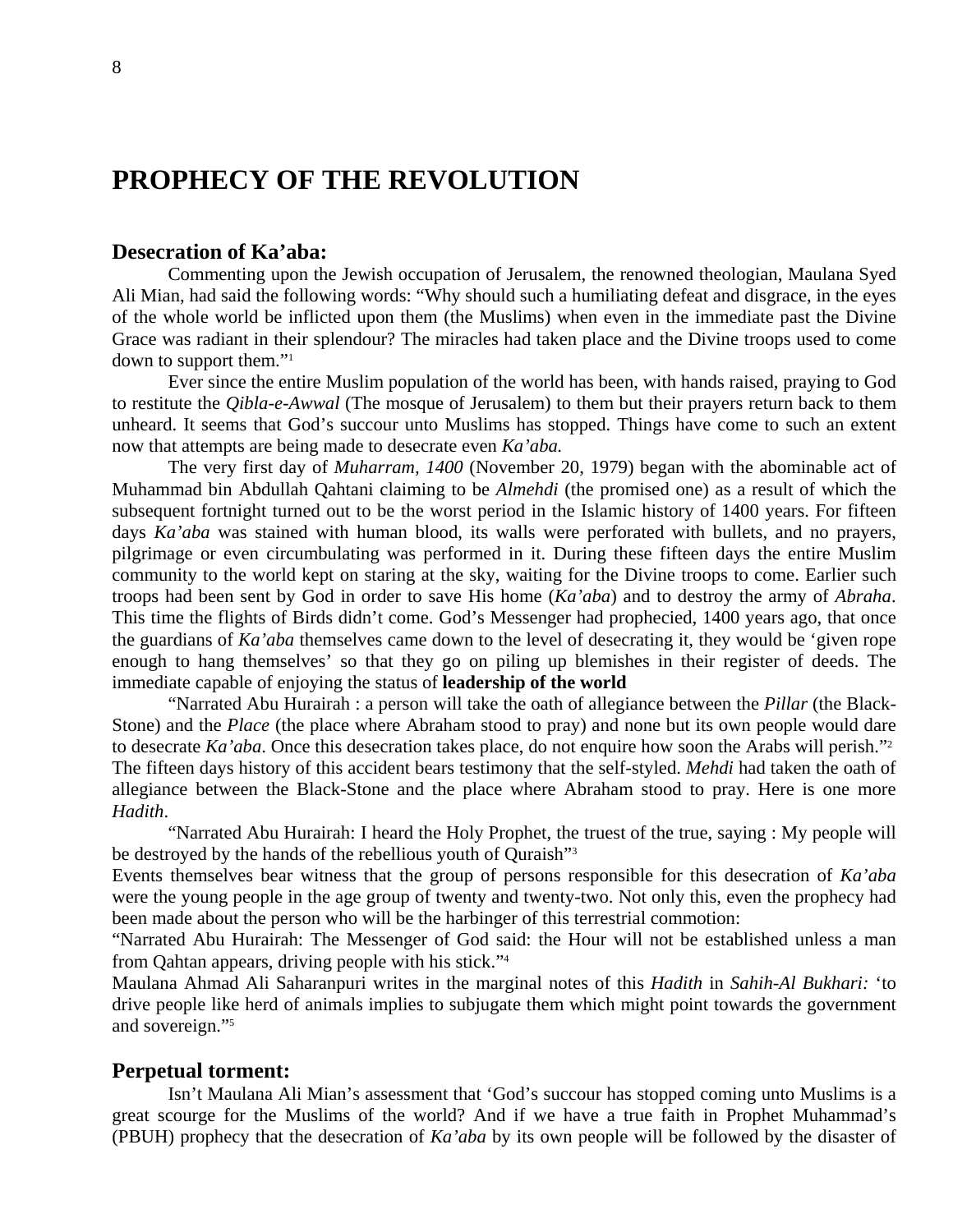Arabs, doesn't this news imply a great change at the global level? Look at the unfortunate condition of the Muslims of the world:

 Muslims, not only in countries where they are in minority, but also where they are in majority, are facing the problems of the insecurity of their places of worship, life and property, honour and respect; and are entangled in diverse political and economic problems. The gas tragedy in Bhopal; the continuous communal riots emerging from Jabalpur and Jamshedpur; the tragic tale of Babri Masjid; the oppression of Muslims in Philippines, China, Russia, Mangolia, Burma and Yugoslavia; ethnic violence in Pakistan; subjugation of Arabs by Israel in spite of being ten times in number; the troubles inflicted by Arabs upon Palestinians and the mutual killings of Palestinians; the atrocities done to the members of various Islamic movements in Turkey, Egypt, Syria, Libya, Indonesia, Malaysia; groaning and Lamentation of the Muslims in Afghanistan; numberless persons massacred in the ten year Iraq-Iran war; dreadful famine in Ethiopia; Muslims entangled in various problems in different countries of Europe, Asia and Africa-what a humiliating and disgraceful picture does it present to our eyes!

 "Narrated Thoban Maula : God's Messenger said : 'Very soon other folk, will come upon you in succession just as the hungry come upon the bowl (containing food)'. One of the persons said : 'Is it because we will be in minority?' The Prophet said : 'No. You will certainly be in majority but you will be like foam over the river. God will take away the fright from the hearts of your enemies and 'will instil cowardliness in yours'. One of the persons asked : 'Oh! the Prophet of *Allah* why this cowardliness will be there?' The Prophet said : Because of the love of life and fear of death."6

#### **Is real torment yet to come?**

We label this period of our humiliation as our torment but if these conditions prove to be only the beginning of the real torture, then what? If God's torment will prove more horrible than this, then? When God's torment was inflicted upon the earlier disobedient races, their existence was obliterated. Shouldn't the followers of Prophet Muhammad (PBUH) be afraid of facing such an end? Let us get enlightened from the *Qur'an* : "He directeth the ordinance from the heaven up to the earth; then it ascendeth unto Him in a *Ya'um* (Day) whereof the measure is a thousand years of that ye reckon."7 Most of the commentators conclude that the reference in the ayah is towards the Day of Resurrection, though in *Sura Ma'arij* (LXX) the length of the Day of Judgment has been expressed in the following words : *"Fi ya'umin Kana Miqdaruhu Khamsina Alfa Sanah* (In a day whereof the span is fifty thousand years). A single *Ya'um* (Day) when the command of God gets established has been rendered by the *Qur'an*  equivalent to one thousand years. An explanation of this *Ya'um* is given in *Sura Haj* : "Have they not travelled in the land, and have they hearts where with to feel and ears where with to hear? For indeed it is not the eyes that go blind, but it is the hearts, which are within the bosoms, that grow blind. And they will bid thee hasten on the Doom, and *Allah* faileth not His promise, but Lo! a *Ya'um* with *Allah* is a thousand years of what ye reckon. And how many a township did I suffer long though it was sinful! Then I grasped it. Unto me is the return." *(22: 46-48)* Look also at ayah 29-30 of *Sura Saba* : "They say : 'when will this promise (come to pass) if ye are telling the truth?' Say : 'The appointment to you is for a *Ya'um,* which ye cannot put back for an instant, nor put forward."

 It is very necessary to concentrate upon these (above given) ayah rendered in the *Qur'an* at three different places. Isn't it clear from these ayah that God's system prevailing upon this earth is changed by Him after His One *Ya'um* or after our one thousand years in order to administer a fresh prudence and policy. Let the people who believe that the doom was meant only for earlier nations and that there is absolute freedom for them till the Day of Resurrection, realize that God's respite is promised for a period of one thousand years.

 Don't be in hurry and do not ask that one thousand years have elapsed and still we enjoy the respite. Concentrate upon the following *Hadith* from *Abu Da'ud* :

 "Narrated Sa'ad bin Waqas : the Messenger of Allah said : 'Verity I hope that my *Ummah*  (followers) will never become so meaningless and helpless in the sight of God as not to receive the respite even for half a day'. When Sa'ad was asked about the exact meaning of half a day he answered,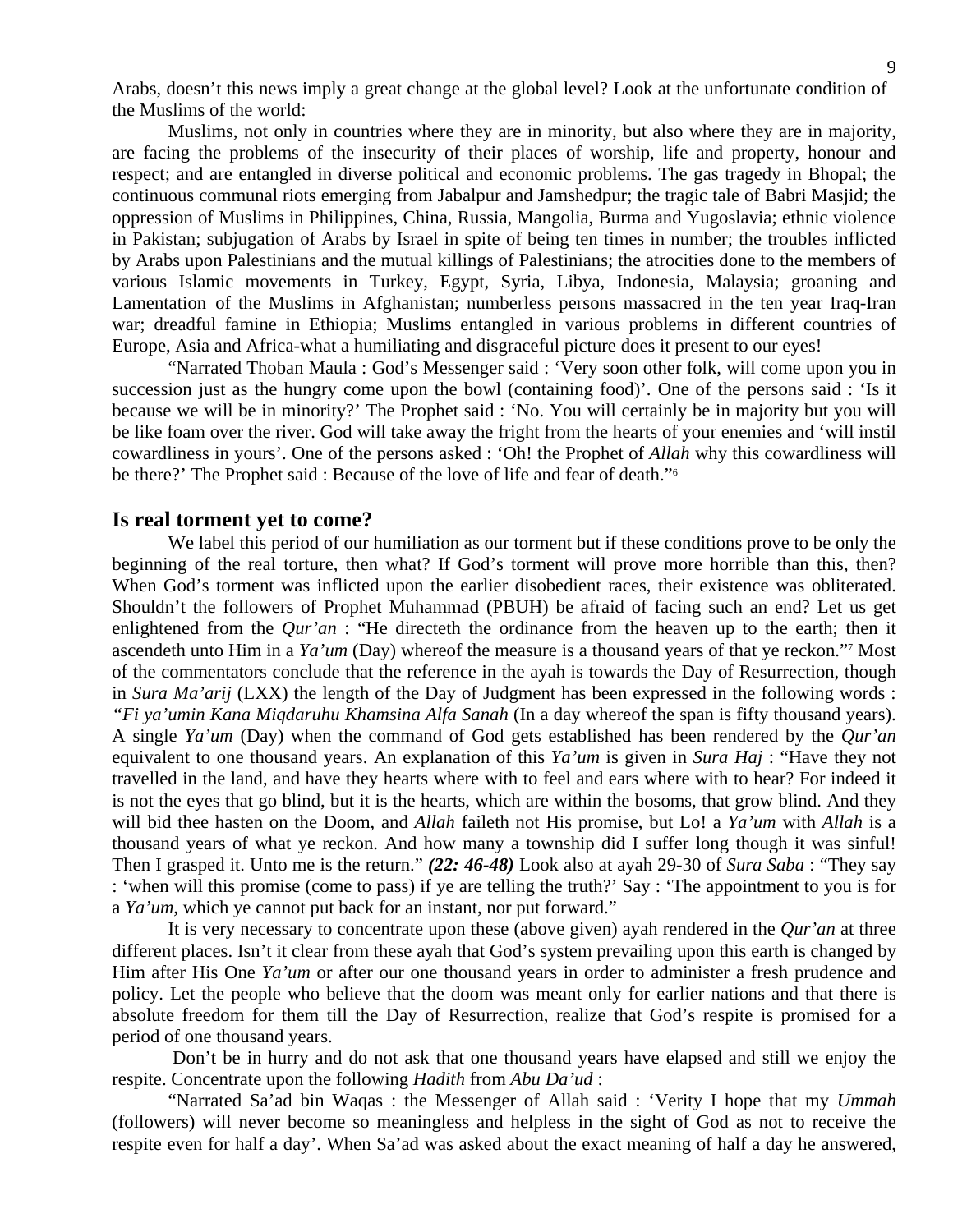'Five hundred years." According to Jalaluddin Suyuti, the Muslims will continue to live for fifteen hundred years after Prophet Muhammad's (PBUH) departure.<sup>8</sup> The mention of this respite, even after the destined span of time, can be found in *Shu'araa*(xxvi : 204-9) of the *Qur'an*.

# **Warning of substitution :**

Here is an important point to ponder upon. Once a prophet comes, it is the duty of his followers to attempt to set right the previous races in the light of the fresh teachings of the new prophet. This is the implication of having the status of the **leadership of the world.** With the prophethood of Muhammad. (PBUH) the Children of Israel were dethroned and the leadership, till the Day of Resurrection, was bestowed upon Muslims. So long as the world remains, no new prophet will come and the followers of Prophet Muhammad (PBUH) have got to perform the duty of removing the corruption from this world. Are the Muslims with their current state of affairs fit for this job? Still their leadership status should continue because Prophet Muhammad (PBUH) is the Last Prophet! Recollect all the datas again : Warring of doom to the Muhammadans after 1500 years; the news of the (spiritual) destruction of Arabs after the desecration of *Ka'aba*; all the signs of Muslims' dethronment being obvious yet the leadership of the world with them. I shiver while writing it but it cannot be denied that all these facts point towards one direction : "Substitution or Change of Race" that has been prophecied by the *Qur'an* at numerous places. In other words, the leadership of the followers of Muhammad (PBUH) will again be restored through a new race embracing The Truth. Look at the following few ayah of the *Qur'an* related to the substitution of one race by another :

\* "If it were His will, He could destroy you, O people, and create another race; for He hath power to do this". *(4:133)* 

\* "Because God will never change the Grace which He hath bestowed on a people until they change what is in their (own) souls : and verily God is He who heareth and knoweth (all things)" *(8:53)* 

\* "Behold, ye are those invited to spend (of your substance) in the way of God; but among you are some that are niggardly. But any who are niggardly are so at the expense of their own souls. But

God is free of all wants, and it is ye that are needy. If you turn back (from the path), He will substitute in your stead another people, then they would not be like you" *(47:38)* 

\* "(The same Messenger is also sent for) others of them (i.e. Ummis, the unlettered), who have not yet joined them (i.e the firsts): and He is Exalted in Might, Wise" *(62:3)*

\* "O ye who believe! If any from among you turn back from his faith, soon will God produce a people whom He will love and they will love Him-lovely with the believers, mighty against the rejecters, fighting in the way of God, and never afraid of the reproaches of such as find fault. That is the grace of God, which He will bestow on whom He pleaseth, and God encompasseth all and He knoweth all things." *(5:54)*

\* "Unless ye go forth, He will punish you with a grievous penalty, and put others in your place; but Him ye would not harm in the least, for God hath power over all things." *(9:39)* 

God forbid; Is the warning of substituting a new race only a fake cry like that of lion! lion! Verily the Word of God is always true. Even if we try our utmost we won't be able to change the will of God. However, our duty is to make such efforts as not to be included in doomed people. Besides, we must attempt to get included in the people in whom God entrusts the leadership of all races. We can do this provided we know which race deserves this honour. Such a guidance do we receive from Prophet Muhammad. See for example : "When, in Mecca, Abu Zar Ghifari embraced Islam at the august hands of the holy Prophet, he (the Prophet) said: 'An oasis has been displayed before me and I think, it was *Yasrib*(Madina) only. Will you carry my message to the people? It is likely that they get benefited and you rewarded (for this)."9 Obviously, if it comes to one's knowledge that such and such race is going to embrace The Truth, then the people who take the lead in getting them accept it will be specially rewarded.

10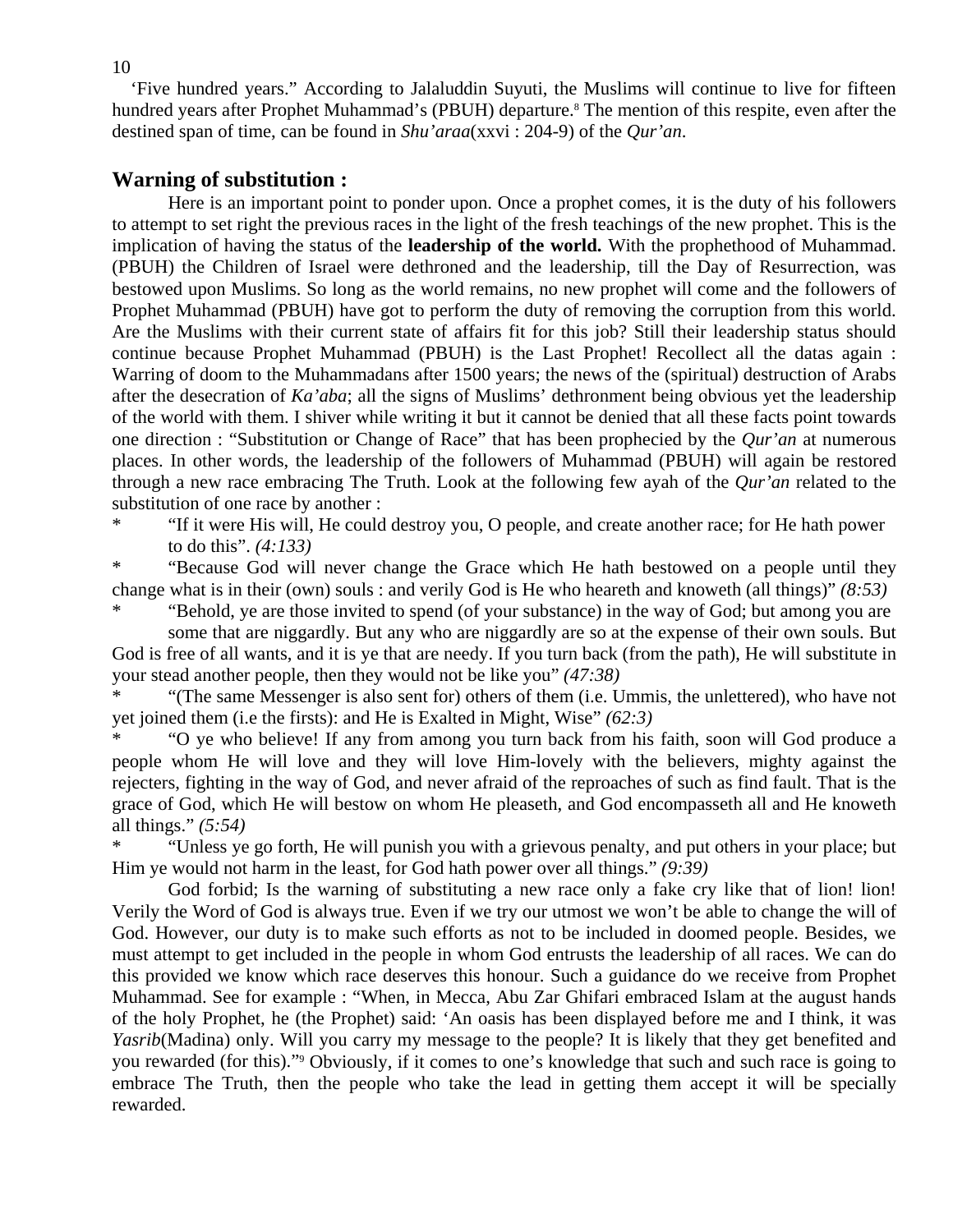#### 11

## **Are we Momin (the true believers) in the sight of Allah?**

Before proceeding, let us remove this misconception from our minds that mere recitation of *La Ilaha illallah* (there is no God but *Allah*) makes one entitled to paradise. The Jews used to say the same : 'Even if we go to Hell it will be just for a brief period because once we are punished for our misdeeds we will enter paradise permanently.' In a *Hadith* given in *Al Bukhari* and *Al Muslim* (most authentic books of Hadith) it is stated that the Prophet (PBUH) said : 'you will behave exactly like the races before you.' The holy companions asked, "Do the races imply the Jews and the Christians?" The Prophet replied, "Who else!"

 No one knows how many of us are the *Momins* in the sight of God and how many either hypocrites or practical disbelievers. In order to know the implications of the term hypocrite let us revive the following story of *Umar*.

 One day while he was holding the office, *caliph, Umar* knocked at the door of Huzaifa, a confidant of the Prophet. In a weary and gloomy mood he said to Huzaifa, "Swear in the name of *Allah*  that you will speak the truth". Huzaifa implored, "what are you going to ask, O *Emir* of Muslims". Umar said, "No, swear first that you will give me a truthful account." Then in a state of extreme commotion he said, "The Holy Prophet has told you the names of all the hypocrites of Madina. Speak honestly if my name figures in the list."

 God Gracious! *Hazrat* Umar, to whom the good news of paradise has already been conveyed, has the fright of being a hypocrite! He used to say: Belief is the name of the intermediary state between hope and fear. If I come to know that every person except one will go to paradise I will have the fear of being that person; and if (I come to know that) every person except one will go to Hell, I will have the hope in *Allah's* benediction of being that one lone person". Ponder for sometime. If the touchstone of Belief and hypocrisy is even one tenth of this, how many Muslims can verily be called the Believers, keeping also in view the warning of the *Qur'an:* "The Hypocrites will be in the lowest depths of the fire". *(4:145)* 

#### **Who may that race be?**

 Let us now attempt to find out the race upon which God would bestow the honour of leadership of all other races of the world. If God and His Messenger have guided us with the news of the change and its timing, then the reference to that race may also be found. Let us glance through the translated ayah of the *Qur'an* pertaining to the change or substitution of race.

 In the translation of ayah 38 of Sura 47 (Muhammad) Abdur Razzaaq, Abd Bin Hamid, Tirmizi, Ibne Jarir, Ibne Abi Hatam, Tabrani and Baihaqi have quoted Abu Hurairah who narrated : When the Holy Prophet recited the ayah "if you turn your backs....", his companions asked, "O messenger of Allah, who are these people who will replace us after we turn our backs, and they won't be the like of us." Then the Prophet patted on the shoulders of Salman and said, "He is the man and his race is the race. I swear in the name of *Allah*, in whose hand is my life, even if the faith goes to the Pleiades, these people of Persia will trace it out even from there."10 A similar *Hadith* has been mentioned in the context of ayah 3 of *Sura Jum'a* in *Al-Bukhari.*

 I quote below the narrations given in the commentary of ayah 54, *Sura Maida, in Tafsir-Fat'hul Qadir :* 

Ibne Jarir reports from Shuri'h Bin Uba'id : when this ayah was revealed by God, Umar asked, "O Messenger of *Allah*! does it mean, I and my people?" (the Prophet) said, "No, but this man and his people (pointing towards) Abu Musa Ash'ari."

A'yazul Ash'ari narrated : The Prophet pointed towards Abu Musa Ash'ari and said, "this man and his race."<sup>11</sup>

Abu Musa Ash'ari narrated : I recited this ayah before the Holy prophet and he said, "O Abu Musa Ash'ari, this means you and your race-the people of Yemen."12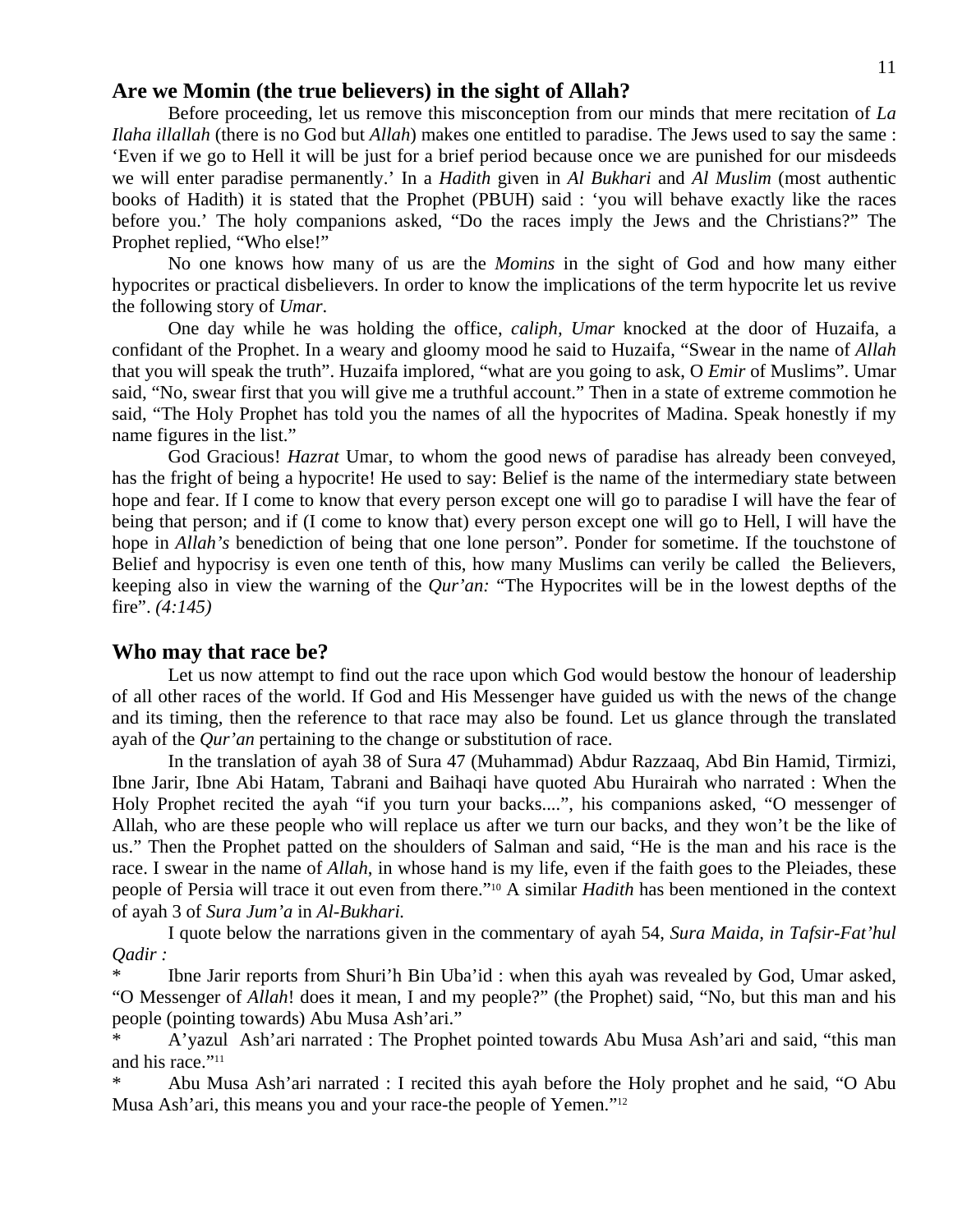Narrated Ibne Abbas that the Prophet said, in connection with this ayah, "It means people coming from Yemen."13

In ayah, 39 of *Sura Toba*, Shokani writes in *Tafsire Fath'ul Qadir* vol II, P. 345: "It is controversial as who are those people. It has been said that they are Yemenites and it also has been said that they are Persian. Without an authentic proof the exact identity of the race can never be determined."

 The important point to concentrate upon is, whether (God forbid) the true Messenger of *Allah*  could have told such controversial statements: that is to Salman Farsi that they are Persian, and to Abu Musa Ash'ari, who was from Yemen, that they are Yemenites. Never, and certainly not. Consequently we have to find some relevancy between these apparently contradictory statements. Throughout the world, India is the only country where these two races-Persian and Yemenese-have come together. The people of Persia (Iranian) belong to *Aryan* race that had settled in the North India. similarly a large number of the people belonging to the *Dravidian* race of South India had settled in Yemen. Buddhists of *Sindh* namely *Med*, *Sababja, Siyabja* and *Ahamrah* races had also settled is Yemen.14 Even today we find there a great impact of the Indian civilization. The splendid forts like *Hind, Hinda*, *Sham or Shyam, Ryam* still exist there.<sup>15</sup> The coming together of these two different races in India is an ideal example of the administration of the administrator of this universe so that the prophecies of the Holy Prophet, which at the time appeared contradictory, turn out to be true.

 It is very important to point here out that Iranians and their sympathizers resort to the narrations referring to Salman Farsi whenever they discuss about the present revolution of Iran. Not doubting their intents, we assume that the narrations regarding Abu Musa Ash'ari may not have come into their view. Abu Musa, who had played a pivotal role in converting Jats to Islam.16

 Maulana Ubaidullah Sindhi, a great propagator of Shah Wali-Ullah's philosophy, writes in the commentary of ayah 3 of *sura Jum'a* "I believe that *Wa akharina minhum* (*others* of them) verily refers to the people of Persia and India as well as their followers."17 Let us also look at the following prophecy of Shah-Waliullah: "One thing, I verily believe, is that if Hindus strengthen their firm domination upon India in every respect, even then it is necessary and certain, as per wisdom of *Allah* that He should inspire the Hindu nobles and leaders to embrace Islam as their own religion."18

 The first part of this prophecy, made during the Mughal period, has turned out to be true which means that at present the Hindus are dominant in India for all practical purposes. God willing, the next part of the prophecy i.e. their acceptance of Islam as their own religion will also come true.

 I think I have presented a few arguments which are sufficient to prove that there are two sections of Muhammad's (PBUH) *Ummah* (followers) : one comprises the present followers whose span is 1500 years, and the second, the Hindus of India who will collectively accept Islam as their own religion after which they will enjoy the status of the leadership of the whole world.

 After listening to this heart shaking news one immediate reaction of yours may be to shrug it off and consider it a mere fantasy full of invented parables. On the other hand, finding yourself engulfed in emergencies you may decide to reform yourself, start considering though fully about your objectives and think over the strategy of extending invitation to those people who are going to lead the world. If in their becoming the Believers we also contribute a little, then verily it will be a great success of ours. Even otherwise, the Word of God is always true and does not need even an iota of help from us.

 The warning of substitution given in ayah 39 of *Sura Toba* has been clarified still further in ayah 40. "If ye help not (the Prophet), it is no matter: For God did indeed help him when the Unbelievers drove him out: he had no more than a companion. They two were in the cave, and he said to his companion, 'Have no fear, for God is with us'. Then God sent down His peace upon him, and strengthened

him with forces which ye saw not, and humbled to the depths the word of the unbelievers. But the word of God is exalted to the height, for God is Exalted in Might, Wise." *(9:40)*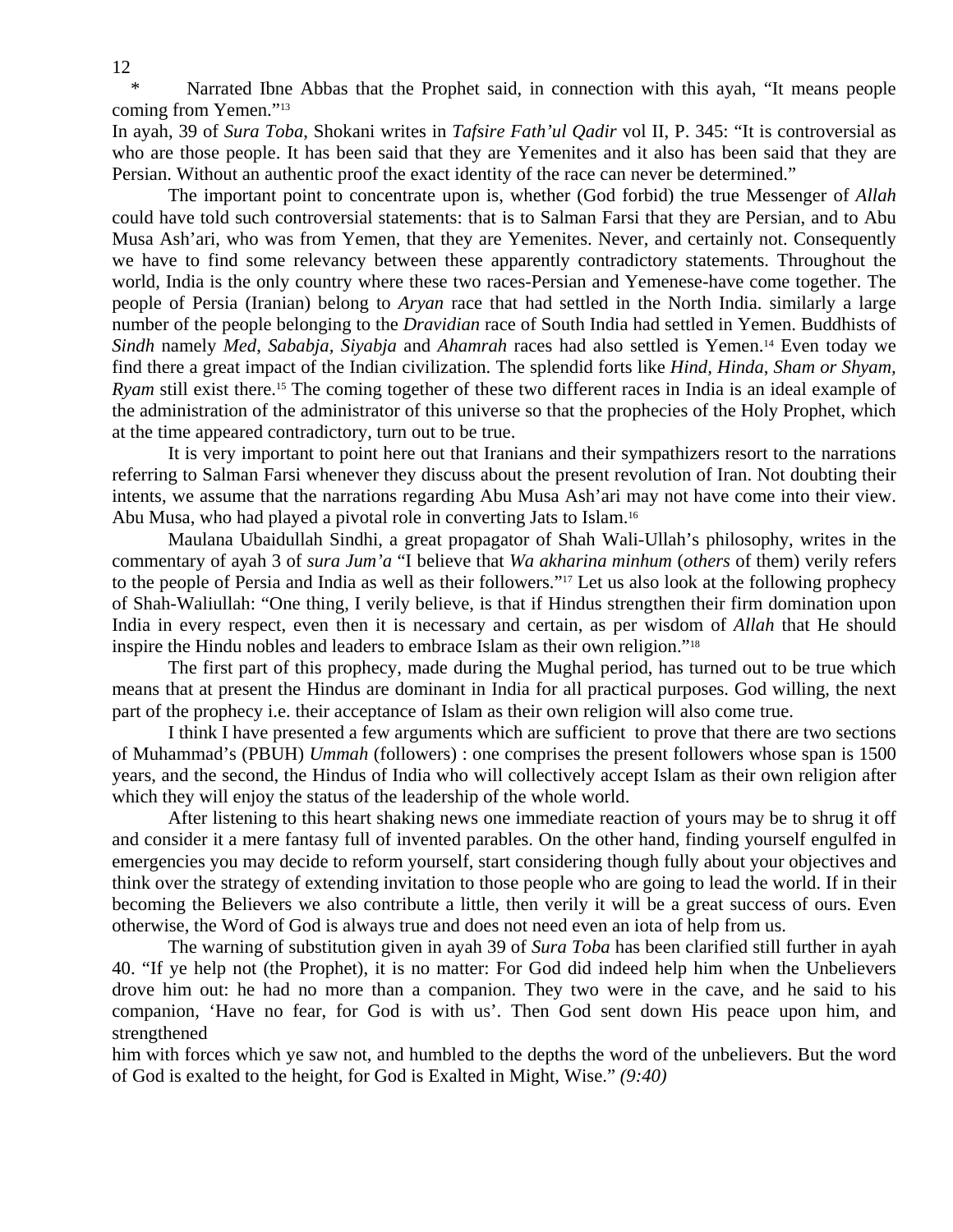*"If the present Muslims are not eager to fulfill their duty then, undoubtedly, God will bring to life a new race* 

 *and prepare them to fulfill the mission of Islam" (Syed Suleiman Nadvi, Ma' arif, January, 1939.)* 

**THE PROPHET OF THE HINDU RACE** 

# **Wonder-struck Krishna Menon:**

It is said that once during his stay in London Krishna Menon was with his friends when suddenly a friend of his addressed him thus: "This friend, sitting in front of you is a Jew. He asserts that he possesses a divine Scripture called The *Torah* and this book of theology was given to them by God through Moses."

"I know it," answered Krishna Menon.

Next, this very friend of his pointed towards a Christian and said, "He is a Christian and he too professes to be in possession of a divine Scripture, namely, *The Gospel* which God has sent unto them through Jesus."

"I know that too", Krishna Menon answered with a smile as if he was astonished by the repetition of these universally known facts. But the speaker was serious and, pointing towards a Muslim, started his topic again. "Here is our Muslim friend. He too professes to be in possession of divine Scripture *The Qur'an* and the personage through whom God sent this book of theology is Prophet Muhammad.

"Dear brother, I am fully aware of these things", Krishna Menon answered in an extremely wonderstruck mood.

"Exactly" said the same friend, "every one of us is absolutely aware of these facts. But my dear friend, none of us knows who was the first human being to be inspired by *The Vedas*, which you call Adi Granth-the earliest, the most ancient and the great Book of theology from God to the mankind."

 If is said that in the midst of the inquisitive smile and surprise in the entire gathering, Krishna Menon, for the first time, got genuinely wonder-struck. He fell in a thoughtful silence as if he had realized for the first time he felt a vacuum in the professed scholarship of the *Vedic* philosophers. The Messengers through whom God sent *The Torah*, *The Gospel* and *the Qur'an* to men are known. If *the Vedas* are also, like these, the word of God and thereby, Holy Scriptures then who was the prophet who brought them from God. The event may be a fact or a fiction but, undoubtedly, the questions raised here will have been lurking in the minds of the followers of the *Vedic* religion for the last thousands of years.

# **The people of Noah too have lost their prophet:**

Hindus accept that *Ramayana* and *Mahabharata* are written by human beings but the majority of them regard *the Vedas* as the word of God. However, they fail to tell through which prophet these were sent to the world. They have lost their prophets in mythologies. Each religious community of the world regards the personage associated with its scripture as its prophet but Hindus are the only religious race who have forgotten their original prophet. Keep this fact in mind and concentrate upon the following *Hadith* of the *Mishkat* (a book of the *Hadith*)

 "Narrated Abu Sa'id : *Allah's* Messenger said: Noah and his people will come (on the Day of Resurrection) and *Allah* will ask (Noah), 'Did you convey (the Message)'? He will reply, 'Yes, my Lord!' Then *Allah* will ask Noah's people, 'Did Noah convey My Message to you?' They will reply, "No; no prophet came to us.' Then *Allah* will ask Noah, 'Who will stand a witness for you?' He will reply, 'Muhammad and his followers (will stand witness for me).' So I and my followers will stand as witnesses for him (that he conveyed *Allah's* Message)."1

 Here are the points to ponder upon: On the one hand, *Hadith* tells us that the people of Noah will refuse to recognise him as their prophet, and, on the other hand we know that of all the religious communities only Hindus do not know their prophet. Again, on the one hand we know that after the change the Hindu people will be the followers of Muhammad, the present Muslims being a means of bringing about this change and on the other hand, the *Hadith* also states that after Noah's people refuse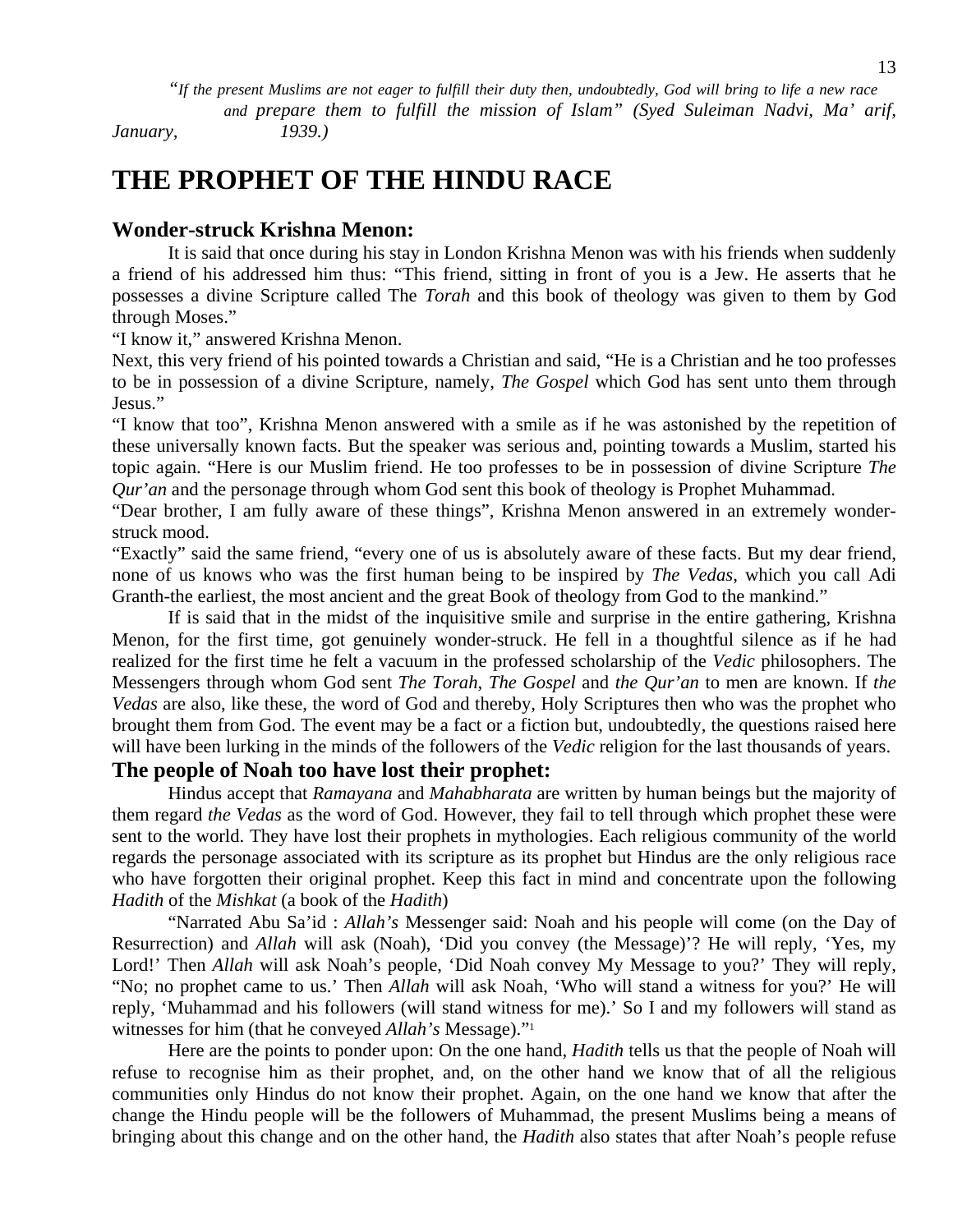to recognise Noah, the followers of Muhammad (PBUH) will bear witness that Noah had conveyed the message of God to them. In other words, the witnesses, among the followers of Muhammad, will be knowing the relation between Noah and his people. Shouldn't we infer from these obvious proofs that the present Hindus are the people of Noah?

## **Hindus are the people of Noah:**

Even otherwise, it is an established fact that the *Vedic* religion is the oldest of all the religions of the world and Noah the earliest of all the prophets with *Shari'at* (the revealed law). But, before taking it for granted, it is very essential to investigate it from the *Vedic* religion itself. For the time being let us not accept this claim of Hindus that *The Vedas* are the Word of God but we should at least investigate that who, according to their scriptures, was the prophet to whom they were revealed. A French writer, A.J.A. Dubois, who studied the Hindu religion and Indian civilization for forty years subsequently, wrote a voluminous and most authentic book of its kind<sup>2</sup> on Hindu rituals, customs, manners and traditions. Some of the facts, he related in this book will certainly be of vital interest to our readers:

 "Suffice it to remark that a celebrated personage, revered by the Hindus, and known to them as Mahanuvu, escaped the calamity in an ark, in which also the seven famous Penitents of India were... The appellation Mahanuvu.... is a compound of two words-*Maha*, great and Nuvu, which undoubtedly is the same as Noah."<sup>3</sup>

 "It is practically admitted that India was inhabited very soon after the Deluge, which made a desert of the whole world...."<sup>14</sup>

 "It is definitely stated in the *Markandeya Purana* and in the *Bhagavata* that this event caused the destruction of all mankind, with the exception of the seven famous *Rishis* or penitents whom I have often had occasion to mention, and who were saved from the universal destruction by means of an ark, of which *Vishnu* himself was the pilot. Another great personage called *Manu*, who, as I have tried elsewhere to show, was no other than the great Noah himself, was also saved along with the seven great penitents.... The universal flood is not, to my knowledge, more clearly referred to in the writings of any heathen nation that has preserved the tradition of this great event, or described in a manner more in keeping with the narrative of Moses, that is in the Hindu books to which I have referred.

 It is certainly remarkable that such testimony should be afforded us by a people whose antiquity has never been called in question....."<sup>5</sup>

The details about the event of Noah and the Deluge have also been given in the *Bhavishya Purana* and the *Matsya Purana*, the references of which will be given in the chapters to follow.

The word *Manu* has been used for a number of Hindu religious personages<sup>6</sup> but *Manu* who figures most in the *puranas*, *the Vedas* and other Hindu scriptures is Noah undoubtedly. Even in the *Vedas* the mention of Noah by the name *Manu* is at 75 places. The English translator-commentator of the *Vedas*, Griffith writes in explaining the word *Manu*, in one of the *mantras*: "Manu is the man par excellence, or the representative man and father of the human race, regarded as the first institutor of sacrifices and religious ceremonies."7

 Besides these references of Noah in *the Vedas* and the *purans*, I am presenting here yet another authentic proof of the affiliation of Hindu race with Noah. Generally speaking, the relation between a race and its prophet can be established by the calendar which, in one way or the other, starts with the prophet himself. For example, Muslims count their calendar from prophet Muhammad's *Hijrah*  (Migration from Mecca to Madina), and the Christians theirs, from the departure of Jesus. Like-wise the Hindu people count the time of their main events from Noah's times, and, thereby, count the period that elapsed since the Deluge in terms of sixty years as one year. Dubois writes "......the commencement of the true era of the Hindus, that is to say, of their *Kali-yuga*, dates from about the same time as the epoch of the Deluge-an event clearly recognised by them and very distinctly mentioned by their authors, who give it the name of *Jala-pralayam*, or the Flood of waters......And curiously enough, in all their ordinary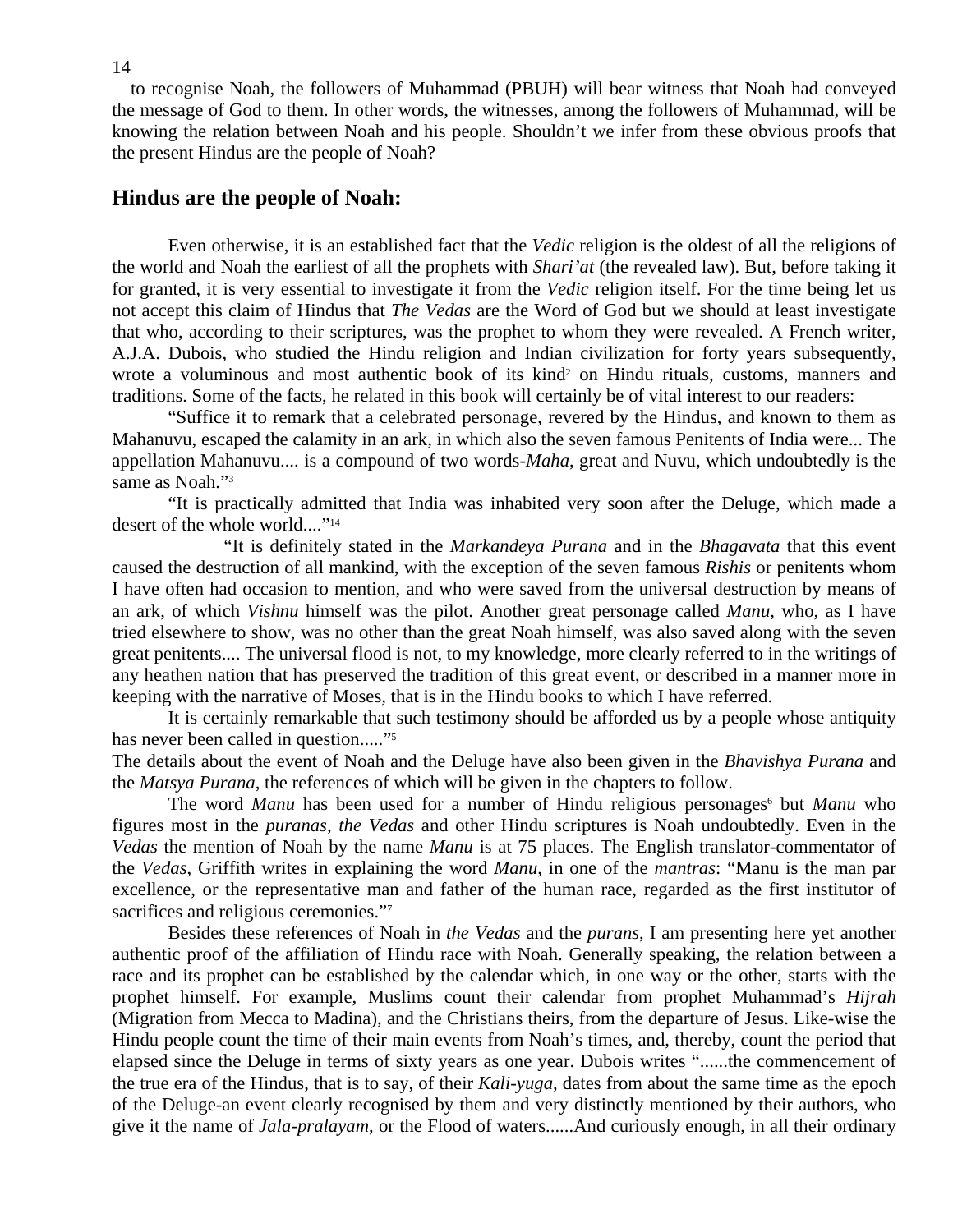transactions of life, in the promulgation of all their acts, in the their monuments, the Hindus date everything from the subsidence of the flood...... Their public and private events are always reckoned by the year of the various cycles of sixty years which have elapsed since the Deluge."8

 These are a few examples of Noah's unique affiliation with Hindu history and scriptures. We have also seen from the *Hadith* of *Al Bukhari*, quoted in the beginning of this chapter, that the people of Noah will not recognise him as their Prophet and we also know that in spite of having a close relation with Noah, the entire Hindu race at present does not know him. It is also clear from this *Hadith* that on the Day of Resurrection the Muslims will testify that Noah had brought the Message of God unto his people. We also know that various other *Hadiths* also hinted at the race emerging finally as the true followers of Prophet Muhammad.

 From all these testimonies it is obvious that after getting included amongst the followers of Prophet Muhammad they (Hindus) alone will be the witnesses on the day of Resurrection. However, in spite of all these testimonies the final and the most authentic proof needs to be discussed-it is the *Holy Qur'an*.

#### **Evidence from the Qur'an:**

All the people of the world have been divided into two races: Semitic race and Non-Semitic race. In non-Semitic races are included the *Aryans,* and in Semitic race the Jews, the Christians and the Children of Isma'il from Arabic peninsula. The *Qur'an* also bears testimony to this division of the world into two races, and attributes the origin of one of these races to Noah:

 "Those were some of the prophets on whom God did bestow His Grace,-of the posterity of Adam, and *of those whom We carried (in the Ark) with Noah; and of the posterity of* 

one race

-other

 *Abraham, and Israel*-of those whom We guided and -other race chose." *(19:58)* race

 This ayah of the *Qur'an* implies that in the posterity of Adam are to be found two different races: one of Noah and his companions, the other that of Abraham and Israel or what can be termed as the children of Ismael, and the Children of Israel. We know that the children of both Ismael and Israel are Semitic races. It is obvious, therefore, that Noah's companions and their posterity should belong to Non-Semitic or *Aryan* race. The *Aryan* races inhabit largely in India, besides various other countries of the world.

 The question, how to label the posterity of Noah's companions as Noah's *"Ummah"* should not arise because in order to be an *"Ummah"* of a particular prophet it is not obligatory to be from his posterity. We are Muslims, the *"Ummah"* of Prophet Muhammad even though most of us are not from his pedigree. We are his *'Ummah'* because we accept him as our prophet. Among the Jews those who accepted Jesus as their prophet were called *"Ummah"* of Jesus Christ (Christians). With Noah only few of his companions were saved from the Deluge who were believers as well as his followers. Since the posterity of Noah's companions or the present Hindus of *Aryan* ancestry do not accept the prophets after Noah as their prophets, we have termed them as **Noah's** *Ummah* or the people of Noah or **Noah's race** in these essays. It is a different question that these people do not recognise even Noah in his true capacity, which is what I meant by saying that they have lost their prophet in mythologies.

> **But many that are first will be last, and the last first.**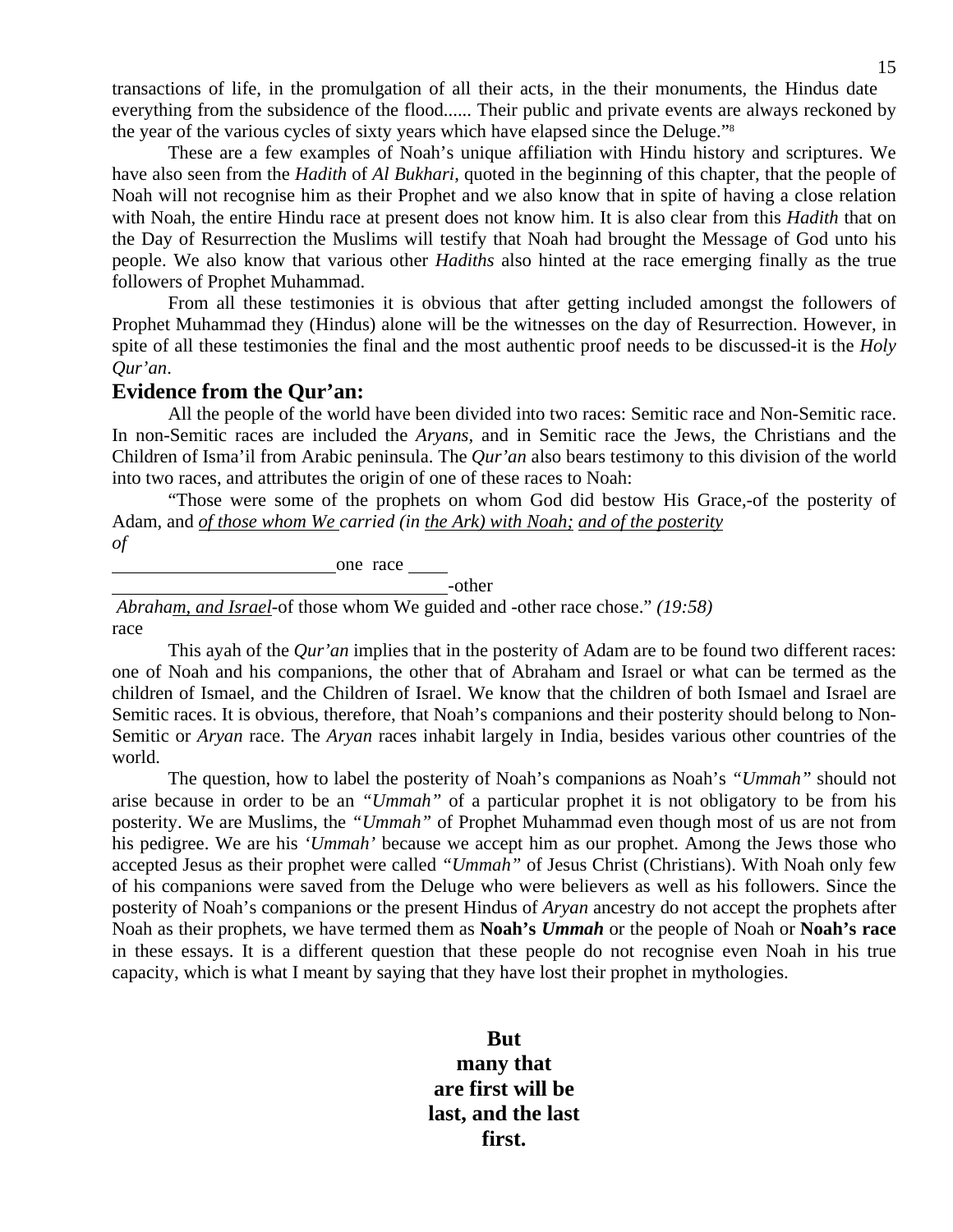# **MENTION OF THE HINDU RACE IN THE QUR'AN**

## **An allegation against the Qur'an:**

I have overheard a large number of sincere Hindus, who are greatly impressed by Islam and acknowledge greatness of the *Qur'an*, complaining that though there is mention of other races in the *Qur'an*, there is no mention of the Hindu race. When we attempt to answer their complaints through various elusive explanations, aren't we becoming unknowingly or unintentionally a party to the leveling of this allegation against the *Qur'an*?

 I quote here from the book *Masabihul Islam* written in Urdu by Shri Ganga Prasad Upadhyai : "At so many places in the *Qur'an* it has been stated that God had been sending different prophets to guide the different races but none of these has been mentioned in particular. The strange thing is that the most ancient races like Hindus and Chinese etc., whose civilization is thousands of years old, are not even hinted at. It seems as if this divine inspiration called the *Qur'an* or the Word of God has nothing to do with human races of the world in general."1

 Verily the first people spoken to by the *Qur'an* were Arabs. But if it is not merely a 1400 year old book but a book that accounts for all the events and circumstances to come then how is it possible that it makes no mention of the oldest of all religious races which had been living in this world thousands of years before the *Qur'an* was revealed and still continues to exist in a large number. It is an allegation against the *Qur'an*! Did we ever try to trace out the name or reference of the Hindu race in the *Qur'an*? The word 'Hindu' is nowhere in *the Qur'an* but is the word 'Chistian' there? Shall we conclude, thereby, that there is no mention of Christians in the *Qur'an*? The *Qur'an*, on the other hand, uses the word *Nasara* for Christians. No Christian of the world calls himself *Nasara* though we know for certain that those people who call themselves Christians are phrased as *Nasara* by *Qur'an*. Like wise, the people who call themselves Hindus may have been mentioned by some other name in the *Qur'an*.

# **No research has yet been done about the names of all the races mentioned in the Qur'an.**

 There are a number of races mentioned in the *Qur'an* whose identity is yet to be traced by its commentators. These are *As'habur Rass and Qaum-e-Tubb'a*. The Sabean in particular have been mentioned (in the *Qur'an*) at various places along with the Jews and the Christians as if they are a big and one of the most prominent races of the world. For example : "Lo! of those who believe (in the *Qur'an*) and those who follow the Jewish (Scriptures) and the Christians and the Sabeans, whoever believe in God and the Last Day (the Day of Resurrection) and work righteousness shall have their reward with their Lord: up on them shall come no fear, nor shall they grieve." *(2:62)* 

 In this ayah the *Sabeans* have been mentioned along with the Muslims, the Jews and the Christians. Besides, wherever the Sabeans have been mentioned in the *Qur'an*, it is along with these big races. We have not still been able to trace out this most important race, whereas, like the Muslims, the Jews and the Christians, they must at present and for the times to come, be as one of the prominent religious communities of the world. If we concentrate we will know that the field of our research has extremely narrowed. How many prominent religious communities are still in the world besides the Muslims, the Jews and the Christians? The *Sabeans* verily should be one of them. Let us look at it from a different angle.

 Among the prophets of great stature the most important ones repeatedly referred to in the *Qur'an*  are Noah, Abraham, Moses, Jesus, and lastly Prophet Muhammad (PBUH). See for example :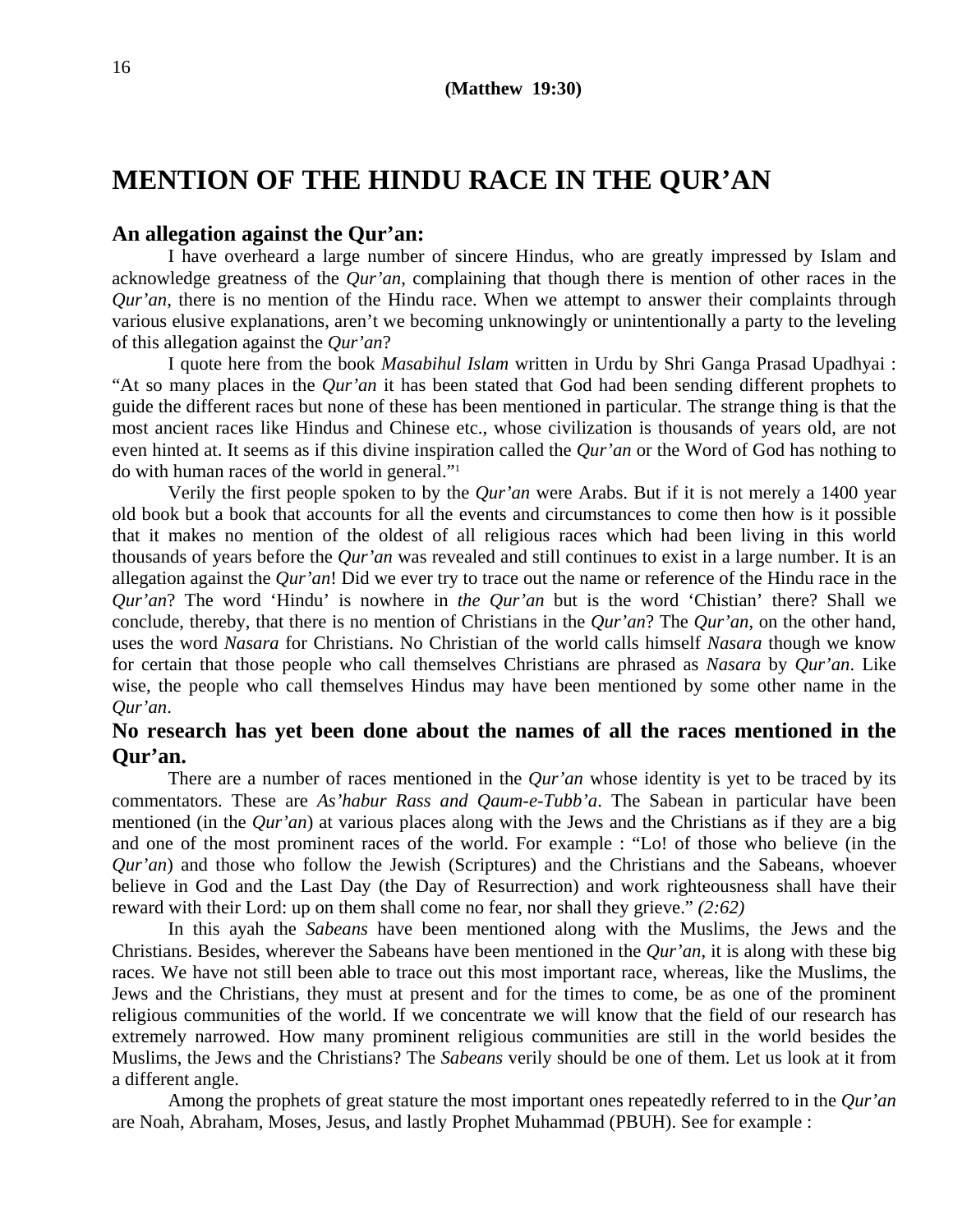i) "And remember We took from the prophets their covenant, as (We did) from thee (O'Muhammed), from Noah, Abraham, Moses, and Jesus the son of Mary. We took from them A solemn covenant". *(33:7)* 

 ii) "The same religion has He established for you as the one which He enjoined on Noah-That which We have sent by inspiration to thee-and that which We enjoined on Abraham, Moses, and Jesus...." *(42:13)* 

We notice in these *Our'anic* ayah that the big races mentioned together are the Muslims, the Christians, the Jews and the Sabeans. Similarly, the prophets of great stature mentioned here together and also at other places, are Muhammad, Jesus, Moses and Noah. Amongst these, the Muslims regard Muhammad as their prophet, the Christians to Jesus, and Jews to Moses. But about the Sabeans? We do not know. Consider again: the people of Muhammad are called the Muslims, of Jesus the Christians, and of Moses the Jews. But what about the people of Noah? No one knows. Is it probable that the people of Noah have been called the Sabeans<sup>2</sup>?

# **The Sabeans are the people of Noah:**

*Tafsir Ibne Kasir* (the commentary of the *Qur'an* by Ibne Kasir) also refers to the statement of Abdul Rahman bin zaid that the Sabeans claimed to be the people of Noah.

 I have gathered below the sayings along with my notes as well as the explanations, regarding the Sabeans, given by Hazrat Umar, Imam Abu Hanifa, Imam Is'haq, Abu Al-zanad, Qartabi, Allama Ibne Timiya, Imam Gazali, Imam Raghib, Mua'alim, Ibne Jarir, Ibne Kasir, Imam Suheli, Allama Showkani, Qazi Baizavi, Abdul Majid Daryabadi and Syed Suleiman Nadvi.

 1. They were the inhabitants of the same place in Iraq where Abraham was born. [It has been affirmed by the excavation of the ruins of *Orr*, the birth place of Abraham, and the Indian civilization at *Harappa* and *Mesopotomia* that there has been a close relation among these two civilizations.]

 2. They were 'the people of the Book'. [It can be inferred from the references of the *Sabeans* in the *Qur'an* because they have always been mentioned along with those who were the people of the Book. Which book or Scripture Noah brought to the *Sabeans* will be discussed later.]

3. They used to recite *La Ilaha illallah* (there is no God but Allah) but were still

 polytheists.[that the *kalma* of the Hindus is also *La Ilaha illallah* will be analysed in the following pages.]

 4. They used to offer prayers *(Namaz)* facing Yemen. [It has also been established by the studies of civilizations that a large number of the Hindu race had settled in Yemen. We still find there the forts called *Shyam* and *Hind*.]

5. The Sabean is a non-Arabic, rather than an Arabic name.

 6. They were the worshippers of the Angels. [In Hindu religion most of the gods are the distorted versions of Angels. They worship them.]

 7. They had a firm faith in Astronomy. [Among all the races of the world there is hardly any race which has such a keen interest in Astronomy as the Indian Hindu race has.]

 8. They were the worshippers of the stars. [The worship of stars is part of the customs of the present Hindu race.]

 9. They were the worshippers of the Fire. [The fire worship at the time of *Havan*, marriage and death rites is still in vogue in the Hindus.]

 10. They were Zoroastrian race of Persian descent. [Zoroastrians are also fire-worshippers like Hindus. They are *Aryans* and the *Aryans* came to India from there only.]

 11. They used to perform Ablution a number of times during the day. [In the world the importance of ablution or bathing in a ceremonial way is most prominent in Hinduism. None of their prayers is complete without bathing. Besides, on some occasions the collective bath is obligatory on their part.]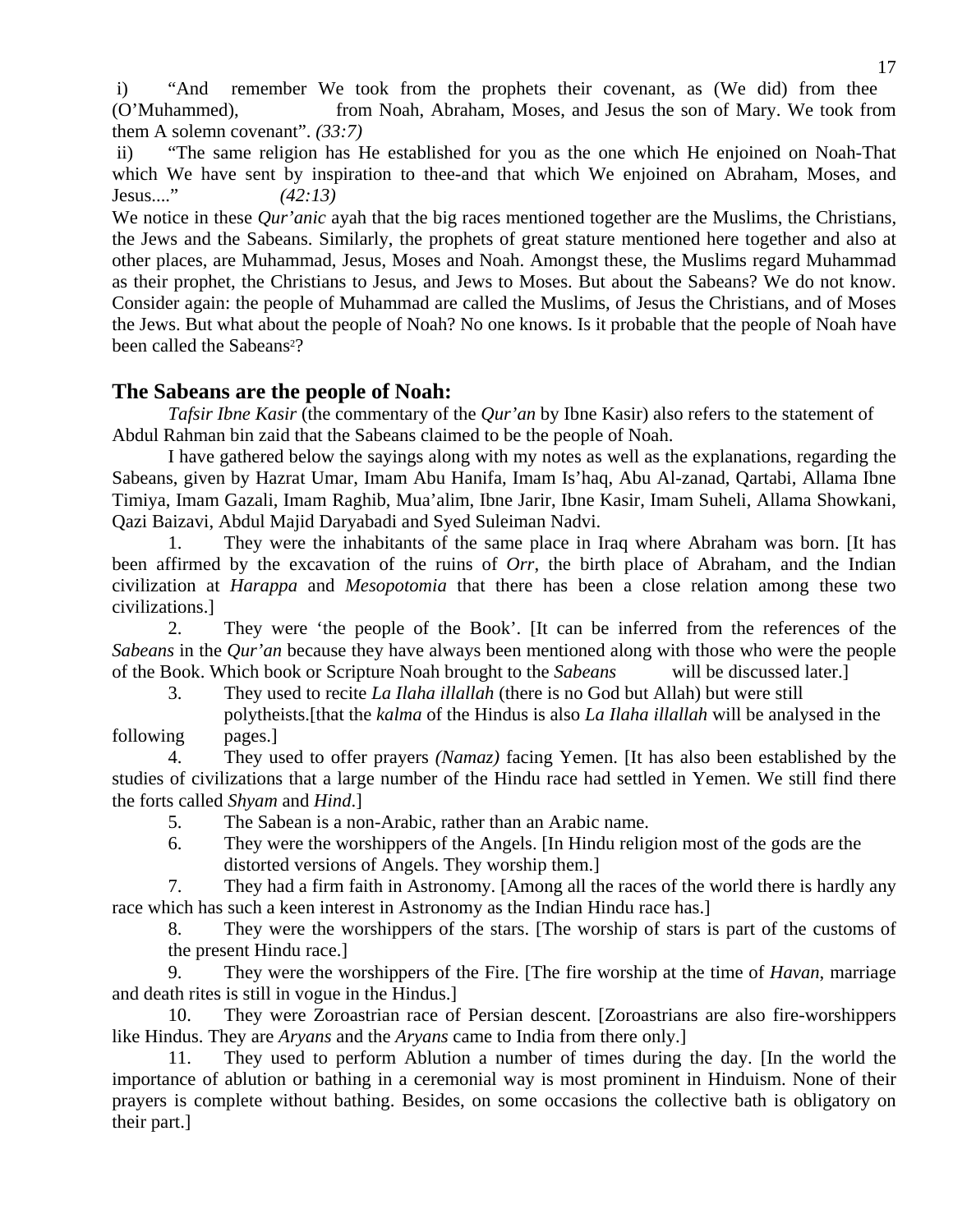12. They were proselytes [That the same Hindu race will accept the Truth has already been proved in the previous chapter.]

 13. They were subjugating and credulous. [About the substitution of this race there is a reference towards them in *Hadith*, as has been pointed out in the previous chapter.]

 Such are the diverse, and even contradictory, conceptions of our scholars and commentators regarding The Sabeans and, surprisingly enough, all these come true about the Hindu race. Even if the different commentators in different ages had different opinions regarding the Sabeans, at present all these qualities are found in this (Hindu) race alone. It might be that in the past all the groups having the above qualities and conceptions had migrated to and assembled in India. I do not think there is still any place of doubt left as to who are the Sabeans. It is possible that in early ages the definition of the Sabeans could have been applied to different groups but in the present age, it is crystal clear as to who are meant by the Sabeans.

 The discussion will remain incomplete if we do not mention here that even Hazrat Shah Waliullah regarded the Sabeans as *Aryans* as can be attested to by the following references. "Christ was verily a saint who attempted to carry his teachings to non-Israeli people or, in other words, to the Sabeans or the *Aryan* races."<sup>3</sup> "Iran at that time was the centre of *Aryans* or the Sabeans. Prior to it India enjoyed the status of being the centre<sup>4</sup>." Besides, see also Maulana Syed Suleiman Nadvi's assertion, in which he too regards the Sabeans as the inhabitants of the ancient India: "Just as there are *Magdub*  (wrath earners) and *dal* (the people who went astray) among the people of the Book, there are similar other communities, in our opinion, with similar temperamental conditions among those who resemble the People of the Book. The two communities that the *Qur'an* familiarizes us with, are the Zoroastrians and the Sabeans which include the inhabitants of the Ancient Persia and India."5

 At the end let us also take into account that a small sect is found in Iraq and Syria which calls itself

*'Subi'*. These people do not acknowledge any prophet after Hazrat Yahya (Jonah of the Bible) and it is most likely that the *Qur'an* may have called them the Sabeans too. But renowned researchers and discerning thinkers like Suleiman Nadvi and Maulana Ubaidullah Sindhi have identified the Sabeans as the Hindu race only. Verily they will be knowing about the sect *'Subi'*. Besides, there is hardly any such quality in this *'Subi'* sect, in addition to their being the people of the Book, as commentators have attributed to the Sabeans-these I have already mentioned above.

 According to my understanding, the different terminologies used in the *Qur'an* have been applied to different communities at a time, and some times to different communities at different times. Therefore, it is possible that the term, 'The Sabeans' used in the *Qur'an* may also be applicable to the *'Subi'* sect (referred to above) but, undoubtedly, the Hindu race is also included in the definition of the Sabeans.

# **COMMON FEATURES AND ETERNAL KINSHIP**

# **Review of tendencies and relations is necessary:**

It is very important for us to examine the times we are passing through after the spiritual death of the Arabs. A race changed in Arabia 1400 years ago and a race is about to change in India now. It is very essential, therefore, to compare the religious tendencies and corruptions of the two. We shall also analyse the common features in Hinduism and Islam. It too is not less important to glance through social, cultural, geographical and spiritual connections of Arabs and Indians because we have to understand in all respects the race we are going to invite towards the Truth. Let us, therefore, review the corruptions of the polytheists of Mecca and the present Hindu race.

# **Astonishing resemblance:**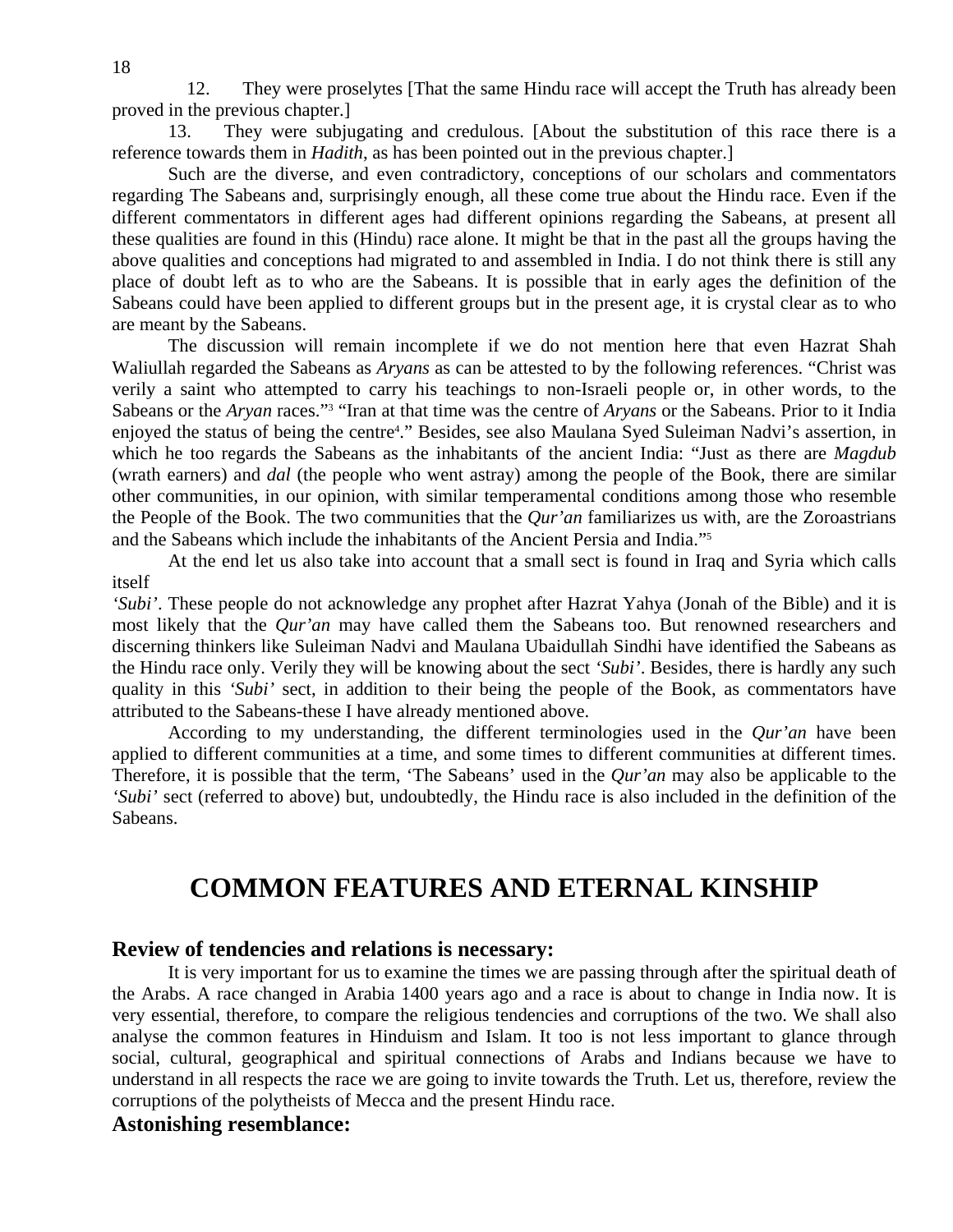A *Hadith* of the Holy Prophet states: "Islam originated an stranger and it will revert to being an stranger as in the beginning. So it is a great news for strangers....."<sup>1</sup> Aren't we passing through a similar period of the strangeness of Islam through which the Messenger of God and his holy companions in Mecca had passed?

They (the polytheists of Mecca) used to worship hundreds of idols and these (the present Hindus) worship the thousands of them. Since then we do not come across any other race that worships the hundreds and thousands of idols.

They used to bury their daughters alive, these burn their own women alive, and in some parts of Rajasthan the daughters are being still murdered the moment they are born.

They used to bring before the Messenger of God various formulas of mutual compromise like "don't vilify our idols, we will accept your God", these people also, from time to time put before us the similar formulae of compromises like "accept the religion of humanity by picking up the good things from every religion". None of the followers of any other religion or sect like the Jews, the Christians or the Communists dare say such a thing. They call only their own way of life, good.

One of their groups used to circumbulate *Ka'aba* nakedly, and some of these, also worship nakedly.

They had lost their scriptures (the Scripture revealed unto Abraham was nowhere to be found)and these have lost their prophet (These people call the *Vedas*, the word of God but the prophet un to whom they were revealed is not known to them).

What a strange resemblance is there between the religious tendencies of these two communitiesone amongst whom we live today and the other amongst whom the Holy Prophet had been sent in Mecca.

 The highest degree of religious corruption where the idolaters and polytheists of Mecca had reached during the days of Muhammad (PBUH) can exactly be found amongst the present Hindu race. One should never be astonished, therefore, by the history repeating itself and by this race's being selected for substitution. Nobody could have imagined even the people of Mecca collectively embracing Islam few years prior to it. Only the holy companions of the Prophet had a firm faith in the prophecies of the Almighty and subsequently the people witnessed the greatest of the miracles taking place. Even today, though it might appear impossible to a few, I have a firm faith in the prophecies of God and His true Messenger.

# **Common traditions of Hindus and Muslims**

The Hindus are the earliest race with Shari'at (the Revealed Law) and the Muslims the last and God's wisdom has assembled them together in one country, India.

All the ancient temples and mosques in India have been constructed facing *Ka'aba*. Dubois writes in his book:

 "The structure of the large temples, both ancient and modern, is everywhere the same..... Their architectural monuments, such as they exist today....... the entrance of the great pagodas..... Faces the east, a position which is observed in all their temples, great and small."<sup>2</sup>

The Muslims know the reason of their mosques being in this direction, towards *Ka'aba*, but the Hindus do not. Different people give different explanations but no one has got the factual knowledge. May it be due to their old association with *Ka'aba* a fact which they have absolutely forgotten now? The customs have still remained where as the reality is lost. Even the pyre of the Hindus, like the graves of The Muslims, is always in the North-South direction.

\* The Muslims circumbulate *Ka'aba* seven times during *Haj* and *Umrah* <sup>3</sup> and the Hindus, at the time of marriage, take pledge after making seven rounds around fire.

The attire the Muslims use at the time of *Haj*, consists of the two pieces of unstitched cloth, one fastened round the waist and another to cover the upper body. Since thousands of years the Hindus too have been wearing the similar kind of dress at the time of visiting the places of pilgrimage. This dress is considered so sacred by them that in its changed version their men have been using it in the form of *'Dhoti'* and women in the form of *'Sari'* even in their diurnal life.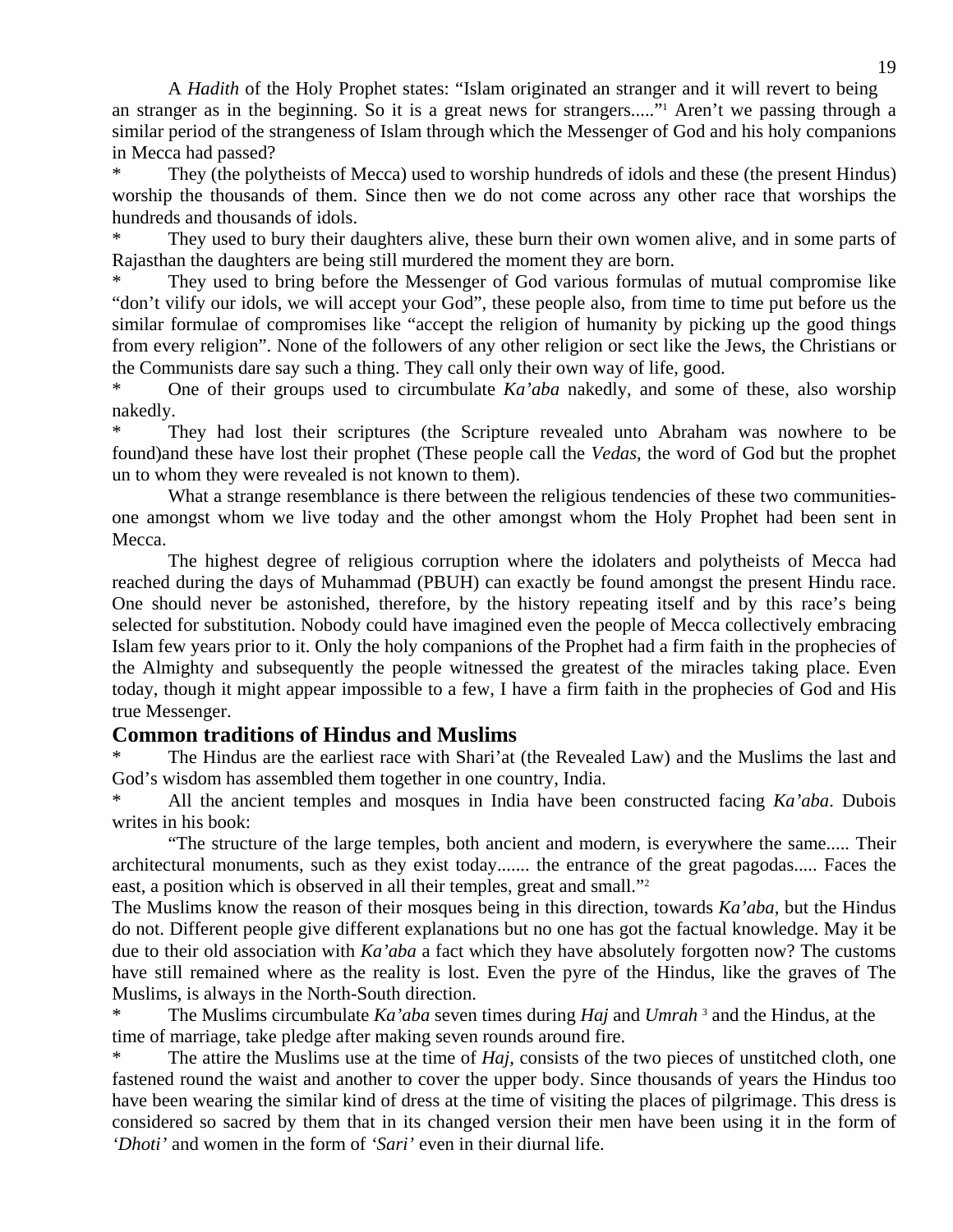\* At the time of *Haj* and *Umrah* when it is compulsory for the Muslims to cut hair and better still to shave it. The Hindus too have been shaving off their hair at the time of pilgrimage for thou sands of years.

\* While performing *Haj* or *Umrah* when the Muslims are in *Ahram* (the holy dress) their men are not allowed to wear such shoes as would cover their insteps. During these days *Hawai Chappals* are used so that only two fillets remain on the insteps and no difficulty is caused while walking also. While on pilgrimage the Hindus have always been using filletless wooden sandals having only a peg like thumb on them.

<sup>\*</sup> The Muslims name the child on *A'qiqah*<sup>4</sup> (The Muslim ceremony of shaving the head of a newly born child on the seventh day after birth and a sacrifice made on that day.) and shave his head. The Hindus from the early beginning shave the head of the baby at a similar occasion, called by them *Nam karan Sanskar*.

 Can you even imagine that Prophet Muhammad (PBUH) had borrowed (God forbid) these manners and customs from Hinduism 1400 years ago? The fact is that this race has an old affiliation with *Ka'aba* and they are the only religious community in the world that has still retained its traditions even in the form of meaningless rituals. If Noah had given these customs connected with *Ka'aba* to his people, then Moses and Jesus too would have given to theirs. With the passage of time, the truth about *Ka'aba* has been lost. While the various other races have lost these related customs too, it (Hindu race) is the only race that has still retained them in one or the other form. There are hundreds of identical examples which I am not quoting here for fear of prolonging this discussion, but it must be clearly understood that the unique and precious quality of this race is that if their lost truths are revived back for them, then their understanding of Islam will be easier as compared to other races. The defect of ignoring the reality at the cost of rites has already crept in even amongst the Muslims. It had been realized by the famous Urdu poet Iqbal when he said:

The reality is lost in the stories-

This community is lost in the absurdities.

But the book given to the Muslims and the Prophet sent unto them are preserved and protected till the Last Day. The Muslims will find their lost realities and essentials once they refer to the *Qur'an* and the Holy prophet. If the *Vedas*, as the Hindu scholars assert, is the name of the divine knowledge and not of any particular book, then it is to be concluded that the Book as well as prophet of the Hindu race are lost. We can return their essentials to them once we search their prophet and the Scripture for them.

# **Kinship is eternally ancient:**

Kinships and relations are not made, they are eternally ancient. These are not merely physical but also spiritual irrespective of the tune of their getting manifested. This universal law is true not only of the individual relations but also of the relations between group and races. Not only the human but also animal, plant and mineral relations follow the same principle of being ancient It is a separate topic of which there are obvious scientific proofs. Keeping this in view, let us see the relation of the substituting race (Hindus) and their abode, India, with Arabs, the place of birth of Prophet Muhammad and the Arabs. I quote below the extracts from the works of various renowned researchers.

 "In 1000 B.C. the people of Saba from Yemen also strengthened their commercial ties with India. The historian Josephus has written that during the age of Solomon, 950 B.C., there were commercial ties between Sapara, a place near Bombay, and Palestine. In this way the Indian Muslim, Chhint (a kind of cloth) and kerchiefs were popular among the Arabs, the references of which can be found in the Arabic poetry..... All the epithaps and inscriptions of Mauryan dynasty in Andhra have been written in Aramaic i.e., in Arabic style. Ashoka's epithaps have also been found written from right to left."5

 "Now the question arises how 5000 years ago, the Arabic language was in vogue in Yudhishtra's court in India. An answer to this question may be that 5000 years ago there was the domination of Abrahamic religion in this country."6

20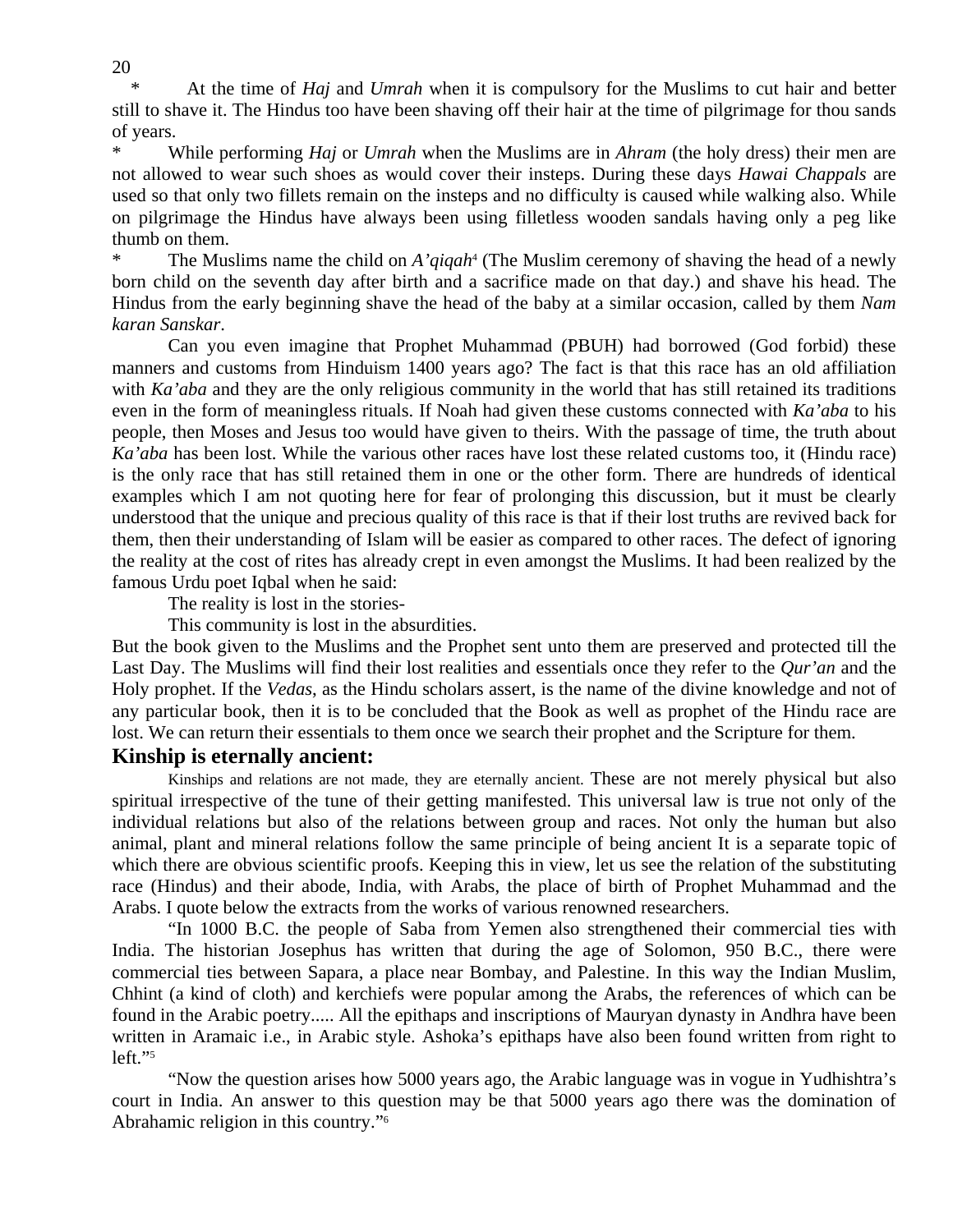One of the Indian communities was also found in Arabia since ancient times and Arabs used to call it *'Med'*.

 "Astakhri has written that in all cities of Sindh the religion of non-Muslims is Buddhism and with them there is a race called *Med.....* After *Jat* and *Med* there has been in Arabia from ancient days, another race called *Siyabaja* or *Sababaja*..... Balazary in *Futuhul Baldan* and Ibne Khaldun in his *History* have repeatedly used *Siyabaja*..... In Arabia one more Indian race had settled to which the Arabs used to give the titles like *Hamra, Ahamra, or Ahamarah"*. 7

 "It is very surprising that the word 'Hind' should have been so dear to the Arabs that they named their ladies after the name of this country. Consequently this name has the same kind of importance in the Arabic poetry as *Laila* and *Shirin* in the Persian poetry".8

 The books of research scholars abound in such details. In Urdu, in particular, Maulana Suleiman Nadvi and Qazi Athar Mubarakpuri have written very comprehensive books on the Indo-Arab relations. I have presented here a few references sufficient enough to reveal that the ancient Indo-Arab relation had not only been social and cultural but also spiritual. For example "Researchers do not even hesitate to affirm that Arabs used to call Buzasif to Buddha only."9

 I have come across numerous legends regarding the religious connections and even the prophethood. Today, the Muslims generally believe that all the prophets mentioned in the *Qur'an* were from Arabian Peninsula only but the people who profess it do not explain into which part of Arab, Egypt, Iraq or Syria Adam and Noah were sent as prophets. Whatever the researchers have been able to find in this connection is briefly presented here.

### **Adam in India:**

An interesting fact is that on Mount Sarandeep there is an impression of a very large foot which the followers of various religions consider to be sacred. The Muslims and Christians call it the foot impression of Adam, the Buddhists that of Buddha and the Hindus that of *Shiva*. The wonderful legend is not without any basis. There are similar references in the history of the Arabs.

 "The Arabs claim that their relation with India is not merely a few thousand years old but right from the beginning it has been their paternal land. In *Hadiths* and *Tafsirs* wherever the legend of Adam has been mentioned it has frequently been reported that when Adam was thrown out of the celestial paradise he was put upon a terrestrial paradise, called India. He put his first step on Sarandeep (Sri Lanka), the impression of which still exists upon this mountain. In the commentaries (*Tafsir*) of Ibne Jarir, Ibne Abi Hatam, and Hakam it is stated that the place in India where Adam was made to descend is *Dajna*. Can it be concluded then that this *Dajna is Dakhna* or *Dakkhin*, a famous name attributed to the Southern part of India?"10

 Here is a proof from one of the books of commentaries of the Holy *Qur'an*: "Ibne Abbas has said that the *Tanur* (Oven) of Adam was in India."11

 Let it be clear that the commentators and scholars have still not been able to trace out the place from the *Qur'an*, the *Torah* and the *Gospel* where Adam was made to descend. From the above reference, as well as from the footprints in Sri Lanka, one gets the clue that this might be the land where Adam was sent as prophet. Though these inferences may appear to be weak, it is vital to note that about no other part of the world such legends have been claimed.

# **Noah in India:**

 We know from the *Qur'an* that after Noah's Deluge the Ark of Noah came to rest upon (Mountain) *Al-Judi* which is located at Kurdistan in Iraq. From the Bible we know that his boat came to rest upon Ararat (Mountain) range. (Judi is a mount of the Ararat range). But commentators have still not been able to say, in which part of the world Noah preached after the Ark came to rest. It has also not been found where Noah was for 600 years prior to Deluge. The *Torah* merely states that after the Deluge, Noah and his companions assembled together in *Babel* wherefrom they scattered throughout the world. "Therefore, its name was called Babel, because there the Lord confused the language of all the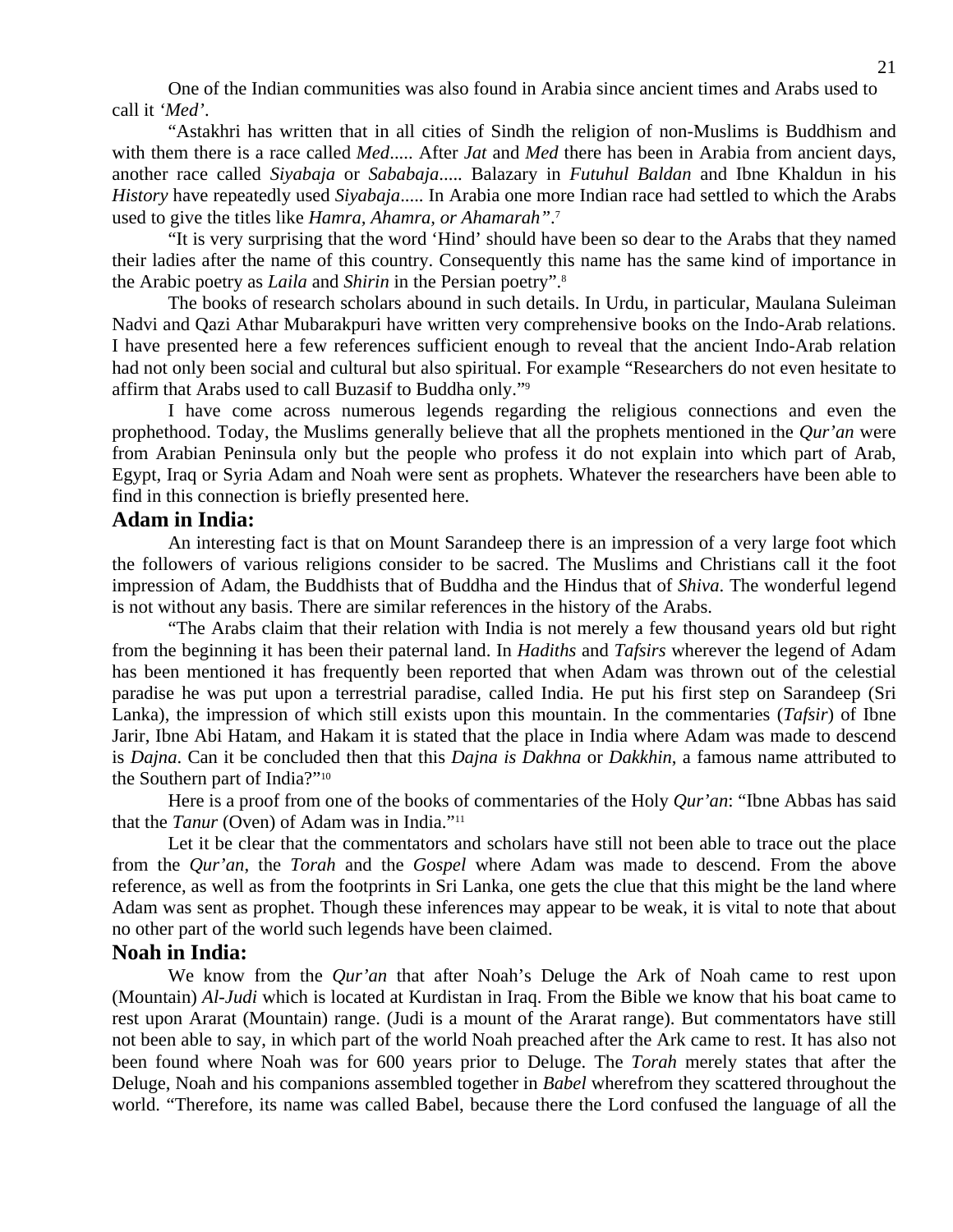earth; and from there the Lord scattered them abroad over the face of the earth." *(The Bible: Genesis 11:9)*

 The *Qur'an* says that water started gushing forth from the Tanur and it was the beginning of the Deluge: "(Thus it was) till, when our commandment came to pass and the *Al-Tanur* gushed forth water. We said: 'Load there-in two of every kind, a pair (the male and the female)....." *(11:40)* 

*'Tanur'* is not an Arabic but a Persian word used in the sense of an 'Oven' in which bread are baked. Most of the commentators have used it in the same sense and only few have taken it to mean the surface of the earth: which means that water gushing forth from the surface of the earth. But in the *Qur'an 'Al'* is used before the word *'Tanur'* which implies 'a particular *Tanur'*. Let us see the explanations of the scholars in this regard.

 "If it is said that the word *Tanur* has a prefix 'Al' (used for the definite article in Arabic) then it is most probable that Noah already knew it. Hasan Basri reports that the *Tanur* was made of stone and Eve used to bake bread in it. Then this *Tanur* was possessed by Noah and he had been told: 'Once you see water gushing forth from *the Tanur*, embark along with your companions in the Ark."12

 "That this *Tanur* was of Adam has also been stated by Muhammad Naim Moradabadi in his commentary of the *Qur'an*. Earlier we have quoted the statement of Ibne Abbas from *Tafsire Fath'ul Qadir* that the *Tanur* of Adam was in India. Let us look at it from a different perspective. While collecting together various facts about the word *'Tanur'*, Showkani has written ".....the eighth saying is that it is a place that exists in India."13

 It won't be out of place to mention here that when I searched the word in Indian Railway timetable, I found that a place called Tanur is in Kerala and when I attempted to locate it in the map I found the place *Tanur* located at the sea shore in the district Malappuram of Kerala. It is on the western shore of India, separated from Arabia by the Arabian ocean. In the light of the above discussed legends can it be supposed that it is the same place wherefrom Noah's Deluge started, as has been illustrated in the *Quran*? It correlates all other sayings about *Tanur*, concluding that the water had started gushing forth from the *Tanur* situated at the sea shore and the same is called 'The *Tanur* of Adam'.

 It should be recollected here that in preceding pages I have authoritatively proved Noah's vital connection with Indian races in the guise of *Manu*. From the above quoted saying of Hasan Basri that "when you see the *Tanur* gushing forth water, embark along with your companions upon the Ark...." and from all other traditions in which it has been stated that 'this *Tanur* was of Adam and is in India', it can verily be affirmed that Noah, prior to the Deluge.

 In his book, Narsingh Aggarwal writes that *Aryans* came to India with *Manu* (Noah): *"Aryans*  who were brought to India by Father *Manu* were not idolaters."<sup>14</sup> "A lawyer and a researcher of Gujarat, M. Zaman Khokhra, has revealed, after years of research, that Adam the 2nd (Noah) is buried in Gujarat. The basis of his assertion is an ancient 240 feet grave yard, located in the suburbs of Badela Sharif, 25 miles away from this famous city of Gujarat which is visited by people for centuries. The popular opinion about this nine yard grave, almost one furlong away from the village, covered with thick bushes and shady trees is that it is the grave of Noah's son or grand son, Hazrat Qabit. But M. Zaman has proved, with the help of two veterans who can discover what is concealed in graves, that it is not of Qabit but of Noah himself<sup>15</sup>. Supporting his argument with references from various other veteran grave discoverers as well as saints he writes further:

 "Badela Sharif is a border village and is situated in the north-east direction near Tandah town. five miles away from Gujarat. From here begins the Chhamb valley, and the Chinab and Tawi Rivers flow near by. Before partition Hindus used to call this graveyard *Manu Mehrast*. *Manu Mehrast* is a Sanskrit word and it means "boatman". The same meaning can be derived from the Hebrew word Noah. In the classical Sanskrit books it is written that one of the sons of Adam invited all men, animals and birds together on the Ark. The reference of Noah's Deluge has also come in ancient scriptures of *Aryans* which proves that Noah's children had scattered up to India right from the very beginning. In *Ayina-e-Gujarat* it is written that the inhabitants of Gujarat are the children of Noah's son Ham, and the Hamians had constructed splendid buildings and palaces in the environs of Kashmir. With the passage of time

22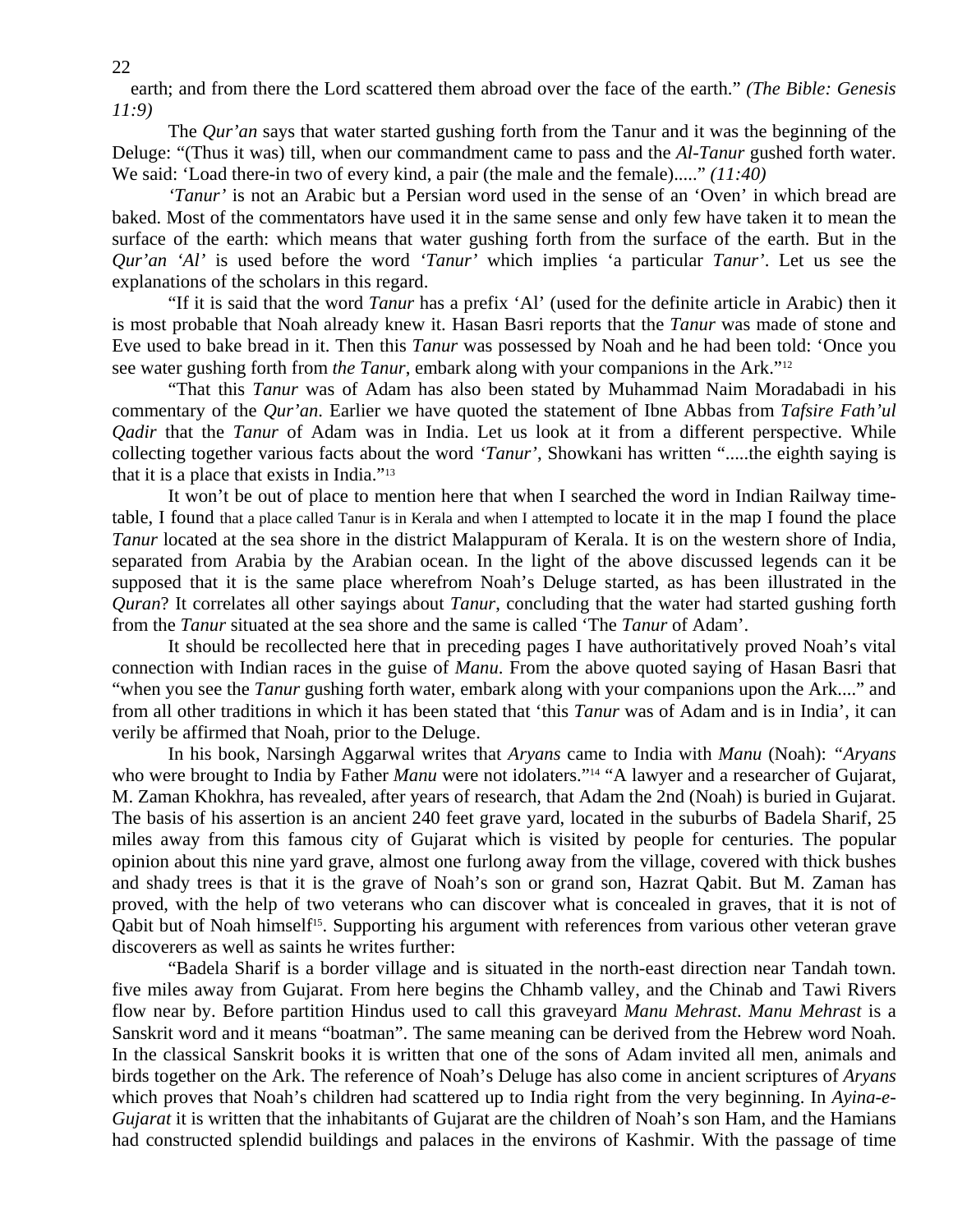even the traces of Ham's grave have vanished but the signs of their coming here are spread in this broad and wide land in the shape of cities and graveyards. The large heaps of soil and hillocks in the environs of Badela Sharif testify that sometime back here would have been very splendid villages and towns of the children of Adam."16

 After going through these research extracts let us look at this reference also: "Yaqut Hamvi has written that Sindh and *Hind* were two brothers from the children of Boqir son of yaqtan, son of Ham, son of Noah and with these two names these countries became popular."17

 Don't these traditions and researches testify my opinion that before and even after the Deluge Noah had connections and associations with India? If you segregate these legends and research extracts about Adam and Noah you might call some of them or every one of them, if taken independently, unauthentic but after combining them together their position becomes stronger and authentic. Besides, in no other country do we find claims about the apostleship or demise of these prophets. If all these researchers have concocted fictions regarding a single fact then it is also very surprising that even the Arabs should have concocted identical fictions regarding a single fact then it is also very surprising that even the Arabs should have concocted identical fictions about the relation of Adam and Noah with India, and not with China, Russia, Japan, Europe, America or Australia.

 Even otherwise, these things shouldn't surprise us in any way for, the people of that age were sixty metres tall with a life span of almost 1000 years. Their passing through every part of the world should engender no surprise. The legend of longer life span is very popular, and about the height there is a *Hadith* narrated by Abu Hurairah, quoted in *Sahih Al Bukhari*, Ch. *"Kitabul Ambiya"*, that "Adam's height was sixty metres and since then the height of the people went on decreasing".

### **Some other prophets in India:**

 Verily, not only about Adam and Noah but also about other prophets, there are legends of their coming to India. I quote some of these here: "Researchers do not hesitate in affirming that the Arabs used to call *Buzasif* to Buddha only"<sup>18</sup> One of the renowned scholars of the present century, Late Maulana Manazir Ahsan Gilani also saw the signs of prophethood in Buddha and asserted that *'Zulkifl'*  of the *Qur'an* and Kapilvastu are the names of the same personage."19 Even in A.N. Kaningham's report of the archaeological monuments (1862-63) we come across the following words: "While explaining about the mounts of Ayodhya, Kaningham has written that there is a religious place between Muni and *Kabir* mounts which is 64 feet from east to west and 47 feet wide. It has in it two graves which are being attributed to *Hazrat Shith* and *Hazrat Ayyub* (Job in Bible)."20.

 "Even the Indian soil has not remained deprived of the prophets of God. Even a saint like Hazrat Mujaddid Alf Sani, who is rigidly orthodox in the matter of beliefs, was convinced of the coming of prophets in India and had sensed the signs of prophethood in some of its cities."21

 About M. Zaman Khokhra, whose reference I have quoted earlier from the Urdu daily *Qaumi Jang, Rampur,* the paper adds:

 "M. Zaman Khokhra has traced various long and wide graves besides those of Noah and his son. According to him at Chogani there was a person known as *Tanug Kan'ani* who was son of Joseph. It is written in *Ayinai Gujarat* that Qazi Sultan Mahmood, with his expertise in discovering what is concealed in graves, has traced a number of graveyards in the neighborhood of Gujarat. He asserts that all these graves are of those prophets of the Children of Israel who were from the Children of Moses and Imran. From the ancient historical references it appears that Gujarat was not only the highest seat of learning and knowledge but also the spiritual abode of the prophets. There exists a grave at *Ruwaila Sharif* which is a few feet longer than other graves. It is believed that in this grave a saint from the Children of Adam's Son Shith is buried. At *Pasir Nagar* there is a grave of *Hamsialan* who was captured along with his son at the time of the invasion of *Bakht Nasr* and had come to India after spending 70 years of imprisonment at Babel. His great grandfather was Harun. At Tanda town there is a grave of an Israeli Leader, *Naqib Khushi*. On the banks of the river Tami there are graves of *king Fenus*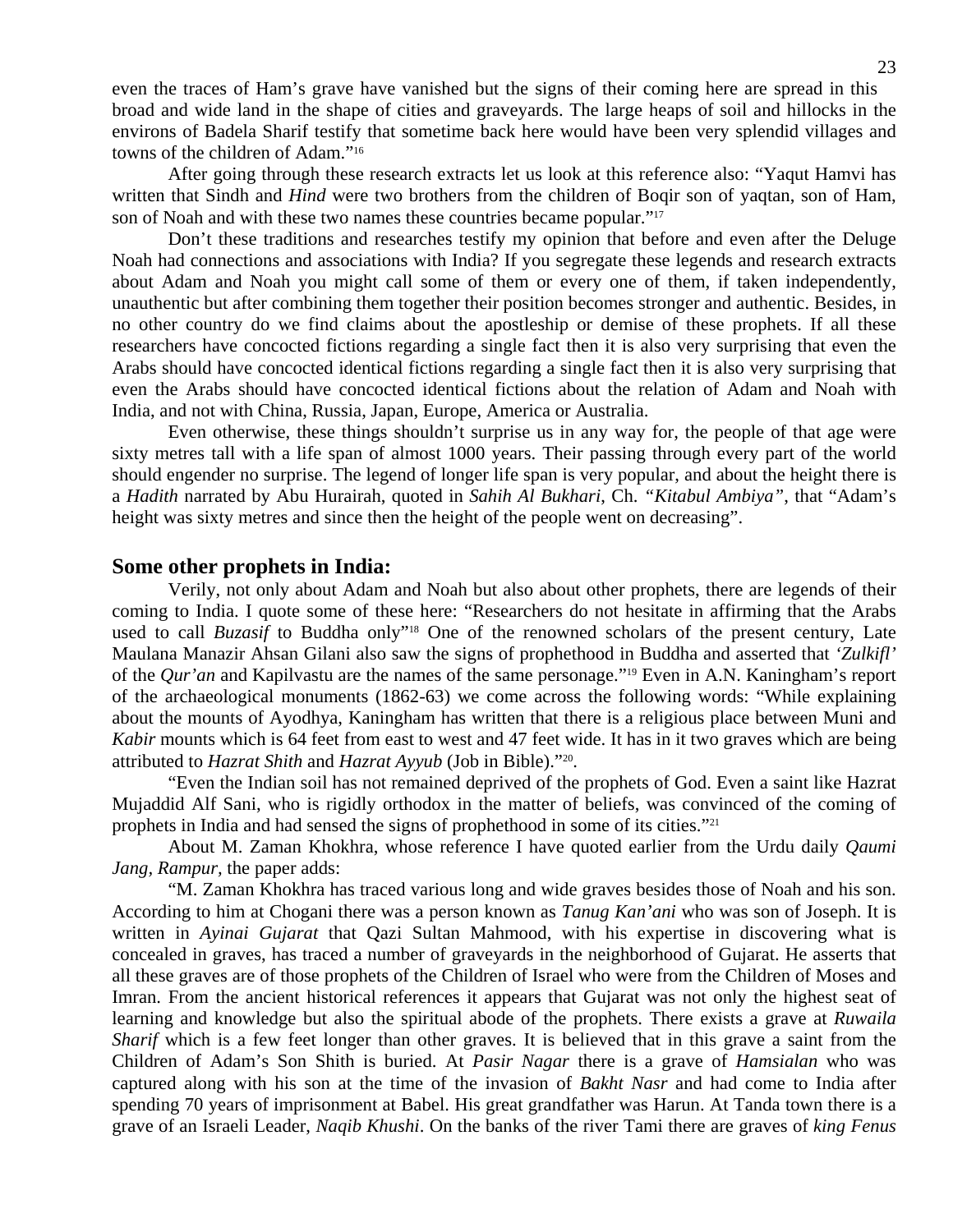and Fananus. Both these saints are believed to be the children of Abraham's son Afrasim. It is famous about *Sultan Sinyadush* that he is son of *David*..... There is a 9 yard grave at *Rangdah*. If all these age old graves have still retained their sanctity, it can be asserted that these are the miracles of the prophets only."22

Although the above mentioned sayings and traditions are even lesser authentic than those about Adam and Noah, I have quoted them because they are prevalent.

#### **Jesus in India:**

 About the coming of Jesus to India there are so many legends in Kashmir and Ladakh. Even the English and Russian researchers have mentioned it. I quote here some extracts from *Acharya* Rajneesh's essay 'Unknown life of Jesus' printed in a famous Hindi Journal Kadambni, March, 1973.

 "...... India has enough reasons to believe that Jesus stayed in a Buddhist monastery in Kashmir. There are so many legends in Kashmir that Jesus was there..... He had gone into a deep meditation after which he appeared in Jerusalem. At that time his age was thirty.".....A French writer has written in his book, *The Serpent of paradise* "No one knows about his actions and where abouts for a period of 30 years. According to one legend he lived in *Kasheer* during these years."

 "A Russian tourist, Nicolas Notovitch, who had come to India around 1887 and went to Ladakh where he fell ill and stayed in the famous *Hemis Cave*. During his stay in the cave he read various *Buddh Granths* (Buddhist scriptures). He found, in these *Granths*, a lot of information about the teachings of Jesus and his travel to Ladakh. Afterwards, he published a book which mentions the stories of Jesus's travels to Ladakh and other eastern countries. It has been mentioned in the book that from Ladakh Jesus went to phalgam, passing through the passes of highest mountains and crossing the snowy tracks and planks. At Phalgam he looked after his cattle for a pretty long time. Here he came across some Lost Signs of some races of Israel. It is believed that it is only after Jesus's stay here that this place came to be known as Phalgam. The word *'Phol'* in Kashmiri means 'a Shepherd' and *'gam'* a village; hence 'the village of shepherd'. Afterwards, on his way to Srinagar, Jesus stayed to relax at a place known as Ismukam<sup>23</sup>, where he gave some sermons. This village Ismukam has also been named after him: the resting place of Jesus."

 In the issue of December, 1978 of the same Journal *Kadambni* there is an article *'Tibbati lama ke sannidhya men Isa'* (Jesus in the company of the Lamas of Tibet) by Shanti Kunj Haridwar. I quote below some excerpts from it.

 "How and where Jesus spent these thirty years? In order to know it the scholars have conducted a lot of research. Among the research scholars, a Russian scholars *Notovitch* is ahead of others in making interesting assertions after touring diverse countries for forty years. The results of his laborious research have taken the from of a book entitled *Unknown life of Jesus*, published in 1898.

 During his research tour Nicolas Notovitch went to Tibet also and saw an old *Granth*, written on palm leaves, in *Hemis Buddh Vihar*. Nicolas tells us about the days spent in this Buddh Vihar: 'when I went in a cave, a Lama told me about a prophet whom he regarded as one of the incarnations of Buddha. The Lama called this prophet Jesus and said that 'we utter the name of Jesus with reverence. We do not know much about him but the elder Lama has an old *Granth* in which much is written about Jesus'. Anyhow Notovitch managed to locate and take the photographs of this old *Granth*, comprising of 14 chapters and 244 stanzas. The information about Jesus given in the *Granth* is: Jesus came to India to attain the spiritual knowledge. During those days the caravans of merchants of Jerusalem used to come here for commercial purposes. Jesus also came to India, with one of the caravans, through Sindh valley. Since Jesus loved the entire mankind, all *Vaish* and *Shudras* loved him. In those days he was staying at Jagannath Puri. When the priests of this temple came to know that Jesus mixed up with the *Shudras* also, they took it ill. Once Jesus came to know about the indignation of the priests he left Jagannath Puri temple and went to Rajgrah. He remained there for six years and then reached Tibet via Nepal. After travelling continuously for 16 years he returned back to home land via Iran. During his travel he had spent a few years with the Lama of *Hemis Buddh Vihar*....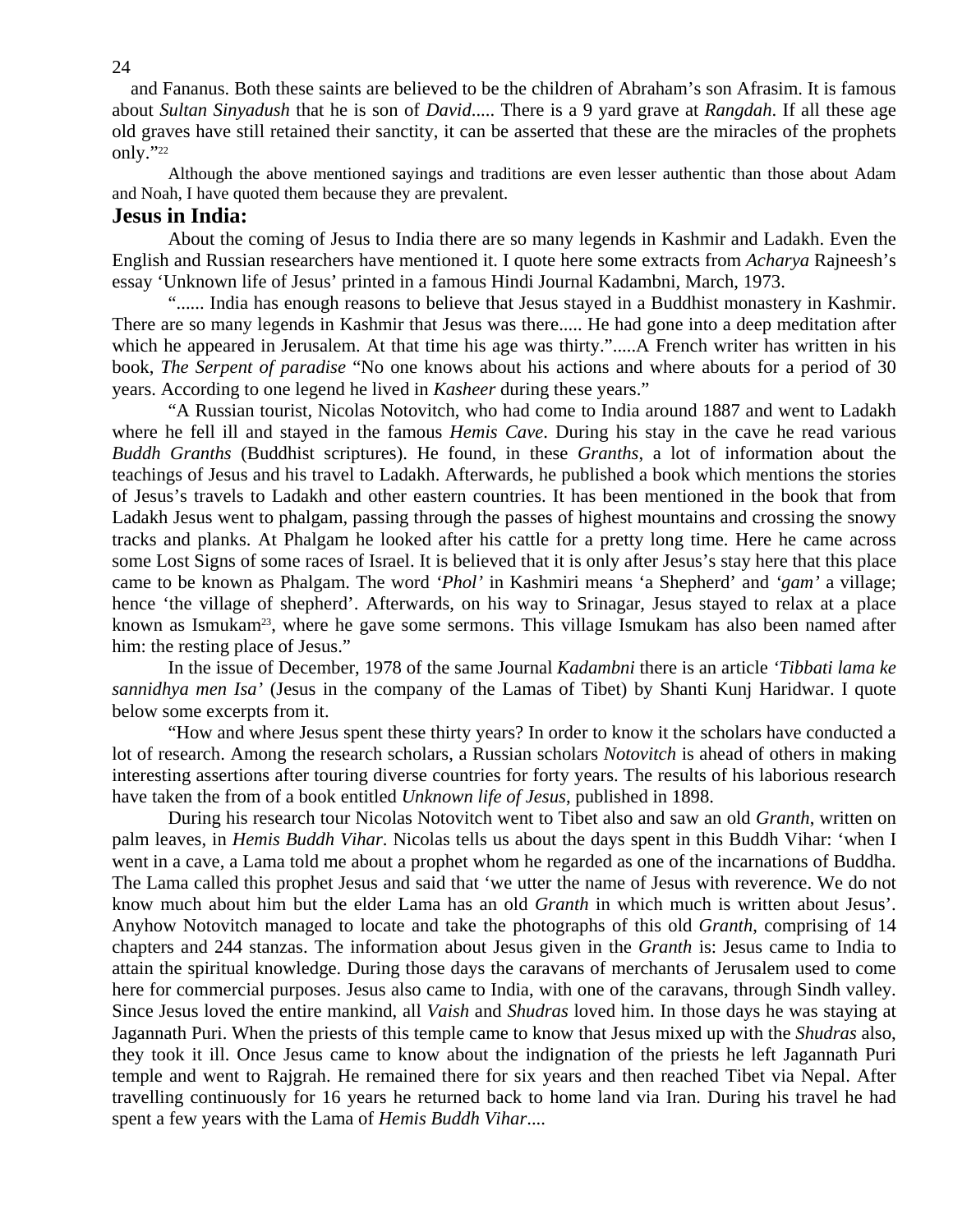A similar account we find in the *Gospel:* when Jesus was born in Bethlehem, a sage from east came to see him. Arthur Miller calls this sage *Buddh Sanyasi*, a Buddhist ascetic.....

 Aziz Qureshi has written in his book *Christ in Kashmir* that in those days a large number of the Jews had settled in India, the relics of which still exist. The *Gujars* of Kashmir call themselves belonging to *Istray'an* tribe. Their names are still of the Jewish pattern. They speak a language resembling Hebrew-Hebrew was also the language of the Jews. Their houses also have the Jewish names. Jesus himself was born in a Jew family and had come to India along with the Jew merchants, who used to come here very often those days.....

 The whole discussion will be incomplete without referring to *Shri Swami Ayangar's 'Long Missing links and Discoveries about Aryans',* and *'Isa Messiah aur Khuda* (Jesus Christ and God). In his book *Ayangar* gives many pictures from James' book by way of evidence..... a number of pictures have got the impression of Indian civilization......

 In *Bhavishya Purana* 13:22:21-26, there is the following account of *Shikadesh's* meeting with Jesus on Himalayas: One day *Shikadesh* went ahead of Himalayas to *Huddesh* where he saw a white robed and fair looking ascetic wandering in the mountains. When *Shikadesh* desired to get introduced to this ascetic, he said 'My name is Jesus. I was born from a Virgin mother. I am an alien here. I am called Christ<sup>"24</sup>

 In order to affirm the coming of Jesus to India, the article also cities the reference from Ramesh Chander Dutt's *History of Civilization in Ancient India,* and Dr Spencer's *Mystic life of Jesus*.

 These are the investigations of English, Indians and a Russian researcher. Whether you accept them or not (though there is no reason for any disagreement) let us go through the legends of the association of Prophet Muhammad with India.

# **Prophet Muhammad (PBUH) and India:**

"It is stated about Tamim Dari, one of the holy companions of prophet Muhammad (PBUH) that he had come to South India to propagate Islam. He died here and his grave still exists in the suburbs of Madras,"25 "In *Tabqat Ibne Sa'ad, Sirat-e-Ibne Hashsham,* and in *Tarikh-e-Tabri* etc it is written that in 10 *Hijrah* Khalid bin Walid came to the Holy prophet along with a delegation of *Banu Haras* of *Najran*. The Prophet saw the delegation and said "Who are these people who appear to be Indians".<sup>26</sup>

 From the above narration it is clear that the Prophet knew the Indians to such an extent that he used their reference in order to describe the features of unfamiliar people. Here are two more narrations which also prove that prophet Muhammad (PBUH) knew the Indians.

 (1) "Though there were diverse Indian races in Arabia at the time of the Holy prophet, the majority was of *Jat* and *Siyabaja* who lived on the east coast or its nearby areas. All the Arabs were familiar with them and even the Prophet knew as well as recognised them. In the chapter *'Babul Amsal'*  of *Tirmizi* there are these words of Abdullah bin Mas'ud: Some people came near me whose body and hairs were like that of *Jats*".27

About this *Hadith, Imam Tirmizi* writes that narrated thus, this *Hadith* is *Sahih Hassan Gharib28*. In the chapter of *Meraj* of *Sahih Bukhari* it is stated that the Holy prophet compared Moses to *Jat* in terms of complexion and physique:

 (2) Narrated Ibn-e-Umar: The Prophet said, "I saw Moses, Jesus and Abraham (on the night of my Ascension to the heavens). Jesus was of red complexion, curly hair and a broad chest. Moses was of whitish complexion and straight hair as if he was from the people of *Jat*."29

 So far I have presented only those narrations which talk of the Prophet's acquaintance with the Indians. The question is not of acquaintance only but of the association, love and affection he had for this country. See, for example : "The Arabs always had a great fascination for India. They believed that *Dajna*, the place where Adam was made to descend upon this earth, is in India. Preserved, there, was Prophet Muhammad's Light in Adam's forehead which also affirms that the first appearance of Prophet Muhammad was on this soil."<sup>30</sup>

 "There is a legend that the origin of the following four rivers is paradise: Nile, Euphrates, Jaxartes and Oxus. Nile is the river in Egypt, Euphrates in Iraq, Oxus in Turkey and Jaxartes is said to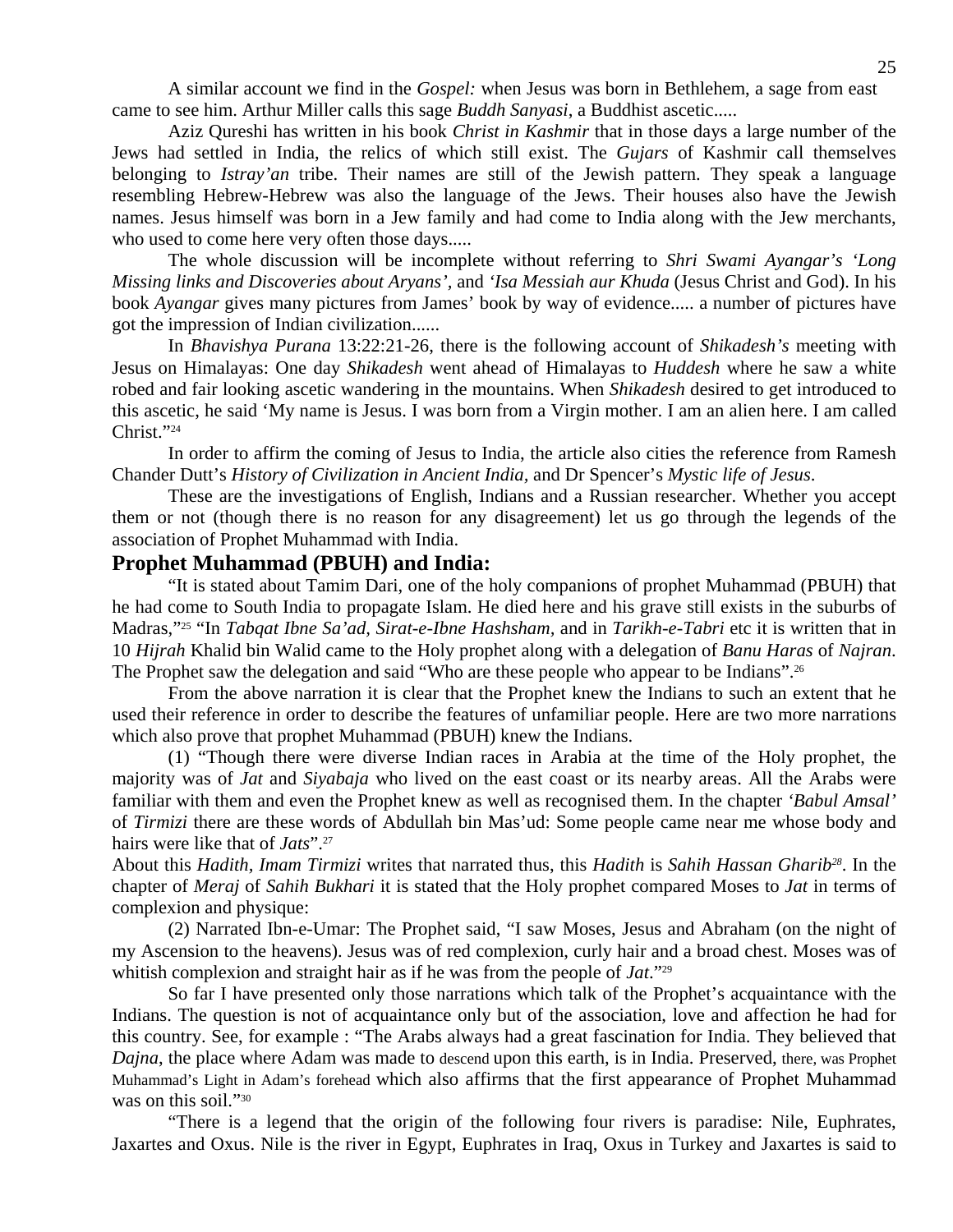be the name of an Indian river. Can we call this fourth river of paradise, *Ganges*? Some people say it is river *Sindh*."31

 "In this connection there is a very popular saying among the Arabs that the Holy Prophet said, 'I smell of a Divine fragrance from India.' And Hazrat Ali has also stated that the most pious and fragrant place is India."32

 Not only this, the Holy Prophet has also prophesied of a Great *Ghazwa* (holy war of truth and untruth) in India, *a Ghazwa* that will redeem all its participants from Hell. *Imam Nasai* in chapter *"Ghazwatul-Hind"* of *the Sunan* and *Imam Tibrani* in *The Mu'ajjam* have quoted a narration of the Messenger of God; Narrated Sauban *Maula:* The Messenger of God said, "Two groups from my *ummat*  (people) will remain secure from the Fire of Hell-those who fight the holy war in India, and those who will associate themselves with Jesus, (after his second coming)."<sup>33</sup>

 "Narrated *Abu Hurairah*: We have been promised by the Messenger of *Allah*, that there will be a *Ghazwa* in India. If I participate in it I will sacrifice for it my life and property. If I am killed I will be the best martyr and if I return alive I will be *Abu Hurairah* redeemed from Hell."34

May God accept us also for this *Ghazwatul Hind*- Amen.

# **Arab peninsula and India were once joined together:**

These were some selective portions of a long story, based on commercial, cultural and spiritual ties between Arabia and India, a story spread over thousands of pages. Sometimes, one feels that they are the two units of the same computer whose contact with each other is indispensable, or like the telepathic contact between two twin brothers in spite of their being hundreds and thousands of miles from each other. After realizing this, it shouldn't be amazing to infer that sometime back the two countries were geographically connected or even joined to each other.

 According to the recent research of the geologists, the continents are never stationary but in continuous motion. 200 million years ago all the dry regions of this earth were connected with one another and the entire piece of land was surrounded by water. Various continents got detached from this huge piece of land and after drifting for sometime took the present shape and they are still in motion. On this topic, I quote some excerpts from Ronald Shelar's essay "Earth's Continents are Adrift", published in the English issue of the *Reader's Digest*, July, 1971. The drawings given ahead are also from the same essay:

 ".....during its 4600-million-year geological history, oceans have opened and closed like accordions, and continents have been buffeted around like hulks on a stormy sea.... Admittedly, some of the pieces of the puzzle are missing, and scientists do not agree on all details. But the general outlines have been verified-and accepted by most scientists as geological truth. "Global Plate tec-tonics can no longer be referred to as a mere truth," says Oceanographer Maurice Ewing, "Scientifically, it is as significant as Darwinian evolution or Einstein's laws of energy and motion, and, as important to mankind."

....The earth's land surfaces rest on these plates (as do the oceans), and were once welded together in a single continent. Some 200 million years ago, this super continent began to split up, eventually forming the seven continents and the major islands, we now know, and were rafted to their present positions like parcels on a moving conveyer belt. These plates.... are being propelled across the globe by forces of undetermined origin, in various directions, at geologically wild speeds of a centimetre to 15 centimetres a year.... They learned, for instance, that the Atlantic Ocean floor is widening, pushing Europe and North America apart, at the rate of two and a half centimetres a year.... And by tracing the movements of the sea floors back in time, oceanographers were able to work out where the continents had originally started.... the first separation was a gigantic east-west crack in the earth's crust, and a rift that appeared between the African-South American mass and Antarctica-Australia. India was liberated and started bolting north. The 200 million years it took the plates to sever and to reach their present positions comprise a phenomenally short time from the geological point of view.... The most spectacular of all was India, which, once it tore loose from Africa and Antarctica, raced 8,800 kilometres north and 180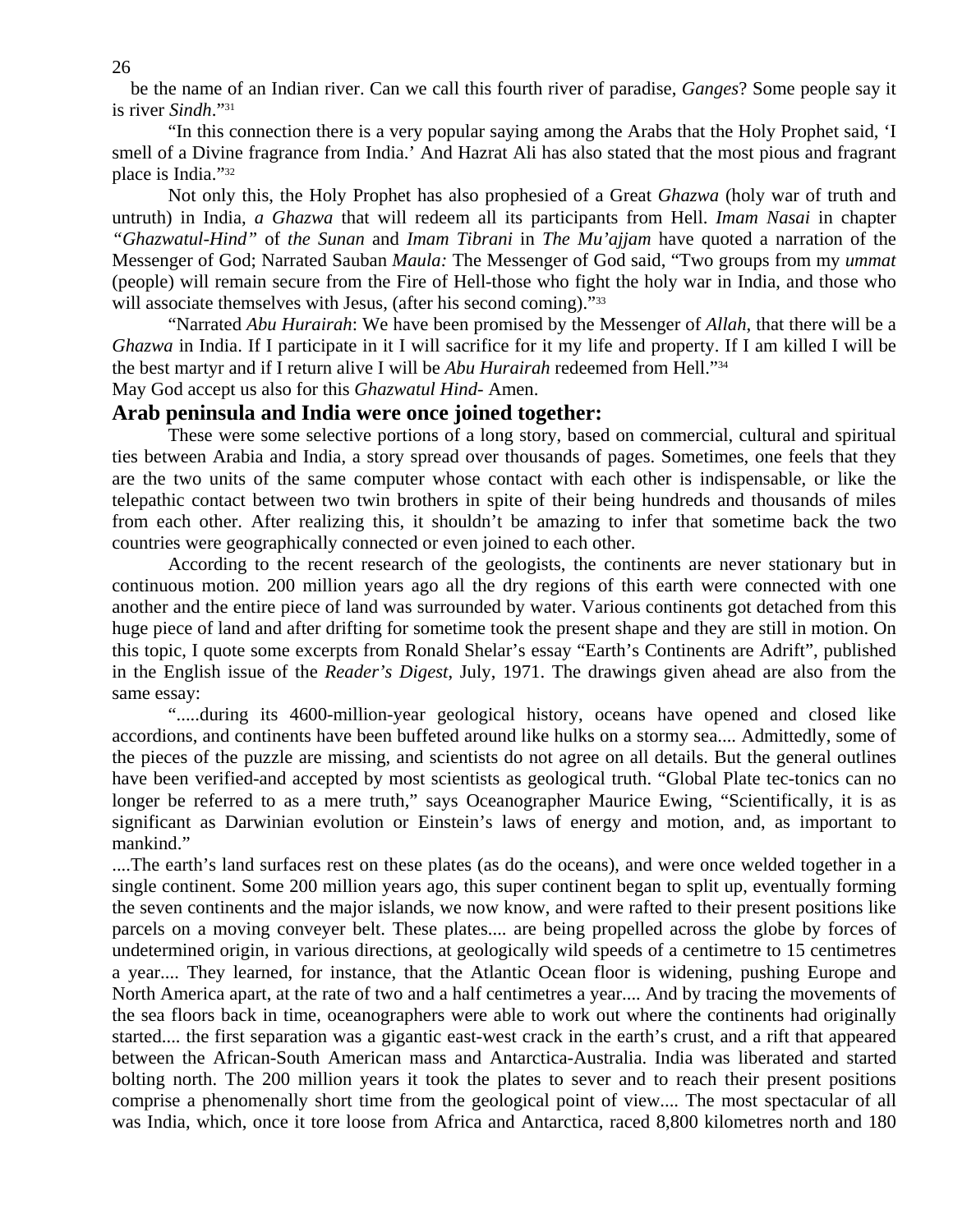million years, to ram under the belly of Asia, pushing up the Himalayas ahead of it.... The Himalayas will grow, and India will tire of burrowing under Asia and slide eastwards."<sup>35</sup>

 From the drawings, it is clear that originally India was connected with the present African Continent. After India's separation this place, due to the changes of the millions of years, became the present Arabia.

 Traditionally, it was believed that only human beings, birds, animals and some unseen creatures are animate whereas the rest of the things are inanimate. Subsequently, the science proved that even the trees and plants are animate. Today, the scientists assert that everything including minerals, earth, stones and the like have a life so much so that they possess feelings and emotions too. *(Though it is proved by the Qur'an also, it is not our topic at present)* In spite of these scientific assertions, the materialists will not believe in my assertion that there is some kind of mutual connection between all things of the world. Verily, under the guidance of an unseen power, there are relations of love and hate among things governed by different rules and regulations. Hence, it should not be surprising that there still exists relation between Arabia and India, even after their geographical separation, by means of the magnetic and radio waves which have been and are the cause of a deep spiritual kinship.

# **The fresh polish cannot shine over the layers of dust:**

Look at the systematic policies of the Creator of this universe from any angle you like, you can't help getting astonished at the perfect management.

 Millions of years ago, the two adjoined parts of the earth disunite: on the one the first man puts his feet, and on the other, his wife is made to descend (according to the legend Eve descended in Jeddah). Hence the relation between these two regions begin right from the human existence upon this earth : the name of one region is India and that of another Arabia The Deluge of Noah starts from one region, and after sailing, the Ark finally stops on the second, wherefrom Noah ultimately returns back to the first.

 In all ages, the people of different Indian races are found in Arabia. Even the prophets of one region maintain close connections with the other region. Finally, the last Prophet is born in Arabia in a community which prior to embracing Islam was the most erring community in beliefs as well as deeds, but which subsequently changed not only themselves but a large population of the world and made them *Ummat*, the followers of Muhammad. Now, after 1400 years, the Hindu community, also currently the most unique race of the world in going astray in its beliefs, is about to get associated with prophet Muhammad (Pbuh) In order to complete this mission the religious community upholding the final revealed law is put along with Noah's Ummat possessing the first revealed law. Till now Vedic-ism, followed by Jainism, Buddhism and Sufi-ism have been retaining this country as the centre of spirituality, since Noah's age. At present, the immediate need is to remove the thick layers of dust so that the shining trophy coming underneath causes no difficulty when it is polished. With the thick layers of dust over it, polishing will be absolutely impossible *"Do they then only wait for the Hour, that it should come upon them unawares? But already have come some token thereof, and when it (actually) is on them, how can they benefit then by their admonition". (The Qur'an 47:18)* 

# **THE VEDAS1 THE EARLIEST SCRIPTURES**

#### **Introducing the Vedas :**

To the foremost (Lord), we offer worship.....  $(R.V.1:1:1)$ 

- "O Divine, Lustrous, Benevolent God, most ample, respectful adoration do we bring Thee. Thou art all-knowing. Remove from us the sin that leads us astray. Lead us through virtuous path to riches, happiness and all sorts of wisdom." (Y.V. 40: 16)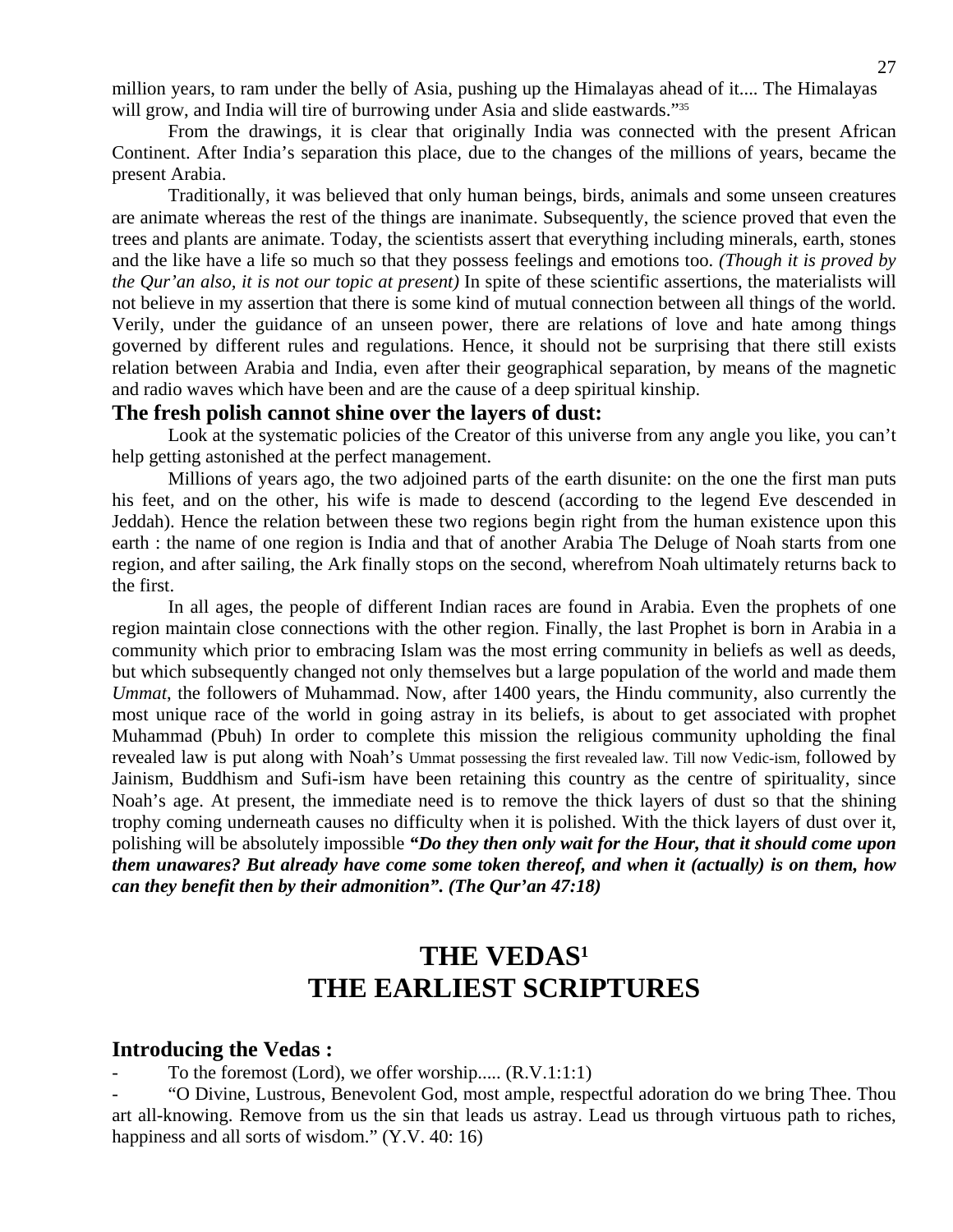"Who by His grandeur is the Sole Ruler of all the moving world."  $(R.V. -10: 121: 3)$ 

- "O persons, Listen attentively. *Narashans (Muhammad)* will be praised among the people."  $(A.V.-20:127:1)$ 

"They, forgetting the Last Day and insulting the knowledge and 'wisdom, are approaching the limits, we have appointed."  $(R.V.-1:4:3)$ 

 These are the translations of a few *Vedic* hymns. Concentrate upon them. Isn't the present Hinduism contrary to these teaching of the *Vedas*? Do you see even the slightest contradiction between these teachings and prophecies, and the teachings and prophecies of the *Qur'an*? Such examples are not just a few, but they are in plenty in *the Vedas*-some of these will be cited in this chapter. Prior to it, let us see the belief of common Hindus about the *Vedas* and also what the Christian and the Muslim researches say about them. According to the general Hindu belief:

# The *Vedas* are *Shruti Gyan* (purely oral religious knowledge). For thousands of years they were not in the written form. The knowledge had been memorized by Pundits and came to us descending through generations. Max Muller was the first person to compile these, after great labour, in their present written form after hearing the memorized version from the Pundits. Because of their being in unwritten form, the common man had no access to these. Besides, everyone was not allowed to listen to the *Vedic* hymns.

# Hindus are unanimous on *Vedas* being 'One', originally, but today there are four. In this connection there are various presumptions: some believe that the original *Veda* is lost, some assert that one of these four is the real *Veda*, and some others say that these are the four parts of the one original *Veda*.

# The *Vedas* are *Deva Vani* (the Word of God.) Hindus attribute the *Ramayana* and the *Mahabharata* to saints whereas the *Vedas* are considered as the Word of God.

# They are *Brahm nij Gyan* (Knowledge of God Himself)

# The *Vedas* comprise of two kinds of knowledge: *Vedmantra Shruti* (the knowledge of the basics) and *Ved Tantra Shruti* (allegorical knowledge)

# The *Vedas* are *Adi Granth* (the earliest scripture)

 Even Maxmuller, presently the first researcher of the *Vedas* in recent times, was able to get hold of *Sayan Acharya's* commentary only in its perfect condition and that too after exhausting, for about twenty years, his purse and energy. The result of his efforts is the present printed version of this scripture, comprising of a large number of lost *Vedic* hymns, compiled with the help of hundreds of Indian pundits.2

 "......it is the word spoken by the *Aryan* Man..... it belongs to the history of the world and the history of India..... (These are) the relics of former ages, the first place in that long row of Books which contains the records of the *Aryan* branch of mankind3

 "The four *Vedas* are considered to be of divine origin and to have existed from all eternity, the *Rishis* or sacred poets to whom the hymns are ascribed being merely inspired seers who saw or received them directly from the Supreme Creator."4

 "The accounts of their origin, though differing in form, agree in teaching that they were the direct gift of God to man."5

 "The *Vedas* have not come down to the present times without considerable dispute as to the text."6

 "Who wrote the *Vedas*? It is a difficult question. Sincere Hindus consider them 'the Word of God' and not of any human being. It means that the *Vedas* are the divine knowledge."7

 The Christian scholar Dubois writes: "And such numberless mistakes have been introduced by copyists, either through carelessness or ignorance."8

 Commenting upon a letter, written by a contemporary of Shah Waliullah, Mirza Mazhar Jane Janan to Shah Abdul Aziz, Professor Khaliq Nizami writes: "He has categorically refused to treat Hindus as the like of the polytheists of Arabia, and has assigned to them the status of the People of the Book."9

28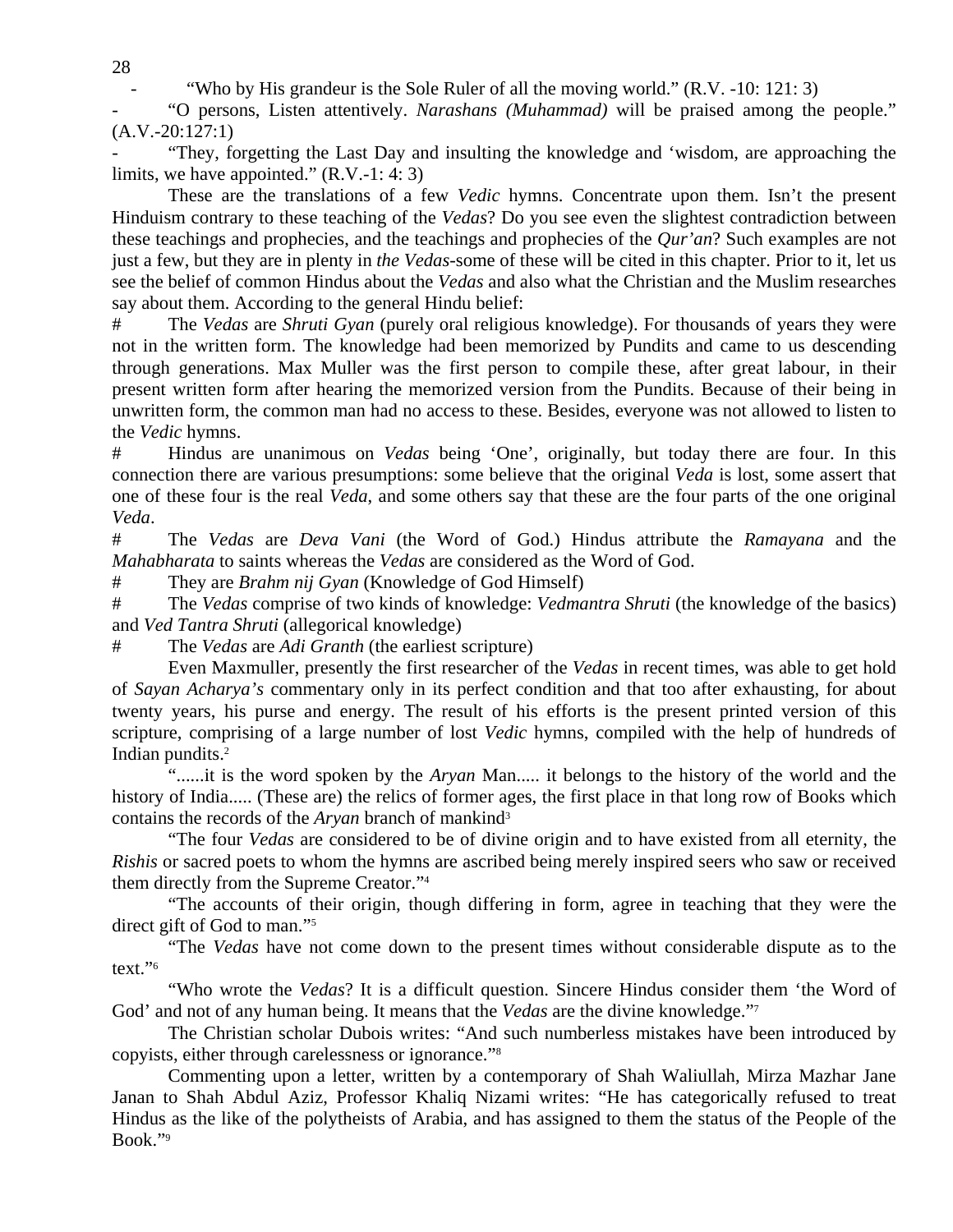Mufti Maulana Muhammad Yahya of *Mazahir-ul-Ulum, Saharanpur* has written answering a letter: "In the letters written by *Hazrat Mirza Mazhar Jane Janan,* it is obviously stated that he regarded the *Vedas* as the divine scriptures.... Besides, in the written verdicts of Maulana Shah Abdul Aziz and Maulana Abdul Hai Lakhnawi there are references of their religious leaders, called by them *Avtars*. It means, therefore, that one can only demand proofs for their claim from these people, the *Aryans*, who call their religion divine and their books Scriptures, but one can not without any reason, deny their assertion outright. Even my teacher, *Maulana Asadullah Sahib* did not use to utter any indecent word for them."10

 The founder of *Darul Uloom Deoband, Maulana* Muhammad Qasim Nanautvi was indiscreet in this respect that he had forbidden to use vulgar or indecent language even about Shri Rama or Shri Krishna because, according to him, there was possibility of their being the Messengers of God.

# **How to consider them holy :**

The essence of this discussion is that the probability of the Word of God, being in the *Vedas*, is there. At least those portions are surely divine which contain the age old prophecies of coming of Prophet Muhammad (PBUH). However, collectively, the presence of the beliefs of monotheism and life hereafter, are not proof enough that they (*the Vedas*) may be treated at par with even the other tampered divine scriptures like the *Torah*, the *Zabur* (Psalms), and the *Gospels*. It is because of the following three reasons:

 (1) There still are doubts whether even the present *Torah*, *Zabur* and *Gospels*, may be regarded as holy scriptures. $11$ 

 (2) The words themselves are the best proof of their own authenticity. The mere presence of a few examples of monotheism and the Life Hereafter do not bestow the same status upon the *Vedas* as those of The, *Torah*, *Zabur* and *Gospel*.

(3) *The Qur'an* mentions the *Torah*, *Zabur* and the *Gospel*, but not the *Vedas*.

I will try to analyse these doubts one by one.

 The problem of considering the present *Torah, Zabur, and the Gospels*, as the Holy Scriptures has been solved by Maulana Ubaidullah Sindhi. He writes: "Generally, our scholars believe that the *Torah* and the *Gospel* are lost.... as a result of which they are not ready to treat these books (as they are in the *Bible*) holy at any cost. This belief has engendered a misconception as our scholars have failed to elucidate those *Qur'anic* ayahs in which the 'People of the Book' have been invited to act upon their own Books and have been charged of not doing so....."<sup>12</sup>

 ".....but for the *Qur'an* in which the revealed word is predetermined and completely preserved in its original shape and form, no scripture of any religion has retained this mode except in case of a few portions. Generally, their religious scholars, on the basis of their own religious understanding, compile the Books that comprise of the words as well as deeds of their prophets. In other words, these scriptures include the divine revelation in its Original Shape and form, e.g. the Ten Commandments of the *Torah*  and a few of the serpistle of the *Gospel*, besides the teachings and interpretations of the prophets themselves. It is an established fact that when God doesn't take exception upon the interpretations of prophets, it is to be treated as the revealed Law."13

 "The *Qur'an* was preserved in the form of a written book in the presence of the Prophet himself and the same arrangement persisted with continuity. But the revelation that came in the form of *Hadith*  even according to these *U'lama* (Muslim scholars) was neither written in the days of the Prophet nor does it need the (same degree of) continuity. Now on the pattern of these very scholars it should preferentially not be deemed improbable if the earlier scriptures are treated at par with the books of *Hadith*. If these people (Muslim scholars) accept it, all their doubts will be removed.

\* It has been unanimously agreed upon that there are some unauthentic narrations in the Books of *Hadiths*.

Again, in the Books of *Hadiths* one single event has been narrated in different ways.

\* In so many Books of *Hadiths* the scribes have made some technical errors which our researchers keep on rectifying.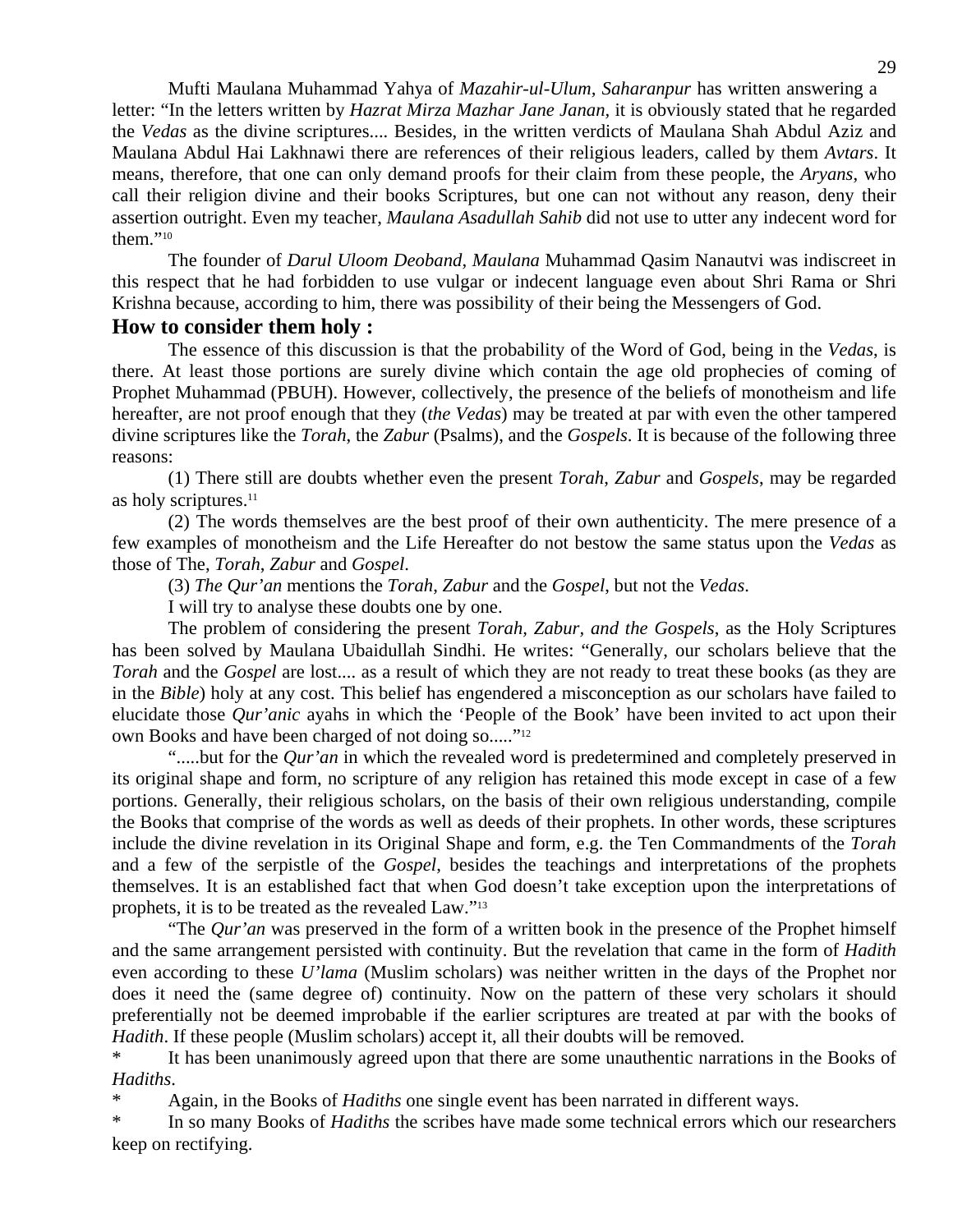Following these assertions, if the four Gospels of the *New Testament* be compared with four Books of *Hadiths (Bukhari, Muslim, Abuda'ud, and Tirmizi)* the slightest difference (in their state of authenticity) will not be observed."14

 "....Amongst Muslim theologians *ShahWali Ullah Dehlwi* used to present *Bukhari* and *Muslim*  for this type of example of earlier scriptures.

 ......I have read the Urdu translation of Mr. Henry Scott's commentary of *the Gospels*. He has attempted to compile and arrange the contradictions of the four *Gospels* in a way we do of the Books of *Hadiths....*"<sup>15</sup>

 When we concentrate upon these facts we realize that these are the doubts that have come in our way of regarding the earlier Books as the divine scriptures. That these Books also contain in them the distortions is unanimously agreed upon. Often an event has been narrated differently and there have also been technical errors and changes while writing them which their researchers keep on rectifying.

 Maulana's explanations clarify that the hesitation in considering the former books holy, was really due to our comparing them with the *Qur'an*. However, if we consider the Books of *Hadiths* holy too, in spite of the same technical errors in them those are in the former scriptures, there won't be any turbidness in considering them holy particularly when the *Qur'an* also supports it at a number of places. It should also be kept in mind that if the collections of *Hadiths* have the sanctity of having an unparallel research done before writing them (even then there are a number of unauthentic *Hadiths*), then *Torah*  and the *Gospels* are superior in the respect that they contain the word of God too.

 After the clarification of this point if we get enough evidence about the *Vedas* that the discourse included in them itself testifies of their being the Word of God, and *the Qur'an* also testifies it, we should not have any hesitation in accepting them the holy Scriptures in a way affirmed by Maulana Sindhi.

# **One discourse in the light of another :**

The Word of God is itself its best proof. The topics discussed in *the Qur'an* are themselves enough proof of their truthfulness. Let us see some topics of the *Vedas* in the light of *the Qur'an:* [I have followed Masabihul-Islam written in Urdu by the famous Arya Samaji author, Sri Ganga Prasad Upadhyai

for the translation of all the Vedic Mantras, under the present heading below, though at places, I differ from his translations.]

| The Qur'an                                                   | <b>The Vedas</b>                                             |
|--------------------------------------------------------------|--------------------------------------------------------------|
| Praise be to One who created this worlds. $(1:1)$            | Praise be to Allah, Lord of the world. $(R.V. 5:81:1)$       |
| The Beneficent, the Merciful. $(1:2)$                        | The Bounteous giver. $(R.V. 3:34:1)$                         |
| Show us the straight path. $(1:5)$                           | Lead us through straight path for our benefit. $(Y, V, V)$   |
|                                                              | 40:16                                                        |
| Knowest thou not that it is <i>Allah</i> unto whom belongeth | The Mighty, the king Supreme of earth and spacious           |
| the sovereignty of the heavens and earth, and ye have        | heavens May Ishwar be our Succor. $(R, V, 1:100:1)$          |
| not beside Allah, any friend or helper. (2:107)              |                                                              |
| He hath created everything. $(25.2)$                         | <i>Parmatma</i> engenders all subjects (creatures). (A.V.    |
|                                                              | 7:19:1)                                                      |
| Spend, that is better for your souls $(64:16)$               | God is One, He provides food to the gracious,                |
| If ye lend unto <i>Allah</i> a goodly loan He will           | charitable man. $(R, V, 1:84:7)$                             |
| multiply it for you. $(64:17)$                               |                                                              |
| Who feedeth and is never fed. $(6.14)$                       | <i>Parmatma</i> not eating manages to feed others. (R.V.     |
|                                                              | 1:164:20                                                     |
| Naught is as His likeness. $(42:11)$                         | Idol of that <i>Parmeshwar</i> cannot be carved. (Y.V. 32:3) |
| Unto Allah belongeth the East and the West. $(2:115)$        | His are all the directions $(R.V.10:121:4)$                  |
| And whither so ever ye turn, there is <i>Allah's</i>         | Creator of the world is everywhere from east to west,        |
| countenance. Lo! Allah is All-Embracing, All-                | up above and below. $(R.V. 10:36:14)$                        |
| Knowing. $(2:115)$                                           |                                                              |
|                                                              | God hath eyes on all sides. God is facing in every           |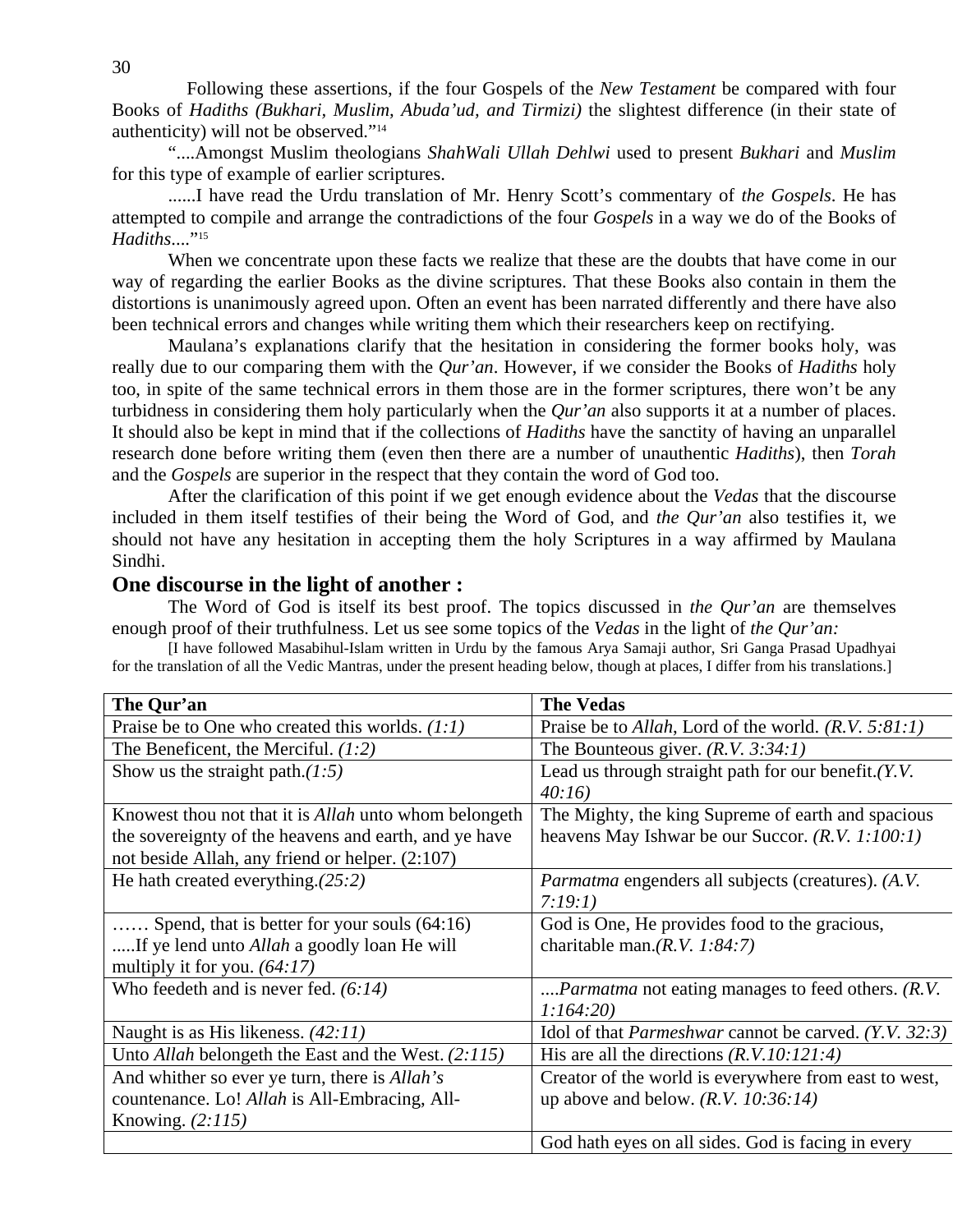|                                                                                                                                                                                                                                                                                     | 31                                                                                                                                                                                                                                                  |
|-------------------------------------------------------------------------------------------------------------------------------------------------------------------------------------------------------------------------------------------------------------------------------------|-----------------------------------------------------------------------------------------------------------------------------------------------------------------------------------------------------------------------------------------------------|
|                                                                                                                                                                                                                                                                                     | direction. $(R.V. 10:81:3)$                                                                                                                                                                                                                         |
| We are nearer to him (man) than his jugular vein.<br>(50:16)                                                                                                                                                                                                                        | Thou art closest to us and our Protector. $(R.V. 5:24:1)$                                                                                                                                                                                           |
| They encompass nothing of His knowledge save<br>what He willeth. His throne includeth the heavens and<br>the earth $(2:225)$<br>He sendeth down the rain. $(31:34)$                                                                                                                 | The heavens and earth have not attained the amplitude<br>of that God. His bounds, the regions of mid-air and the<br>rains from the skies have never reached.<br>That God and none else can have power over this<br>creation.( <i>R.V. 1:52:14</i> ) |
| Hast thou not seen how the ships glide on the sea by<br>Allah's guidance? (31:31)                                                                                                                                                                                                   | He knows the ships that are in the sea. $(R.V. 1:25:7)$                                                                                                                                                                                             |
| Hast thou not seen how <i>Allah</i> causeth the night to pass<br>into the day and causeth the day to pass into the night,<br>and hath subdued the Sun and the Moon (to do their<br>work), each running unto an appointed term; and that<br>Allah is Informed of what ye do. (31:29) | God, master of all living beings Ordained the cycle of<br>days and nights. $(R.V. 10:190:2)$                                                                                                                                                        |
| As grace from Us, We reward him thus who giveth<br>thanks. $(54:35)$                                                                                                                                                                                                                | Thou, O'Parmeshwar rewards a pious man. That is<br>thy true disposition ( $R$ V. 1:1:6)                                                                                                                                                             |
| Lo! Allah loveth not such as are proud and boastful.<br>(4:36)                                                                                                                                                                                                                      | A man should pass with humility through the path of<br>righteousness $(R.V. 10:31:2)$                                                                                                                                                               |
| Allah knoweth all that is in the heavens and all that is<br>in the earth, and <i>Allah</i> is aware of all things. $(49:16)$                                                                                                                                                        | That <i>Ishwar</i> knows the entire world fully well.<br>(R.V. 10:187:4)                                                                                                                                                                            |
| He knoweth both your secret and your utterance, and                                                                                                                                                                                                                                 | One who stands or walks or deceives or hides himself                                                                                                                                                                                                |
| he knoweth what ye earn $(6:3)$                                                                                                                                                                                                                                                     | or troubles other or when two men whisper secretly,<br>the third <i>Ishwar</i> knows them all. $(A.V. 4:16:2)$                                                                                                                                      |
| He is with you where-so everye may be. And Allah is<br>Seer of what ye do. $(57.4)$                                                                                                                                                                                                 |                                                                                                                                                                                                                                                     |
| He is omnipotent over His slaves. $(6.18)$                                                                                                                                                                                                                                          | He predominates all living beings. $(R.V. 10:190:2)$                                                                                                                                                                                                |
| He knoweth all that entereth the earth and all the<br>emergeth there from and all that cometh from the sky<br>and all that ascende th therein. $(57:4)$                                                                                                                             | God beholdeth all between heaven and earth, and all<br>beyond them. $(A.V. 4:16:5)$                                                                                                                                                                 |
| And He is who sendeth the winds, glad tidings<br>heralding His mercy. $(25:48)$                                                                                                                                                                                                     | He knows the pathways of the pleasant wind,<br>spreading high and He knows everything they (the<br>winds) support. $(R.V. 1:25:9)$                                                                                                                  |
| He it is who hath appointed night and day in<br>succession. $(25:62)$                                                                                                                                                                                                               | Ordained the days and nights (R.V. 10:190:2)                                                                                                                                                                                                        |
| He hath appointed the night for stillness, and the Sun<br>and the Moon for reckoning. (6:96)                                                                                                                                                                                        | the great Creator, formed, like previous creations,<br>the Sun and Moon. $(R.V. 10:190:3)$                                                                                                                                                          |
| His verily is all creation and commandment. Blessed<br>be Allah, the Lord of the worlds. Call upon your Lord                                                                                                                                                                        | Pray humbly with hands uplifted to worship able<br>Parmeshwar, the guide of earth and heavens to the                                                                                                                                                |
| humbly and in secret. Lo! He loveth not the<br>transgressors. $(7:54-55)$                                                                                                                                                                                                           | righteous path. $(R.V. 6:16:46)$                                                                                                                                                                                                                    |
| (God is) the Great, the High Exalted. $(13.9)$                                                                                                                                                                                                                                      | God is truly Great. $(A.V. 20:58:3)$                                                                                                                                                                                                                |
| There is no changing the words of Allah $(10:64)$                                                                                                                                                                                                                                   | God's holy laws remain unaltered. $(R.V. 1:24:10)$                                                                                                                                                                                                  |
| Thou will not find change in the law (approved) of                                                                                                                                                                                                                                  | None can alter His laws. $(A.V. 18:1:5)$                                                                                                                                                                                                            |
| Allah (48:23)                                                                                                                                                                                                                                                                       |                                                                                                                                                                                                                                                     |
| Yea, to <i>Allah</i> belongs all that is in the heavens and on                                                                                                                                                                                                                      | Yea, even this great pair of Earth and heavens tremble                                                                                                                                                                                              |
| earth : so that He rewards those who do evil, according                                                                                                                                                                                                                             | in terror at Thy wrath, O'God! With Thy thunder Thou                                                                                                                                                                                                |
| to their deeds, and He rewards those who do good,                                                                                                                                                                                                                                   | slewest the wicked and establisheth spiritual heights                                                                                                                                                                                               |
| with what is best. $(53.31)$                                                                                                                                                                                                                                                        | for the performer of good deeds. $(R.V. 1:80:11)$                                                                                                                                                                                                   |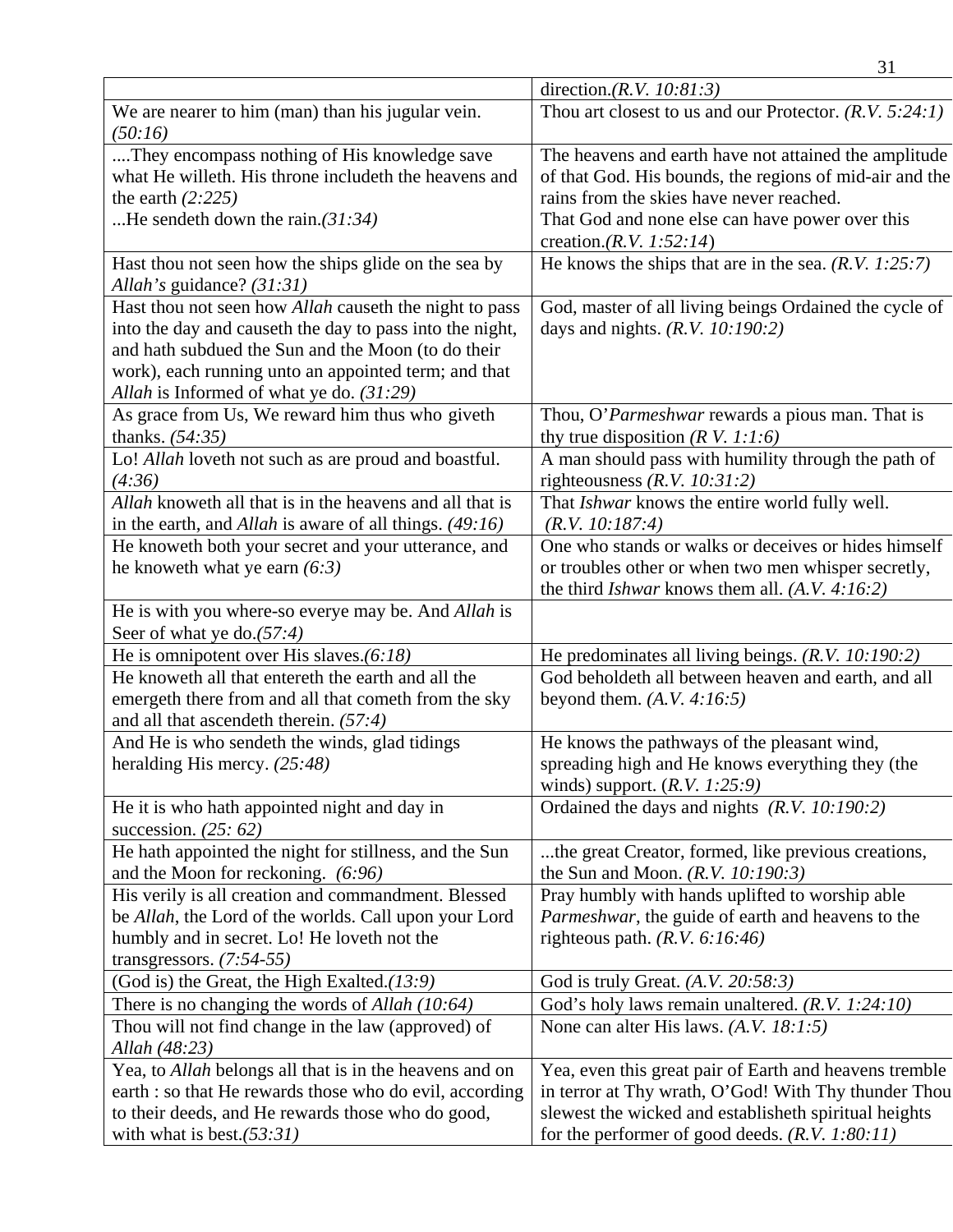| 32                                                        |                                                         |
|-----------------------------------------------------------|---------------------------------------------------------|
| He is the First, and the Last, the Evident and the        | O Parmeshwar, thou art the Earliest, and the most       |
| Immanent and He has full knowledge of all                 | learned. $(R.V. 1:31:2)$                                |
| things. $(57:3)$                                          |                                                         |
| Truth stands out clear from error. Whoever rejects evil   | God, through his pure knowledge, hath segregated        |
| and believes in God hath grasped the most trust-          | truth from false-hood and ordered O'people, have faith  |
| worthy Hand-hold that never breaks. (2:256)               | on truth and don't follow the false-hood. (Y.V. 19:77)  |
| And yet ye study the Scripture? Will ye not               | People of dull understanding see in Book yet they do    |
| understand? $(2:44)$                                      | not see and hear but actually do not hear. $(R.V.$      |
|                                                           | 10:71:4)                                                |
| And be not the first to reject faith therein, nor sell My | O'eternal, Almighty God Thou art so precious I would    |
| signs for a small price. $(2.41)$                         | not leave Thee for any cost, not for thousands, nor for |
|                                                           | billions, nor for hundreds, of earthly wealth. (R.V.    |
|                                                           | 8:1:5                                                   |
| Lo! That no bearer of burdens can bear the burden of      | You are the one to act and you alone are to reap its    |
| another. (53:38)                                          | crop. $(Y.V. 23:15)$                                    |
| Verily God will not deal unjustly with man in aught: It   | O Bright and Almighty Sustainer! Due to our own         |
| is man that wrongs his own soul. $(10:44)$                | ignorance, we go astray: Have mercy, upon us. $(R.V.$   |
|                                                           | 7:89:3                                                  |
| By no means shall ye attain righteousness unless ye       | He, who eats his earnings alone, eats sin. $(R.V.$      |
| give (freely) of that which ye love. $(3.92)$             | 10:117:6                                                |
| These are the people who spend (freely) whether in        | Bounteous is he who gives alms for cause of poor and    |
| prosperity, or in adversity, who restrain anger, and      | needy. Success attends him. His enemies turn into his   |
| pardon all men. For God loves those who do good.          | friends. $(R.V. 10:117:3)$                              |
| (3:134)                                                   |                                                         |
| That such is the (man) who repulses the orphan (with      | The man with food in store who, when the needy          |
| harshness) and encourages not the feeding of the          | comes in miserable case begging for bread to eat,       |
| indigent. So woe to the worshippers (of such kind).       | hardens his heart and eats himself, finds no comfort    |
| $(107:2-4)$                                               | when in trouble. $(R.V. 10:117:2)$                      |

# **Judge further:**

If by chance you come across a lost brother of yours, will you refuse to recognise or hug him, though his features may have changed a little, even if his face bears out the familiar signs of childhood? It may be that due to the resemblances you will draw back in amazement, ask him questions about his past and concentrate upon the familiar signs. Subsequently, you will embrace him and love him from the core of your heart, deeper than even before. If he fails to recognise you at first, you will eagerly try your best to make him do so. Now, after observing the similarity, let us see some more signs of our lost brother and besides concentrating a little, ask him a few questions too.

| प्रतित्यं चारुमध्वरं गोपोथाय प्रहूयसे।     | $e#f$ ) j $\lambda u$ vk xfg $(2)$ |  |
|--------------------------------------------|------------------------------------|--|
| नहि देवोन मर्त्यो महस्तव कतु पर ।          | $e#f$ ) jXu vk xfg $(2)$           |  |
| ये महोरजसो विदुर्विष्वे देवासो ओजसा।       | e#f) jXu vk xfg $(3)$              |  |
| ये उग्रा अर्कमान चुरना धृष्टास ओजसा।       | $e#f$ ) jXu vk xfg $(8)$           |  |
| ये षुभ्राघोरवर्पसः सुक्षत्रासो रिषादसः।    | $e#f$ ) j $Xu$ vk xfg $(9)$        |  |
| ये नाकास्याधि रोचने दिवि देवास आसते।       | e#f) jXu vk xfg $($ 6)             |  |
| ये ईडख्यन्ति पर्वतान् तिरः समुद्रमर्णवम् । | $e#f$ ) j $\lambda u$ vk xfg $(0)$ |  |
| आ ये तन्वन्ति रष्मिभिस्तरः समुद्रमोजसा।    | $e#f$ ) j $\lambda u$ vk xfg $(8)$ |  |
| अभि त्वा पूर्वपीतये स्नृजामि सोम्यं मधु।   | $e#f$ ) j $\lambda u$ vk xfg $(9)$ |  |
|                                            |                                    |  |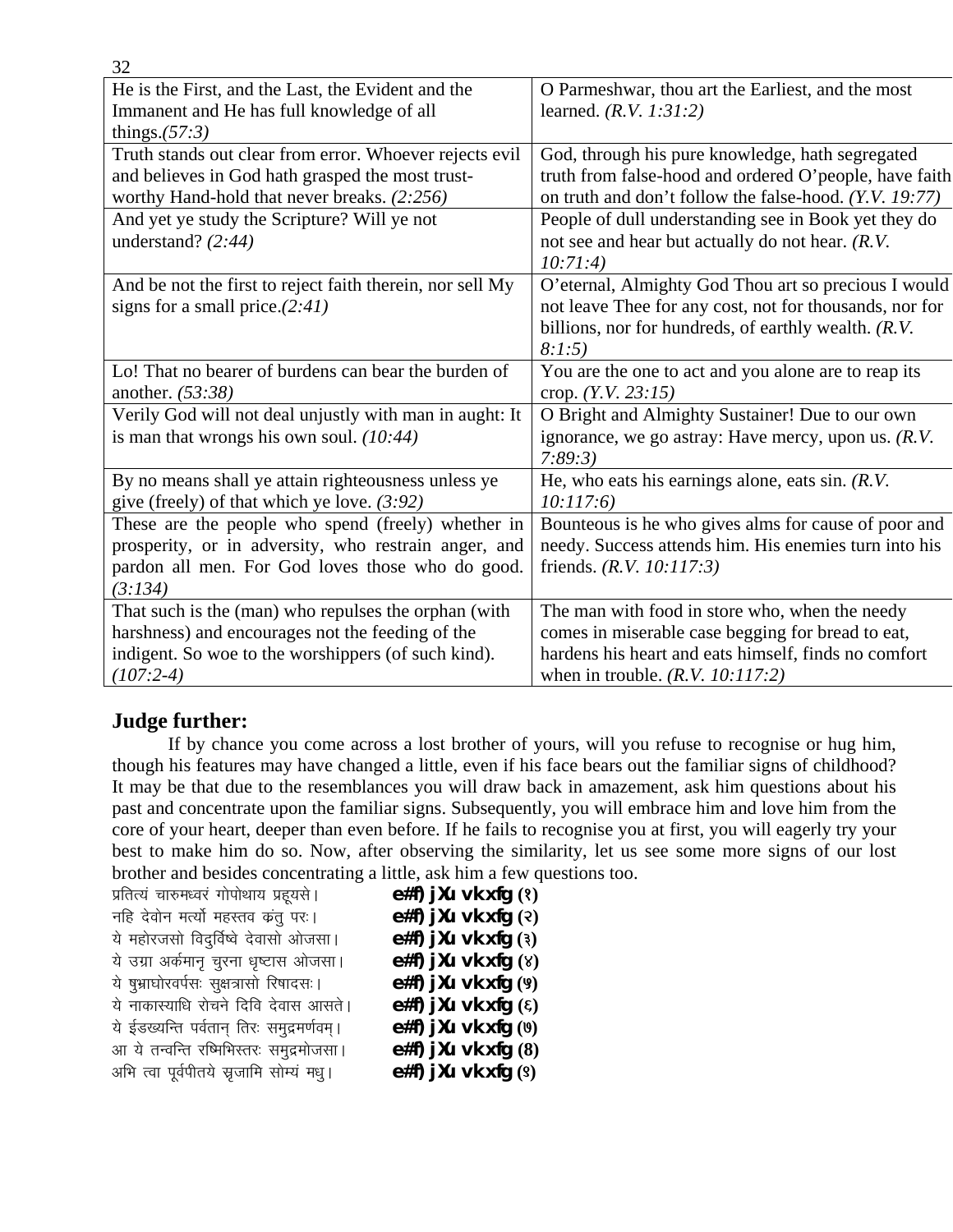These are the hymns of the *Rig Veda* (1:19:1-9). See how at the end of each *mantra* the same words **e#f) jXu vk xfg** *'Marudbhiragna AaGahi'* are repeated (The secret of Agni is revealed by the desert folk). Isn't the style similar to that of *Sura Rahman (of the Qur'an)* in which one ayah *Fabi ayyi alai rabbikuma tukazziban* (then which of the favours of your Lord will ye deny) has been repeated 31 times. It is not a mere coincidence because a similar kind of repetition is found in hymn 78, Book I of the *Rig Veda* where **| [USSIHK, iz Here%** *'Dyumnairabhi Pranonumah'* (to you with fair praise which I offer come) is repeated five times. In order to avoid protracted ness, I am not quoting here, all the *mantras* of this hymn and similar other examples. In the *Rig Veda* (10:133) the following words have been repeated at the end of six *Shlokas* **u Hurleu; dsila T; kdk vf/klublq** *'Na Bhantamanyake-sham Jyaka Adhidh anuas'* (The weak bow-strings of our foes break). In the *Rig Veda* (1:105) **formally is the limit** *'Vittanme Asya Rodasi'* (Mark this my woe, ye land of Heavens) has been continuously repeated 18 times, **dLeS nsk; gfo'lk fo/le** *'Kasmai Devaya Havisha Vidhem'* (what God shall we adore with our oblation?)  $(10:121)$  nine times-and in the *Yajur Veda (ch.21) The mantras* 48 to 55 conclude with **n/kjfthz;aol qus ol del; 0; Urq; t** '*Dadhurindriyam Vasuvane Vasudheyasya Vyantu Yaj'*. (For gain of wealth let them enjoy, Thou (O'devotee), offer sacrifice.)

 Even in the *Qur'an* this kind of repetition is not only confined to *Sura Rahman (55)* but also in the following :

 1) *Sura Mursalat (77): Vaylun ya'um'aizin lil mukazzibin* (Ah, woe that Day, to the rejecters of Truth) ten times.

 2) *Sura Qamar (54): Vala'qad yassarnal Qur'ana lizzikri Fa'hal min muddakir* (But we have indeed made the *Qur'an* easy to understand and remember. Then is there any that will receive admonition?)Four times

 Such illustratins are in plenty both in the *Qur'an* and the *Vedas*. It is obligatory to discuss the topics of (belief in) *Monotheism, Prophethood*, and *Life Hereafter*, as discussed in the *Vedas*, in the separate chapters.

 So far as comparing the *Vedas* with former scriptures is concerned, I could read these scriptures (the *Torah*, the *Gospel*, and the *Zabur*), vide their English translations only, because of my ignorance of the Hebrew and Greek Languages. Obviously, these translations reflect the ideas and beliefs of the translators also, but in case of the *Vedas* I have attempted to understand their original Sanskrit version also. In this comparative study I have also gone through the available writings of Muslim scholars on the *Torah* and the *Gospel*. I have judged all these scriptures by the *Qur'anic* standards and I can honestly assert, in the name of Omnipresent *Allah*, that in their original versions, those scriptures (*Torah*, *Zabur*  & *Gospels*) may be at par with the *Vedas* but in its (Bible's) present translated version, I have found the *Vedas* much ahead of the Bible, and there is no comparison between them.

 Such are the result of judging the *Vedas* and the Bible by the *Qur'anic* standards but the final criterion is yet to be seen: What does the *Qur'an* say about the *Vedas*? The *Qur'an* says : *Li Kulli ummatin Rasul* (To every people was sent a messenger) *(10:47)* 

### **The final witness:**

The divine scriptures mentioned in the *Qur'an* are, generally considered to be, the *Torah*, the *Gospel*, and the *Zabur* only. Objecting to this, Shri Ganga Prasad Upadhyai states:

 "After Adam, the *Qur'an* mentions the four apostles: Moses, David, Jesus, and Muhammad. Four scriptures are attributed to them: The *Torah* to Moses; the *Zabur* to David; the *Gospel* to Jesus; and the *Qur'an* to Muhammad. The name of Adam neither figures among the Apostles, nor has any scripture been attributed to him. From Adam to Moses there is a huge time gap and during these times the human history has come across a number of ups and downs. So many new kingdoms are born and so many existing ones perish, but no 'people of the Book' are born!"16

 It can be said that the *Qur'an* primarily is a book of guidance and not an encyclopedia of the prophets or their scriptures but, irrespective of the objections of Shri Ganga Prasad, the question verily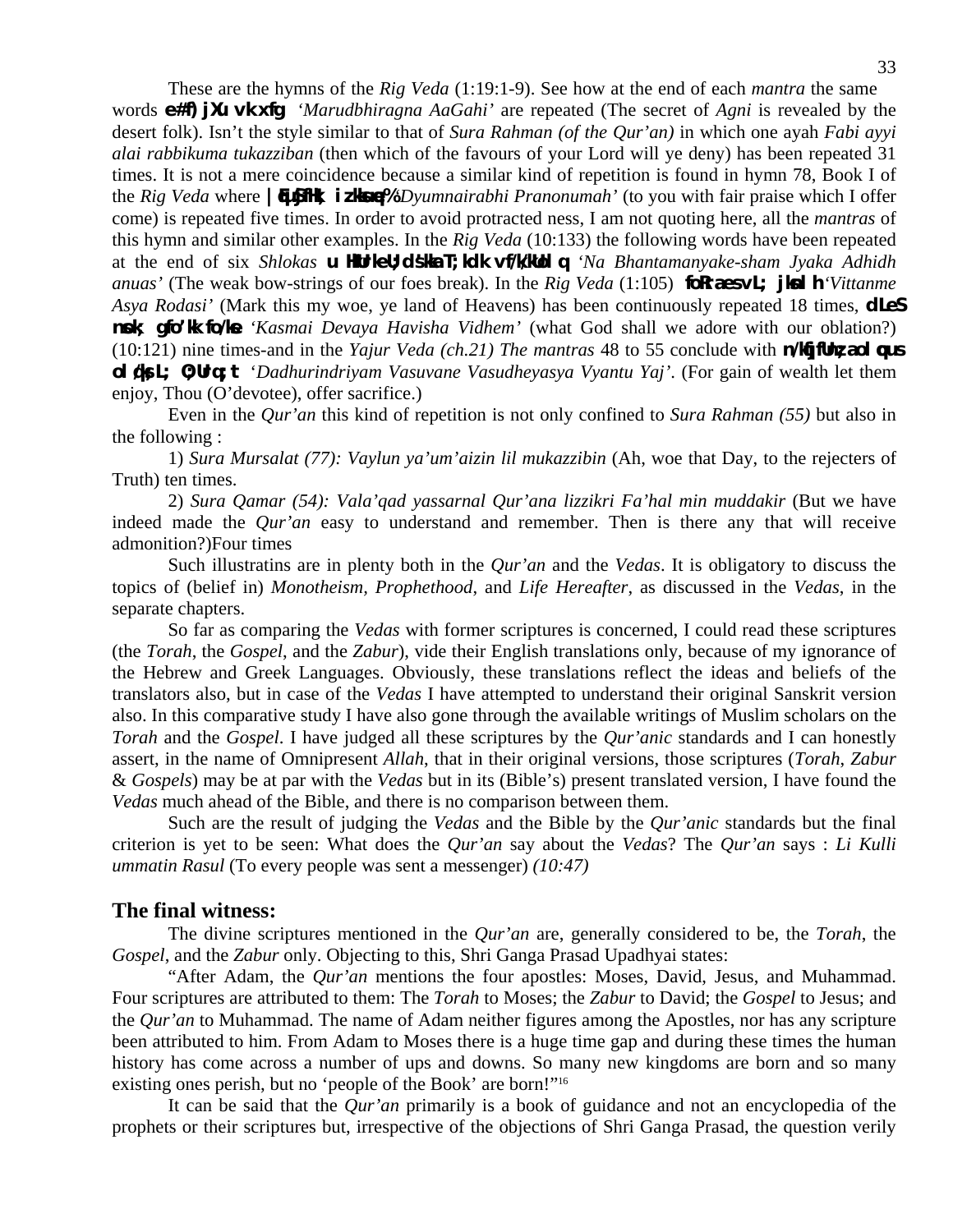34

emerges that among the prophets of stature, the *Qur'an* repeatedly mentions, Noah, Abraham, Moses, Jesus and Muhammad with particular emphasis. The *Qur'an* mentions the scriptures of all these prophets except Noah, so mach so that David's Book has also been mentioned. Why doesn't the *Qur'an*  mention Noah's Scripture?

 The same question can be repeated in these words: that the main religious communities mentioned simultaneously by the *Qur'an* are the Muslims, the Christians, the Jews and the Sabeans. Out of these the *Qur'an* attributes the scriptures to the first three races only and does nowhere indicate which book did Noah bring unto the Sabeans. Why isn't it known? The question gains more importance when we know that the Sabeans in the *Qur'an* is the name of the *Vedic* races and there are also prophecies of this race embracing the Truth. Not only this, we even know from *Hadiths*, that the substituted race : *Aajabul Qaum* (the most wonderful race) will not directly believe in the *Qur'an* but will initially rediscover their lost scriptures and will accept truth only after confirming the *Qur'anic* teachings through them.<sup>17</sup>

#### **Search by the name of** *Adi Granth:*

What is most needed, therefore, is to search the names of the *Vedic* scriptures in the *Qur'an*. Once we attempt to do so, we shall be able to find that, besides the *Torah*, the *Gospel*, the *Zabur* and Abraham's Scriptures, the *Qur'an* uses the words *Suhufil Ula* and *Zuburul Awwalin* (First Scriptures, and First scattered pages). The Sanskrit equivalents of these two words are *Adi Granth* and *Adi Gyan*. Hindus believe that the *Vedas* are *Adi Granth* and *Adi Gyan*. Have you ever considered the possibility of *Suhufil-Ula* and *Zuburul Awwalin* of the *Qur'an* being the same books called *Adi Granth* by the Hindus? It should be borne in mind that all our attempts to find out the names like *Vedas* in the *Qur'an* are going to be futile. Today the name of the scripture revealed unto David is 'Psalms' and if we attempt to trace this name in the *Qur'an* we won't be able to locate it. The *Qur'an* has named this book as *Zabur*. It is identical with what we have discussed in chapter III, p.42 Today no Christian calls himself *Nasara* but we know that the *Qur'an* identifies *Nasara* to be those people only who call themselves the Christians.

 What a great negligence! We know them as *Nasara* who do not call themselves *Nasara*; we know the Book of those as *Zabur* who do not call it *Zabur*; and here we have a large religious community, thousands, of years older than the *Qur'anic* revelation, who claim to possess *Suhufil Ula* or *Zuburul Awwalin*. In their vernacular they have been using these very words for their own scriptures but, inspite of living with them for about one thousand years, we have been saying without any research or even without studying their *Adi Granths* that Suhufil Ula and *Zuburul Awwalin* no more exist. Besides, there are not very many races who claim to possess a book by this name so that one could doubt the integrity of these claims-this is the only religious community that claims it. God forgive us. Perhaps He preplanned to disclose this secret at the time of the substitution of this race; otherwise, the *Qur'an* would have revealed unambiguously the name of the prophet unto whom *Suhufil Ula* and *Zuburul Awwalin*  were revealed. Still it does not lessen our crime of negligence. In *Qur'an* only those personages are clearly stated by name which were known to the Arabs of the day and the rest of the important events can be traced out only after a thorough research which may be found in such comprehensive words, with which the Arabs of 1400 yrs. ago were also familiar, but they attributed their meanings to the things or persons they knew. It was, therefore, our duty, particularly of the Indian Muslims to find out the relation of this community with the *Qur'an* with which we have been living for more than a thousand years.

## **Earliest scriptures are extant**

That the first scriptures are extant is confirmed by the *Qur'an* itself in this ayah: "They say: 'Why does he not bring us a Sign from his Lord?' Has not a clear Sign come to them (in the form) of all that was in the former Books of revelation?" *(20:133)*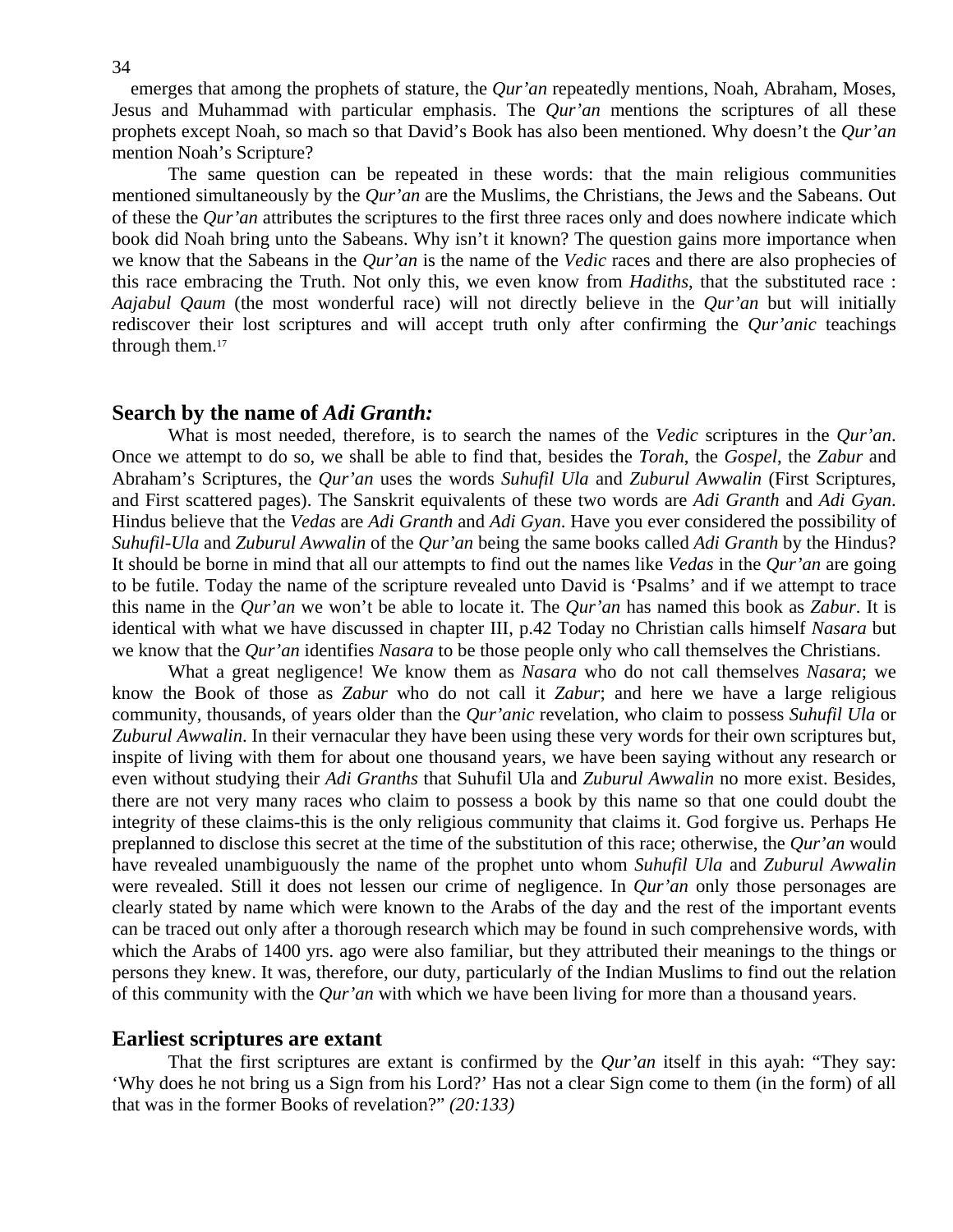This ayah clearly proves that the First Scriptures *Adi Granth* are not lost but are extant even today. Even the *Qur'an* presents it by way of a miracle and argument: that even after thousands of years, these Scriptures contain those teachings which have been collectively revealed and incorporated in the *Qur'an*. To those people who demand a proof for the existence of the First Scriptures, God has posed an indirect challenge: "Do you want a proof from the *Qur'an*? Do you want a proof in the Word of God? See the First Scriptures *(Adi Granth)* and you will have our proof, our miracle and our argument before you."

 So far this ayah has been taken to mean that the essence of all topics and teachings of the former Scriptures has been collectively presented before us in the form of the *Qur'an* and this is the miracle of *Ummi* (unlettered) Prophet given unto him by God. Verily, this too is the meaning of the above ayah but don't you sense a similar kind of challenge in this explanation too? Unless you know what all the former Scriptures contained, how will you be able to understand this aspect of the miracle? How will you be able to conclude and prove that the *Qur'an* is the essence of all Scriptures.

 Such is the emphasis laid down in the *Qur'an* to know the real teachings of the former Scriptures and also the implication thereby that they have not disappeared from the world.

# **The** *Vedas* **are The First Scripture:**

*"Suhufil Ula"* is a very comprehensive term full of denotations and connotations: The term, implies all the former scriptures, in general, as well as the earliest ones in particular. Among the former scriptures that the *Qur'an* mentions, the Arabs were familiar with *Suhuf-e-Ibrahim18*, the *Torah*, the *Zabur*, and the *Gospel*. Noah, the event of the Deluge, the condition of his people, and his Scripture were not known to the Arabs to whom the *Qur'an* addressed first. An important evidence to this effect is given by the *Qur'an* itself, in *Sura Hud*, while narrating the facts about Noah and the Deluge, *Allah*  says: "Such are some of the stories of the Unseen, which we have revealed unto thee (Muhammad). Before this neither thou nor thy folk knew them...." *(11:49)*

The *Qur'an*, in its distinctive mode, has employed such names for the former scriptures as were familiar to the people to whom it was initially addressing. At the same time, it did not neglect mentioning even the earliest scriptures, but used such comprehensive and multi meaning terms as could have been employed by God only. The words *Suhufil Ula* and *Zuburul Awwalin* did not create any problem to the earlier people because they took them to mean all the scriptures they knew. And the same explained to Ganga Prasad, the author of *Masabihul Islam* that : "Your books have also been mentioned in the *Qur'an*. There is verily the mention of *Adi Granth* or the Earliest Scriptures. How do you expect from Us not to mention the name of the book of your leader Noah in the *Qur'an* when we have mentioned the books of leaders of the other great races of the world in it-leaders like Abraham, Moses, Jesus, and Muhammad."19

 Let us analyse the word *Zuburul Awwalin*. The *Qur'an* narrates: "Without doubt it (the *Qur'an*) is in *Zuburul Awwalin*. *(26:196)*. *'Zubur'* means 'scattered pages' and *Awwalin* means-the first, the earliest. *Zuburul Awwalin*, therefore are the earliest scattered pages. We know that the first prophet with the Revealed Law was Noah and the Hindus are the people of Noah. They declare the *Vedas* as *Adi Gyan*. Even the history of the *Vedas* (as stated briefly above) indicates that **"the earliest scattered pages"** verily comes true of them. Look at it from a different angle. God says (in the *Qur'an*) : "And before thee also the apostles We sent were men, to whom We granted inspiration : if ye realize this not, ask of those who posses the Message. (We sent them) with *Bayyinat* (clear) and *Zubur." (16:43-44)*  Here, besides the other meanings, it is also artistically hinted at, that all the revealed scriptures are either *Bayyinat* or *Zubur*, that is, they have been revealed either in *Bayyinat* or *Zubur*. *Bayyinat* means- 'revealed in a very clear and simple language'. What is then different from *Bayyinat?* The facts revealed in allegorical language. It means that another meaning may be assigned to the word *'Zubur'*-i.e. revelations in allegorical language. In the *Rig Veda*, it is stated: "After the lore of Ancient times (in allegorical language) I make beauteous songs" *(8:6:11)*. Judged from this angle too, the Vedic knowledge comes under the category of *Zubu*r, and there is hardly any controversy in their being *Awwalin*, the earliest.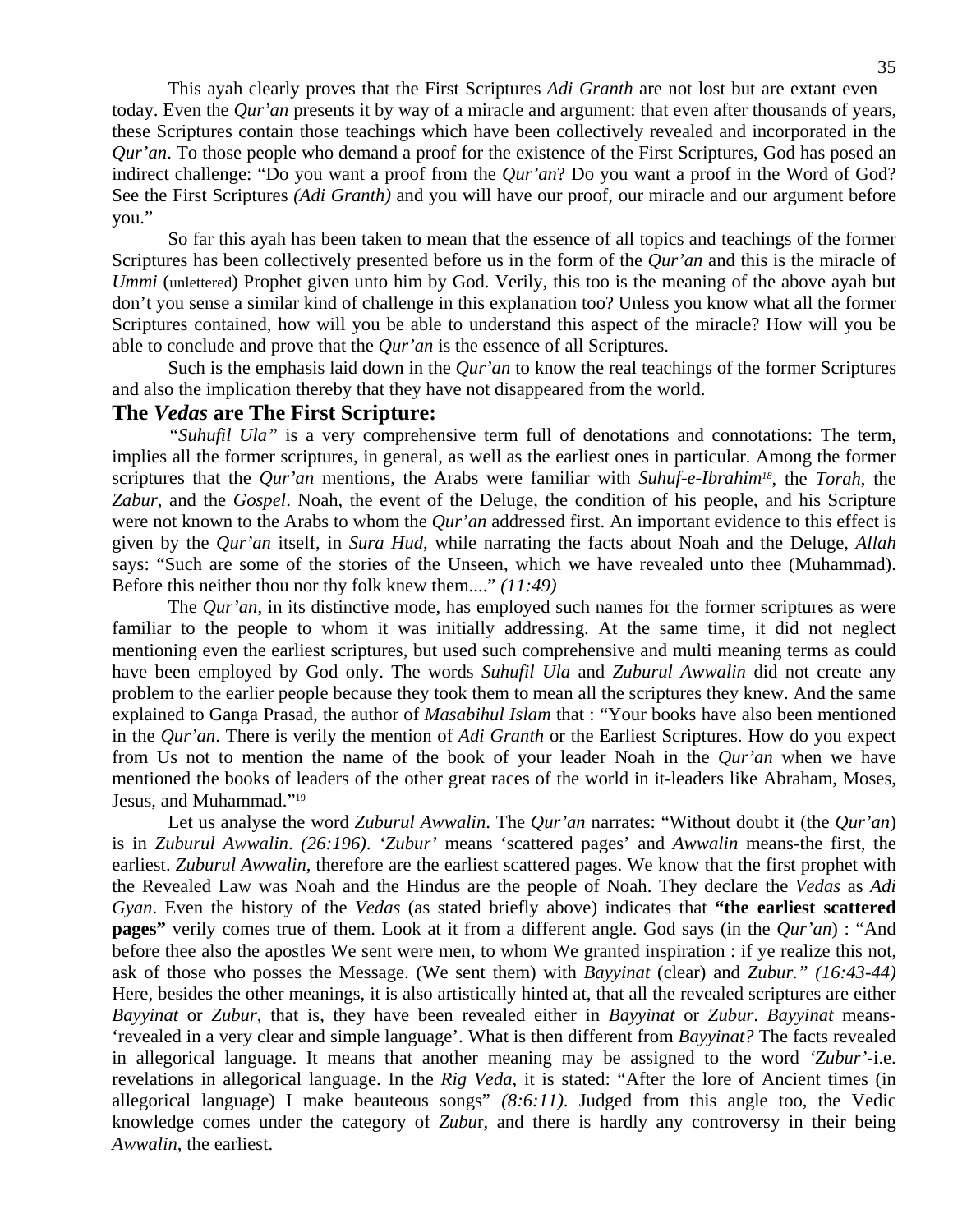The final judicious proof of the *Vedas* being the earliest *Zubur* or Scripture revealed unto Noah is that, in the *Purans* (sacred works compiled by Vyasa) and other Hindu religious books there are prophecies about many prophets by names whereas in the *Vedas* only Noah and Adam have been referred to. There are also the details about *Hazrat Ahmad* (PBUH) in his capacity of being the Prophet of the celestial world and also the prophecies of his being sent as Muhammad unto this world. These prophecies about the Apostleship of the last Prophet are found in every divine scripture. The mere fact that no prophet after Noah (besides the prophesies of the last Prophet) has been mentioned in them, certifies that the *Vedas* belong to an age which is neither before nor after Noah.

 I think there is hardly any doubt left now in considering the *Vedas* as the divine books or holy Scriptures. The topics of the *Vedas* themselves, the ideas of the Muslim scholars who have studied the *Vedas*, and the above quoted references of the *Qur'an* should leave no doubts in our minds about their being at least partially, the Word of God.

# **The** *Vedas* **and the other Hindu religious Books :**

The Hindus regard the *Vedas* as the Word of God in which the alteration of any word is forbidden whereas the other religious books like the *Puranas*, the *Upanishads*, the *Aranyaks*, and the *Smiritis* are treated as the commentaries of the *Vedas*-their ideas and not the language are attributed to God. These books are attributed to *Rishis* and, therefore, the linguistic changes are permissible in them provided they do not distort the meaning. It is just like the difference between the *Qur'an* and *Hadiths*. In *Kalyan Padam Puran Ank*, this idea has been expressed as:

 "The Word of God can never be changed into a similar kind of meaningful words. If they are changed, they no longer remain the Words of God. Judged from this standard, the words of the *Vedas*  are the Word of God... Not only this, even the arrangement of the words in sentences too cannot be altered. The *Puranas* are like the sentences of holy saints. In these, the change of language hardly matters provided the meaning remains unaffected."20 Hindu scholars claim that while memorizing the *Vedas* too much care has been undertaken not to allow even a minor technical change. However, we know for certain that these age old orally memorized *Vedas* were ultimately put in their present written form by Max Muller in the eighteenth century. Even if it is granted that enough care has been taken, there still ramains the strong probability of their getting meshed up with the *Puranas* and other religious books. All the English commentators of the *Vedas* and a number of distinguished Hindu scholars certify it. According to my research and assessment only those portions of the *Vedas* and other religious books comprise the real *Veda* that get authenticated by the *Qur'an*.

 **"Our "When Lord! through Condemn our want of us not if we thought we forget or fall violate Thy** 

 **into error". laws, punish us (The Qur'an not, O God, for 2:286) that inequity". (The Rigveda 7:89:5)** 

# **THE BEGINNING OF THE UNIVERSE AHMAD MUJTABA (THE CHOSEN ONE)**

**The** *Ahmadic* **Truth :**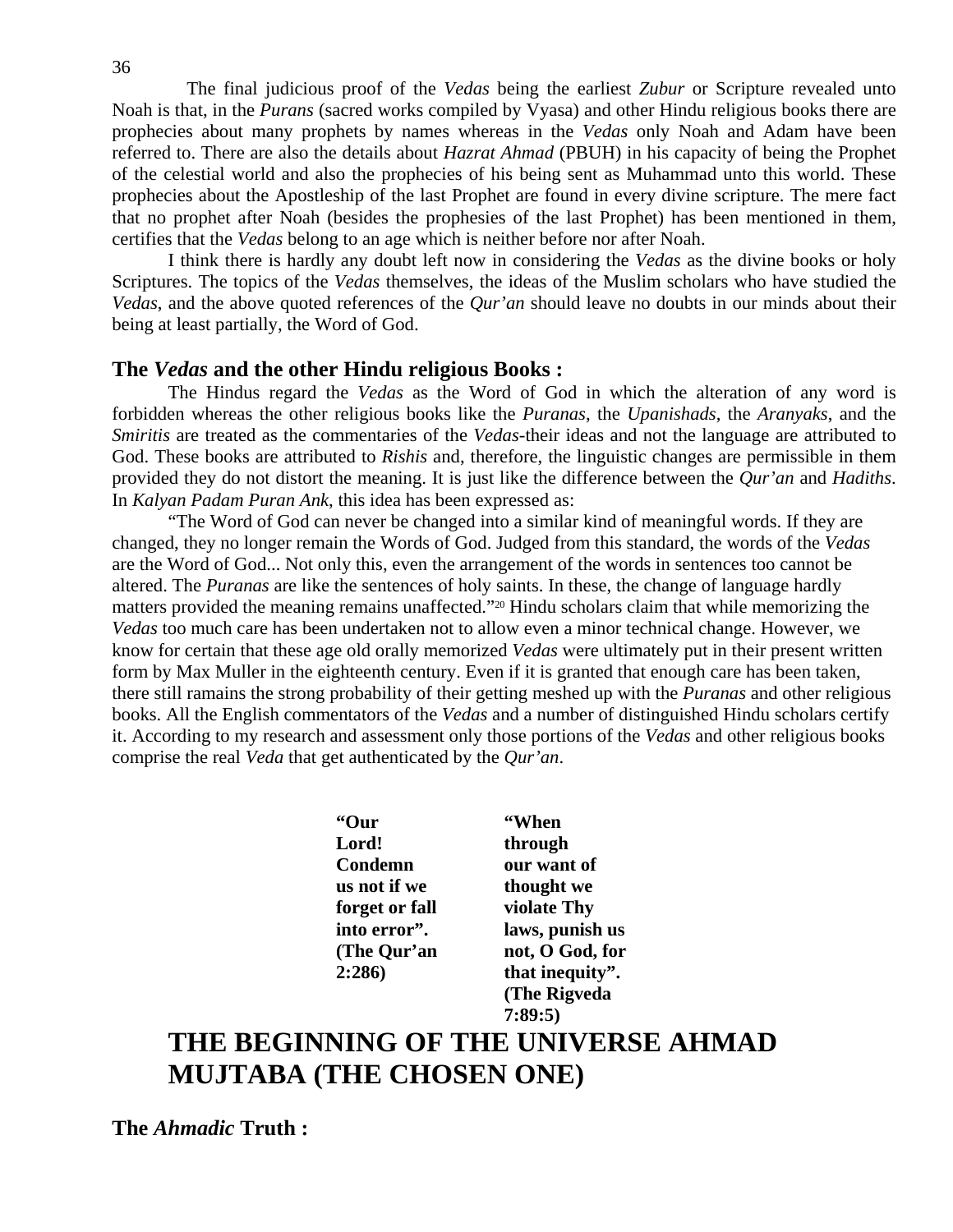I have mentioned at a number of places that Hindu race has lost its religious truths in mythologies. The most important truth which these people knew and which forms the basis of a number of their mythologies is the *Ahmadic* Truth (*Haqiqat-e-Ahmadi*). In order to explain this, it is necessary to understand the *Haqiqat-e-Ahmad* which our scholars have elaborately analysed particularly the ones associated with mysticism. This is one of those truths which are to be understood in the fifteenth century *Hijri*, otherwise we can neither comprehend the factual position of the Hindu mythology, nor can we mend it. Look, for example, at the following ayah of the Holy *Qur'an* : "And remember when Jesus, the son of Mary said : 'O Children of an Apostle to come after me, whose name shall be *Ahmad*.' But when he came to them with clear signs, they said, 'This is evident sorcery'." *(61:6)*

This ayah clearly states that Jesus had already prophecied of the Apostle, *Ahmad*.

 In the commentary of this ayah, the commentators have elaborately analysed that there was verily the prophecy about *Ahmad* in the *Gospel* but the Christians have tampered with it. Most of the commentators have not explained how the name of the Holy Prophet was *Ahmad?* In this context only those *Hadiths* have been referred to (by these commentators) in which the Holy Prophet said that his name was *Ahmad* too. Verily, we too believe that one of the names of Prophet Muhammad is *Ahmad*. But the questions is how? where? and when?

 We believe in the *Hadiths* of Prophet Muhammad but if we are not able to know from these *Hadiths* the truth of this name *Ahmad* how can we answer the allegations of the orientalists? The Christians alleged that Muhammad came to know the name of the coming Apostle as *Ahmad* and (God forbid) coined the ayah of the *Qur'an* saying thereby that his name was *Ahmad* whereas it was Muhammad. See the following words of a Christian author:

 "...The child was called Muhammad. This name was rare among the Arabs, but not unknown. It is derived from the root *Hamd* and signifies 'the praised'. Another from is *Ahmad* which having been erroneously employed as a translation of 'the Paraclete' in some Arabic version of the *New Testament*, became a favourite term with Mohometans, especially in addressing Jews and Christians; for it was (they said) the title under which the Prophet had been in their books predicted...."1

 "That the promise of Paraclete was capable of perversion we see in the heresy of Montanus; and it is probable that a garbled version of the same promise communicated to Mahomet may have given rise to the following passage."2

 In the history we do not find the name of Prophet Muhammad as *Ahmad* any where. It was only after his own assertion 'I am *Ahmad*' that this name became popular. His grand father Abdul Muttalib had given him the name Muhammad. Right from his childhood all the people of Arab used to call him by the same name. The title like *Sadiq* (most truthful) and *Amin* (most trustworthy) were also attributed to him but no where do we find any mention of this name *Ahmad*. All his holy companions knew him by the name of Muhammad. It was only his goodself that revealed, "I am *Ahmad*". Isn't it necessary for us now to understand the truth about this name *Ahmad*? Knowing that his name in the world will be Muhammad why did Jesus say to the Children of Israel "His name will be *Ahmad*," though it was verily obvious to God too that it would open the door for various objections? Is the truth of the name, *Ahmad*, given to the Messenger of God (PBUH), different from 'Muhammad, a truth towards which God wanted the earlier people to pay their attention?

*Ahmad*, in fact, was his name in the Celestial world. Before being sent to this terrestrial universe, before the creation of humanity, and even before Adam's coming to this world, all of us existed. Our souls had already been created in the Celestial world. Subsequently these souls were incorporated in physical mould and were sent to this world. The souls of all the human beings that will come upto the Day of Resurrection are still existing. In the same Celestial world God had made us testify that He is our Cherisher and Sustainer. The *Qur'an* narrates it as-

 "(And O'prophet tell your people to recollect the time) when thy Lord drew forth from the Children of Adam-from their Loins-their descendents and made them testify concerning themselves, saying 'Am' I not your Lord (who cherishes and sustains you)'? They said: "Yea! We do testify"! (This), lest ye should say on the Day of Judgment : 'of this we were never mindful': Or lest ye should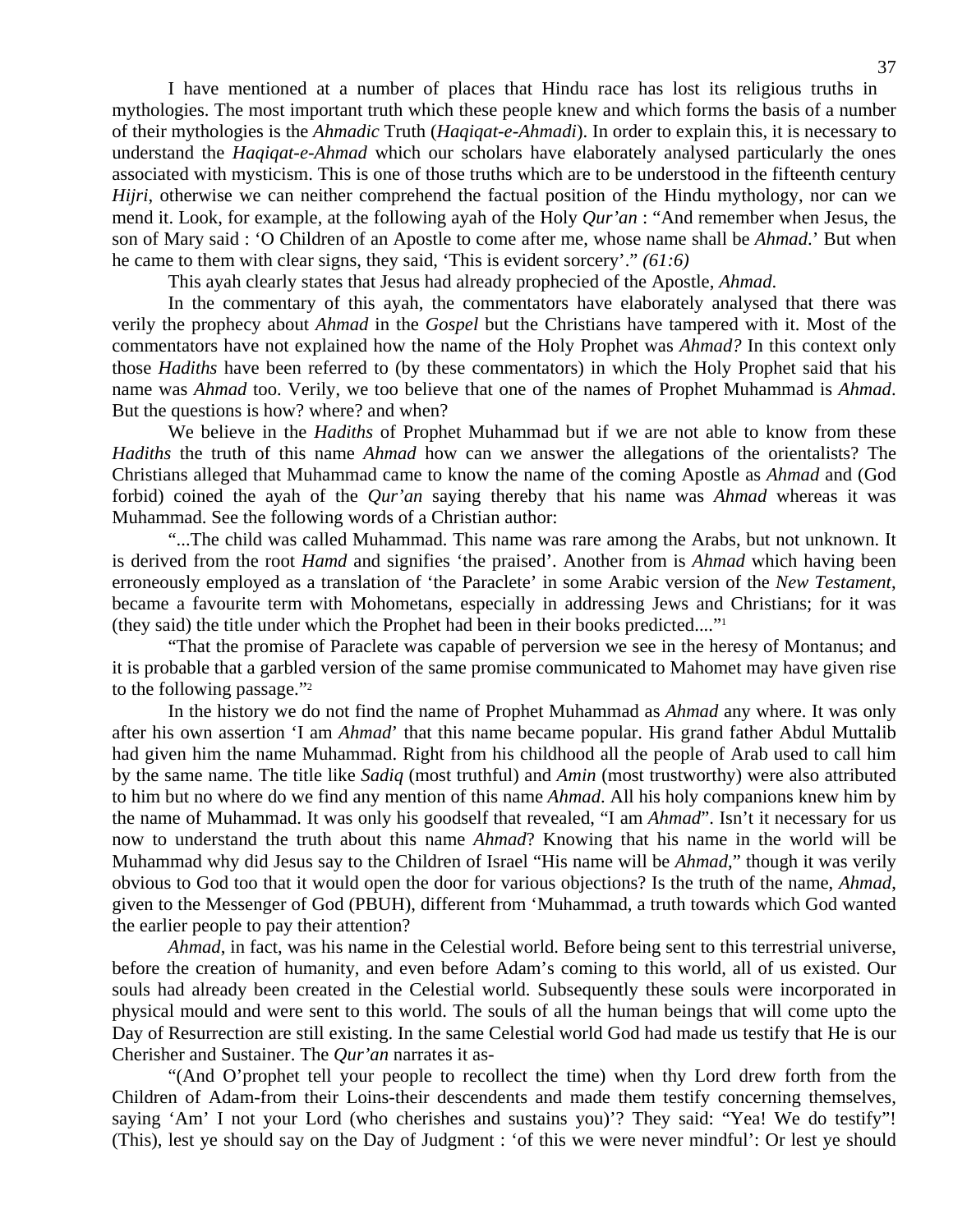say : 'Our fathers before us may have taken false gods, but we are(their) descendents after them : will Thou then destroy us because of the deeds of men who were futile." *(7:172-3)* 

 While commenting upon this ayah every Shiaet and Sunni commentator agrees that this covenant was taken from the souls of the Children of Adam even before their bodies were created. For example, Hafiz Ibne Qayyim writes in the *Kitabur-Ruh*: "It is apparent that this covenant was taken from the souls because the bodies were non-existent then."3 While explaining this ayah Ka'ab Qarzi writes: "every soul had believed in God and testified His Cognizance before the bodies were created".<sup>4</sup> besides, it has been stated in the same book "God said: *Walaqad khalaqnakum* **thumma** *thawwarnakum* (It is we who created you and gave shape **afterwards**).... The word *'thumma'* is used for delay... It is, therefore, clear that creating means *'The creation of souls"* 5

 Even in the Celestial world, where we had affirmed that God alone is our Cherisher and Sustainer, there was prophethood but there was only one Prophet, *Ahmad*-the Chosen One. To God and Angels the name of this Prophet and Messenger of God was *"Ahmad"*. That *Ahmad* and Muhammad are the two truths about the same personage is a unified belief of the *Sufis* (mystics).

 "And *'Ahmad'* is another name of the Messenger of God and by this name alone is he popular in the heavens.... and this pious name is closely related to the Almighty God, and is one step nearer to God than the second name (Muhammad)."6

 "In heavens he is popular among Angels by the name of *Ahmad* whereas among the people of this earth by Muhammad".7

 In this world the name of the Holy Prophet as *Ahmad* is not proved anywhere and still the *Qur'an* says that Jesus had prophecied of the coming of *Ahmad*. That he was the last of the messengers of God, can be attested to by a number of illustrations in other former scriptures, However, here the main purpose was to draw your attention towards the fact that all the former people had been told that the last Prophet upon this earth will be the same who was the first Prophet in the Celestial world-*Ahmad*. In this capacity he has been the Apostle of all the souls. This is what Jesus had told the Children of Israel that the Apostle *Ahmad* who was the Prophet of all of us in the heavens will physically come as the *final Prophet* after me.

#### **The truth about** *Ahmad* **is in every scripture:**

Our commentators have cited a number of references about the name *Ahmad* from the *Torah* and the *Gospel*. Therefore, I won't quote them here but will present a few examples about *Ahmad* from the Hindu and Buddhist traditions.

Besides the *Bible*, there are reference of *Ahmad* even in the *Vedas*. See, for example **only example egkurekfnR;o.kZ rel% izLrkrA ;uk; AA** *'Vedahmetam Purusham Mahanta-madityavarn Tamsah Prastat. Tamev Viditvati Mrityumeti Nanya Pantha Vidyate Ayanaya.'* "He, the source of all knowledge, *Ahmet*, is Mighty Personage. He is Refulgent like the Sun casting away darkness and ignorance. He only, who knows him feels not the pangs of death. For salvation there is no other path save this." (Y.V. 31:18) **vgfef) firqifj eslle`rL; txilla vgal w?boktfu** 'Ahmiddhi Pituspari Medhamritasya Jagrabh. Aham *Surya Ivajani'.* 

"*Ahmad* was the first to offer sacrifice and achieved the glory like that of the Sun." *(R.V. 8:6:10)*

 It should be clear here that in the *Qur'an* the Prophet of God has been referred to as *Sirajam Munira (L*amp Spreading Light) **v;fen oSirlorZvktLoku l &;ksef.k% çtk#up j{krqifjik.k%I eMxy%A** *'Aimid Vai Prativart Ojasvan Sanjayo Manih. Prajandhanan Cha Rakchhatu Paripanah Sumangalah.'*

 "*Ahmad*, when returns, proves refulgent and mighty Pearl, guards completely all the creatures and the capital, and proves to be the best redeemer." *(A.V. 8:5:16)* Similarly, in the Atharva Veda *(20:126:14) the word Utahmedam* has been used.

 While translating the above *mantras* some mistakes are being committed. For example in the first *mantra*, the word **'Ahmet'** has been used. In Sanskrit quite often'd' is replaced by't'. This word is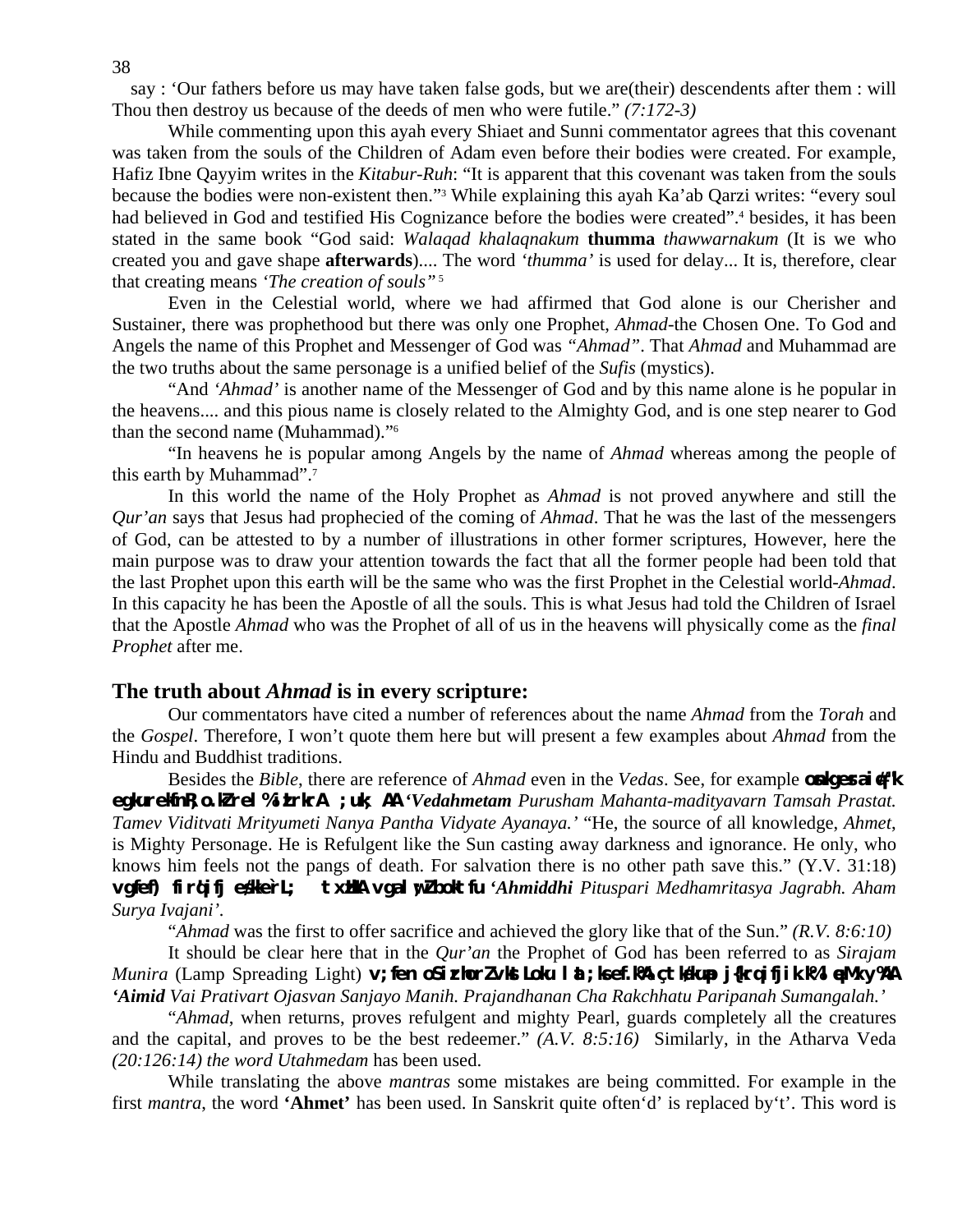being translated in two parts 'Aham+et' meaning 'I' and 'it' respectively. Consequently, the translation deviates far from the original. The same mistake has been made in the translations of other *mantras*.

 Let us see *Haqiqat-E-Ahmadi* (*Ahmadic* truth) in Buddhism. In Buddhism, the word, 'Buddha' is synonym to Apostle, and lord Buddha had said to his disciple Ananda: "I am not the first Buddha who came upon earth nor shall I be the last".<sup>8</sup> Dr. Radha Krishnan also writes about the first Buddha "In Zen-Buddhism the name of the first Buddha is "Amidab"<sup>91</sup> and the pronunciation of this word in Japanese is 'AMID'10 that is *Ahmad*.

 The word *'Amidab'* or *'Emethabh'* is a compound of the two words **'EMETH'** and **'Abha'**: **Emeth** is the mutilated version of **Ahmad** and **'Abha'** means **light.** So *EMETHABH* means **"Refulgence or light of Ahmad"**, which means that even in Buddhism, is this hidden truth that the Apostle was 'the light of *Ahmad*'.

These were the former scriptures and traditions. Let us see what Hadiths say in this regard-

 "Narrated *Abu Hurairah:* One day the holy companions of the Holy prophet asked him 'O' Messenger of God, when was the Apostleship bestowed upon you'? He answered, "At a time when Adam was still between body and soul".11

According to *Tirmizi* it is *Hadith Hassan*.

 Narrated Irbaz bin Sariya: (The Prophet) said, "Verily I was a prophet of God even when Adam was just a body of mud (that is the life was not given to him)."12 Hakim considers it as an authentic *Hadith*.

 "Narrated Ansabi: I asked the Holy prophet, 'O' Messenger of God, since when are you the prophet?. He said, "Verily, I was a Prophet at the time when Adam was still between body and soul".13 This *Hadith* has been reported by Imam Bukhari in his *History*, Abu Na'im in the *Huliya*, and Hakim regards it as authentic.<sup>14</sup>

#### **Rational proof:**

One of the rational proofs of Muhammad's (PBUH) being the Prophet of the Celestial world is very obvious.

Every commentator agrees that Adam was not a prophet in Paradise but his real prophethod started when he was sent unto this terrestrial universe. For example God said to Angels: "I will create a Vicegerent on earth". *(2:30)* we also know from the *Qur'an* that the knowledge of all things was given to Adam after his creation: "And he taught Adam the names of all things, then he placed them before the Angels". *(2:31)* 

 Once we concentrate upon these *Qur'anic* ayah, the question arises whether God gave 'this knowledge of all things' Himself directly or through Gabriel or any other angel? In both cases it would be divine revelation and if it is proved that there was such a sort of revelation unto Adam, then his prophethood in the Celestial world is proved, which is not a fact.

 The traditions too make it clear that Prophet Muhammad has said, "The knowledge of all things was given either to me or to Adam". *Delmi* has quoted from *Abu Raf'a* that the Holy prophet said, "My people were shown to me when they were only mud and water; and I was given the knowledge of all things as was given to Adam".15 It means that only two personages were given this knowledge. Among the two, Adam was not an Apostle (in the Celestial world) which clearly implies that he would have been given this knowledge through God's Apostle '*Ahmad*'. It is a rational proof of *Ahmad's* being a prophet in the Celestial world.

#### **Science needs guidance:**

Thousands of years have elapsed since the inception of human life on this earth. The time keeps running continuously wrapping up unlimited magnitudes, depths, light-houses and the exemplary fables towards that last moment when the chain of all the wonders of this world will perish by a crash and a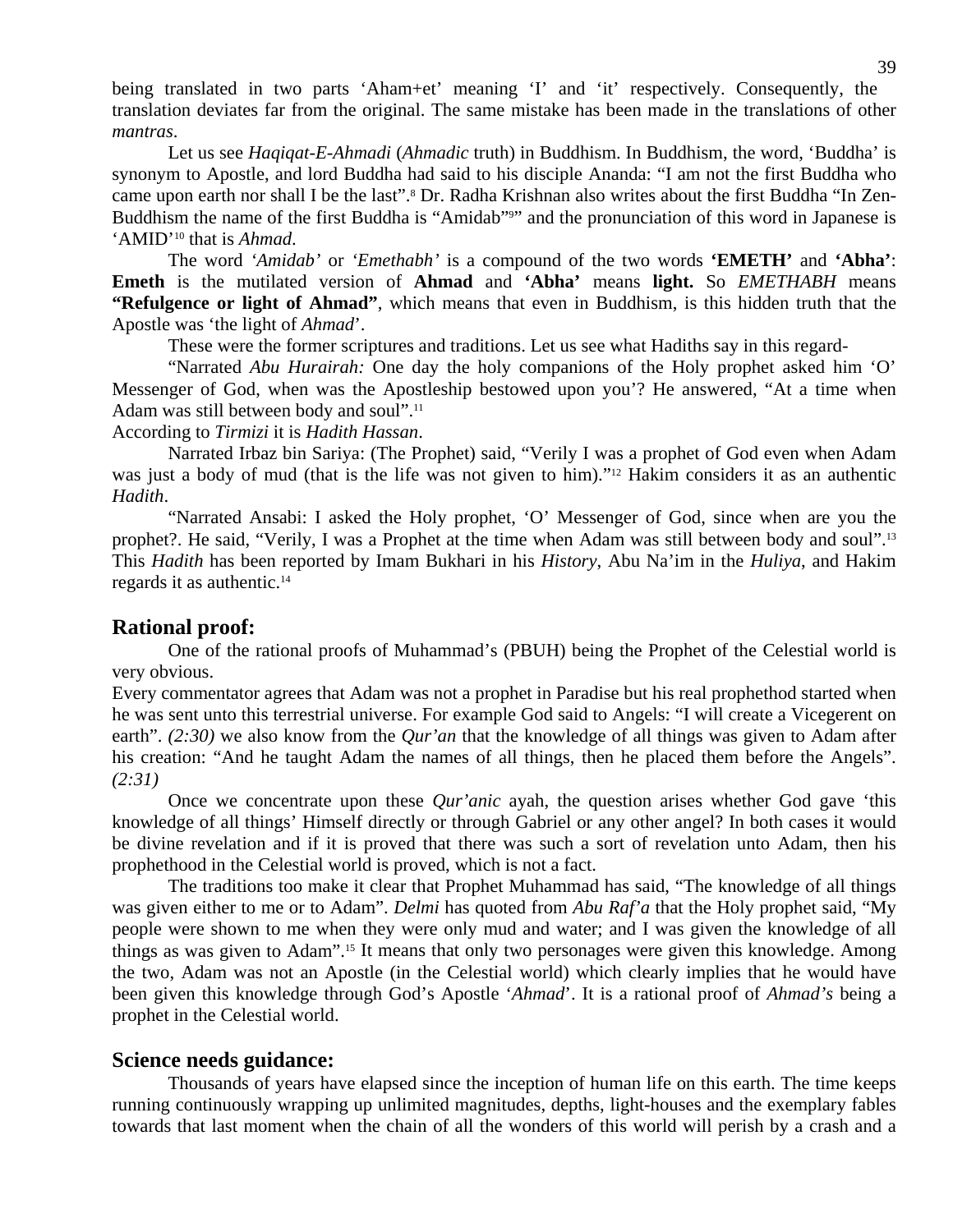new eternal life will start. With the passage of time the human mind is also going through the stages of evolution and once it reaches to its climax, this rational mind will also perish. Fourteen hundred years ago when human intellect passed from the childhood to adolescence, the Sustainer of this universe (God) sent the last of the prophets unto this world along with a Book in which is found the solution of all the problems that will emerge so long as this world exists. The *Qur'an* is the greatest miracle of Prophet Muhammad and its wonders will go on being unfolded so long as the world remains. God, the Almighty, says: "Soon will we show them Our Signs in the horizons and in their own souls, until it becomes manifest to them that this (The *Qur'an*) is the Truth". *(41:53)* 

 Human intellect can never encompass the knowledge of God. Among those who tried to benefit from absolute knowledge is the Noble Prize winner Dr. Abdul Salam who after getting enlightenment form the *Qur'an* put forth the scientific theory that in the universe there are not a number of forces but one essential force which gets revealed through various manifestations. Against this, there are scientists who have been continuously involved in the process of solving the riddle how man came into existence on this earth. Darwin's theory that man is the revolutionized form of a Chimpanzee has remained even upto this day merely a scientifically unproved theory. The human intellect has exhausted all its energy but it has neither proved nor will it prove the Darwinian Theory. Where human reason fails it should listen to the voice of the All-Acquainted and All-Knowing (God) who says: "Do they not then earnestly seek to understand The *Qur'an*, or are their hearts locked up by them"? *(47:24)* when science could not discover about the beginning of man how would it know anything about the creation of this universe? In this field too they are struggling merely in oblivion. It has been written in one of the topics of the August, 1977 issue of the most standard monthly English Journal "The Reader's Digest" : "In recent years astronomers have been discovering.... a weird array of surprises that challenge some of our fundamental theories and tidiest assumptions about the universe.... an awesome new view of creation is emerging".<sup>16</sup>

 The theories will continue to remain in the process of being propounded and rejected, the direction of the investigation itself being wrong. Unless the research is conducted in the proper direction, how will the proofs of the reality be available? In the *Qur'an* and *Hadiths* there is a complete guidance regarding the creation of this universe as it was also there in the former scriptures. For the time being we will talk about the beginning of the universe because it is related to our earlier pages and also to the *Haqiqat-e-Ahmadi*.

#### **The Leader of the universe is the beginning of this universe.**

First, by His light, the imprint of Muhammad's face was created,

Then by the refulgence taken from this mark, the universe was decorated. (Maulana Qasim

Nanautvi)

*Hadiths* enlighten us not only with the fact that the office of the prophethood was bestowed upon the Messenger of *Allah* (Muhammad) even before the divine spirit was put in the body of Adam but also prove that the Spirit of *Ahmad* was created before the creation of the universe, the Angels, the Skies and the Earth, the other creations and also Empyrean. Then the Almighty God made the 'light of *Ahmad*' itself the means of creating all other creations.

Below I quote some *Hadiths* form *Sheikh Ahmad Sarhindi's Maktubat-e-Rabbani* 

# A famous *Hadith Qudsi* (*Hadith* containing the inspired word of God) states: (God says) "I was a hidden treasure. I loved to be known, and I created the whole creation in order to be known." "The first thing that was revealed from this hidden treasure was 'love' and this alone became the cause of the creation of all the creatures."17 This *Hadith* has also been reported by Imam Ghazali and Ibn-e-A'rabi.18.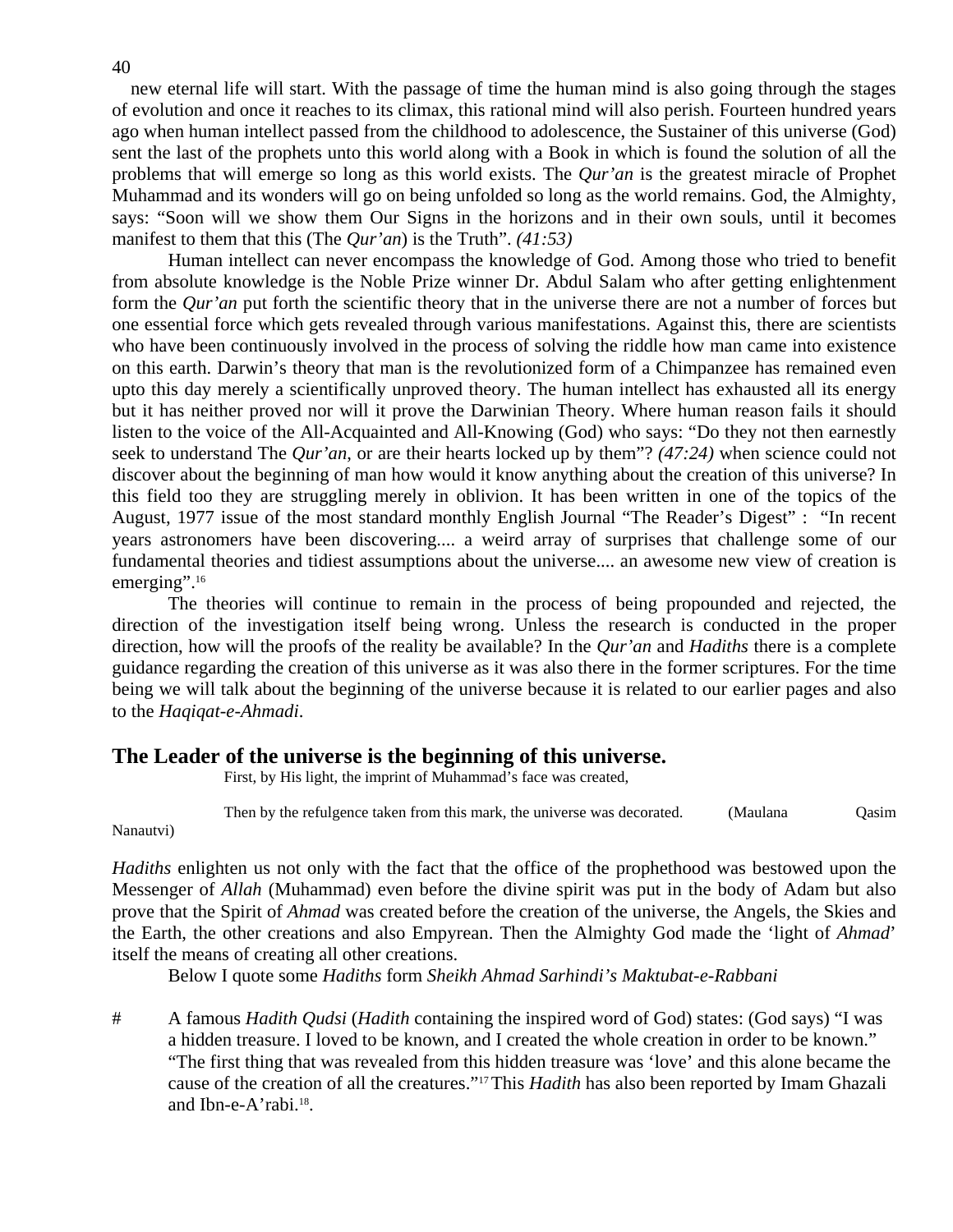# In another *Hadith Qudsi* it has been stated by *Allah* about Prophet Muhammad: "Had you not been there I would have neither created the heavens nor revealed my Providence".<sup>19</sup>

# Prophet Muhammad said: "The first thing that God created was my light."20

 From the above mentioned *Hadiths* it is clear that among the whole creation, the first thing God created was the light of *Ahmad*. The same thing has been proved in Buddhism and Hinduism as mentioned earlier. How important is the topic of the First Creation in the Hinduism can be seen from the following examples : "The topic of the *First creation*-A person who knows it becomes long lived, famous, enlightened, emblem of perpetual grace and a great scholar, and he also attains the divine enlightenment".<sup>21</sup> Knowing how significant is the "First Creation" even in the Hindu Scriptures a famous Hindu Scholar Doctor Chaman Lal Gautam Exclaimed : Neither has any *Purana* nor even temple been made of the First Creation, and nor has its worship been common. How Surprising! The First Creation should have been given the status of gods in a most prominent fashion."<sup>22</sup>

 I have presented here just a few examples. How many mythologies have been created by Hindu people about the First Divine Apostle, *Ahmad*, the First Creation, and what is the reality of these mythologies? It is a very interesting and useful topic which, God willing, I will discuss on some other occasion.

#### **The Qur'an also testifies:**

The truth elaborately analysed in *Hadiths* and other scriptures will not figure in the *Qur'an*-How can it be possible! Let us see : *Qul in Kana lir Rahmani Waladun faa'na Awwalul Abidin* (Say : If God Most Gracious had a son, I am the first worshipper) *43:81*. Most of the Commentators have taken the above mentioned ayah to mean that if God had a son, I would have been the first (as Messenger of God) to worship him but it is absurd for Him to have a son, it is, therefore, impossible for me to worship him.<sup>23</sup>

 Verily, this explanation of the ayah is also correct but there is one point of doubt in this meaning. Isn't it an absolute truth that God has no offspring? Why should the Holy Prophet even suppose such an impossibility! Certainly the mind looks for some better explanation. In the above mentioned ayah the meaning of the Arabic word "*In*" is both 'If' and 'not'. Probably it is due to this that Imam Bukhari has given the following explanation of this ayah in *Kitabul Tafsir:* "Say that the Gracious Lord has no Child. Therefore, I am the first hesitant to accept a Son." Imam Bukhari has translated *'A'abidin'*as "The hesitant one" rather than "the worshipper". No doubt, this word has been used in the sense also in the Arabic poetry but the commentators have raised various objections for giving such a far fetched explanation. Allama Showkani has expressed his reservations on this in *Tafsir Fath'ul Qadir*.

 Consider: if the principle that the *Hadiths* are the best interpretations of the *Qur'an* is correct, then in the light of above quoted *Hadiths*, how obvious is the meaning of this ayah? It not only clarifies the above mentioned doubts but also testifies the holy sayings of the Prophet i.e. "You say: Gracious God has no son and I am the first among worshippers". Every object of these universe-angels, earth, heavens, mountains, seas, plants and trees-worship God and are His worshippers. The first worshipper can be he alone, who was created first. God commanded the Prophet to declare: "The Gracious Lord has no son and I am its greatest proof because I am the First Creation. I could have claimed to be His Child or Son but I have been saying it that I am only His servant and Messenger. Then how can anyone else be his Son"? Besides this, see in the 1st ayah of *Sur'a Nisa* : "O'mankind! Be careful of your duty to your Lord, who created you from a single *Nafs*, and from it created its mate".

 Here the source of all human creation is said to be one *Nafs*. *Nafs* means 'life' and it applies to the body as well as the Soul. When we take *Nafs* as body, the meaning of creating the entire humanity from Adam and Eve, as stated in this ayah, is very obvious. And if *Nafs* is taken in the sense of the Soul, the creation of other Souls from the First Soul i.e. Soul of *Ahmad* is proved. (It should be borne in mind that the mate of soul is body. First all the souls were created from One Soul and then their counter parts, bodies, were made) when we try to know from the *Qur'an* about the stuff of which the human body is made, we come across the following words *Teen* (mud), *Turab* (Clay) *A'laq* (Clot of Congealed blood)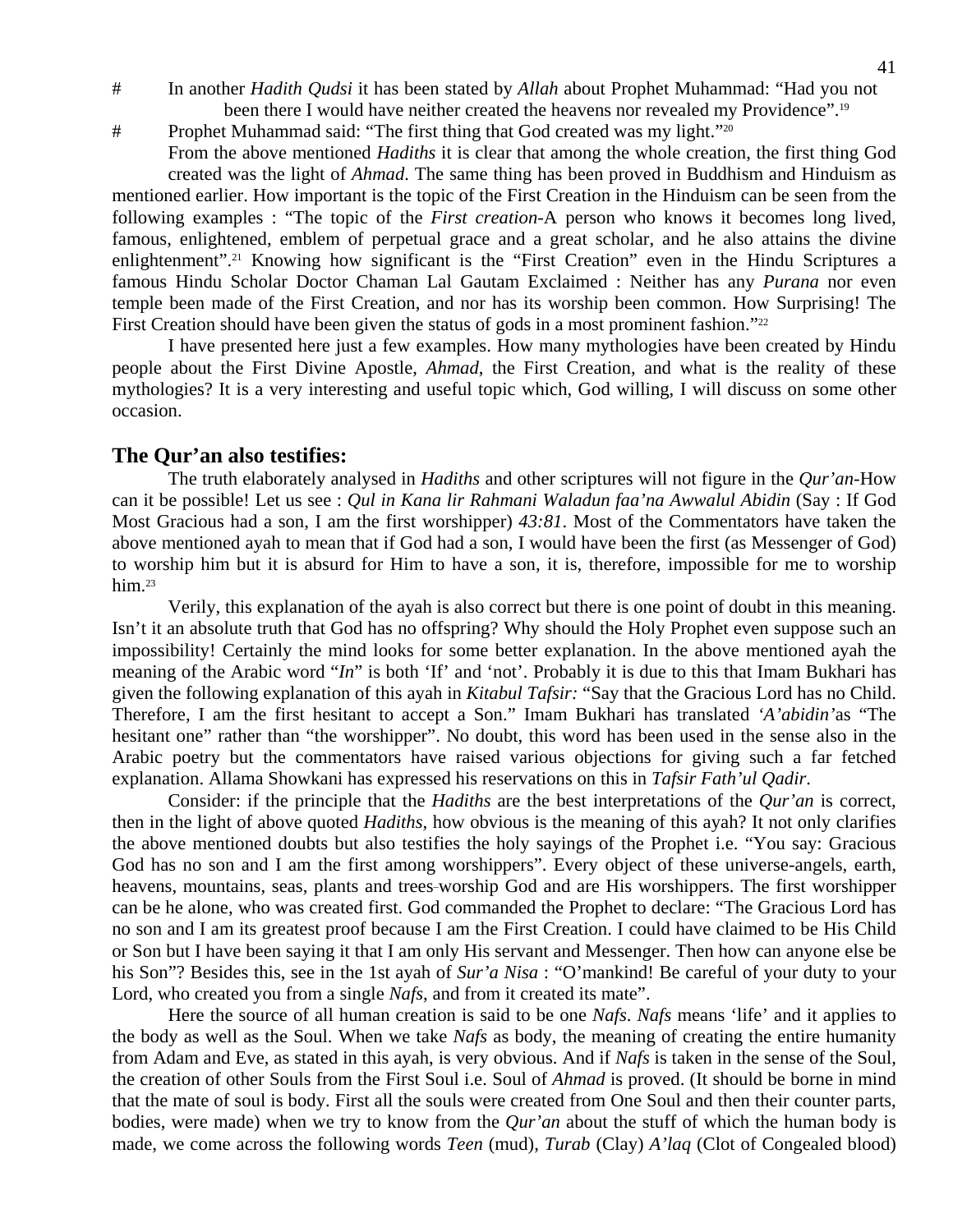*Ma-e-dafiq* (a drop emitted) Salsal (sounding clay) *Hamai'n Masnun* (stinking mud) *Nutfah* (a drop of mingled sperm).

 Taking all these terms into consideration, the human body is a collection of impurities. These impurities and imperfections are present in the very existence of man. After coming into the physical mould man was led astray by Satan in Paradise even. Now see that according to God He Has created man on His own pattern : "(Established) God's handiwork according to the pattern on which He has made Mankind". *(30:30)* It was the First Soul to whom God attributed His own qualities and in the *Qur'an* called him *Ra'uf ur-Rahim* (most kind and merciful) *(9:128)* From this most immaculate and Pure Soul other Souls were created. When these souls were put into bodies, man became a combination of the best qualities and the worst in purities. The *Qur'an* too hints towards this fact : "We have indeed created man in the best of stature, then did We reduce him (to be) the lowest of the low". *(95:4-5)*. It means that the Soul was created first in the nature of God, and then it was connected with body which was impure. Hence the man is a combination of both these qualities.

 It is clear that the Soul created in the best of the moulds is the same soul that has been called *Ra'uf* and *Rahim*. The above ayahs also prove that Prophet Muhammad, the mercy unto all the worlds, was the First Creation. The Cherisher and the Sustainer of the worlds had implied it at a time when He used the words *Rahmatul-lil-A'aLamin* (the mercy for all the worlds) for Prophet Muhammad. It is clear, therefore, that if the Last Messenger would have been sent only unto the mankind of this terrestrial world then how could he have been the mercy for all the worlds?

 In the *Qur'an* Prophet Muhammad has been addressed at a number of places as *Rasulum Min Anfusikum* (Apostle of your own *Nafs*) and if *Nafs* is taken to be the soul then its meaning would be "the Apostle of the souls of you all" and not the Apostle of the Arabs only. It also proves Prophet Muhammad's universality. Look at the following ayah of the *Qur'an*: "And remember we took from the Prophets their Covenant: as (We did) from thee *(O'Muhammed),* from Noah, Abraham, Moses, and Jesus the Son of Mary: We took from them a solemn covenant". *(33:7)* If you look minutely at this ayah you will find that in taking Covenant from all these Prophets, the name of Prophet Muhammad figures first of all. Such are the obvious proofs from the *Qur'an* of the holy Prophet's being the First Creation and this is *Haqiqate-Ahmad*.

 Since the Prophet's name figures, among all scriptures, in the capacity of being the First Created One and also the Prophet of souls, the *Qur'an* clarified to the former people that this is not the Prophet of any particular race but the same Prophet who was once yours too-in the Celestial world, in the heavens above.

 **The universe before us is not yet completely, 'Be and so it was' comes the voice incessantly.** *(Iqbal)*

### **AGNI: AN ENIGMA IN THE VEDAS**

The first *mantra* of the *Rig Veda* begins with the praise of *Agni*. *"Agni mile"* (all praise be to Agni)-*(1:1:1)* The scholars of both the groups of Hinduism, *Arya Samaji* and *Sanatan Dharmi*, agree that the word *Agni* is actually *Agrini* (अग्रिणी) which means the First, Foremost, before which there is naught. Whenever any Muslim goes through the above mentioned *mantra* he concludes that *Agni* in the *Vedas* is the name of Almighty God. But if you study the *Vedas* further, the meaning of *Agni* becomes confusing because sometimes it denotes God and sometimes a human being. For example *Agni dutam*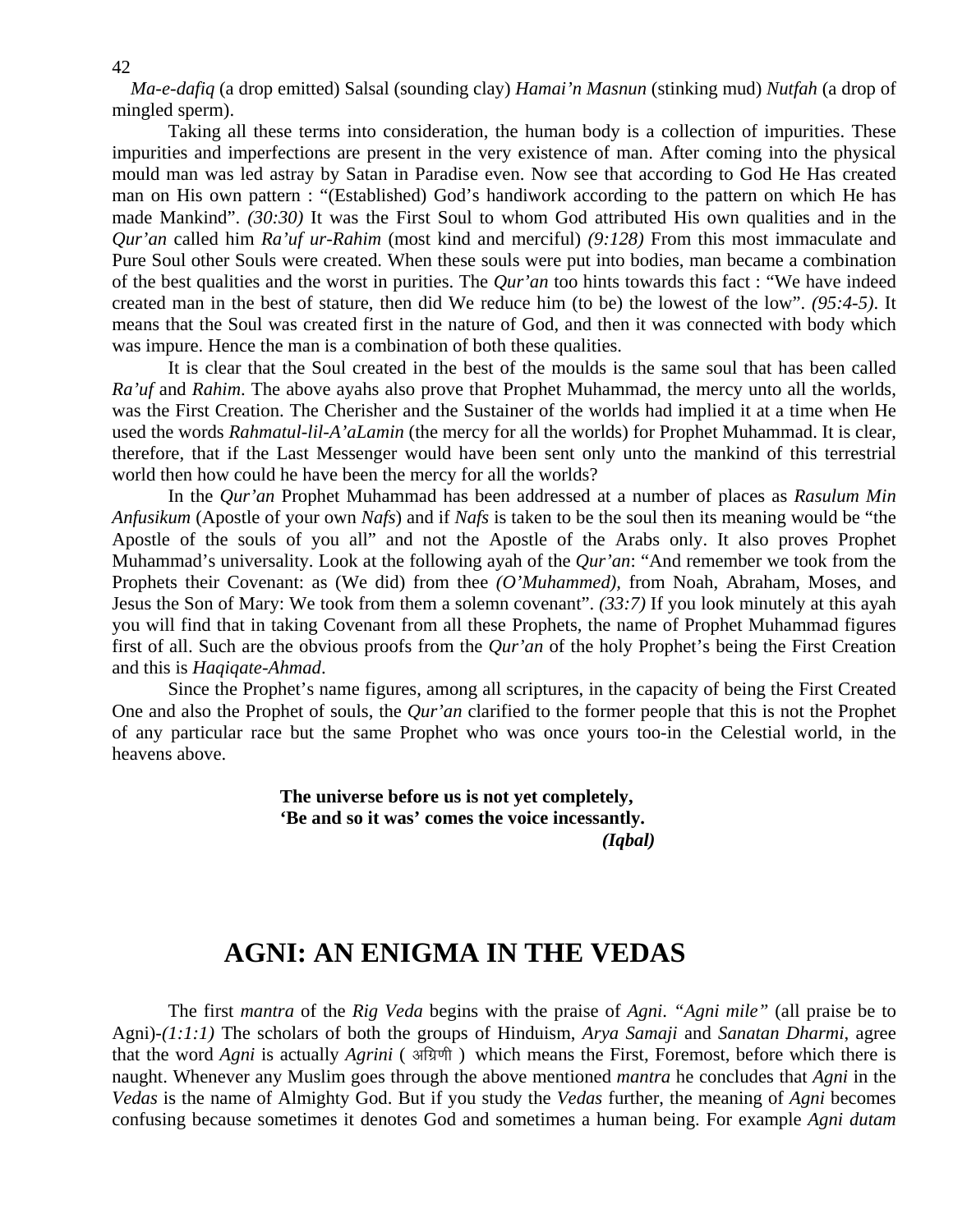*wrani mahe* (we chose *Agni* the Messenger, the herald) *(R.V. 1:12:1)* and *Tvamagne prayad dakchinam naram* (*Agni,* the man who giveth guerdon to the priests) *(R.V. 1:31:15)*

 People familiar with *Haqiqat-e-Ahmad* (*Ahmadic* truth) will not have any difficulty because they know that God has given his own attributes to the First Creation. To be *Ra'uf* and *Rahim* (the Most Kind and Merciful) are His own attributes. In the *Qur'an* He has used these attributes even for that beloved servant of His, who was created by Him first of all in the World of Souls. See the *Qur'an (9:128)*.

 Hence, God bestowed His attributes even upon the First Creation This truth is stated in all scriptures, and, after getting distortion it took the shape of polytheism and mythologies in the various religions of the world. From the unintelligibility of this mystery of giving Godly attributes to the First Creation emerged the conception of Avtars as the coming of God Himself unto this world in the human mould. A misunderstanding of this truth gave rise to the notion of 'Son of God': the Jews fitted this label upon *Ezra* and the Christians upon *Jesus*. And due to an exaggeration of this fact attempts have been made to elevate Prophet Muhammad higher than the status of being a Servant (of God).

*Agni,* or to be the First, is an attribute of God and, in the capacity of being the First Creation, this attribute was also bestowed upon the First Servant. The complexity of this secret was not hidden from God as He Himself has stressed upon the investigation of this secret at a number of places in the *Vedas*. He has also said that this secret would be discovered by inspired '*Rishis*' who can understand speech as required for religious purposes. *(R.V. 10:71:3)* The *Vedas* have also made the prophecy that the secret of *Agni* will get revealed through *Manthan* that is investigation and research. Again: "Your prosperity depends upon it and after the disclosure of the secret you will become the leaders of the world". *(R.V. 3:29:5)* It has also been hinted at that "the *Maruts* (race belonging to desert) will investigate this secret" *(R.V. 5:3:3)*. And it has also been prophecied that the "Final Fire-Stick" (the *Qur'an*) is to be laid upon the 'First Fire Stick' (The *Vedas*), that is, when the *Vedas* will be studied in the light of the *Qur'an* only then the mystery and glory of *Agni* will get unfolded. *(R.V. 3:29:3)* 

 The main purpose of elaborating *Haqiqate-Ahmad* (the truth about *Ahmad*) in every scripture, at a time when all religious communities believe in their prophets only and deny others, was to unify the world and various groups on the principle that the last Prophet, whom they deny, is known to all religious communities not only in the capacity of being the last Prophet but also the first of all Apostles. The need of the hour, therefore, is to clarify the complicated truth about *Ahmad* in these scriptures in the Light of the *Qur'an* so that the whole mankind is unified around the truth of One Prophet only.

 To whom does *Agni* refer to in the Hindu scriptures? Without understanding this, neither the belief in Monotheism, (as given in these scriptures) nor the conception of prophethood will get clarified because this word has sometimes been used for God and sometimes for *Ahmad*. Keeping this in view, I preferred to elaborate this issue before discussing the topics like monotheism, prophethood and Life Hereafter.

 **Never get entangled in the diurnal pace, Lo! More than that is your time and space.**   *(Iqbal)* 

### **SIMILARITY OF NAMES IN ISLAM AND HINDUISM**

#### **What other researchers say:**

In the preceding pages I have stated at a number of places that I will prove the presence of the Word of God in the *Vedic Dharma*. Prior to this I quote here some references to explain the opinions of my predecessors about the Hindu race and their religion: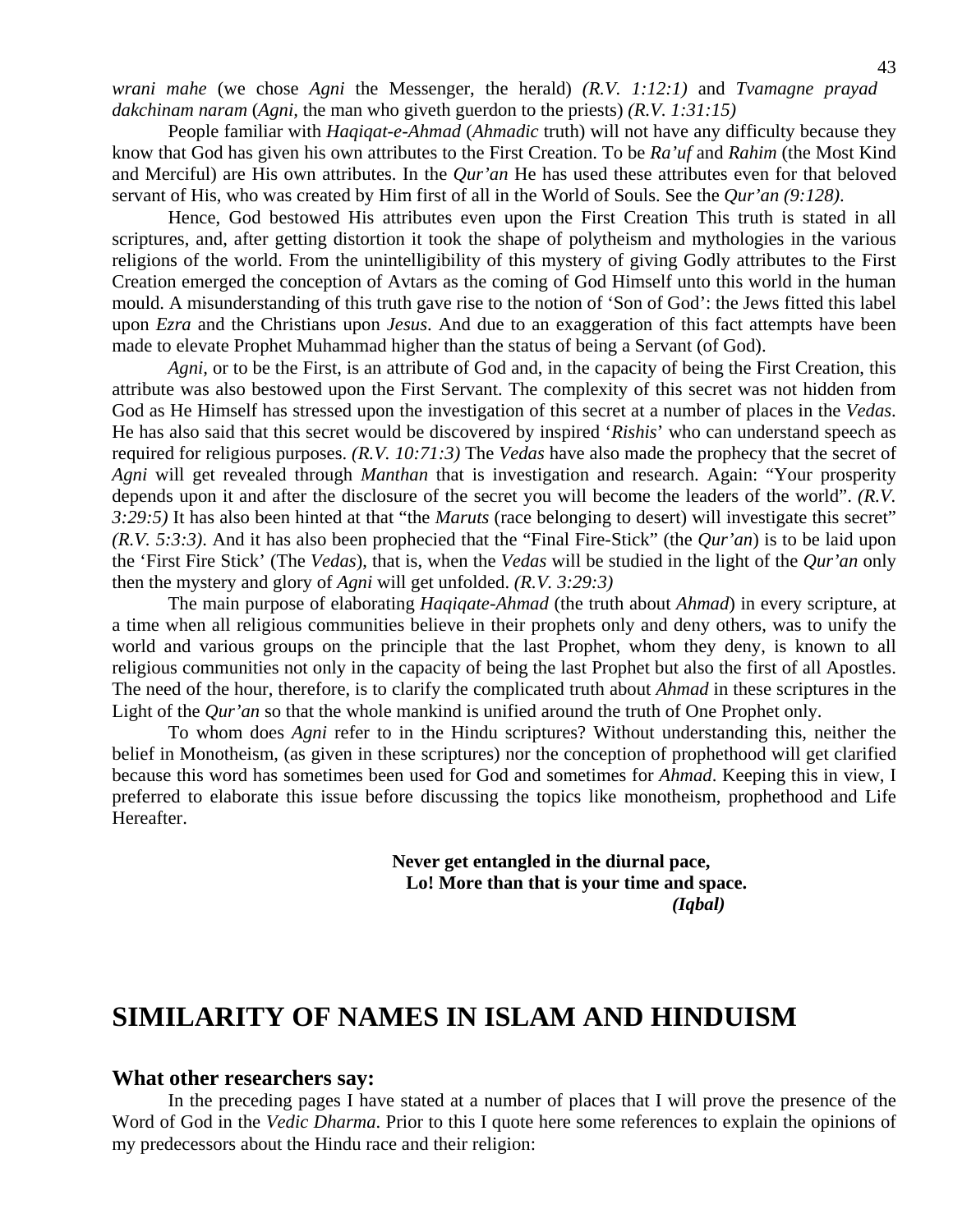"It can not be denied that there is the conception of monotheism in the Hinduism too but this religion has become so old that due to the change of times, the pure monotheism has no longer remained in it."1 Even Alberuni, a great authority on the Hindu religion, considers the Hindu gentry as monotheists and the public as the polytheists. In Chapter 11 of the *Kitabul Hind* he writes: "Idol worshipping is the religion of the common people where as the gentry do not practise polytheism. "Among great Muslim theologians, Mirza Jane Janan accepted the interpretation of Hindus about their idolworship and considered them to be originally monotheists.2

Lastly I quote Shah Abdul Aziz : "According to the *Holy Qur'an-Wa immin ummatin illa khala fiha nazir* (To every people God did send those who warned them)...Generally the Hindu Avtars were the Manifestations of the truth but Hindu people in general could not comprehend the difference between the apparent and the manifestations of the Truth as a result of which they erred by regarding them as deities. Same is the case with a number of Muslims who indulge in *Tazia* processions, *Mujawirs*  of graves or follow Jalal Bukhari and Shah Madar.<sup>3"</sup>

#### **The Islamic name of Hinduism:**

Let us begin by concentrating upon the very name of Hinduism. The real name of this *Vedic Dharm* is not Hindumat but Sanatan Dharm and Shashvat Dharm. Sanatan means "Eternal, perpetual and ancient" and Shashvat "inspired straight from heavens to earth". Sanatan Dharm and Shashvat Dharm therefore, are synonym of the *Qur'anic* word. *Deene-Qayyim* (Religion Straight and Eternal). In *Gita (18: 45, 47)* the words used for this are *Sva-Dharm* and *Svabhava Niyat Karm* which means taught by Nature and not by parents. The *Qur'an* also calls Islam *Addin indallah* (Religion of Allah), *Din-e-Qayyim* (Straight and Eternal religion) and *Din-e-Fitrat* (Religion inherited from Nature). We firmly believe that every prophet presented before his people, Islam. Adam and Noah also had come to establish firmly, Islam. With the passage of time their teachings got metamorphosed. The believers of other religions have named their own religions differently but the most ancient people have still retained the original name Islam at least by its attributes and qualities.

#### **The name Allah is in every religion :**

Even the name of God has not escaped the disputes though the uniformity of the name *'Allah'* has remained same in every religion. In different races and religions the Almighty is referred to with different names like *Allah, Bhagwan, Ishwar, Khuda, God* etc. 'There is hardly any disagreement regarding the fact that One God can be referred to by any of these names. Linguistic variations do not matter. The *Qur'an* tells us that *Allah* has so many attributes whereas the personal name is *"Allah only"*. This word Allah which is Al+llah can still be found almost in every religion with minor phonetic changes.

 "Maulana Ubaidullah Sindhi's research reveals that the name of the Central City of Tibet, Lasa is actually *Lahsa*, meaning the Home of Allah. This city is the traditional centre of the religious culture of the *Aryans*. He further adds : 'When I expressed this idea before Maulana Hamidud-Din Farahi, he said that this root of God's name seems to be the oldest of all religious words which has been used with a slight variation, by every religion."4 Infact *Il, Illiah, Eloh Elohim, Ilah, Lah, Lahut* are the words of the same root which have been used in the sense of 'The Worshipped One' in different religions. Late Maulana Abul Kalam Azad has also testified it : "In all these races there exists a faith in the existence of an unseen God and he is called by the name *'Al-Ilah' or Allah.* The same word *Ilah* has taken the shape of either *Il* or *Eloh* and sometimes *Ilahia.*<sup>5</sup> " Pandit Sunder Lal writes in his book *Gita aur Qur'an.* 

"The *Qur'an* gives the Supreme Being the name *Allah*. In *Rig Veda*, one of the names by which Ishvara is styled is "Ila" which has its root in 'Il' meaning 'to praise' or 'to worship'. A whole '*Sukta*'of *Rig Vada* is an invocation to '*Ila*'. Nearly 6000 years ago, in the language of Sumeria, '*Il*' was the term applied to God. The Sumerian city known as Babylon was really called 'Bab-El' or 'the door of God'. The term is employed in several places in the *Torah* of Jews and the *Zend Avesta* of the Parsis... The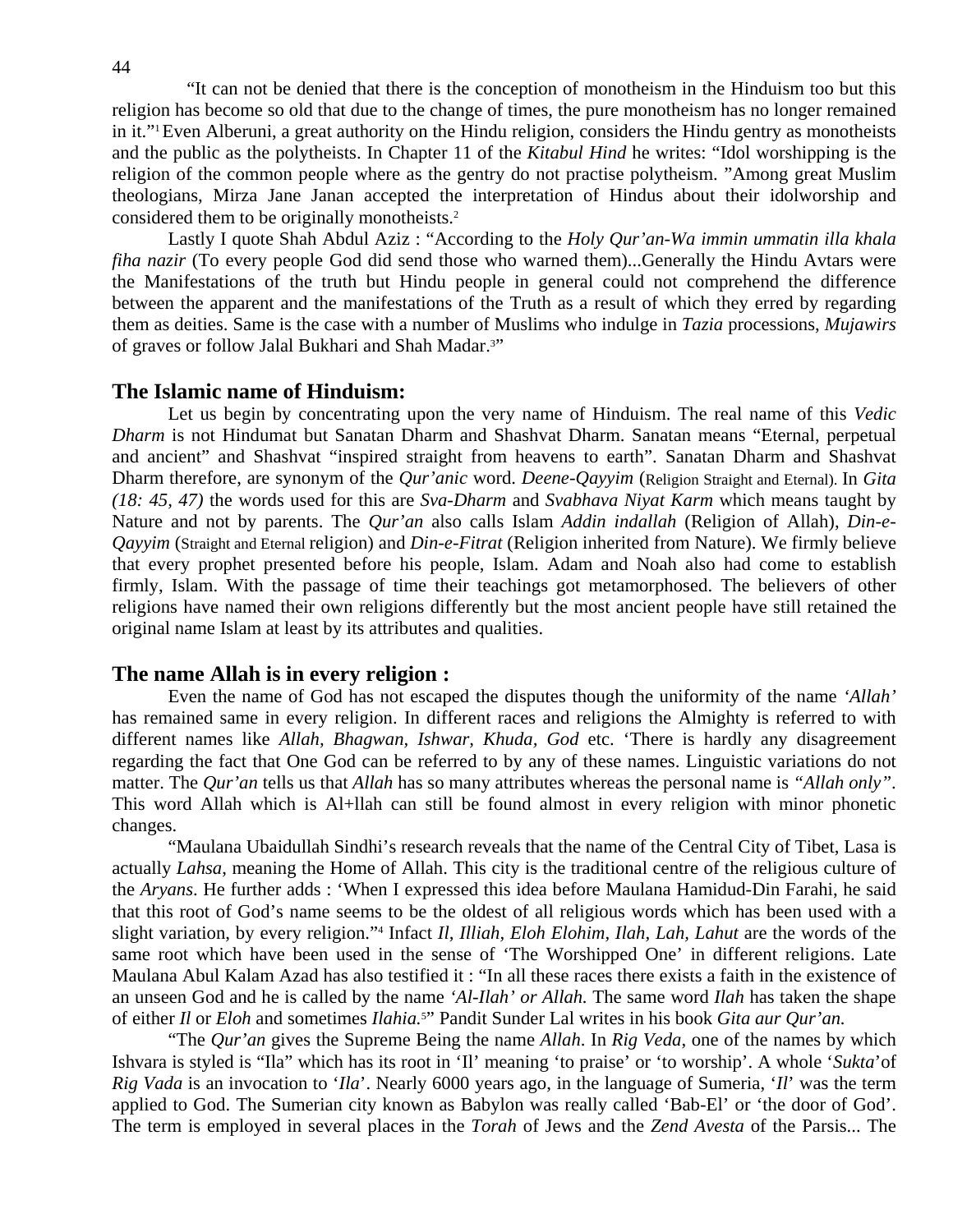usual style was *Iliha* or *Iloh*. It is thus clear, that from the time of *Rig Veda* down to the present day, the term *Allah* has in one style or another come to be applied to God."5

*Arya Samaji* scholar, Shri Ganga Prasad Upadhyayi writes: "We do not know which language Adam, whom Muslims regard the first man, spoke and which word he used for God. Every entity capable of being worshipped is called *Ilah* and by just adding 'Al', *Allah* has been specified for a unique Entity. In the *Rig Veda*, which is considered to be the millions of years old, the word *Ilah* has been used for God. The literal meaning of the word *Illiah* is 'The worshipped one'. In the *Vedas* this word has been used mainly for *Allah*. *Ved mantra* (1: 1: 2) clearly means : *O' Allah,* worthy to be worshipped, by living as well as by ancient, by young as well as by old, The seers alone know Thee well".7

#### **Rahman and Rahim :**

After seeing the similarity of the names of *Allah* let us analyse His first attribute *Al-Rahman* or The Particular Rahman. The Brahmanism, like the Trinity of Christians, has divided the essence of *Allah*  into three parts : *Brahma* (the Creator) *Vishnu* (the Preserver or Sustainer) and *Shiva* (the Destroyer) whereas in the *Vedas* it has been clearly propounded that only One God creates, preserves and destroys. Wherever these three names figure, *Brahma* comes in the beginning. Let us concentrate upon this word *Brahma* or *Brahm*. In Sanskrit language there is a general rule that at the end of a word often a dot **(.)** is put on it which gives the sound of 'm' or 'n'... It is just as we use in English language "a" at the end of most of the names and say Ashoka for Ashok and Rama for Ram. In Sanskrit when a dot **(.)** or 'n' is used after *Brahma* it gives the sound *Brahman* and when we write this word in Sanskrit it becomes *Brahman* **( czjeka )** -sounding as *Voh Rahman* or That Rahman, *Al-Rahman*. The manifestation of the quality of *Rahm* (Mercy) begins with the creation itself and therefore the Creator in Hindu religion is referred to as *the Brahman (Al Rahman)* and *Brahmim (Al Rahim).* Besides, just as Rahman in Islam is not the proper name of God but only His greatest attribute, similarly in Hinduism *Brahman* is an adjectival name.

 It should also be recollected here that before the Holy Prophet the people of Arab were allergic to the word *Rahman* because they considered it the name of the God of other religions. Among other religions, in Hinduism this word has been particularly used for God. Among Christians also this word *Rahman* was used for God, as can be testified by the words written on epithaps in *Yemen:* "With the power, grace and mercy of *Rahman*, Messiah (Jesus) the Holy Spirit, Abraha, the viceroy of the king of Abyssenia inscribed the following epithaps on this famous stone."

 Thus we noticed that the name of *Din* (religion) in these two religions is same and the name of the entity who ordered them to act upon *Din* is actually the same, the difference is that of language, pronunciation and, above all, of thought and comprehension. Let us now see how, inspite of the thousands of years of negligence and distortions, the basic teachings in this Word of God have remained the same though the Hindu people have lost sight of it due to their detachment from the *Vedas*.

> Allah, or call (God) is one but Him belling the  $1:164:46$  Most Beautiful Names. (Qur'an 17:110)

Say : Call upon The Truth upon Rahman : the sages (for His by whatever name numerous attributes) ye call upon Him, have called Him by (it is well) : for to many a names. (R.V.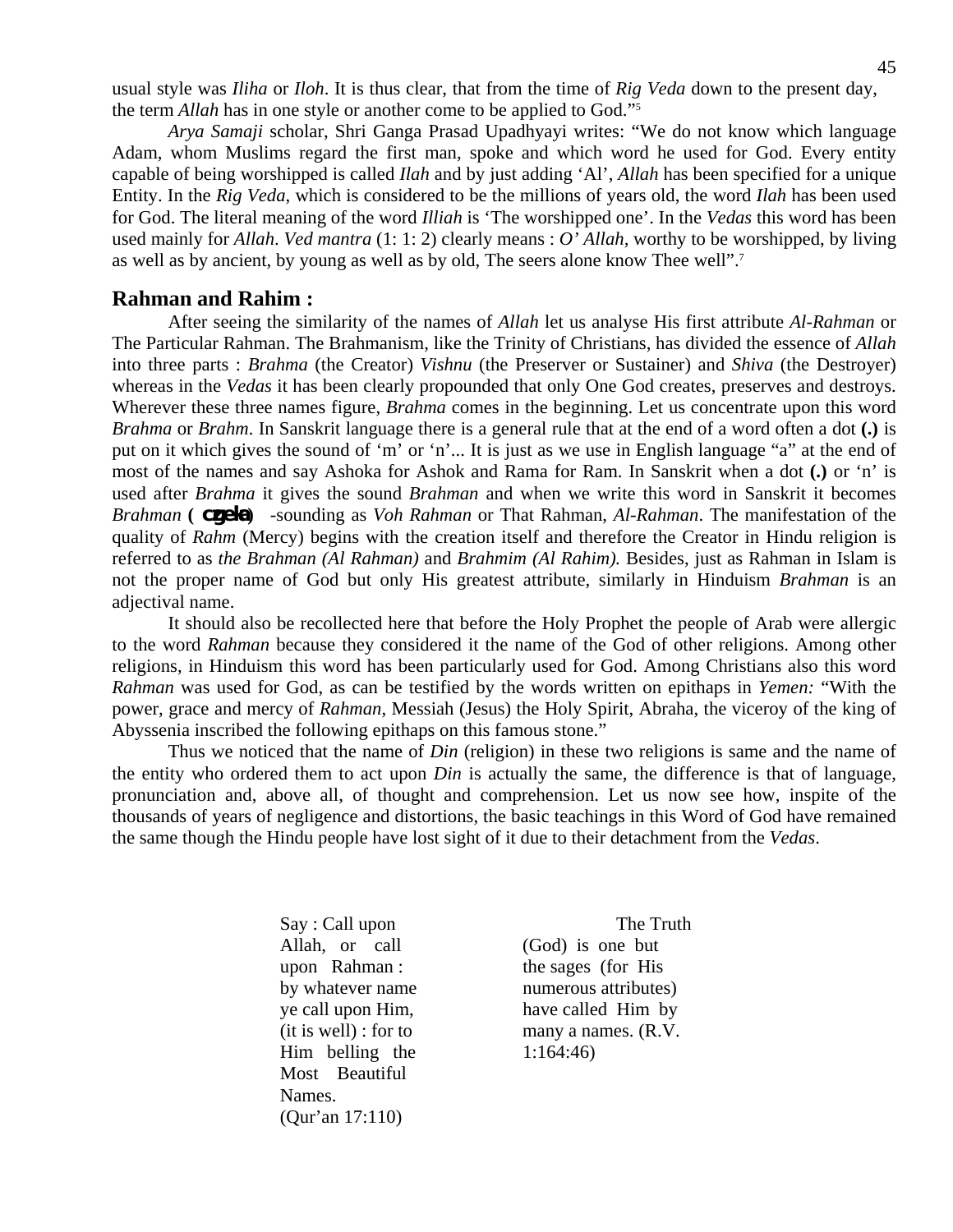### **MONOTHEISM IN THE VEDIC DHARMA**

#### **Monotheism in Hindu religion:**

Before analysing the concept of monotheism in the *Vedas* let me quote here some well-known Hindu scholars in this regard :

 "Penitiants or *Rishis* gave currency to the custom of idol worship so that with the help of the idol they could see face to face the Infinite Entity in finite (physical) mould"1

 "To consider One Omnipotent God as one's only Master, to shun away selfishness and pride, and to meditate constantly with dedication, passion and true love is the divine worship that is free from all corruption."2

 Again, here are some more references from the hundreds of the testimonies in the Hindu Scriptures on the bases of which it can firmly be asserted that the original Hindu religion presents the conception of One God in the same way as has been presented by Islam. The *Brahm Sutra* of Hindu *Vedanta* is as:

*Ekam Brahm, dvitiya naste neh na naste kinchan* (There is only One God, not the Second: No, nor, not in the least). It has also been said in the *Vedanta*, about God: *Ekam evam advitiyam* (He is One. There is none to associate with Him).

 "Who by His grandeur hath became Sole Ruler of the moving world that breaths and slumbers; He is Lord of men and Lord of cattle. What God besides Him shall we adore with our oblation?" *(R.V. 10: 121: 3)* 

 "By Him the heavens are strong and earth is steadfast, by Him light's realm and sky-vault are supported: by Him the regions in mid-air were measured. What gods besides Him shall we adore with our oblation?" *(R.V. 10: 121: 5)* 

"He has no form, no form, no shape. He is the adoration itself." *(Y.V. 32 : 3)* 

 "Abandoning God, deep into the shade of blinding gloom fall the worshippers of false gods and goddesses. *(Y.V. 40 : 9)*

"Praise only Mighty God" *(R.V. 8 : 1 : 1)* 

"Praise Him who (is) Matchless and Alone." *(R.V. 6 : 45 : 16)*

"The Lord of the universe, the unequalled, worshipable God. He is the protector." *(A.V. 2 : 2 : 2)*

 "The Only Lord of all created beings. He fixed and holdeth up this earth and heavens. What gods besides Him shall we adore with our oblation?" *(R.V. 10 : 121 : 1)* 

 The names attributed to various gods in Hinduism are Infact the names of the One God : His name is *Brahma*, *Vishnu*, *Indra*, and *Sarasvati*-all denoting the same One God, (*Agni*).

 "O *Agni*, Thou art *Indra*, the Sustainer of our tenderest wishes, Thou are *Vishnu* of the mighty stide, adorable : Thou *Brahmanaspati*, Thou *Brahma*" *(R.V. 2 : 1 : 3)*

 "*Agni*, Thou art king *Varuna* whose laws stand fast; as *Mitra*, wonder-worker... *Aryama*, heaven's Lord art Thou, enriching all." *(R.V. 2: 1 : 4)*

*Rudra* art Thou, O *Agni*, the *Asura* of Mighty heavens: Thou art the *Maruts*'host, Thou art the Lord of food. Thou goest with red winds: bliss hast Thou in Thine abode. As *Pusan* Thou thyself protectest worshippers." *(R.V. 2 : 1 : 6)*

 "Giver of wealth are Thou, Thou art God *Savitar*, Granter of precious things. As *Bhaga*, Lord of men, Thou guardest in his house, him who hath served Thee well." *(R.V. : 2 : 1 : 7)*

 Thou (*Agni*) art *Aditi* to him who offers gifts : Thou *Hotra*, *Bharati*. Thou art *Ila*, Thou *Sarasvati*". *(R.V. 2 : 1 : 11)* With these obvious evidences from the *Vedas*, the concept of different gods, having different names, appears absolutely baseless. As stated earlier the idols of this One God can never be made. If you see minutely, the *Vedas* clearly state that the people in general use these attributes to invoke only One God. *(Indra, Mitra, Varuna, Agni, Guru, Yam Vayu, the Matreshva etc.)* These are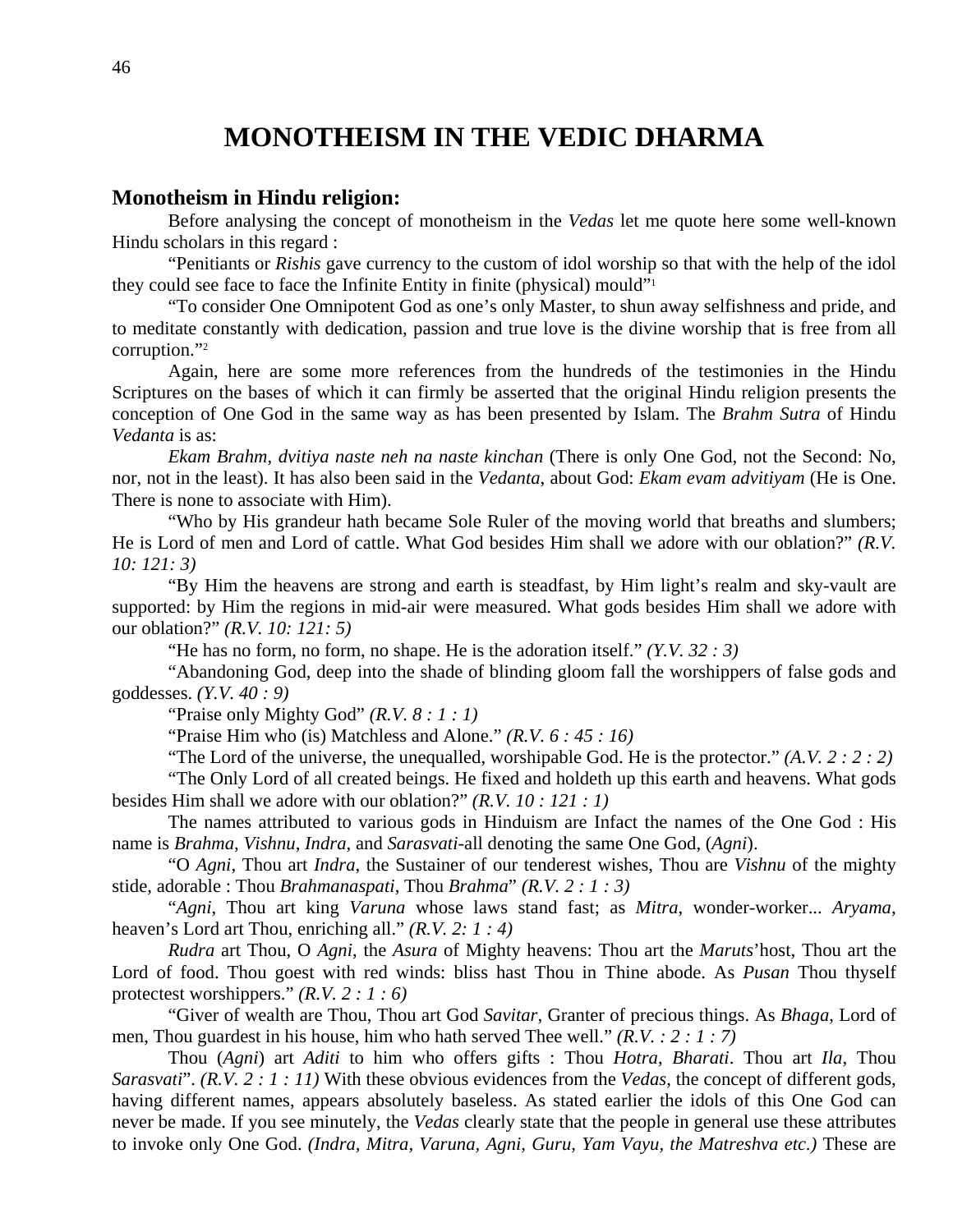the attributes of One God. "Him with fair wings though only one in nature, wise singers shape, with songs in many figures." *(R.V. 10 : 114 : 5)* This is exactly the same as in the *Qur'an* "God! there is no god but He. To Him belong the most beautiful names." *(20 : 8)* Again, the *Vedas*, exactly in *the Qur'anic* way state that the gods whom you worship do themselves worship One God only. "Giver of vital breath, of power and vigour, He whose commandment all gods (angels) acknowledge : The Lord of death whose shade is life immortal. What God besides Him shall we adore with our oblation?" *(R.V. 10 : 121 : 2)*

Here is the rendering of the same idea in *the Qur'an* 

 "Those whom they call upon, do deserve (for themselves) means of access to their Lord-even those who are nearest. They hope for His mercy and fear His wrath". *(17 : 57)*<br>In spite of having such a clear conception of One God in The Vedas why a vast number of gods and deities were

conceived by the Hindus? The following reasons seem to be responsible for it.

#### # **Non-existence in the written form :**

Due to their being the earliest as well as completely orally preserved in the hearts only, it was not possible for a common man to distinguish *The Vedas* from the human word. Hence due to the unintelligibility every age old hearsay and myth was taken to be the religion. Although a complete care is now being taken to preserve the *Vedas* written just two centuries ago, but whether all that has been compiled in the name of the *Vedas* is the original, has not been asserted even by the compilers themselves. We have already seen the views of the commentators and compilers of the *Vedas* in Chapter V. Admitting of interpolations Gandhi ji writes : "Those interpretations of the *Shastras* that contradict the truth can never be truthful."5 At another place Gandhi writes.

 "The question arises what to do with the *Smiritis* which contain texts that are in conflict with other texts in the same *Smiritis* and that are repugnant to moral sense... I have always suggested often enough in these columns that all that is printed in the name of scriptures need not be taken as the Word of God or the Inspired Word."6

#### # **Wrong translation or interpretation:**

Since a large portion of the *Vedas* is allegorical, a perfect translation based on one's own reason is not possible. These portions can be translated correctly only in the light of the *Holy Qur'an*, the last and the most authentic Word of God. An example of this has been given in the preceding pages where I have illustrated the reference of the word '*Ahmad*' in the *Vedas*.

#### # **Common Hindu's ignorance of the Vedas:**

Hindu scholars have completely isolated the common man from the *Vedas*. A number of mistakes could have been avoided if the people had not been ignorant of them. For example, take the worship of multiple gods and deities. It has been stated in the *Vedas* that One God can be invoked by a number of names. Due to sheer ignorance of this fact every name has been converted into a separate god by the Hindus.

Hence it can be concluded that the concept of monotheism in the *Vedas* is exactly as it is in *the Qur'an.* 

### **THE PROPHETHOOD AND THE VEDIC DHARMA**

 *Brahma* has suffered the same lot as *Agni*. Brahma i.e., *Rahman* has been used in the Hindu religion for the Creator, for the Soul of *Ahmad* and also, for the First Man, Adam. In all these three contexts, instead of understanding the real implication, the Prophets have been considered as gods and that is how the concept of *Avtars* rather than prophets has emerged. In the light of our knowledge we could have made clear to them their wrongly based conceptions of polytheism but we ourselves were totally ignorant of its actual basis. The word *Brahma* has been used for Adam in *Hari Vansh Purana.*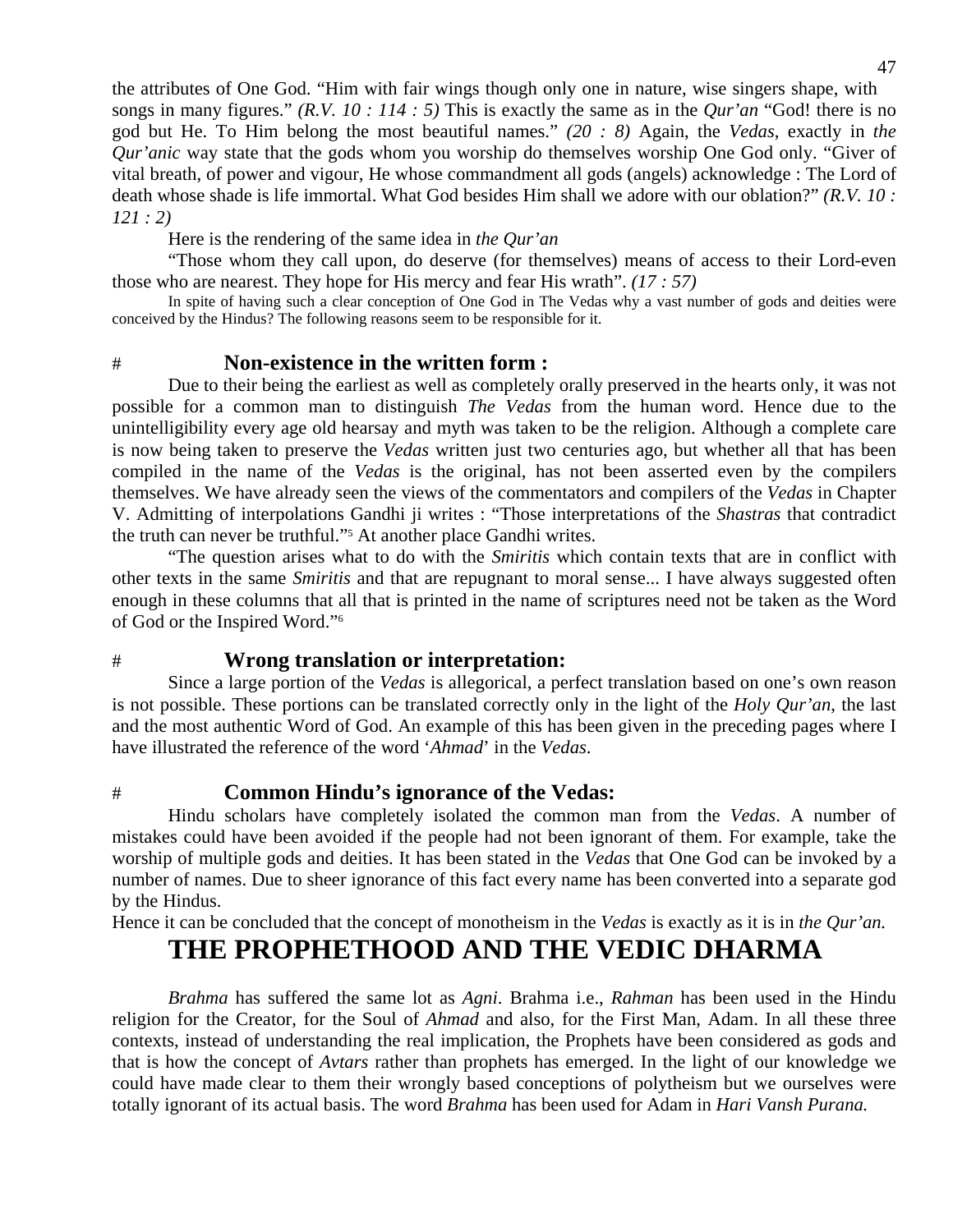#### **Mention of Prophets:**

"Brahma split himself into two parts, one part became Man another Woman, and from these the entire mankind was created".1

The moment this reference comes across a Muslim he immediately recognises that it refers to the creation of Eve from the left rib of Adam and from these the birth of entire mankind. However, these were a few examples how the former knowledge can be purified in the light of the *Qur'an,* the most authentic available Word of God. For the time being, see the obvious references of the prophets and their prophethood in the Hindu Scriptures : "Whenever, in this world Dharma decays and sin waxes strong, the Exalted and Supreme Lord *Hari manifests*, by giving birth (to a soul), so as to guide the entire humanity".<sup>2</sup>

Such was the purpose of sending prophets to this world. Let us see the following extracts about Noah and the Deluge.

"...Suffice it to remark that a Celebrated Personage, reverenced by the Hindus, and known to them as *MAHANUVU*, escaped the calamity in an ark, in which were also the Seven Penitents. The appellation *MAHANUVU* is well worthy of remark. It is a compound of two words-*MAHA*, great, and *NUVU*, which is undoubtedly the same as Noah".<sup>3</sup>

"It is practically admitted that India was inhabited very soon after the Deluge, which made a desert of the whole world".4

"It is definitely stated in the *Markandeya Purana* and the *Bhagavata* that this event caused the destruction of all mankind, with the exception of the seven famous *Rishis* or Penitents whom I have often had occasion to mention, and who were saved from the universal destruction by means of an ark, of which *Vishnu* himself was the pilot. Another great personage, called *Manu*, who, as I have tried elsewhere to show, was no other than the great Noah himself....<sup>5"</sup>

"Being thus addressed, *Bhagavan* complimented him, and said: 'O' spotless one, I have been truly known by you. In a few days time, O king, the universe shall be deluged with water, along with mountains and forests. The *Devas* have made this boat to rescue the creation from such a calamity,... O king! you take charge of this boat and help the distressed at the time of impending danger...<sup>6"</sup>

"Then the seven destructive clouds would spring up from vapours... and would rain in torrents till all the seas become united into one great mass. Infact, the whole earth would be covered with one vast expanse of water, then get hold of that yonder boat and put the seed of creation and the sacred *Vedas* in it."7

"At the beginning of the re-creation of the universe which would follow the period of destruction (caused by the Deluge), I shall propagate the *Vedic* knowledge. So saying, He suddenly vanished away. The King, till the time of dissolution, of which the intimation was given to him by Lord *Vasudeva*, engaged himself in meditation till the commencement<sup>8"</sup>.

Besides these references about Noah, Let me quote also some *Shlokas* (ayah) from the *Bhavishya Purana* given by Pandit Ved Prakashs' book<sup>9</sup> in which there are clear references of other prophets with their original names $10$ 

"**Adam** and **Eve** took birth from *Vishnu's* mud. In the Eastern part of the Paradise, *Parmeshwar* had constructed a big and beautiful forest spreading over an expanse of 4 *Kos* (eight miles). **Adam's**  impatience to see his wife led him to see **Eve** under the forbidden tree. Atonce *Satan* appeared there in the guise of a snake. This cunning enemy cheated **Adam** and **Eve**, made them violates the commandment of *Vishnu*, and the husband took the forbidden fruit that led both of them to this terrestrial universe. Both of them sustained by means of the leaves of the wild fig. Subsequently a number of children were born to them, and all of them were called *Malechh*. **Adam** lived for 930  $years<sup>11</sup>$ .

"...From them was born a child named **Noah**. He ruled for 500<sup>12</sup> years. He had three sons: *Sim, Sham, Bhav.* **Noah**, the true devotee of *Vishnu* was engrossed in the Pantheistic meditations. One day *Vishnu*  told him in dream: 'O dear **Noah**, listen! on the seventh day there will be a disaster in the form of a Deluge. You immediately embark the Ark along with the People. O' the devotee of *Indra*, save your life, you are elevated'. Acting upon this advice this great personage (Noah) constructed an Ark, 300 *hath* (an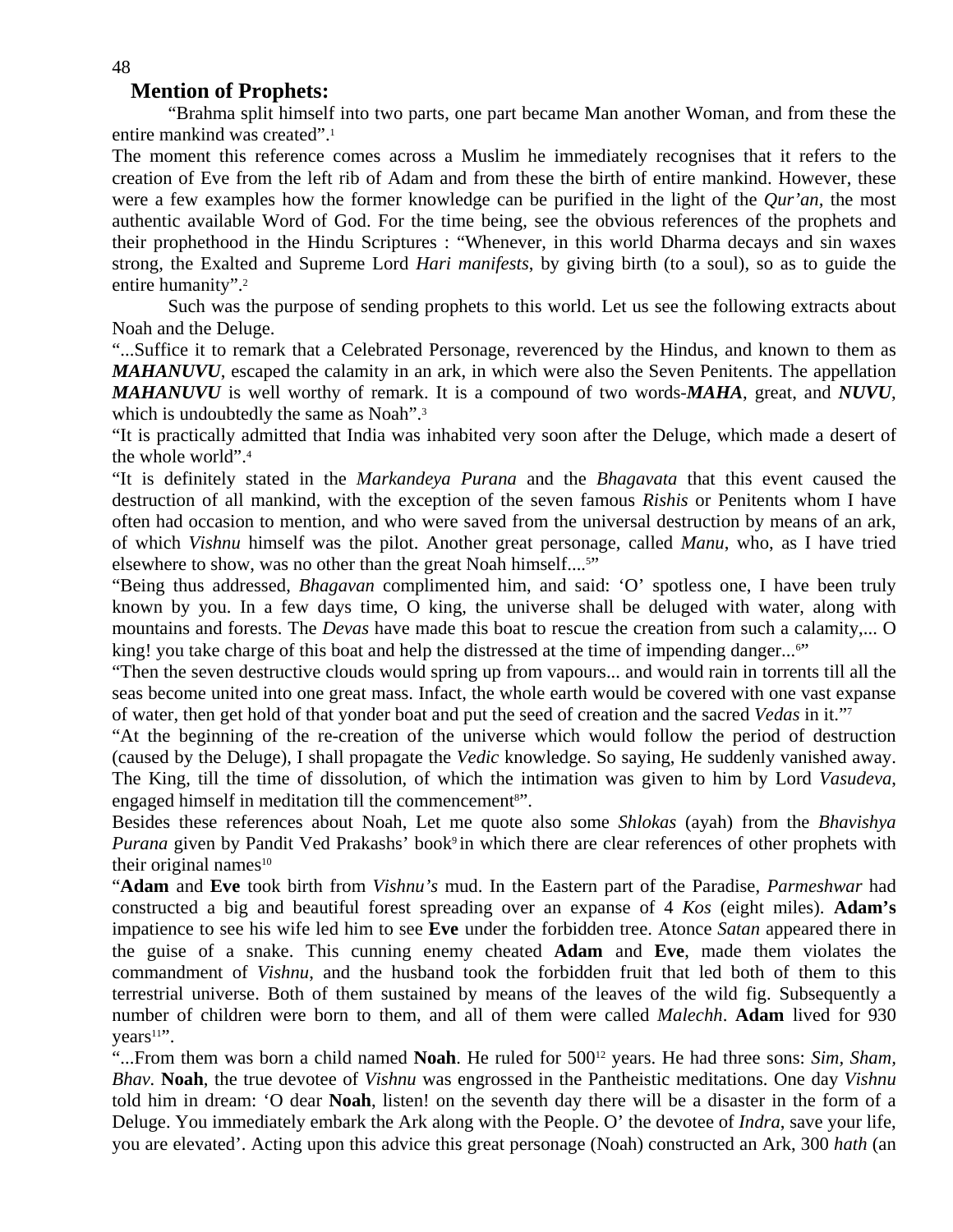arm's length) long, 50 *hath* wide and 3000 *hath* deep. With his family and the couples (male+female) of each creation, he embarked the Ark and started praising *Vishnu*.... For forty days there were torrential rains as a result of which all the land was flooded and all the four seas united into a great mass... After the Deluge the great mystic **Noah** resumed life along with the members of his family. **Noah's** sons became popularly known as *Sam, Ham, Yaqut.*..."13

- "His three sons *Abraham*, *Nahur* and *Haran* would be the leaders of *Malechha*"<sup>14</sup>
- "Once King Shikadesh went to a country *Hund*, beyond Himalayas. There, between the moun

 tains, he saw a fair looking, white garbed and respectable personage. Being pleased he asked him who he was. He said, 'I am *Issa* (**Jesus**), born from a virgin mother. I preach righteousness, the teachings of *Malechha* religion.' On hearing this the King asked 'What is your opinion about *Dharma*'? When *Issa Masih* (**Jesus Christ**) heard this he said 'Due to the decline of righteous ness and the ignorance of *Malechha Desh* I have come here... O king listen from me the religious talks established amongst *Malechha*. It hardly matters whether you take holy bath or not. (What matters is) Soften your hearts while worshipping God. Let man worship God with dedication, love and fairness. God is Immortal. The holy and beneficial image of *Ishwara* can always be found in the heart itself. It is why my name is **Jesus Christ.**' After hearing this, the King became the follower of **Jesus Christ**<sup>15"</sup>.

- "In the meantime a pious *Malechha* named **Muhammad** will come there....Raja Bhoj will say to him : 'I make obeisance to thee O' yea! the dweller of the desert, conqueror of Devil, possessor of miracles, absolved of evils, truthful, knower and the image of devotion to God! Consider me your protected slave'. Looking at the marble statue in front of Raja Bhoj **Muhammad** will say that 'it can eat my left over and will show Raja this miracle. At hearing as well as observing this Raja will get completely wonder-struck and will believe in *Malechha* faith<sup>16"</sup>.

After the above mentioned ayah it has been stated that "in the night a viceregent of God will come to Raja Bhoj and say to him that the circumcised, bearded Person, feeding upon holy animals and without having a *choti* (lock of hair on the top of the shaven head), is an intimate devotee of God".

 The *Bhavishya Purana*, from which I quoted the above mentioned references, is also one of those evidences that some Hindu religious monopolists have started hiding now. One group of Hindus, *Arya Samaj* categorically disowns it whereas *Sanatan Dharmis,* who because of their conservativeness are not ready to leave anything from their complete religious heritage (and they are in huge majority) treat it as an authentic religious scripture. There was a time when the common people were not allowed to learn Sanskrit. Researchers like Alberuni, Griffith and Max Muller had learnt Sanskrit after endeavors and in a situation when they had to face a bitter opposition from the Pundits. In those days the so-called Pundits had no fear of the passing of these proofs in the hands of common people. But now, when Sanskrit language is being revived under the official patronage and the current Sanskrit learners also are not afraid of the Verdicts of Pundits (as in older days the common people were forbidden to recite the *Vedas*) some groups within the Hindus themselves have started concealing the things that could guide one towards the real religion, particularly the material that testifies Islam. Gita press Gorakhpur, which is the greatest press printing Hindu Scriptures, categorically refuses to accept the *Bhavishya Purana* as an authentic Purana. However, the greatest *Guru* (religious scholar) of *Sanatan Dharma,* Pandit Shri Ram Sharma Acharya, the number of whose disciples exceeds one million, accepts it as the holy Scripture, and the reference from his *Shanti Kunj* have already been given in Chapter IV under the heading "Jesus in India".

#### **Prophet Muhammad's mention in the Bhagavata:**

The statements of the *Bhavishya Purana* are too clear to have allowed any possibility of tampering. However, at places, where the prophecies about the apostleship of Prophet Muhammad have been made, the translations have been altered or tampered with. For example, look at the following *Shlokas* of *Shrimad Bhagvata Purana:* 

 *Agyan heto krat Muhammad A'ndhkar Nasham Vidhayam hi Tadodayate Vivekah.*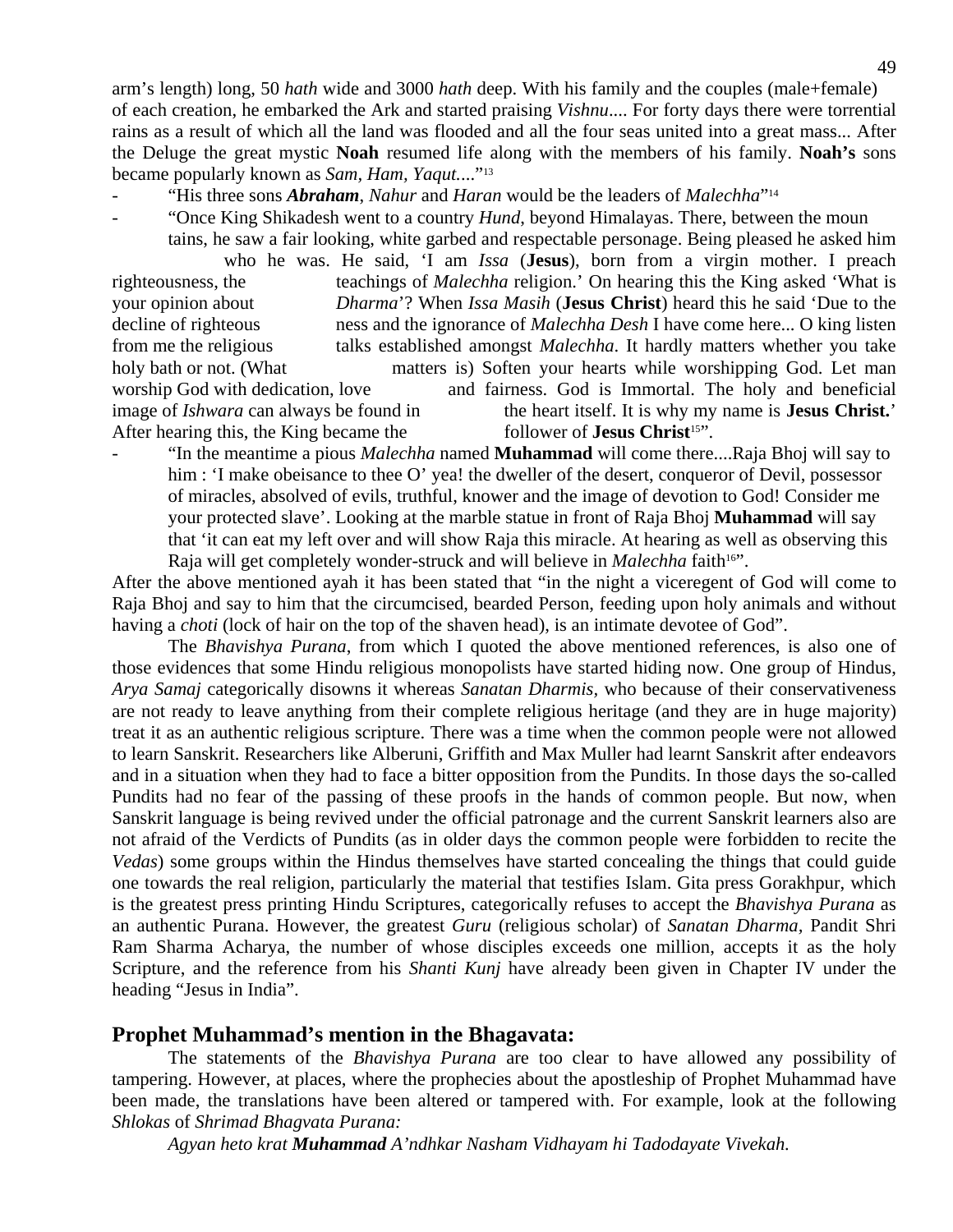(When, the man is to receive the divine blessings through the appearance of collective good, then the wisdom of *Mohmad* (Muhammad) will appear for the eradication of the darkness of ignorance.<sup>17</sup>)

 In the above *Shloka* the word '*Mohmad*' has been divided into two parts **Moh+Mad**, and translated as 'greed of material world' and 'wine' respectively. In this way the above *Shloka* has been translated as :

When the man is to receive the divine blessings through the appearance of collective good, then by the eradication of ignorance like *Moh* and darkness like *Mad*, his wisdom appears.

 These were the *Purans*. Now look at the mention of Noah and the qualities of Prophet Muhammad in the *Vedas*. Before this it is very necessary to understand that in the *Vedas* Noah has always been referred to as *Manu*. Though, like *Agni* and *Brahma*, *Manu* has also been used for various person ages and one out of the fourteen (*Manus*) completely corresponds to Adam, yet in the *Purans*, the *Vedas* and other Hindu Scriptures, the *Manu* that has been mostly discussed is Noah only. Whenever Prophet Muhammad is mentioned in the *Vedas*, the word *Narashansa* has been used just, as the word *Paraclete* has been used in The *Torah* and in the *Gospel* which means 'Worthy of Praise'-the same meaning is of Muhammad in Arabic. Similarly in the *Vedas*, the Holy Prophet has been named as *Narashansa* which denotes the "highly Praise-worthy personage." The exact synonym of this Sanskrit word is the word 'Muhammad' in Arabic.

 In the translations of the below mentioned *Vedic* hymns I will use words 'Noah' for '*Manu*' and 'Muhammad' for '*Narashansa*'. First a few illustrations regarding Noah.

#### **Mention of Noah in the Vedas:**

- "O *Agni*, Noah certifies thy prophethood" *(R.V. 1:13:4)* In this hymn, Griffith, the English translator of the *Vedas* adds a footnote : "Noah was the man par excellence, or the representative man and father of the human race, regarded as the first institutor of sacrifices and religious ceremonies (after Deluge)". And see

- "Like Noah, we will establish thee, *Agni*, performer of the rite, Invoker, ministering Priest, exceeding wise, the swift immortal Messenger". *(R.V. 1:44:11)* 

"Noah hath established thee a light, *Agni*, for all the race of men". *(R.V. 1:36:19)* 

In all these above mentioned hymns *Agni* has been used for 'the Soul of *Ahmad*'. Likewise, in the four *Vedas*, Noah's name has come at 75 places in the following manner: 51 in the *Rig Veda,* 2 in the *Yajur Veda,* 14 in the *Atharva Veda* and 8 in the *Sama Veda.* Now see the references about Prophet Muhammad (PBUH).

#### **Mention of Prophet Muhammad in the Vedas :-**

- "Dear Muhammad, sweet of tongue, the giver of oblations, I invoke to this our sacrifice". *(R.V. 1:13:3)*
- "I have seen Muhammad, him most resolute, most widely famed, as't were the Household Priest of Heaven". *(R.V. 1:18:9)*
- "To mighty Muhammad, strengthening his might, to Pusan *(Al-Mehdi)*, ruler over men, we pray with hymns. Even as a chariot from a difficult ravine, bountiful *Vasus*, rescue us from all

distress". *(R.V. 1:106:4)* 

 While translating the above mentioned hymn Griffith has added in his note : *"Naras'amsa is a mystic* name of *Agni*". The mention of Prophet Muhammad by the name of *Narashans* appears at 16 places in the *Rig Veda*, 10 places in the *Yajur Veda*, 4 in the *Atharva Veda*, and once in the *Sama Veda*which means that the name of Prophet Muhammad figures at 31 places in all.

 It won't be out of place to mention here that, according to Pandit Amar Nath Pandey, who is not only a mystic but has also conducted researches on the Arabic Alphabets, Hindus may deny 30 times but will not deny the thirty first time. According to him the Arabic Alphabets are also 31 and in *Sura*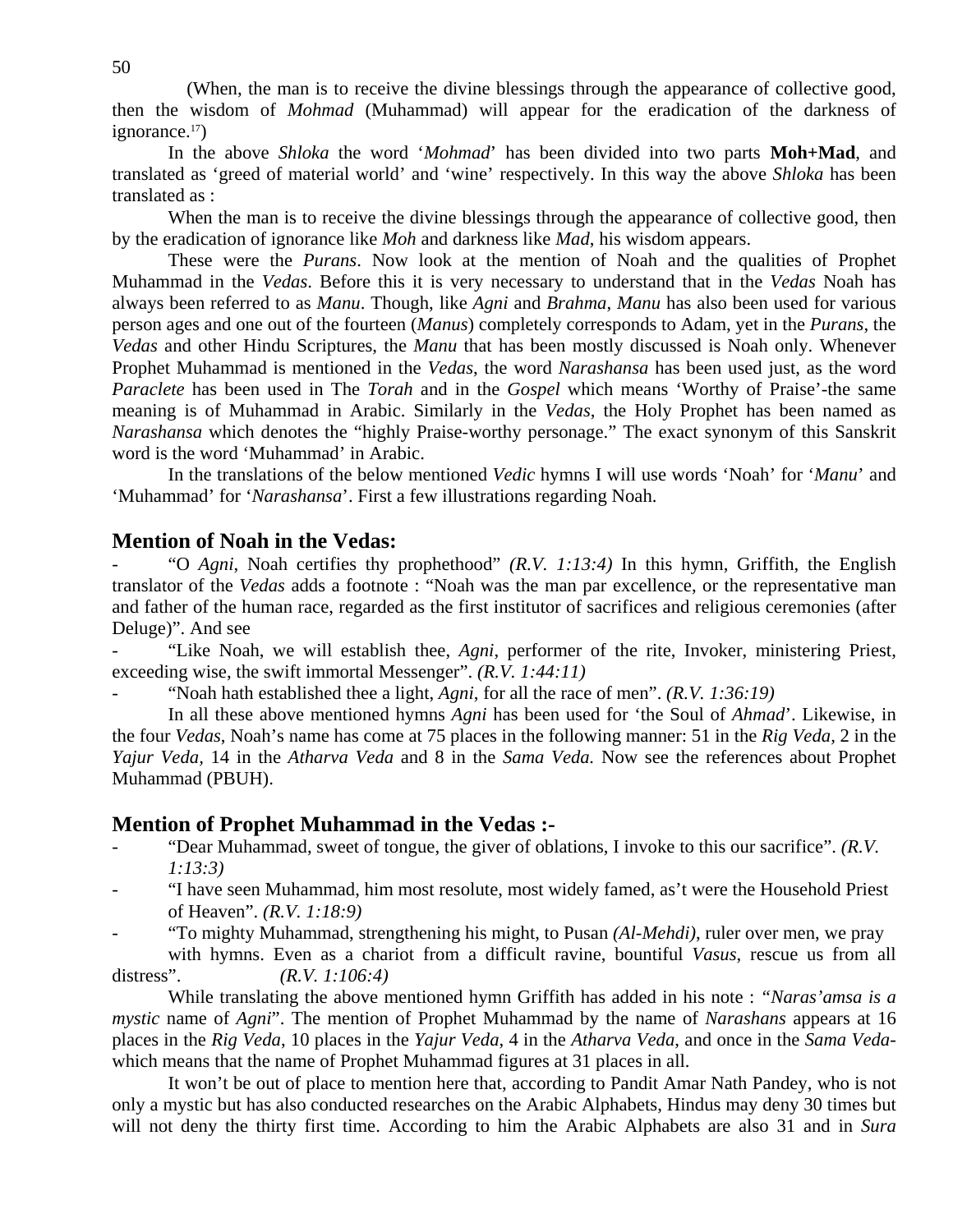*Rahman,* after counting his favours 31 times, *Allah* has posed this question "then which of the favours of your Lord will ye (Jinns and Men) deny".

 The hymn 127 of Book 20 of the *Atharva Veda* is very important among all the references about Muhammad :

 "Listen carefully to this, ye men, a laud of glorious bounty shall be sung of Muhammad. We shall protect that refugee from 60,090 enemies. He rides a camel and owns 20 she-camels. The heavy ens bow down to his greatness. This leader has been bestowed with 100 coins of gold, 10 wreaths, 300 steeds and 10,000 cows." *(A.V. 20:127:1-3)* 

About the translation of the above mentioned three *mantras* Pandit Ved Prakash has written so many chapters in his book<sup>18</sup> wherein it has been proved that in allegorical language 100 gold coins imply 100 *As'hab-e-Suffa* (Companions of Platform), 300 hourses signify 313 crusaders of the Holy war of Badar, 10,000 cows are the army of the 10,000 holy companions of Prophet Muhammad who were with him at the time of the conquest of Mecca and 10 wreaths imply *Ashra Mubashshira.* (10 closest companions of the Prophet).

 It is, particularly, worth mentioning that in the *Puranas* and other Hindu Scriptures there are stories of a number of Prophets but in the *Vedas* only Adam and Noah have been mentioned. Also in the *Vedas* there are prophecies about the last Prophet Muhammad as are in the Scriptures of other Prophets. This is also an authentic proof of the Vedas being the divine Scripture *(Zuburul Awwalin, Adi Granth.)*  of Noah. There is also a weak narration that "Noah was given two Scriptures, one before the Deluge and another after it<sup>19</sup>". In this sense too, the word, *Zuburul Awwalin* (the foremost scriptures), which is a plural, may have been used for many prophets but it is also possible that it stand for two or many Scriptures to Prophet Noah only.

 In the *Rig Veda* (1:163:1) the words *Samudraduta Arban* have been used for the Last Prophet, Muhammad. According to 'Vishal Nalanda Shab'd Sagar' Lexicon '*Sa*' means 'with', '*Mudra*' means 'seal', '*Dut*' means 'Messenger' and '*Arba*' means Arabia : 'N', at the end of the word in the Sanskrit language is often superfluous.

 Consequently *'Samudraduta Arban'* means *'An Arabian with a Seal*'. The Arabic word *Khatam*  also means the seal. Prophet Muhammad is also called *Khatamu-n-Nabi'in* because while putting the seal on the chain of apostleship he closed the possibilities of any futher prophet.

 In the *Vedas*, the Hindu Scriptures, and other divine books there also are clear statements of the two titles and positions *(Ahmad and Mahmood)* of Prophethood of Muhammad which will be discussed later in detail.

> **"Thus says the Lord God, who gathers the outcasts of Israel. I will gather yet others to him besides those already gathered". (The Bible, Isaiah 56:8)**

### **THE LIFE HEREAFTER AND THE VEDIC DHARMA**

#### **Punar Janam and the concept of Hereafter:**

The concept of Hereafter is most significant because it is the only one of the three basic faiths which has been mutilated in almost all the religions and races including those who are the monotheists and also very explicit in their conception of the prophethood, though they hardly acknowledge the Prophethood of 'Muhammad, the Last Prophet. They are not clear about the Last Day, Reward and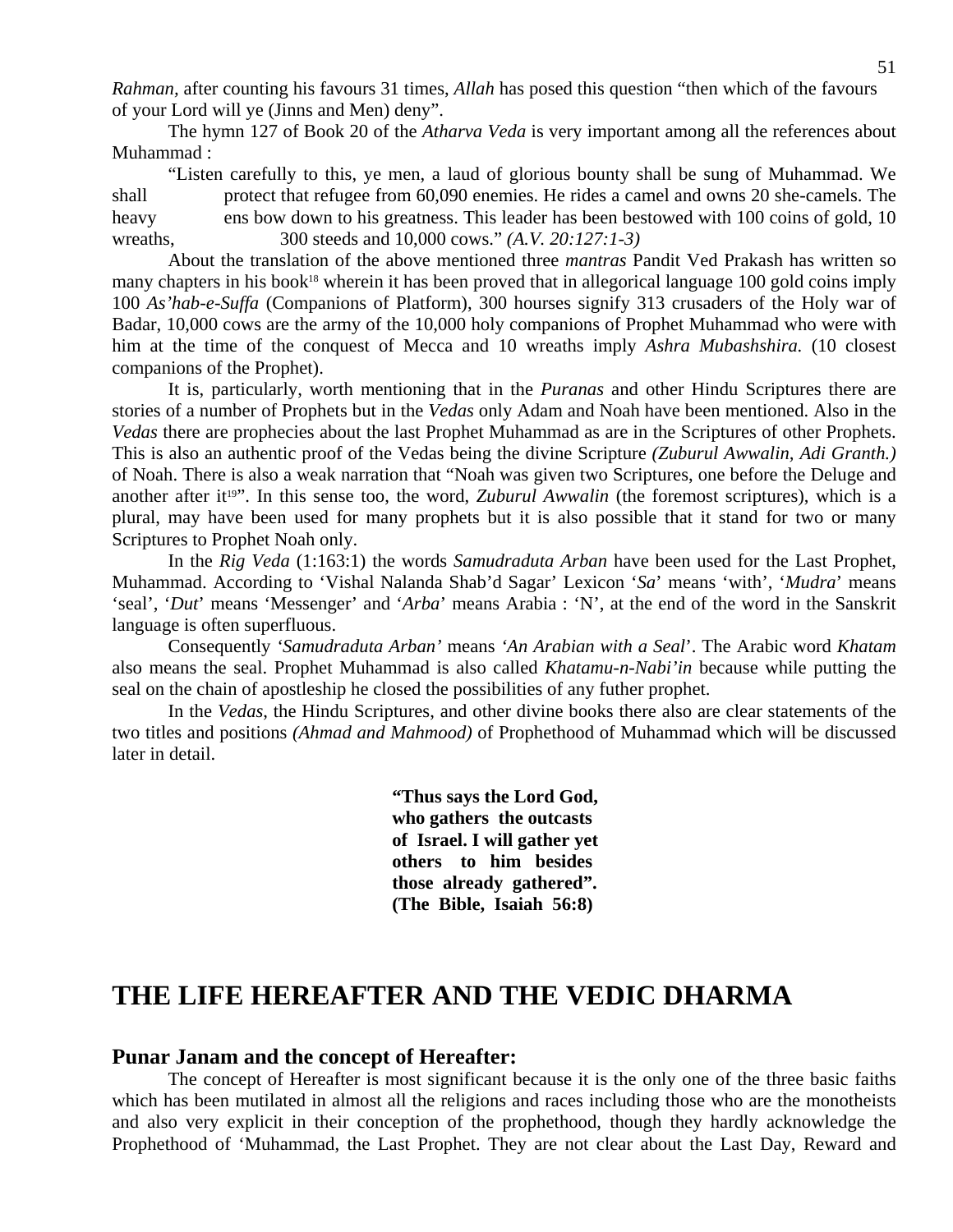52

Punishment, Paradise and Hell. Some believe in the transmigration of souls, some negate the Last Day and some refute the Last Judgement on the plea that (God forbid) by getting crucified Christ has redeemed them of all their sins. Even in *the Old Testament, the New Testament,* and *The Psalms*, the concept of Hereafter is very ambiguous and vague. However in the *Vedas* there is a clear and detailed account of the Life Hereafter, Reward and Punishment, and also of Paradise and Hell. The transmigration of soul crept into the Hindu belief at a later stage. Though there are signs that the believers of the transmigration of soul lived even before the *Vedic* Period, a whole race believing in many lives is only a subsequent development. Ask any Hindu: If in the process of reward and punishment one has to come to life again and again in different moulds what do the words *Swarg*  (Paradise), *Narak* (Hell) *Parlok* (the life Hereafter, Next world) and *Yamdut* (The Angel of Death) in your scriptures imply? He won't offer a satisfactory answer. Even most of the Hindu scholars fail to give any convincing explanation of this question. The fact is that due to their being completely cut off from the *Vedas*, the concept of Hereafter has got distorted. How did the concept of transmigration of soul crept in and what is its reality? I will throw light upon this issue after presenting the illustrations from the *Vedas* about the life Hereafter. For the time being it should be kept in mind that the occurrence of a key word *Punarjanam* in connection with the transmigration of soul itself, negates the coming to life again and again. In Sanskrit *Punar or Puna*' means 'again' or 'Next time', therefore *Punarjanam* means 'Next life', 'Life Hereafter' and not 'coming to life again and again'. In this regard see the statements of some Hindu Scholars.

### **Hindu researchers admit :**

"There is no mention of *Punarjanam* in the *Rig Veda*." So writes Dr. Radha Krishnan<sup>1</sup>, Yet it is very much there. Dr. Krishnan may not have noticed it. The *Vedas* not only mention *Punarjanam* in the sense of Life Hereafter but also refute the idea of the Transmigration of Soul.<sup>2</sup>

"For *Punarjanm* there is a word *Pratyabhava* which means to come to life in the world other than this..." $3$ 

"I have already stated that the second name for *Punarjanm* is *Parlok*. (Next world)"4

"*Shastras* say that the dead go to *Parlok*".5

In the *Vedas* the concept of the life hereafter is exactly the same as that of *Akhirat* in the *Holy Qur'an*. See the remarks of one more scholar *Rahul Sankratyayan,* on this issue.

"In the classical Indian literature *Chhandogya* was the first to propound that a creature gets revived according to his deeds not only in *Punarjanm* i.e., the Life Hereafter but also in this world. Probably the preachers at that time did not foresee the danger inherent in the principle they were Propagating".6

Dr. Farida Chauhan writes : "In the *Vedas* the mention of *Punarjanm* is certainly there but after this present life there is reference of one more life, not of thousands of lives."7

Shri Satya Prakash Vidya Lankar writes : "That there is no theory of the transmigration of soul in the *Vedas*, I can bet on this."8

"Whether the concept of Hereafter is in the *Vedas* or not? This is a very amazing question like the one if anyone asks whether there is soul in human body or not. All the *Vedas* certify the Life Hereafter... The Day of Judgement is the basic principle of all the inspired religions and all the *Vedas* bear witness to this fact... In the *Vedas*, like the *Holy Qur'an,* the three principles have been considered as the basics of the religion: 1) monotheism, 2) Prophethood, 3) The Day of Judgement."9

After going through these illustrations of a few Hindu scholars, let us see the references of the Day of Judgement, Paradise and Hell in the *Vedas*.

### **The Concept of Hereafter in the Vedas:**

"O' *Agni*, with Thine redeeming powers bear (this man) to *Punyalok* (the region of Pious i.e., Hereafter)" *(R.V. 10:16:4)*10

"O' *Agni* this (dead) man will wear a second life." *(R.V. 10:16:5)*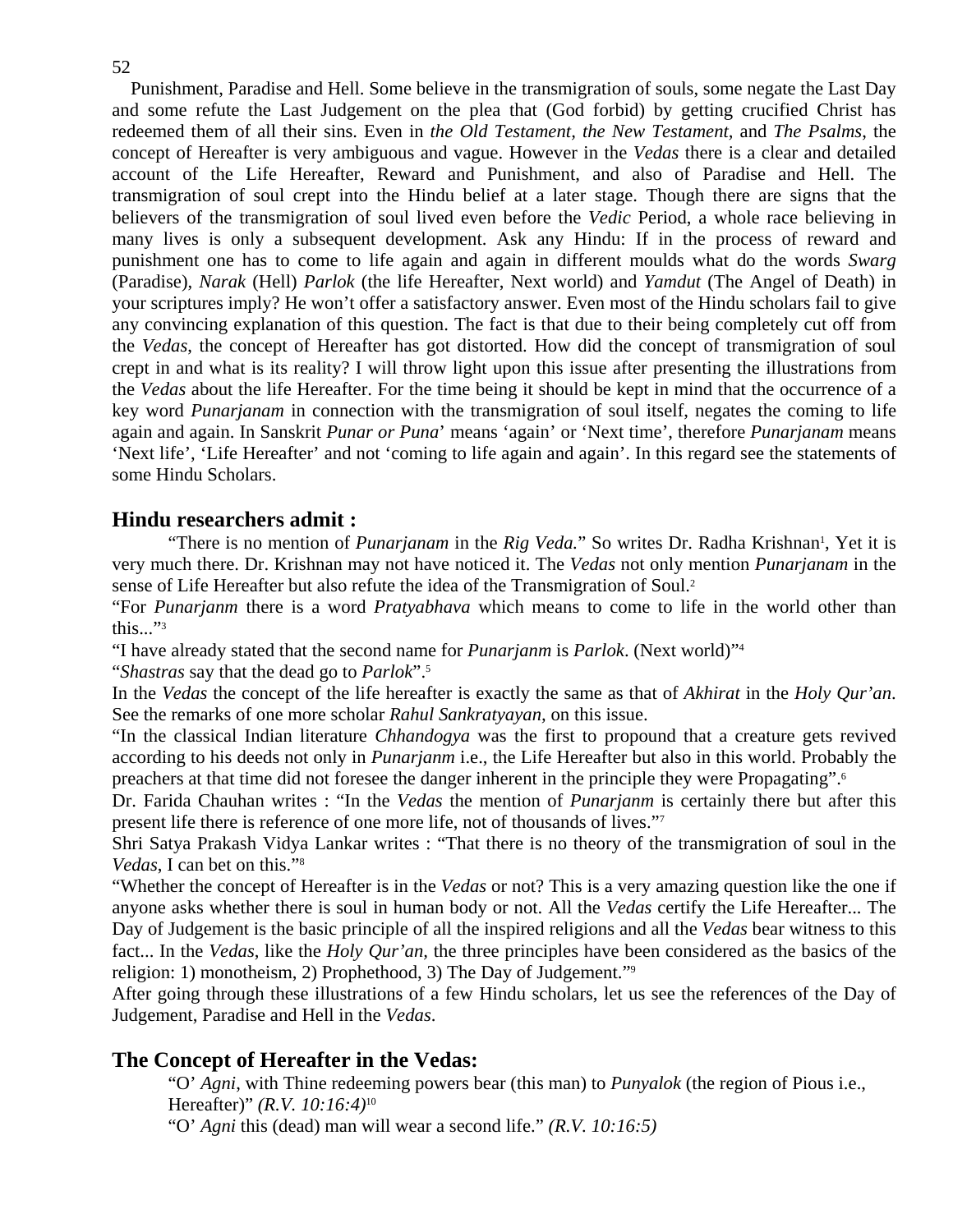These two examples clearly reveal the concept of the life Hereafter in the *Vedas*. The *Vedas*  everywhere mention the life hereafter rather than passing through a number of lives. This conception is not vague even but it has come along with a very detailed account of the reward and punishment as well as of Paradise and Hell. I present here a few of these illustrations.

#### **The account of Paradise in the Vedas :**

"Watch ye, through your truthfulness, there is a place of spacious view" *(R.V. 1:21:6)* 

In his explanatory note to "The place of spacious view" Griffith has written in his English translation, "Sayana explains : in the station which preeminently makes known the experience of results (of actions) that is in heaven (*Svarga*)"11

- "O husband and wife, begin performing noble deeds begin them unitedly. The faithful enjoy this life of *Svarga*." *(A.V. 6:122:3)* 

"Thy sons shall serve God with their oblation, and thou, moreover, shall rejoice in *Svarga*". *(R.V. 10:95:18)* 

Let those who know receive before all others the vital breath proceeding from the body. Go to the heavens. Stay there with all thy members. By paths which gods (angels) have traveled, go to *Svarga*. *(A.V. 2:34:5)* 

Boneless, cleansed, purified by him who cleanseth, they go resplendent to the world of splendour Fire burneth not their organ of enjoyment : much pleasure have they in the world of *Svarga*. *(A.V. 4:34:2)* 

"All these streams of butter, with their banks of honey, flowing with wines, and milk and curds and water will reach to thee in heavenly life, enhancing thy pleasure. The lakes full of lotus flowers will come to thee strengthening thy soul". *(A.V. 4:34:6)* 

These are some of the promises of the favours of Paradise. Let us now go through the account of Hell.

#### **Account of Hell :**

 prior to the *Vedas* see the translations of the four verses of *Shrimad Bhagvata Maha Purana.* The account of Hell presented here is very similar to the one presented in the *Qur'an*:

- "And forthwith begins his torments the burning of his limbs, by piling up flaming faggots all about him; consuming his own flesh, carved by himself or cut by others; Having his entrails torn out, while life is still in him, by dogs and vultures in *Yama's* domain; the agonizing bite of snakes, scorpions, gnats and such like; suffering the hacking of his limbs one by one, or their breaking by elephants; being hurled down head long from the tops of mountain peaks; being plunged in water, or buried in pits. Men and women alike undergo the torments of the Hells *Tamisra* and *Andhatamisra*, *Raurava* and others, which they have brought upon themselves by sinful mutual attachment."12

Now one example from the *Rig Veda*:

"They who are full of sin, untrue, unfaithful, they have engendered this abysmal station". *(R.V. 4:5:5:)* 

In the explanatory note of this verse, Griffith writes :

 'This abysmal station : that is, says Sayana, *Narakasthanam* or hell. The wicked are the cause of existence of the place of punishment prepared for them."

 Concentrate upon these illustrations regarding the Life Hereafter, Paradise and Hell; and then judge for yourself how identical are they to the Islamic conceptions presented in the *Qur'an* and *Hadiths.* Aren't these age old *Vedic* references, exactly corresponding to the *Qur'anic* rendering of these conceptions sufficient to prove that the *Vedas* do contain divine ayah? If some of the responsible Muslim scholars essay to reinterpret these scriptures that have gone through multiple literal as well as semantic distortions and have become vague over these years, in the light of the latest and most authentic scripture the *Holy Qur'an* and unravel the portions that are identical with the teachings of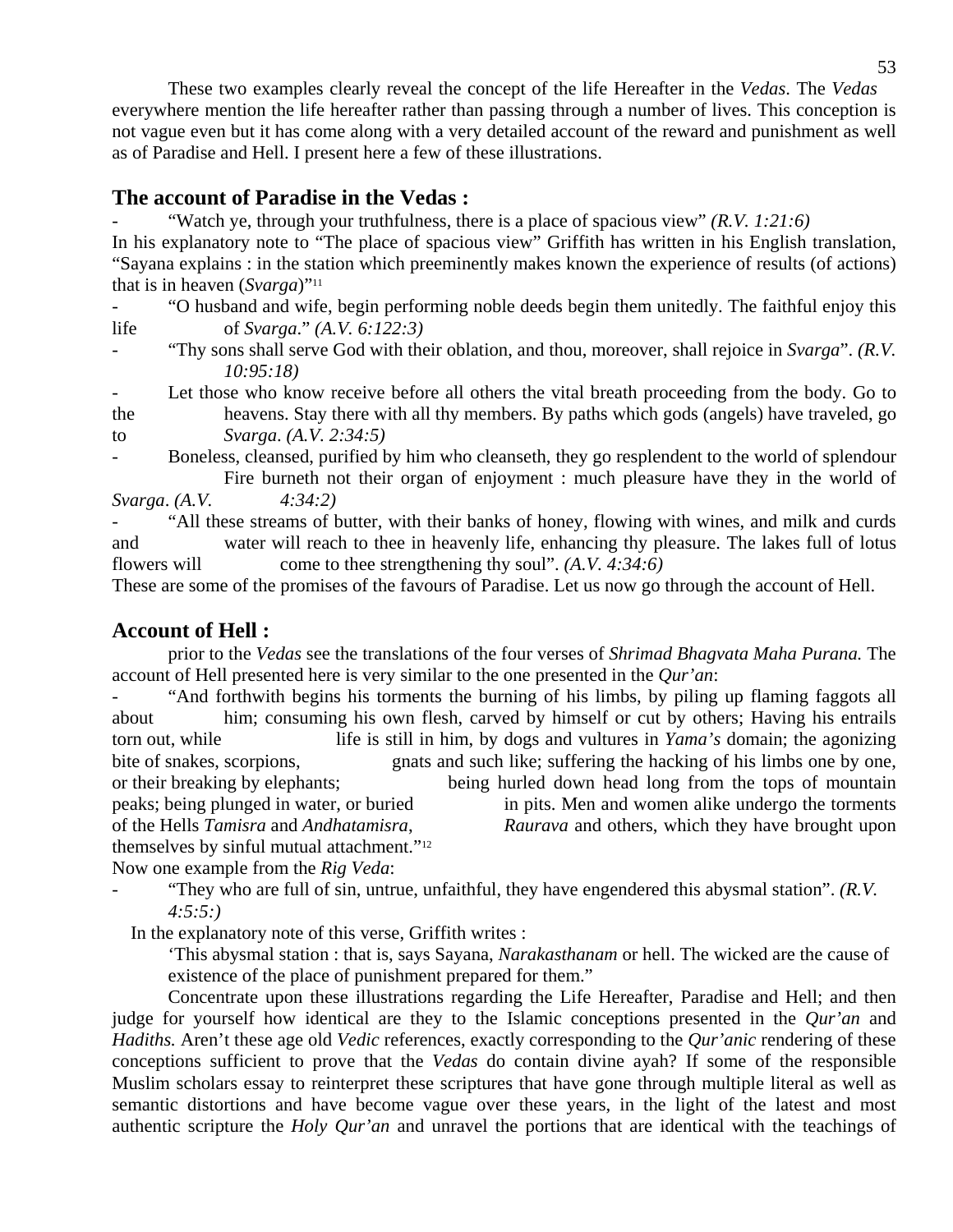Islam: and then the Hindus be offered to consider Monotheism, Prophethood, and the Life Hereafter, in the light of their own scriptures, will it not be easier and even fruitful then to invite them towards their Original Right and Straight religion?

 Look at the translations of the above cited *mantras* and *Shlokas*. There is no mention of the Transmigration of Soul in them. It is not that I cited the translations of those *mantras* only which contain a clear conception of Hereafter, Paradise and Hell. Infact the concept of the transmigration of soul does not exist anywhere in the *Vedas*. All these are later insertions as the references given by various Hindu researchers (in the previous pages) certify.

 I have translated the above quoted *Vedic* hymns keeping in view the translations of *Sanatan Dharmi, Arya Samaji* and *Griffith's* English translation. Now let us look at some translations of Pandit Durga Shankar Satyarthi given in his essay discussing the life Hereafter.

"Awful and fierce, fiend-Slayer, thunder wielders is He with boundless knowledge makes enlighten (Men) Merciful to hundreds, Mighty with a Canopy, not giver of five lives to dead. O' Hindus, be thou all of the God of lightening."13

"The reference of born again and again, like *Satan* was given (by the people of) ancient days.

 Subdue those having this conception as thou subdue thy sins. The goddess (for death) burns away the life of mortals (i.e. make hurry because your life keeps on proceeding towards death)"14

- "Forgetting the Last Day and rejecting disdainfully thought and reason, they try to reach our or dined limits (try to transgress them)"<sup>15</sup>

"Achieving with thy praise honey-tongued, they count their doubts (with cognizance they compute their sins). Say to the devotees they will be granted eternal life certain".<sup>16</sup>

In his essay, Pandit Durga Shankar has referred to the various *Vedic mantras* in addition to the above quoted ones17 in order to prove, very reasonably, that the conception of the life Hereafter in the *Vedas* is completely the same as given in the *Qur'an* in which it is mentioned that there will be an everlasting life of Reward and Punishment after the Day of Judgement. No mention has been made of the Transmigration of soul or Metempsychosis and, contrary to it, this conception has been refuted and it has also been ordered to subdue a person having such a belief.

 It is necessary to mention here another vital point. I have quoted the above *Vedic mantras* from Pandit Durga Shankar's essay but when I tried to locate them in other translations I found that all translators have translated them in completely different ways and the meanings expressed are not anyway in harmony with each other. Whenever the translators have intended to digress from the original "Word of God" and to conceal the conception of Hereafter, they didn't even agree with one another, and every one of them gave his own elucidations and explanations.

#### **An interpretation of the transmigration of soul (Ava Gaman) or metempsychosis:**

I have received a number of letters asking me to analyse the Hindu belief of the Transmigration of Soul. The reference from the *Vedas* and Hindu researchers that have been quoted here make it explicit that in the original Hindu religion there was only the conception of one lasting life after the present one. However, every self invented story, myth and false belief has always some basis. According to my research the conception of metempsychosis is not baseless too. But it is an attempt to understand ahead of one's own times, some truths expressed in metaphorical language as a result of which their real meanings have got aberrated and the story of the transmigration of soul came into existence. The truths that form the background of this conception of metempsychosis belong to the realm of the allegorical domain of knowledge and therefore it is not proper to present them before the common people. However, the explanation of some of its aspects is necessary because without understanding falsehood, it is difficult to challenge it. Therefore, keeping in view its usefulness I will try my best to simplify only two allegorical truths in simple and straight forward language-truths whose unintelligibility has given rise to the misconception of the transmigration of soul.

54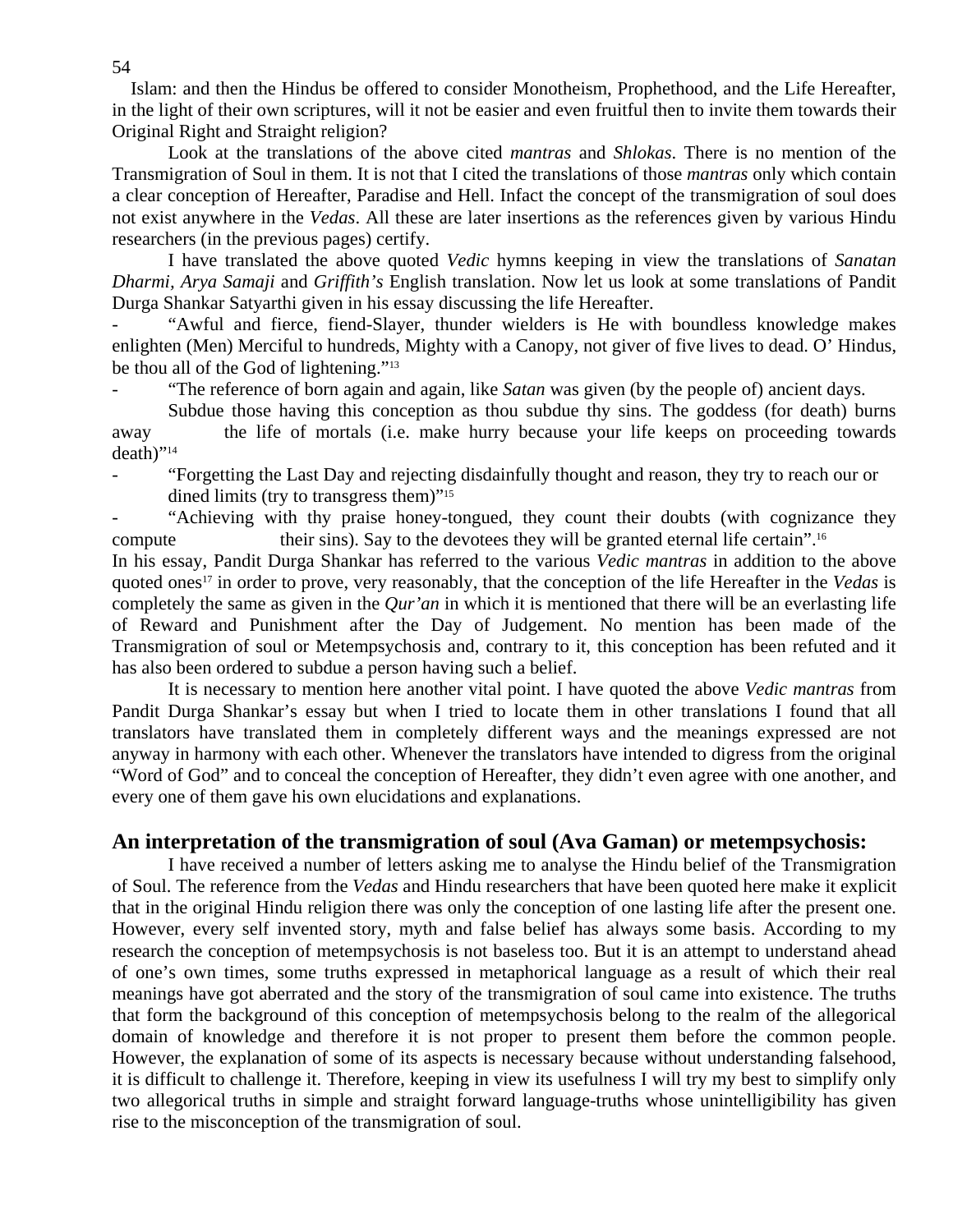In human body there are millions and billions of living organisms. The blood that runs through our body also consists of countless red and white blood corpuscles. The food that we take in the form of fruits, vegetables and meat has also in it millions of bacteria's, among which a large number remain alive even after cooking these vegetables and meat. Same is the case with milk, egg, honey or other eatables that we take. So much so that even while drinking pure water we take the millions and billions of living organisms in our body. All these eatables in the human body go through a changing process in order to get converted into blood or get discharged in the form of tears, urine, stools and other human excretion. Among the sperms that are stored in a male's back, one *Germs of Life* fertilizes one female egg inside the womb of a female and after nourishment gets converted into a new human form. The living beings that come out of our body through tears, urine, stool and other refuses reach in the vegetable organism by getting mixed in fertilizers wherefrom they enter in the abdomen of animals in the form of their food. There are some *Germs of life* also that take the shape of the little ones of the animals. Then these living beings come out in the shape of the excretion of these animals and enter in the bodies of ants, flies, worms and insects in the shape of their food. A number of animals eat other animals, e.g., when beasts eat animals, these living beings get transferred somewhere in the human organism in the shape of food. In this way it is an eternal and endless process of life which will continue even up to the Last Day. Living beings travel in different shapes through different bodies and at every stage only one *Germ of Life* out of the millions reaches at its final destination where its journey culminates in the form of a man, animal, plant or a tree. Rest of the *Germs of Life* continues their process of getting transferred from one man, animal, or plant into another until they reach their final destination. Take it like this: Only one *Germ of Life* of a male, after entering in the maternal womb, takes the shape of a baby. This *Germ of Life* reaches its final destination but other millions and billions of *Germs of Life* getting discharged from the same organism; have also to come to forefront in various shapes. Through his excretion, getting mixed up with the earth, a number of *Germs of Life* reach in a plant. Now among all these only one reaches its final destination and takes the shape of a plant while the rest of these, that are in the leaves and branches of this plant in various different shapes, are yet to reach their destination. These become the food of some goat. Now among the *Germs of Life* that enter into the body of the goat, there comes the destination of only one of them which takes the shape of a kid in the body of a She-goat. Rest of them enters into the bodies of those who eat the flesh of the goat. Here also only one reaches its goal and the rest of them get transferred somewhere else. Even here out of those who enter in the human body through the milk of the goat only a few reach their destination and others get transferred somewhere else through the human excretion. In this way, this continuous process keeps on going and this is the truth of the transmigration of soul. Just as, while traveling to some place we change various conveyances like rickshaw, train and taxi, and ultimately reach our destination, and none of these conveyances is our destination, similarly different living beings reach their destination after passing through different carriers (organism). All these organisms are their conveyances or carriers. The appearance of these *Germs of Life* in the form of various organisms like plants, animals, lions, foxes, dogs, pigs, cows, goats and human beings or passing through these organisms, is the Transmigration of Soul. Some *Germs of Life* appear in their final shape, after reaching their destination, only after passing through millions of organism whereas there are still millions of others who are yet to reach their destination.

 The system of life that God has established is such. The more we concentrate upon its minutest details, the more it increases our intellectual amazement and the warnings of the *Holy Qur'an* echo in our ears: "Will ye not then think?" "Will ye not then consider?"

"will yet not foresee"? "Have ye not then the power of understanding"? "Have ye not then eyes to see"? 'Do ye not then praise your Lord?"

When in accordance with the established order of the administrator of this universe a *Germ of Life* reaches its final destination in the human mould, its journey ends. After this man has to spend his life according to the directions given by his true Master and Sustainer. After his death, his final rewards and punishments will be given to him in the Next Life. He does not have to come into life again and again in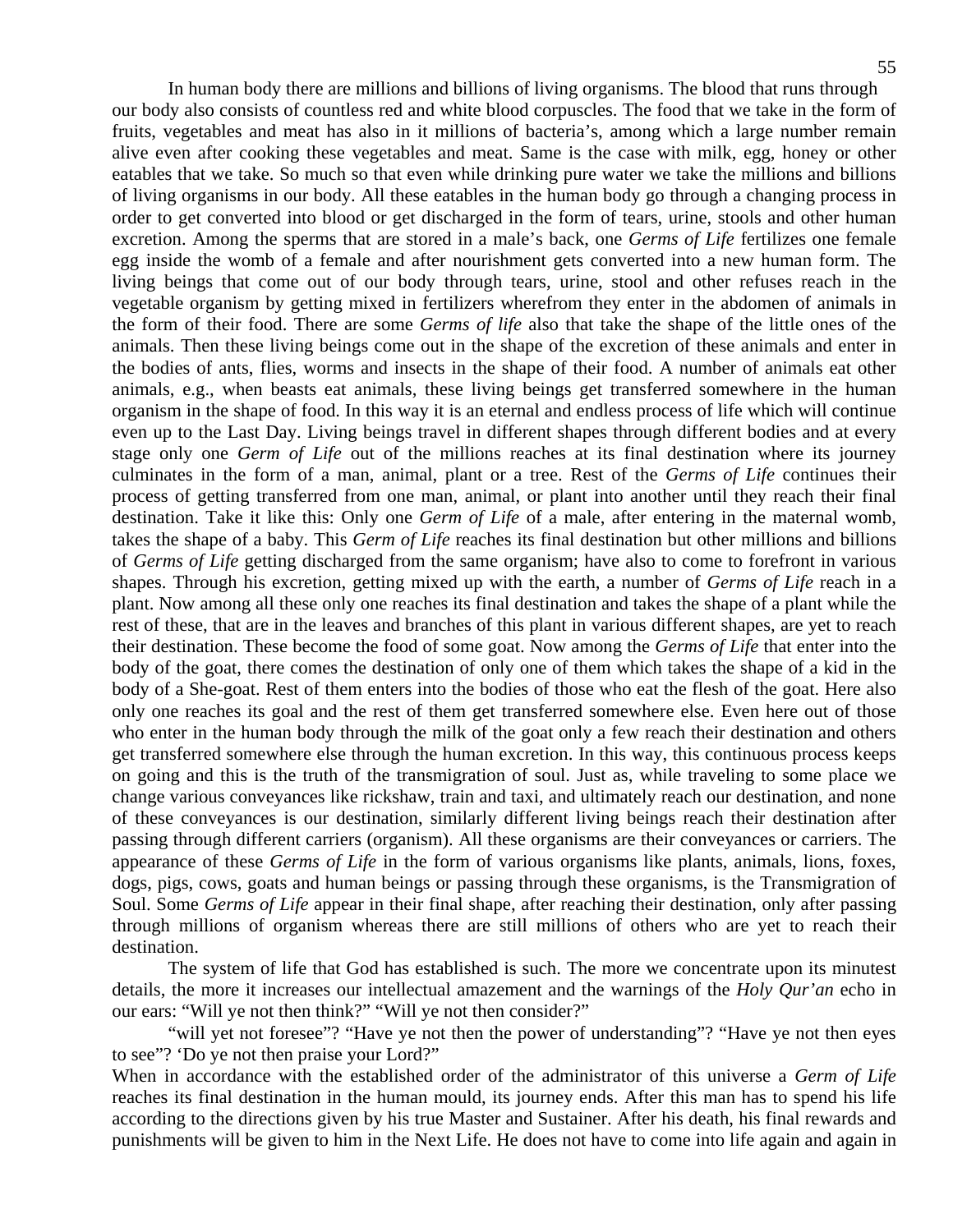this world in any animal mould though the other living beings coming out of this human being, whose journey have not finished, continuously keep on moving towards their destination. This illustration is to be understood by the following *Hadith* of Prophet Muhammad.

"Narrated *Abu Hurairah:* the Messenger of *Allah* said, 'I have been continuously transferred

 through the best classes of the Children of Adam in every age till I was born in the present age."<sup>18</sup>

It means that the *Germ of Life* of Prophet Muhammad passed through the bodies of the best personages of all ages from the creation of Adam till it finally appeared in the form of the best and the holiest body of Prophet Muhammad.

 The word *"Germ of Life* is my own coinage and it does not have its real scientific equivalent. But it should be clear that both the 'theory of evolution' and the 'genetic theory' are still incomplete and scientists themselves have considered them mere unproved theories. Whatever I wrote in the previous pages has its basis in the following *Hadiths*.

- "Narrated *Ibne Abbas:* On the day of *Arafa* a covenant was taken from all souls at *Noman* after they were taken out of Adam's back and spread **like particles** and they were addressed thus: "Am I not your Cherisher and Sustainer?". All the Souls said, "Verily You are<sup>19"</sup>.
- Narrated Hazrat Ata: (the Messenger of Allah said): At the time of Covenant the souls had been taken out from Adam's back and then returned back unto it."
- Narrated Zuhak: (the Prophet said): the day when *Allah* created Adam all the souls coming upto the Last Day were also taken out from his back **like ants** and the covenant of his being their Cherisher and Sustainer was taken from them, to which all the Angels were witnesses $20$ ".

The above *Hadith* has been reported in different words by different narrators of *Hadith*. From these *Hadiths* we come to know that all human beings that will come upto the last day were int he back of Adam in the shape of miniature germs as these *Hadiths* have attempted to bring home to us in the phrases 'like ants', 'like particles'. I named it in my own vocabulary as *'Germ of life"*. The *Hadith* that mentions the passing of these *Germs of life* through various classes of various ages has already been quoted. Even then I repeat it here:

 "Narrated Abu Hurairah: the Messenger of *Allah* said: I have been continuously transferred through the best classes of the Children of Adam, in every age till I was born in the present age."

From the words "the Children of Adam" used in this *Hadith* it is clear that the Holy Prophet was being transferred through the best classes of the Children of Adam and it is also implied that other humans may have been transferred through different other classes also instead of the Children of Adam only. The true knowledge is with God only.

 Before this scientific age the result of the revealing of the truth of this allegorical knowledge was the concept of the Trans-migration of Soul. In every divine scripture there are two kinds of knowledge: one of the basics or fundamentals, and second allegorical. The allegorical knowledge was meant for a different age and before that time the revealing of it was not allowed. It is only after 1400 years of the last Prophet, Muhammad's physical existence, and after the event of desecration *Ka'aba* that the second period was to commence in which the allegorical science would have been gradually revealed. How did I fix this second age will be described at some later occasion in the light of the *Qur'an* and *Hadith*. For the time being it is sufficient to understand that until the maturity of human mind after the commencement of the scientific age the unfolding of this allegorical knowledge had resulted in the misconception of the theory of Transmigration of Souls. Prior to *Qur'an* the main cause of the distortion of the religions and the mythologies was that they tried to unfold the allegorical knowledge before hand.

#### **One more truth about Metempsychosis :**

Out of many truths concealed behind the misconception of the Transmigration of Soul and misunderstandings which gave rise to this erring belief, I have analysed only one in detail. Now I will explain here one more hidden truth in the background of metempsychosis and then you can consider

56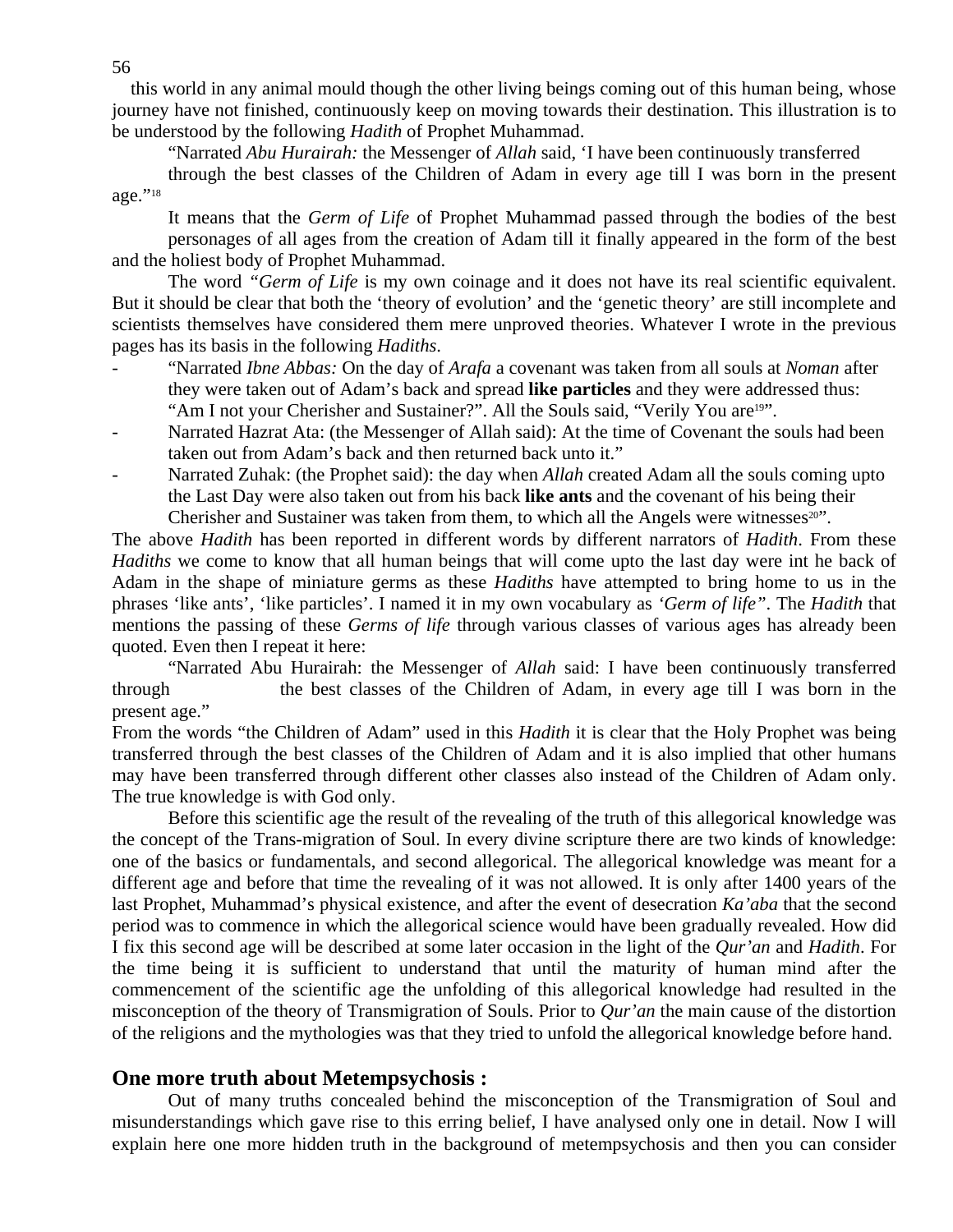how clear ideas become erring beliefs due to the misunderstandings. Here are some illustrations which, I think, will verily clarify this!

- "The *Rig Veda* (8:6:21) has already warned us about the allegorical language of the *Sanatan Dharm* : "After the lore of ancient times (in allegorical language) I make beauteous songs.<sup>21"</sup>
- "In *Kath Mamayani* and *Kapishthal* etc. of the branches of the *Vedas*, there is mention of one hundred and one deaths: Out of these a hundred of them are the death of senses, death as

ignorance, illness, death of patience by misery, lasciviousness and anger etc. All these have cure."<sup>22</sup> "By not gaining knowledge from the *Vedas*, by leaving to act upon them, by laziness and by

eating the wages of inequity and unlawful gains, comes the death of a *Brahmin*."<sup>23</sup>

- "It is a clear fact that the death of a man does neither occur by illness or sin nor by ignorance or laziness but illness is verily the death of his ideal physical health and sin is ths death of his ideal human morality, his spiritual death. Ignorance is the death of his intelligence and judgement and lethargy and laziness is the death of his power of action (all these are the spiritual deaths) but the treatment to physique and body, true knowledge to the mind and repentance to soul can give second life *(Punar Janm)* to the man in this very world.<sup>24"</sup>

- "How inwardly through sin, our human nature dies repeatedly and *Atma* (Soul) becomes inhuman. The moment a man commits the crime of greed and of plundering and looting to his people, in the sight of God this sin gives his soul the shape of a dog, in this world itself where he is still living, because dog is the manifestation of these weakness. Shameful lust makes the soul like pig, foolish ness like ass, wickedness like snake, the troublesome nature like scorpion etc. but this change of nature of the soul is not the last or the final punishment from God. He will punish the evil-doers in the *Parlok* (the Life Hereafter) after proving their sinfulness.<sup>25"</sup>

This was one more truth lying behind the theory of the Transmigration of Soul. In *Vedas* there is clearly the mention of only one lasting life after the present one as I have already discussed with illustrations from Hindu researchers and also from the *Vedas*. But in some portions of the *Vedas* there is the mention of hundreds of deaths. The persistent spiritual deaths occurring in the body in this world itself and consequently adapting the nature of various animals is synonymous to becoming the same animal. Due to an unintelligibility of this reality the misconception of getting revived into animal moulds after repeated physical deaths in this world ifself, became the basis of the theory of the transmigration of soul.

 This is an example of how by paying attention towards the true teachings of the true Books, the people having misleading conceptions can be led to the right path and clear conception.

#### **"All of them are put to shame and confounded, the makers of the idols go in confusion together." (The Bible, Isaiah 45:16)**

### **OTHER VEDIC COMMANDMENTS**

#### **Prohibition of gambling:**

"A gamester's wife leaves him aloof, her mother hates him. No one lends even a penny to the gamester" *(R.V. 10:34:3)* 

From this verse to verse 13 the individual and social detriments of gambling are enumerated, and in verse 13 it is stated:

 "O gambler! play not with dice. Cultivate thy cornlands, enjoy the gain and deem that wealth sufficient". *(R.V. 10:34:13)*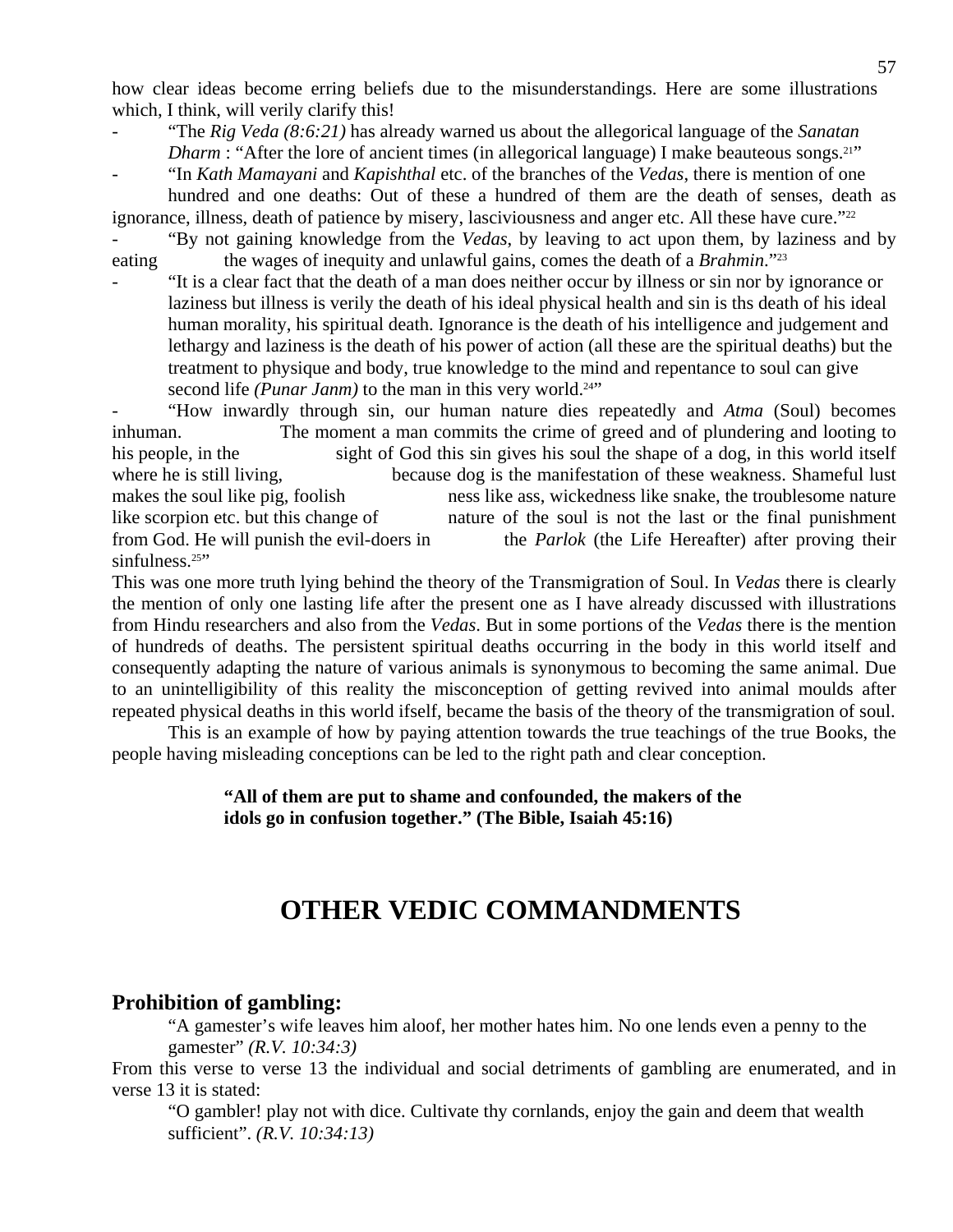#### **Prohibition of wine:**

"Quaffed juices fight within the breast" *(R.V. 8:2:12)*

"The drunken praise not Thee (O God) with their wine those scorn Thee who are flown with wine. Thou findest not therefore such wealthy men Thy friend". *(R.V. 8:21:14)* 

#### **Prohibition of usury:**

"(O Indra) thou deprive him of his wealth who lends it to gain more from it (i, e users *V. 3:53:14)* 

#### **Simplicity in nuptial functions:**

"Straight in direction be the paths, thornless whereon our fellows travel to wooing." *(R.V. 10:85:23)*

#### **Men forbidden to use female dress:**

"His body glistens with wicked fiend when the husband wraps about his limbs the garments of his wife." *(R.V. 10:85:30)* 

#### **Women commanded to attend to domestic affairs:**

"Go to the house to be the household's mistress and speak as lady to thy gathered people. Happy be thou and prosper with thy children here: be vigilant to rule thy household in this home. Closely unite thy body with this man, thy husband. So shall ye, full of years, rule your company." *(R.V. 10:85:25-27)* 

#### **Commandment for women's modesty:**

"Since Brahm has made thee a dame (you should) caste down Thine eyes and look not up; more closely set thy feet. Let none see what thy garment veils". *(R.V. 8:33:19)* 

> **The work is incomplete and there is no leisure. The Monotheism's light is yet to reach its measure.**  *(Iqbal)*

### **SIMILARITY OF PROPHECIES IN HADITHS AND PURANAS**

In various purans there is a detailed account of evils that will spread when the period of *kaliyug* (the present age) will be about to expire. I quote below some portions of the *Harivansh Purana* and the *Vishnu Purana* in order to compare these with the prophecies made by the Holy Prophet about the same period.

# **Harivansh Purana Hadiths of Hadiths of**

**Vishnu Purana****Prophet Muhammad**  People will **People will** Narrated Jabir: I heard unnecessarily take false *Allah's* Messenger (saying):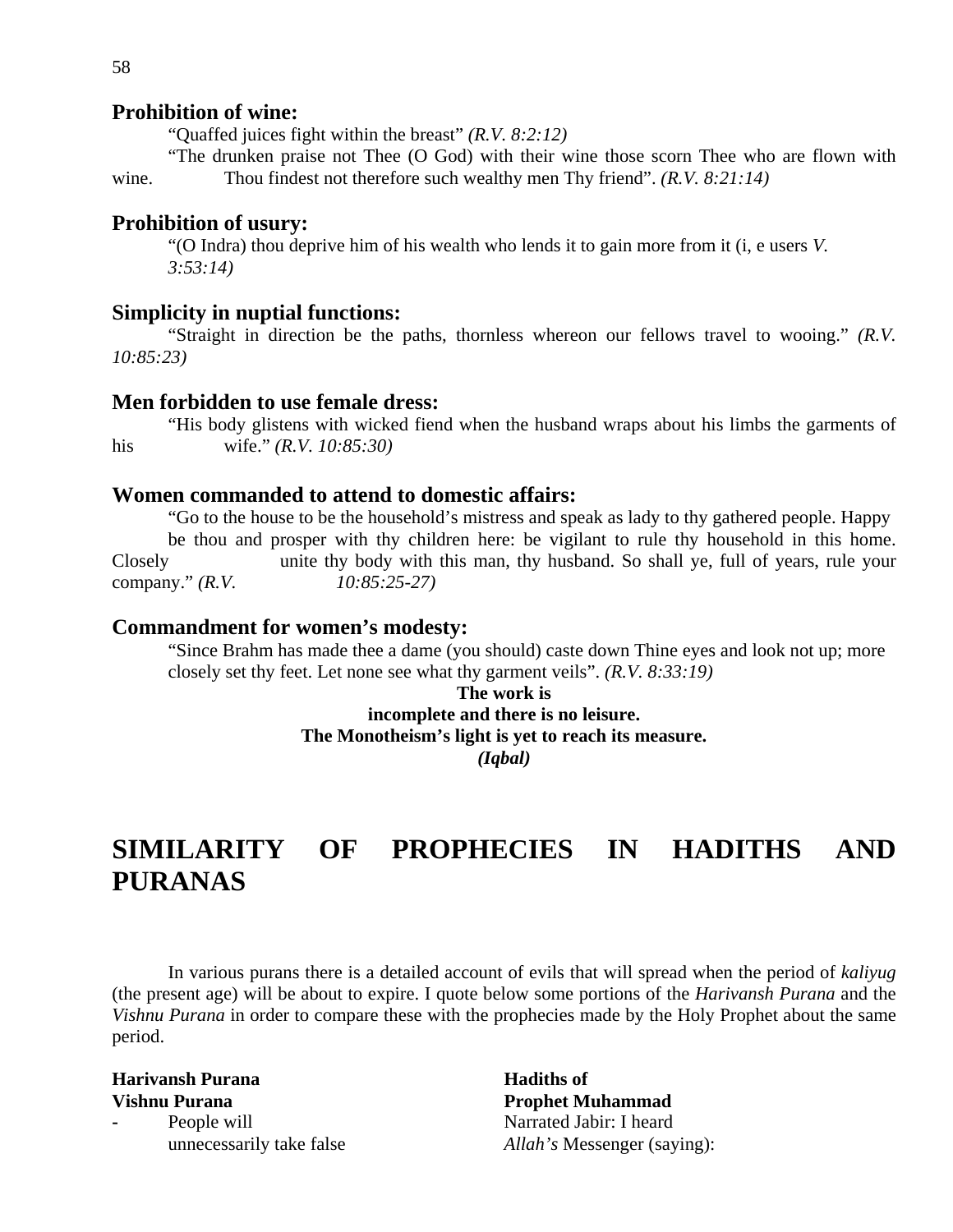oaths and make false before the last Day the promises. population of liars will In *Kaliyug* the rulers will increase. Hence beware of be careless in their company. protecting their *(Sahih Muslim)* subjects, after Narrated Abu Hurairah: wives. Brave will have "When you see breach of no right upon the trust prevailing every crown and kingdom. where, wait for the Last The rulers will live the Day". When asked what meanest lives. The will cause this breach of tendency to steal from trust to prevail, the Holy others will increase in Prophet said, "when all the people. People inefficient people will be will aspire to be rich by entrusted with reign and gulping down the power, wait for the Last wealth of others. Not Day". only the meanest but *(Sahih Bukhari)*  also the noblest will Narrated Abu Hurairah: gulp down borrowed *Allah's* Messenger said: money. People at that "When booty will be time will worship treated as an individual's wealth only. Nobles will own property....when a be disrespected and no husband will obey his one will reprove the wife... when the meanest wicked. **persons of a race or group** Towards the end of this will be its leaders..... and *yug* the following when a man will be Religious scholars will and wickedness." sell religion, both *(Tirmizi)* scholars as well as elites Narrated Anas: *Allah's* will take to corruption Messenger said, "From under the garb of among the portents of the religion. In *Kaliyug* the Hour are (the following) religious scholars will Religious knowledge will strike a bargain for their be taken away (by the prayers; women will sell death of sincere religious their beauty and the scholars). whole earth will be full  $(Religious)$  Ignorance will of dissolute women. prevail. their poor husbands open illegal sexual and marry with riches intercourse. alone. The Drinking of alcoholic licentiousness will drinks (will be common). prevail to such an The number of men will extent that seven year decrease and the number old girls and ten year of women will increase to

becoming slaves of their He (the Holy Prophet) said, conditions will prevail: revered for fear of mischief Women will abscond There will be prevalence of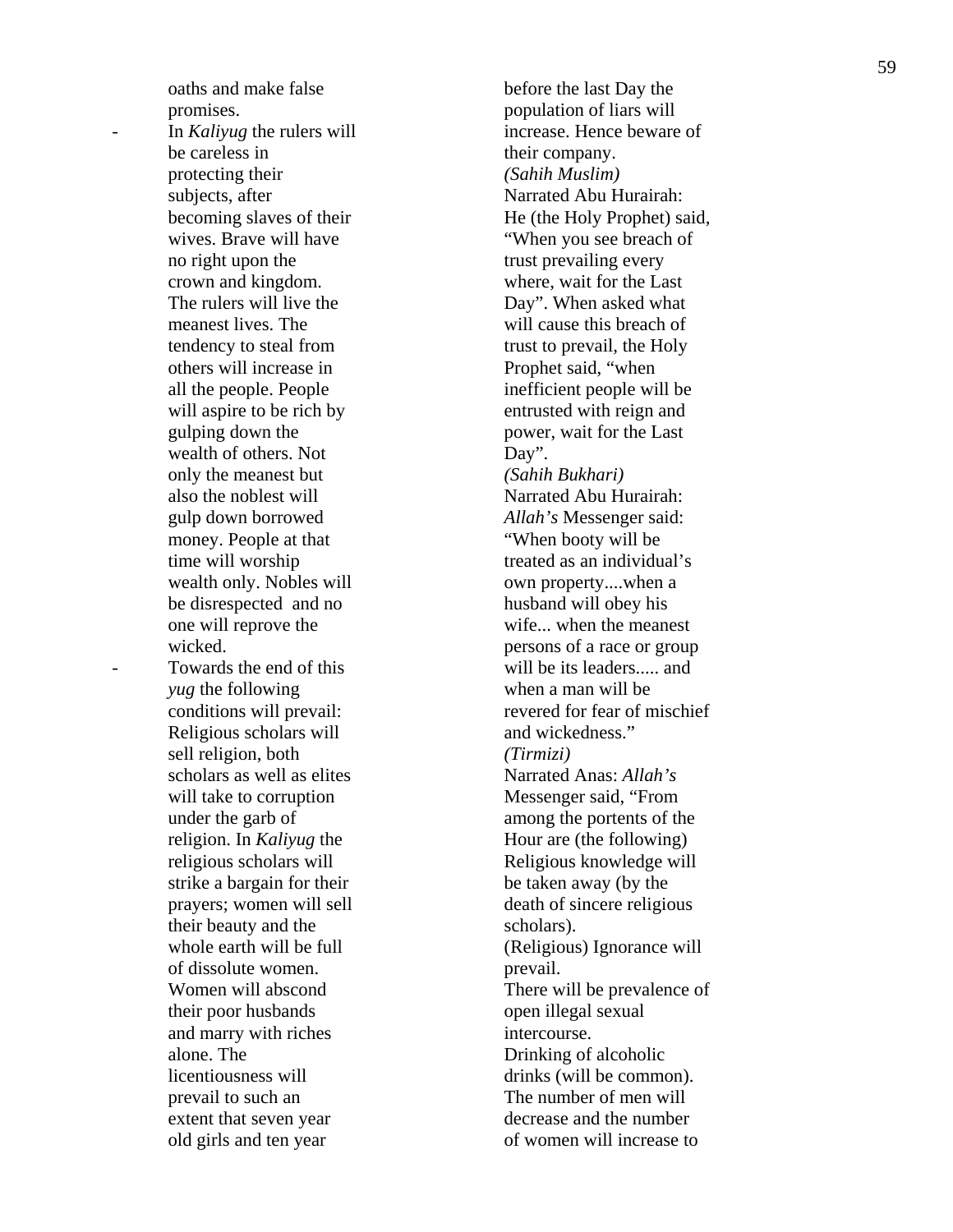leave drink, dine, and *(Bukhari, Muslim)*  dance, will be called noble and pious but they will spend life contrary to the *Vedic* commandments. Women will be greater in number as compared to men.

old boys will bear such an extent that one children. The wicked man will be supposed to people, pretending to look after fifty women."

 Note : I have borrowed the these topics of the *Harivansh* and *Vishnu Purana* from Pt. Shri Ram Sharma's *Bhoomika* (foreword) to these *Puranas*.

> **Your look will change it, is not surprising;**

**To you the world of possibilities is calling. (Iqbal)** 

### **THE TRUTH ABOUT KA'ABA IN THE VEDIC DHARMA**

Is it possible to find the references of *Ahmad*, Muhammad and the *Qur'an* in *Vedic Dharma* and not of *Ka'aba*? I have already stated that Hindu people have a deep affiliation with *Ka'aba*. Their circumbulating-like religious ceremonies certify it. They have retained the rituals and forgotten *Ka'aba.*  The construction of all ancient temples in the direction of *Ka'aba* (the cause of which is not known to them) is a very vital proof of it. In the *Vedas* and the Puranas there are different names for *Ka'aba.* Even today large Hindu gentry is aware of this fact whereas the common people are ignorant. The present translations of the *Vedic mantras* are such that on the basis of these it is impossible to prove the details of *Ka'aba* given in the *Vedas*. Besides, the truth about *Ka'aba* in the *Vedas* is a very lengthy and complicated topic which deserves a full length book. However, I will analyse below, the words used for *Ka'aba* in the *Vedas* and the *Puranas* which will prove that in Hindu religious scriptures the mention of *Ka'aba* can be found by various names, such as

*Ilaspad, Ilayaspad, Nabha Prathiviya Nabhi Kamal, Adi Pushkar Tirtha Daru Kaban, Makteshvar.* 

 These names have been used in the *Vedas* and *puranas* for the greatest *Tirtha* (holy place), the location of which is still not known. It is not because of being thousands of years old or belonging to pre-historic age that its location has become unknown. All other personages and places mentioned in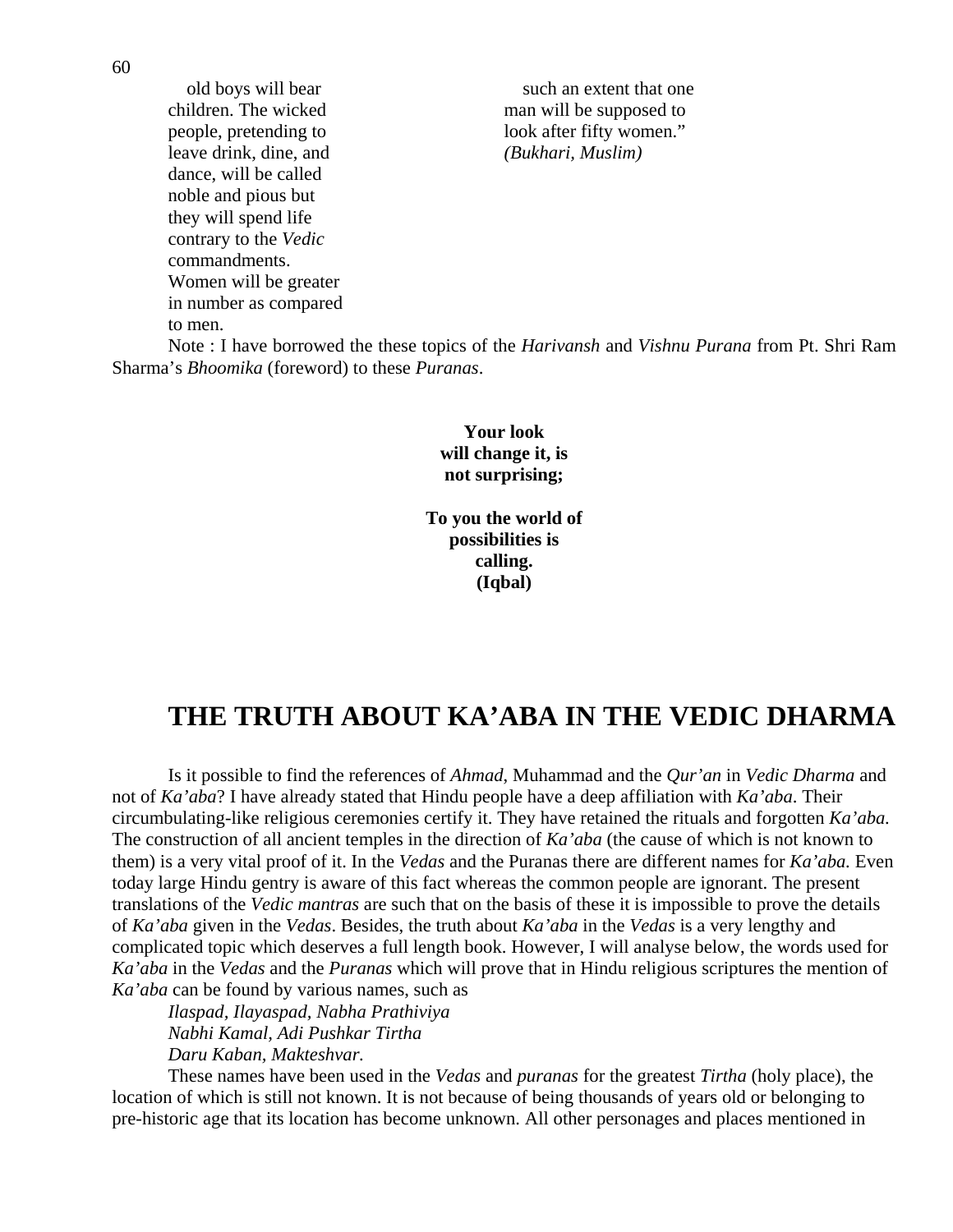Hindu scriptures have been associated, under the impact of the feeling of kinship and faith, with India though they may not have any historical bases.

 There is no historical evidence of Shri Rama and Shri Krishna. There is no historical evidence also that Shri Rama had any connection with present Ayodhya and Shri Krishna was born in present Mathura but Hindu people have such a great faith in these personages that they have taken for granted Ayodhya and Mathura as their place of birth even in absence of any authentic proof. Why has this holy *Tirtha* (various names of which have been given above) mentioned in the *Vadas* and *Puranas*, not been believed to be in India? Why its location has been declared as unknown? Let us concentrate upon the various names of this *Tirtha*.

#### **Ilaspad :**

*Il, Illiah, Ila, Ilaya*-all these words in Sanskrit language and in the *Vedas* also, mean "the worshipped one", as discussed in Chapter Vlll. The letter's' in the word '*Ilaspad*' is superfluous and *pad*  means the place. Hence the literal meaning of the word *Ilaspad* is, 'the place of *Ila*'. Sir M. Monier Williams' *Sanskrit-English Dictionary* also states the meaning of the word '*Ilaspad*' as "Name of a Tirtha", and Griffith has translated it as *'Ila's* place', or 'the place of *Ila*'*: Ila*, he thinks, is the name of some god.

\* It may be mentioned here that a popular name of *Ka'aba* among Muslims is *Baitullah* (the House of God in Arabic).

#### **Ilayaspad:**

 It is a synonym of *Ilaspad*. Pandit Shri Ram Sharma Acharya in his Hindi translation of the *Vedas* has translated it as *prathivi ka pavitra sthan* meaning the holiest place upon earth.

#### **Nabha Prathiviya:**

 '*Nabha*' means the "centre", *prathivi* "earth" and hence *Nabha Prathiviya* means "the centre of earth." Every Muslim is aware of the fact that *Ka'aba* alone is called "the centre of earth" *(Naf-e-Zameen)*. Now see the *Vedic mantra* in which these words have been used: *Ilayastva pade Vayam Nabha Prathiviya Adhi* 

(Our place of Ila is upon the centre of earth) R.V. 3:29:4 now says: which holy place is *Ilayaspad*? After this explanation given by the *Veda* itself, does there remain even the slightest doubt? I have quoted only fourth mantra of Bk lll, Hymn 29 of the *Rig Veda* because to give the translations of all the succeeding *mantras* will be a very lengthy process. However, the translation of *mantra* 11 makes it explicit that it is reference to *Ka'aba* only because this *mantra* is about *Narashansa*, i.e. Prophet Muhammad. In the *Rig Veda* 3:29:11, it is stated:

 "... When *Agni (Ahmad)* appears (in humanly form) then he is known as '*Asur*' (the last to come) and '*Narashansa*' (the praised person meaning 'Muhammad' in Arabic). Let us now concentrate upon the remaining names of the above noted *Tirtha*.

#### **Nabhi Kamal:**

 In the *Padam Purana* it has been stated that from this *Tirtha* alone began *Srishti* (the creation) In the *Qur'an* it is mentioned that 'the first House appointed for men was that at Mecca'(3:96) and about the genesis of *Ka'aba* we learn from *Hadith*:

 "Narrated Abdullah bin Umar, Mujahid, Qatada and Sadi that at the time of the creation of Earth and heavens the first thing that emerged on surface of the water was, *'Ka'aba'*. Initially it was white foam which had freezed and subsequently the earth was spread from within it".<sup>1</sup>

 See the verbal relation of *Nabhi Kamal* with *Nabha Prathiviya* and also consider the explanation of it given in the *Padam Purana* (and decide). Can it be some thing else than *Ka'aba*. See also the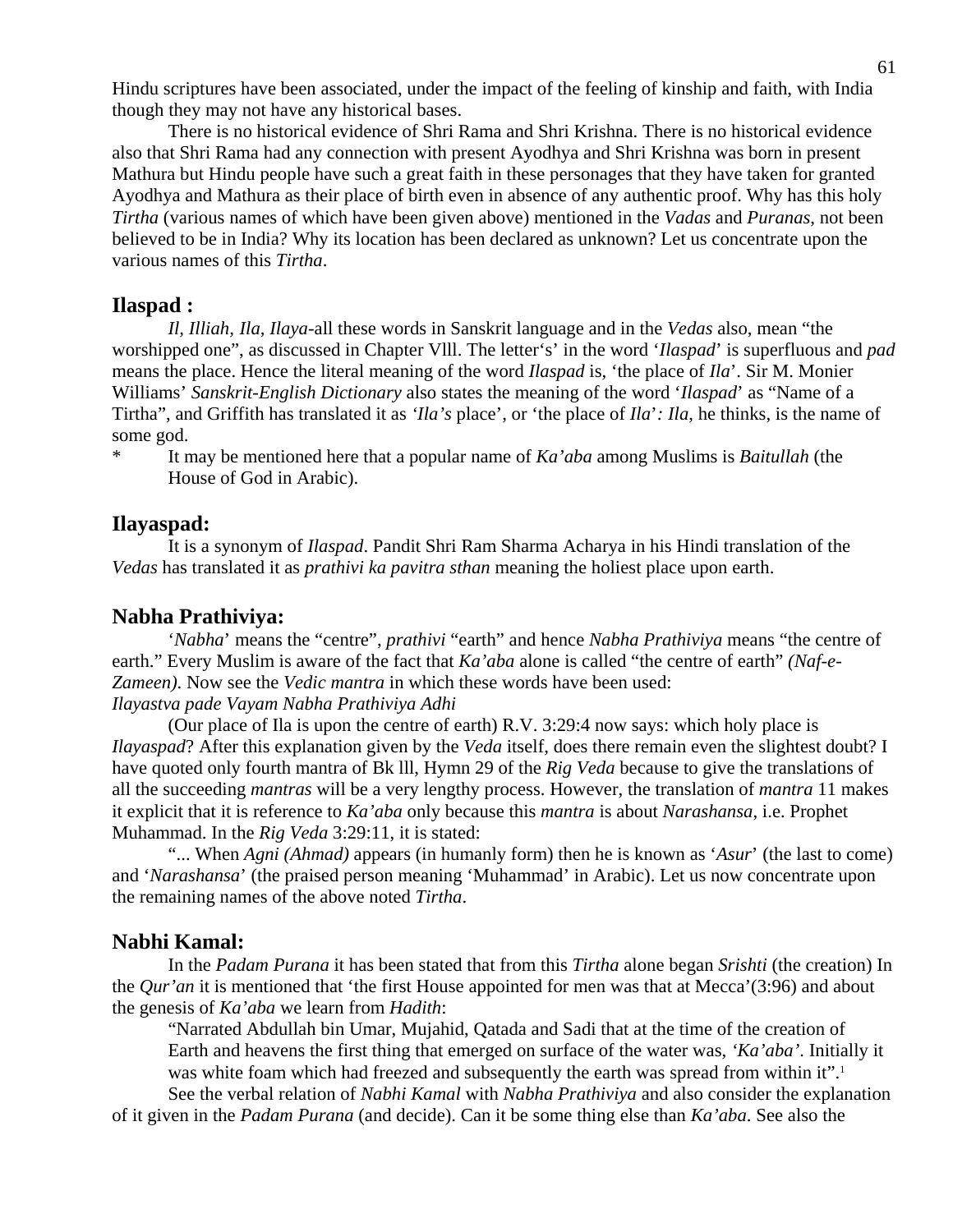62

explanation of *Nabhi Kamal* in the *Harivansh Purana*. Though it is apparently mythological you can easily isolate the real truth from this story:

"With the intention of bringing into being the creation *Bhagwan* (God) created *Kamal* and appointed *Brahma*, the greatest worshipper and the creator of all organisms, in charge of it. It had all the qualities of the earth and his *(Brahma's),* throne was the earth itself. The buds coming out of the womb of this earth changed into mountains and the place in between these mountains is *Jambu Dwip*<sup>2</sup>, the centre of the greatest place of action and worship. The petals of this *Nabhi Kamal* must be understood as the minerals and mountains of the inner earth. It is a place very difficult to understand and it is inhabited with non-*Aryan* races. Under this *Kamal* is *Patal* (to Hindus abode of serpents and demons) for *Satans* and still underneath *Narak* (Hell). The *Kesar* surrounding the *Nabhi Kamal* are the centres of unity and the drinking water around its four sides *(Zamzam in Muslim's vocabulary)* has been called the four seas. The masters of great knowledge, the old *Maha Rishis* have stated it like this: 'that this *Nabhi Kamal* alone is the source of all creation in this world. From this *Nabhi Kamal* the mountains, streams and different regions spread".<sup>3</sup>

#### **Adi Pushkar Tirtha:**

Literal meaning "the most ancient holy place of the Sustainer of all". It has also been used in the *Padam Purana* for *Nabhi Kamal*: "If anyone has been a desire in his heart to serve *PushkarTirtha* he is redeemed of his sins.... one who goes on for the pilgrimage of *Pushkar Tirtha* deserves an immortal reward: so have I heared.... Among the holy places *Pushkar Tirtha* is the oldest of all. By going to Old *Pushkar* and taking a holy bath there one achieves salvation.4

 The reference of the holy bath seems to refer to *Zamzam* (the name of an stream near *Ka'aba*) and prior to this (on page 95 of Padam Puran Ank, Kalyan) it has been said, "it is the most hidden secret of Rishis".

#### **Daru Kaban:**

In Sanskrit *Dar* means 'wife' and Ban or *Van*, 'forest'. In the *Bible* (Revelations of st. John, Ch. 12) *Ka'aba* has been called 'a woman' and in the *Qur'an. Mecca* has been called *"Ummul Qura"* meaning "the mother of Settlements", and Arab is known as 'forest'. Leaving this complicated detail how *Daru Kaban* means *Ka'aba*, concentrate upon the meaning of *Daru Kaban* as given in the *Nalanda Vishal Shabd Sagar* dictionary: "the name of *van* (forest) which is regarded as *Tirtha*". See also the translation of the *Vedic mantra* in which this word figures:

 "O' worshipper! yonder near see shore, *Daru Kaban* is not man made. Worship in it and with His grace reach to paradise". *(R.V. 10:155:3)* 

The *Vedic mantra* itself states where Daru Kaban is located.

#### **Makteshvar:**

By calling this *Tirtha* of Mecca "*Daru*" it has been said that it does not exist in this country.<sup>5</sup> It will suffice to see the meaning of the word in Sir M. Monier William's *Sanskrit-English Dictionary:* 

*Makh:* The City of Mecca, *Yagya* (place of sacrifice) *Makteshvar* means "Mecca of God" or place of offering sacrifice to God.

 These are some of the examples that I have analysed. Besides these, at several places there are various other names for *Ka'aba* as *Mandar Vrikchh, Sita, Jambudwip etc.*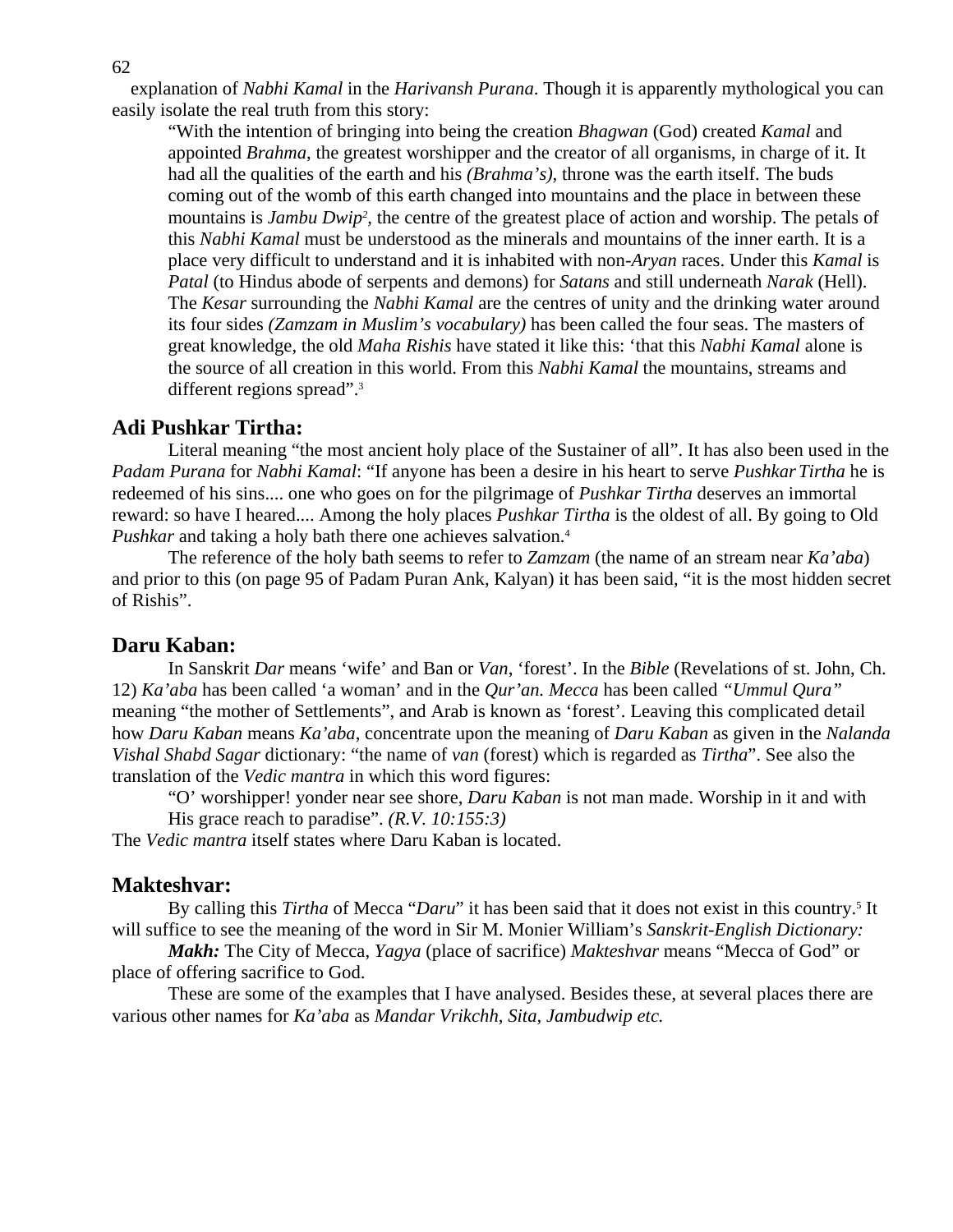## **MAQAM-E-MAHMUD (THE HIGHEST SEAT OF PRAISE) OF PROPHET MUHAMMAD IN THE VEDAS**

The heavenly name of the Holy prophet is *Ahmad*, and the earthly *Muhammad*. After this earthly period he has been promised of *Maqame Mahmood* (the most laudable position) for which we also pray after every *Adan* (the Muslim call for prayers). In the *Vedas* there is a mention of all these three positions or statuses :

 "As Germ celestial *Agni* is called bodiless soul (it is a reference to the position of *Ahmad*). When born in physical shape he is called *Asura* (the last to come) and *Narashans* and when enlightening the universe he is *Matarishva* and he hath, in his course, become the rapid and light like wind (spiritual) *(R.V. 3:29:11)* 

In the above mantra *Matarishva* is the reference to his third status and obviously, it is *Maqame Mahmood (The seat of highest praise).* The English translator of the *Vedas*, Griffith, has written that this is a very mysterious word. At another place in the *Vedas* there is a reference to all these three statuses : "First *Agni* sprang to life out of *Swarg Loka* (Heaven) in the form of Light (*Nur*), the second time from us came *Jatavedas* (born with knowledge-*Ummi*); thirdly the manly souled was in the *Jal* (in the *Vedas*  Jal is a symbol of spirituality). They who work for human good are always shedding light. Those serve him only, who sing hymns for him. *(R.V. 10:45:1)*

Agni, we know thy three powers in three stations, we know thy form in many a divided place. We know what name supreme thou hast in secret; we know the source from which thou hast proceeded". *(R.V. 10:45:2)* 

> **Rise! book of the universe is turning a new page ;**

**In the East and the west has started your age. (Iqbal)** 

## **THE ACCOUNT OF DAJJAL IN THE VEDIC DHARMA**

The appearance of *Dajjal* is one of the signs of the Last Day. From various *Hadiths* we come to know that *Satan* in the human mould will appear as *Dajjal*. He will be a person of unlimited strengths and no one will dare to resist before him. He will go on conquering all the earth and will command the people to call him God. Those who succeed in preserving their faith from his falsehood, to them has been given the good tidings of Paradise. Then Jesus will come and, after getting inspired from *Al Mehdi* (the guided one), will kill *Dajjal*. Prophet Muhammad has said, "Every prophet has warned his people against the sedition of *Dajjal*. This will be the greatest of all seditions". But, according to the statement of Prophet Muhammad no prophet had prophecied that *Dajjal* will be blind of one eye. Prophet Muhammad has also said that *Dajjal* will not have the courage to enter Mecca and Madina. There is also a clear reference of *Dajjal* in the *Bible* where he is called "Beast", "flase prophet" and "Anti-Christ" but in Hindu religion his being blind of one-eye is also hinted at. Obviously, 'the blind of one eye' has not been plainly stated but the implications closer to his being blind of one-eye have been referred to in the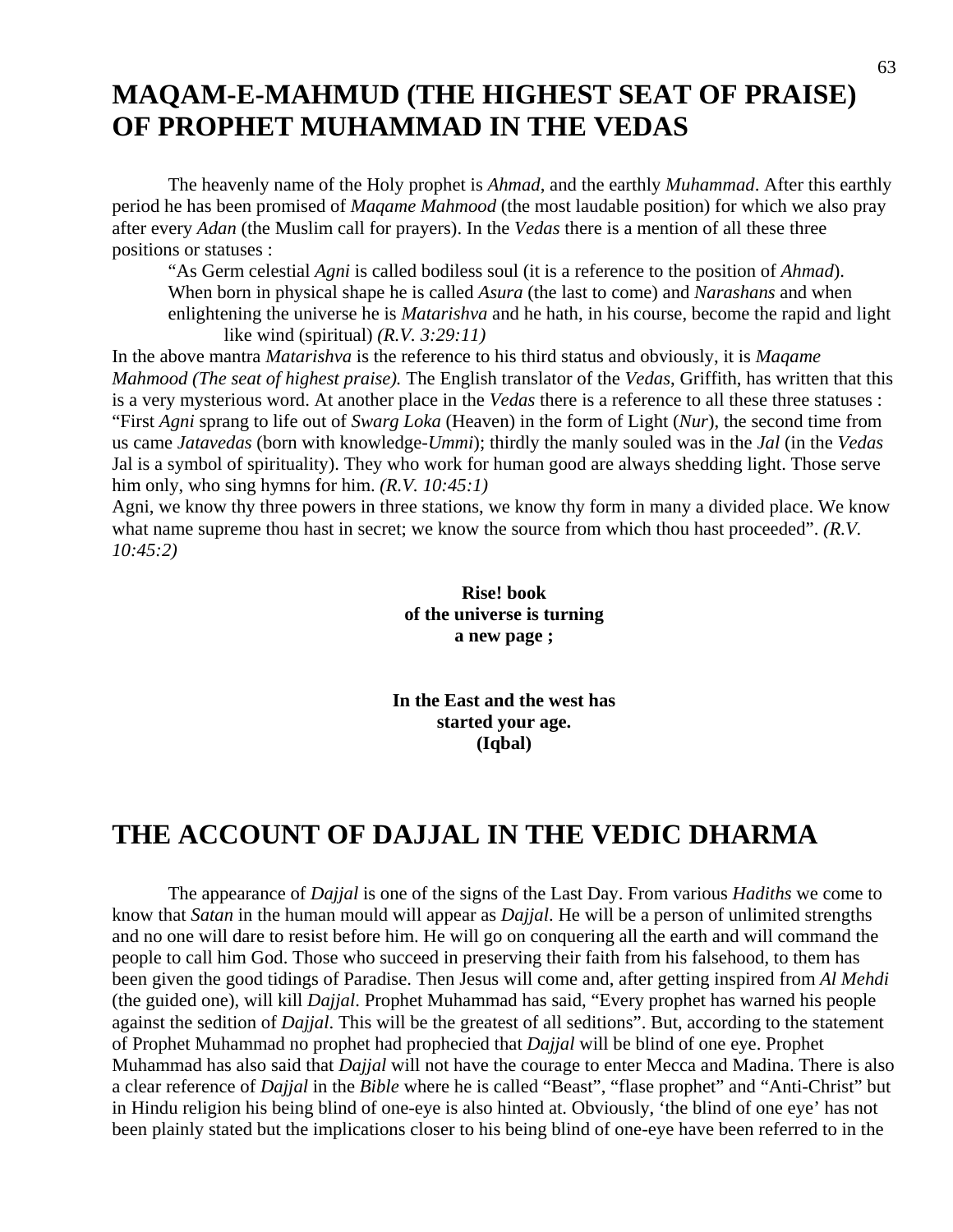Hindu religion only. There he has been named as *Andhak Asur*: Asur means 'one who comes at the end' and *Andhak* means "person like a blind". The discussion of *Andhak Asur* or *Dajjal* or *Anti-Christ*  that has come in the *Harivansh Purana* is quoted below. Like most of the parts, this part has also taken the mythological shape. Even then the clear indications about *Dajjal* can be found there<sup>1</sup>-(the words in the brackets are mine).

 In spite of having thousand hands (*most powerful*) thousand heads (*most wise*), two thousand feet (*having easy access to each part of earth*) two thousand eyes (*extremely prudent*), the Satan, due to ego and pride, was walking like a blind and, therefore, became popular as *Andhak* (as blind)".2

 "When a great turmoil rose in the world all pious personages thought of devising plans to kill him. *Naradji* said that on *Mandar Parvat* (hills in Mecca) is the most sacred garden  *"Kamdham"* made by *Shankara* (one of the names of God). Without *Shiva*'s (another name of God) permission no one can enter it. With *Shiva*'s grace, no one can crush this First *Panth (ummah.)"*<sup>3</sup>

"Such is the grace of this *Mandarvrikchh* (*Ka'aba*) that no where can such a bliss be at tained."4

"*Andhak Asur* (blind like *Dajjal*) decided to go on *Mandar Parvat* (hills in Mecca) and accompanied by various devils proceeded with pride towards the abode of *Shiva* (*Ka'aba*). He said to *Mandar Parvat* : 'O hill! you know, I have given word to my father not to succumb before any power (*Satan* has taken respite from God till the Last Day). I will break you into fragments.' Saying this he exterminated the top of a hill. When those *Satans* started throwing the hill-top, it (Hill) started destroying themselves by falling upon his accompanying devils. *Andhakasur* turned furious and roared : "I challenge the master of this *Van* (Forest, desert of Arab) for a fight'. On hearing this *Bhuteshvar Rudra* with a Trishul (the formation of *Trishul* is like the word *Allah* in Arabic and therefore, it implies 'with the help of Allah or God') came forward along with first and second *Panths* (*ummah*) to kill *Andhakasur*."5 "He threw an *Agni* shaped *Trishul* at *Andhakasur* which pierced through the heart of the king

of Devils... The Lost *Shobha* (reverence) of *Mandrachal* (*Mecca*) revived.

**Come, let us lift afresh veil of enmity that us divide, and bring once again together our brethren. The heart's land lies desolate, let us build a new temple there. The highest shrine it should be, its spiral reaching heaven's skirt. Votaries all to it must wind, singing songs to gain new strength. Vigour and peace lie in their chant, in love lies man's deliverance. (***Iqbal***)** 

### **WHY THESE SECRETS REMAINED A SECRET ?**

64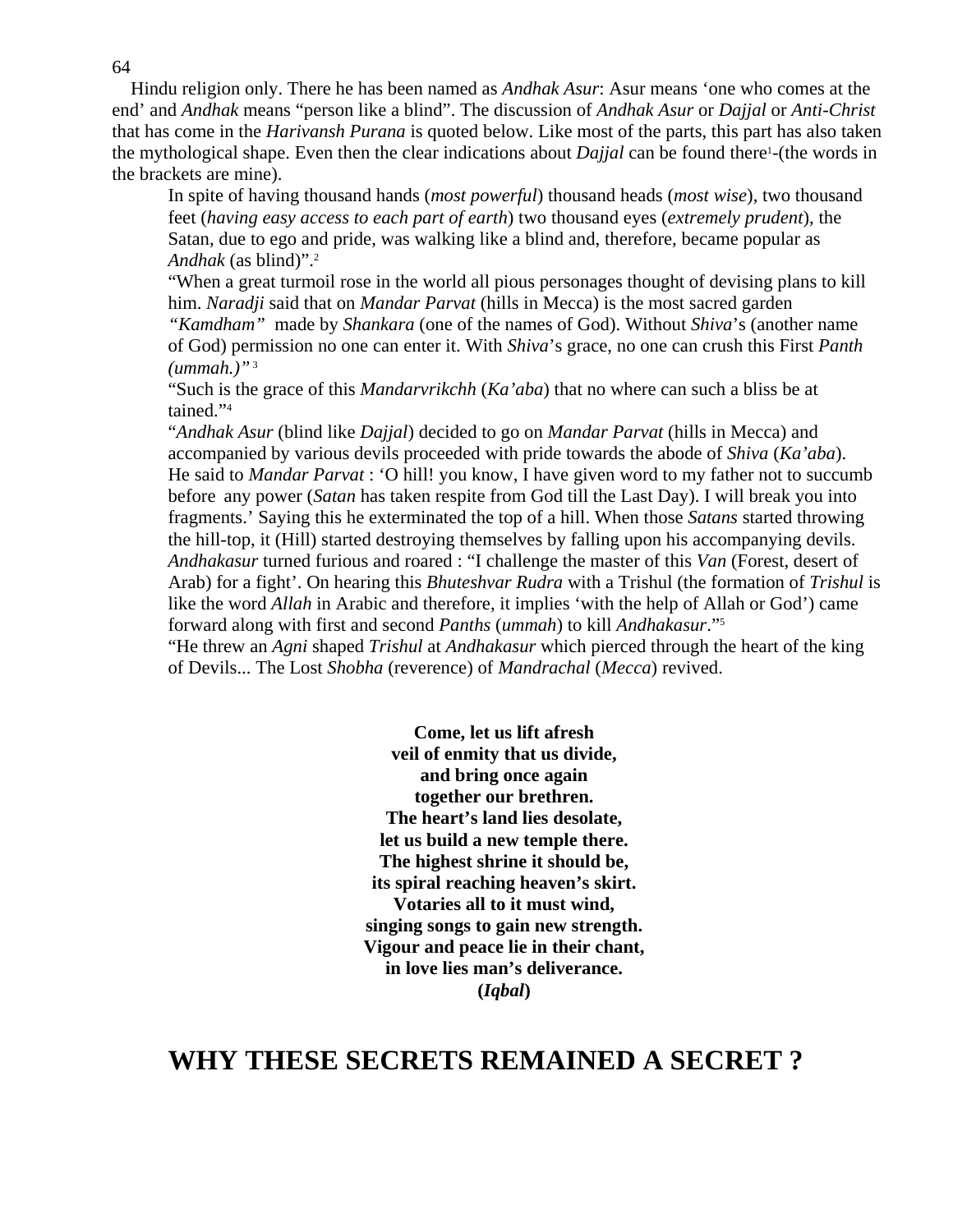#### **Unexposed secrets of Hindus:**

Dear Muslim brothers! We call ourselves the followers of Prophet Muhammad. Our mission, therefore, is to remove the darkness of ignorance from the world. We had resolved to establish the rule of God upon this earth. Do you think we still deserve this status? How the claimants of removing the clouds of ignorance have themselves been the victims of a great criminal ignorance! You can gauge it from the fact that whatever I am presenting here before you in the shape of research (and it is possible that you may have some difficulty in believing in it) is mostly known to the learned Hindu theologians. Hindus know that their greatest shrine (called by them *Adi Pushkar Tirtha*) is in Mecca. They say that their original *Shiva Ling* is the *Black Stone* at *Ka'aba* (*Shiva Ling* is not the name of any dirty thing. *"Shiva"* means God and *"Ling"* means symbol-therefore *Shiva Ling* means "the Symbol of God").

 It has also been concealed from Muslims that at the time of death Hindus used to whisper "*An-Kahi*" in the ears of the dying to save him from the agonies of the last moment. It is stated that in older days whenever the symptoms of expiration prevailed upon any Hindu personage, he was removed from bed and laid down upon earth... and *An-Kahi* was whispered in his ear to save him from the agonies of expiration, though the common Hindus did not know the meaning of these words. However, during Akbar's regime a *Brahimn* revealed these words. Thus these words are also in *Dabistan-ul-Mazahib*, published by Naval Kishore Press:

*La Ilah harni papan ila lamba parm Padam Janm baikunth par ab hoti to jape nam Muhammadam*

By reciting *la ilah* (there is no God) sins get effaced and by reciting *illallah* (save one God *Allah*) *Param padvi* (the leadership of the world) is achieved. If you want eternal paradise recite the name of Muhammad.

Such is the meaning of *An-Kahi* which, at the time of death, is whispered in the ear of the dying person.<sup>1</sup>

The translators have slightly modified the translation of this *"An-Kahi"* due to the ignorance of not knowing the *Maqame Mahmud,* one of the statuses of Prophet Muhammad. Even then the identical kind of meaning has been retained. I will discuss the real importance of this *mantra* at some other occasion.

 Hindu gentry verily believes that one day the entire Hindu race will become the believers in the *Holy Qur'an* but this is also one of the secrets which has been hidden from the common Hindus and also from the Muslims in particular.

#### Dubois writes:

 "After his investiture the newly initiated member takes part in what is known as the young man's feast, which is prepared for him and for other young *Brahmins* who have recently been

invested with the cord.

 At the termination of the repast the young man again seats himself on the raised platform of earth, facing the east. His father seats himself by his side, but with his face turned towards the west. A cloth is then thrown over them hiding them from the eyes of the assembly. Meanwhile the father is whispering in his son's ear..... "Remember, O my son, that there is only one God, who is the Creator, Lord, and source of all things; whom every *Brahmin* should worship in secret. But know also that this is a great mystery that must never be revealed to the Vulgar and ignorant people. Should you ever reveal it, surely great misfortune will fall upon you."2

The *Manu* of the Deluge is so well known to Hindus in the capacity of Noah that they recite these tales to their children. For example read the editorial of the Hindi comic *Tinkle3 :*

 "My little friends! One day a disastrous Deluge occurred and the whole earth was drowned. This story has been narrated by many people in many different ways. It's account is to be found in the *Vedas* and *Matsya Purana* too, and the story of this Deluge is also in the *Bible*. *Ishwara*  (God) commanded *Hazrat* Noah to construct a big Ark and embark therein of each kind of (organ isms) two, male and female besides his (Noah's) own family. *Hazrat* Noah did the same. After this it rained day and night for forty days. Only Hazrat Noah and other living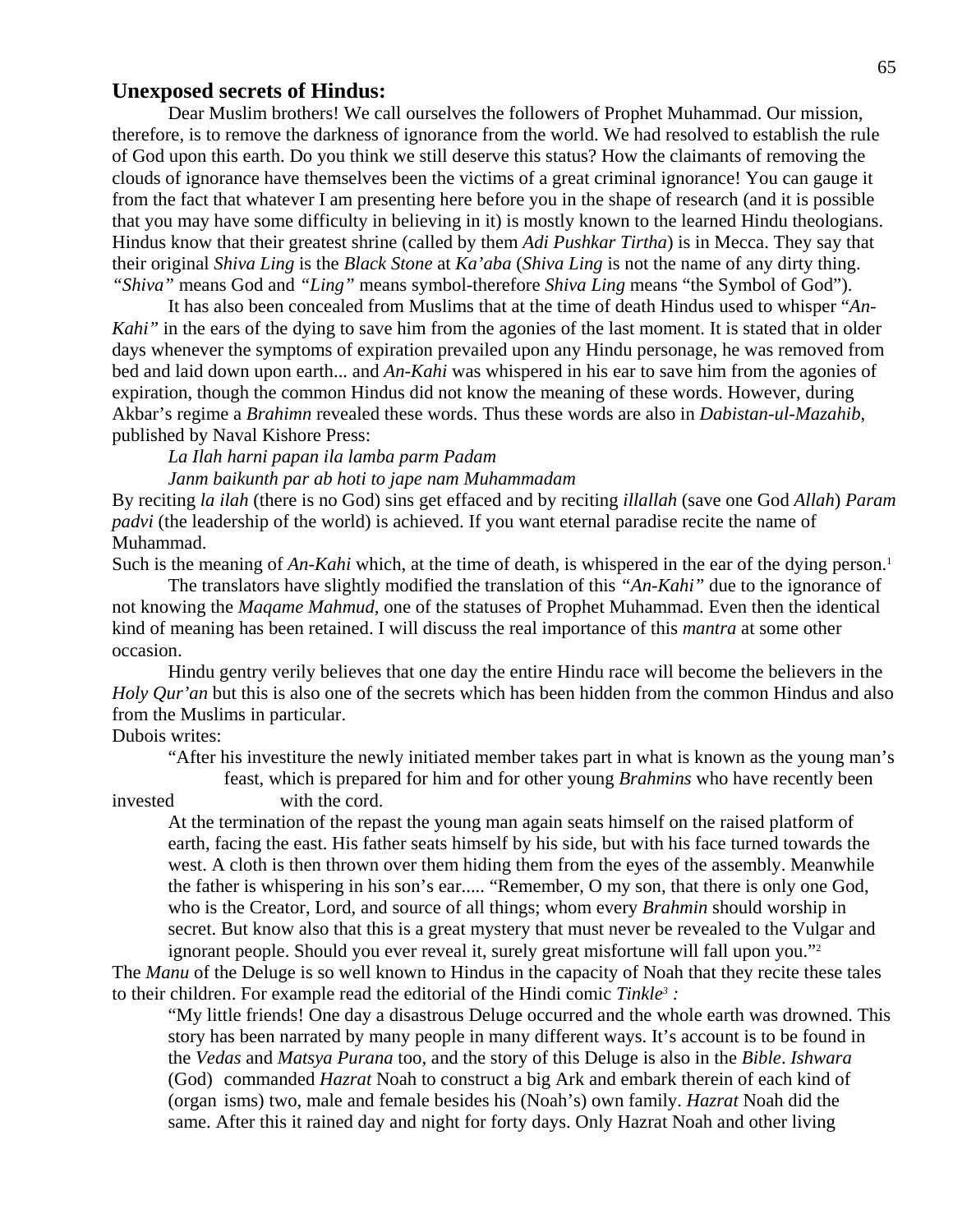#### Love **Love**

#### Yours.

#### Anand Chacha

The word *Hazrat* used before Noah in the above lines indicates that the writer knows Noah in the capacity of the Prophet of Muslims but even then he mentioned before the children the name of the *Bible*  only and not of the Muslims and the *Qur'an.* 

 There are sufficient evidences available that some Hindu scholars are fully aware of the reality of *Ayodhya* and they have presented it before other Hindu elites in the sense that their real *Ayodhya* is occupied by Muslims. The Indian Muslims do not go beyond the recovery of *Babri Masjid* in Ayodhya whereas in the hearts of some selective Hindus the ambition is getting roots that they have to free their original Ayodhya from the Muslim's occupation. This is a very great hidden secret in their blossom which has even slipped to the lips of a few of these people.

 While giving interview to Sajid Rashid, once this desire came at the lips of *Mr. BAL Thackeray,* the leader of the *Shiv Sena,* but he checked his words and even Mr. Sajid did not poke further. While answering a question Mr. Bal Thackeray said:

 "Look! don't go too far in the past. Talk of the present. If you go back far in history, I can point out a number of mosques which had been the temples earlier and whose signs are still existing. Are you ready to return these to Hindus? I didn't want to say it nor am I claiming it as a right but I am simply replying to your enquiry. If you go back too far in past there were idols in your Mecca. Now if we claim that in Mecca there were idols of our people and, therefore, return it to us, would you people accept it? That is why I said, "Talk of the present. Let bygones be bygones."4

There are plenty of examples like this. We won't have any hesitation in sharing with them this place of worship with pride and pleasure but only if they find their lost religion and act upon it, and that too in the light of the prophecies made in the *Vedas* and the *Qur'an.* 

#### **Our Negligence:**

 An average Hindu is still ignorant of these facts. If these facts, with the authentic proofs from their own scriptures, will be revealed to them the present controversy of *Ram Janam Bhumi* will automatically disappear and history will repeat itself exactly in the way it had 1400 years before: with the idol worshippers of Arab and 360 idols in Mecca.

 In short, Hindu gentry have concealed these facts from Muslims and from Hindus in general by transforming them from father to son. Currently these secrets have become known to many common Hindus but the Muslims, who had been entrusted with the duty of showing right path to other people, are still ignorant.

 Hindu scholars are also aware of the fact that the time of change is very near (their ego restrains them from proclaiming this truth publicly) but before the Muslims *Ummah* we are still compelled to present proofs after proofs and even then they say this is an imaginary fable based upon all kinds of fabulous traditions. The written references of all the above mentioned secrets may not be presented to these people because all the efforts are being made to hide these from the public. As a result of it only verbal or oral references of these facts are being given but we can authoritatively prove all these revelations. We won't need proving them either. You will also get these proofs provided you too go close to them instead of being biased of treating them heathens. How the people will hide the facts about the *Qur'an,* the Holy Prophet, and the House of *Allah (Ka'aba)* even after knowing them completely, has been illustrated by the *Qur'an* itself in the following words:

 "They recognise it as they recognise their own sons." (2:146) Even the learned scholars of the Hindu community completely recognise these truths in the light of their scriptures and traditions.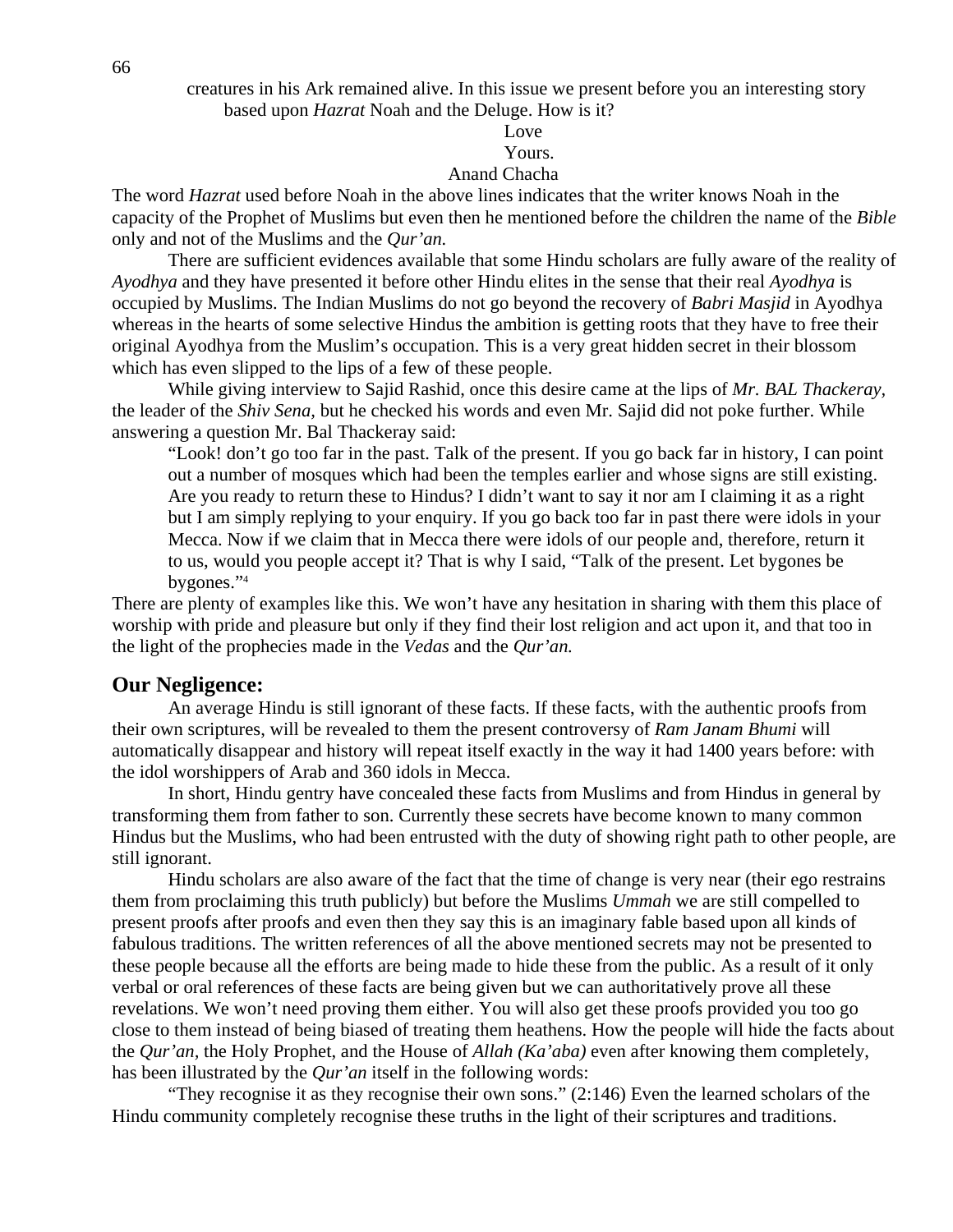Unless we are fully aware of the ideas and notions of our neighbours with whom we have been living for a thousand years, we cannot present Islam before them in the right way. Can't it be termed as a sheer ignorance? Shouldn't we be afraid of being caught as victims in the Court of *Allah* because of this ignorance? Hasn't the time of our awakening approached yet?

> **It is to tread willingly on Martyrdom of love; O' people take it easy to be a Muslim now. (***Iqbal***)**

### **BELIEF IN THE FORMER SCRIPTURES**

#### **Removal of a mis-understanding:**

 'Seeing is believing'. After going through illustrations of the *Qur'anic* teaching in the *Vedas*  given in the last few chapters (there are plenty of them in the *Vedas*) there is hardly any place to doubt that the *Veda* is the collective name of all the lost Scriptures attributed to Adam and Noah. These were not statements, of moral and social rectifications compiled by any philosopher thousands of years ago but these were the fundamental beliefs of religion and also those particular hints and statements about *Haqiqate Ahmad* and *Muhammad* that were presented by the prophets of all ages. However, in the *Vedas Hagiqate Ahmad* is a central topic.

 It may create a doubt in the minds of some people that I Endeavour to prove that Islam and the present Hinduism are the same religion or I am putting forward a religion which is the combination of the two or trying to lessen the individuality and superiority of Islam. I seek refuge with *Allah* against all those attempts of *Satan* through which such thoughts will emerge in my mind. I always aspire for *Allah's* help from all those tricks of *Iblis (Shaitan)* through which he might creates suspicion in the minds of sincere readers.

#### **There is no religion other than Islam but...**

 Gracious God has clearly stated at two places in the *Qur'an* that a religion other than Islam will never be accepted but at both these places it has also been explained that every prophet propagated to his people nothing but Islam:

 "Say: 'we believe in God, and in what has been revealed to us, and the Tribes, and in (the Books) given to Moses, Jesus and the prophets (before them), from their Lord: We make no distinction between one and another among them, and to God do we bow our will.

 If anyone desires a religion other than Islam, never will it be accepted of him, and in the Hereafter he will be in the ranks of those who have lost (all spiritual good)." *(3:84-5)* To believe in the teachings revealed to every prophet implies that all of them have been the instigators of Islam only. Look at this too :

 "The religion before God is Islam: nor did the People of the Book dissent therefrom except through envy of each other, after knowledge had come to them. But if any deny the signs of God, God is swift in calling to account." *3:19)*

Here also it is clear that to the People of the Book only Islam had been presented which they changed into something else. *The Qur'an* states it in a different way thus:

"Mankind was but one nation, but different (Later)" *(10:19)*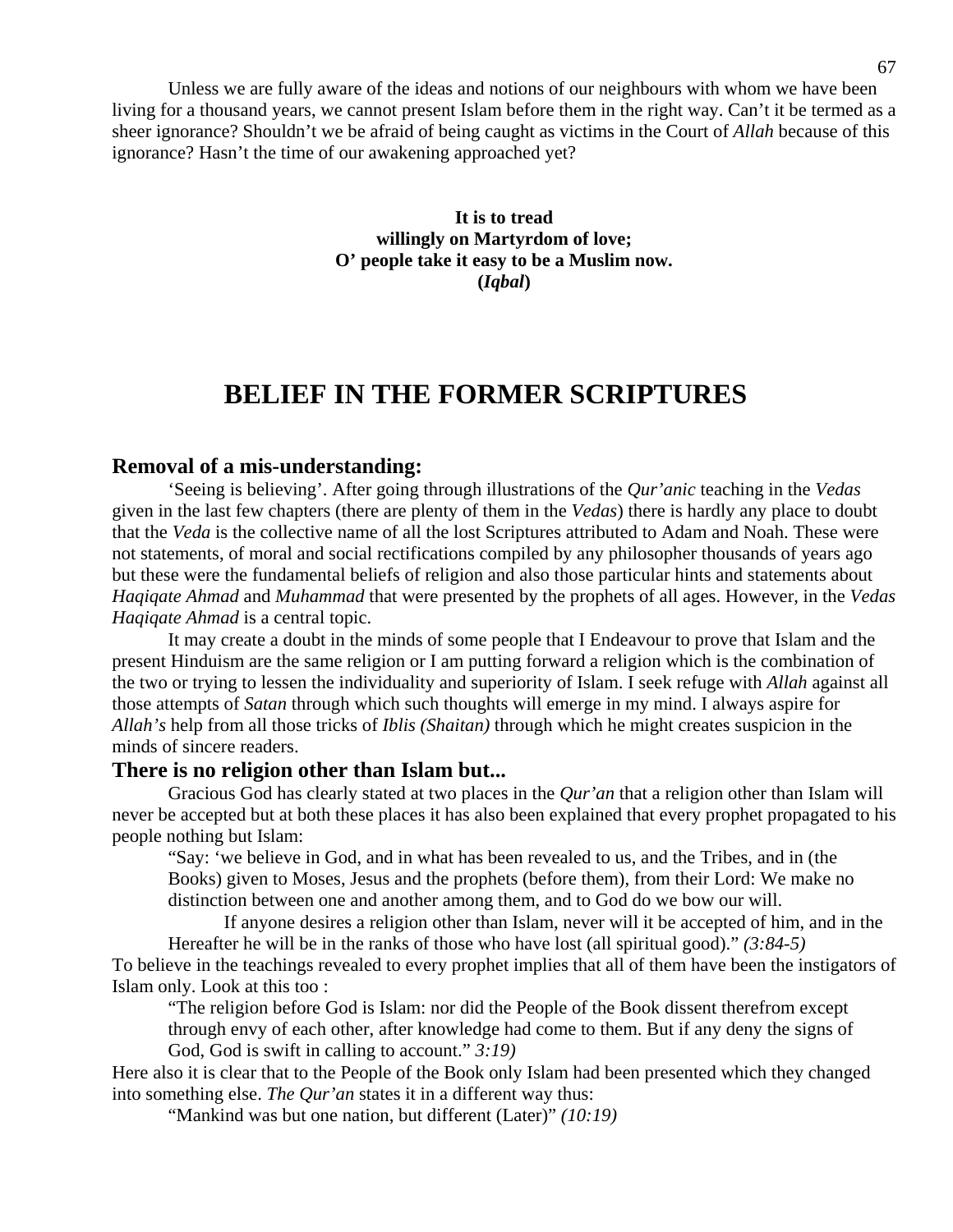#### **No Scripture is absolutely rejected :**

*The Qur'an* makes it explicit at a number of places that the true and essential religion throughout all ages and time was Islam only. All the scriptures or the Divine Books contained the teachings of Islam only. Today there is a general misconception among Muslims that with the coming of Prophet Muhammad the religions of the earlier prophets got repealed and with the coming of the *Qur'an* the scriptures revealed upon the former prophets stand abrogated too.

 May *Allah* forgive us all. This thinking is contrary to our basic conceptions. We can never be true Muslims unless we believe in all the prophets and also in the Books brought by them. And when all the prophets brought the religion Islam only, what will be the meaning of abolition of their religion? *The Qur'an* never repealed the former scriptures but, as stated at various places (by *Allah*) in the *Qur'an*, it has attested as well as testified all the former Books.

There can be two possible reasons of this misunderstanding

1. The *Din* (religion) of every prophet was *Islam* and *Shari'at* (the laws) were different. The  *Holy Qur'an* states. "To each amongst you have we prescribed a *Shari'at" (5:48)*. *Din* is different from *Shari'at,* the former is the sum of the basic beliefs like the belief in *Monotheism, Prophethood, Hereafter* and Destiny (Divine decree). In the scriptures of all the prophets *Din*  (Religion) was essentially the same (Islam) but *Shari'at* of each was different. *Shari'at* is the name of that practical aspect of religion which deals laws (e.g. punishment for theft and drink ing). Every prophet practised his own *Shari'at* repealing the earlier one. With the coming of the Last Prophet, Muhammad, *Shari'at-e-Muhammadi* repealed all the earlier *Shari'at.* Once the meaning of *Din* and *Shari'at* got mixed up, a misconception emerged that *Din* of all the former prophets was different from Islam and hence stands discarded now. Initially, non- Muslims should be invited towards their original *Din*, Islam, which they have given up, and only then should they be asked to practice *Shari'at-e-Muhammadi* (the laws given by Prophet Muhammad). First their deteriorated beliefs will be set right and only then will come the turn of implementing in practically in their lives. Even Prophet Muhammad, at the initial stages at

Mecca had started with the same note with the polytheists of Mecca: "I have not come before you with a new (religion) *Din* but I am presenting the Original *Din* of Abraham whose followers you claim to be.

2. All the former scriptures have been abrogated! The second reason of this misconception is that today none of these scriptures is available in its Original form or text. The solution of this, in relation to the *Vedas* at least, has already been analysed in Chapter V under the title "How to consider them holy?" In the present mutilated version the falsehood in them is to be discarded and the truth is to be owned and made popular. It is, therefore, duty of this *Ummah* to investi gate and do research in order to separate the truth from falsehood.

#### **The implication of believing in the former scriptures:**

 The *Qur'an,* at various places, has invited the People of the Book to act upon their own Books (Scriptures) and has reproved them for not doing so. For example:

 "But why do they (Jews) come to thee (O'prophet) for decision, when they have (their own) *Torah* before them?-Therein is explained (the plain) command of God; yet even after that they would turn away. For they are not (really) people of Faith." *(5:43)*

 "Say: 'O People of the Book! Ye have no ground to stand upon unless ye stand fast by the *Torah*, *The Gospel*, and all the revelation that has come to you from your Lord." *(5:68)* 

These ayah make it explicit that the People of the Book should be invited through their own scriptures. Otherwise, what interpretation can be given of these ayah in which they have been commanded to establish the *Torah* and *the Gospel*. It is obvious that once these people honestly believe in the Word of God in them and leave the interpolations, they will find facts in these books as would, undoubtedly, affirm their belief in Islam and *the Qur'an.*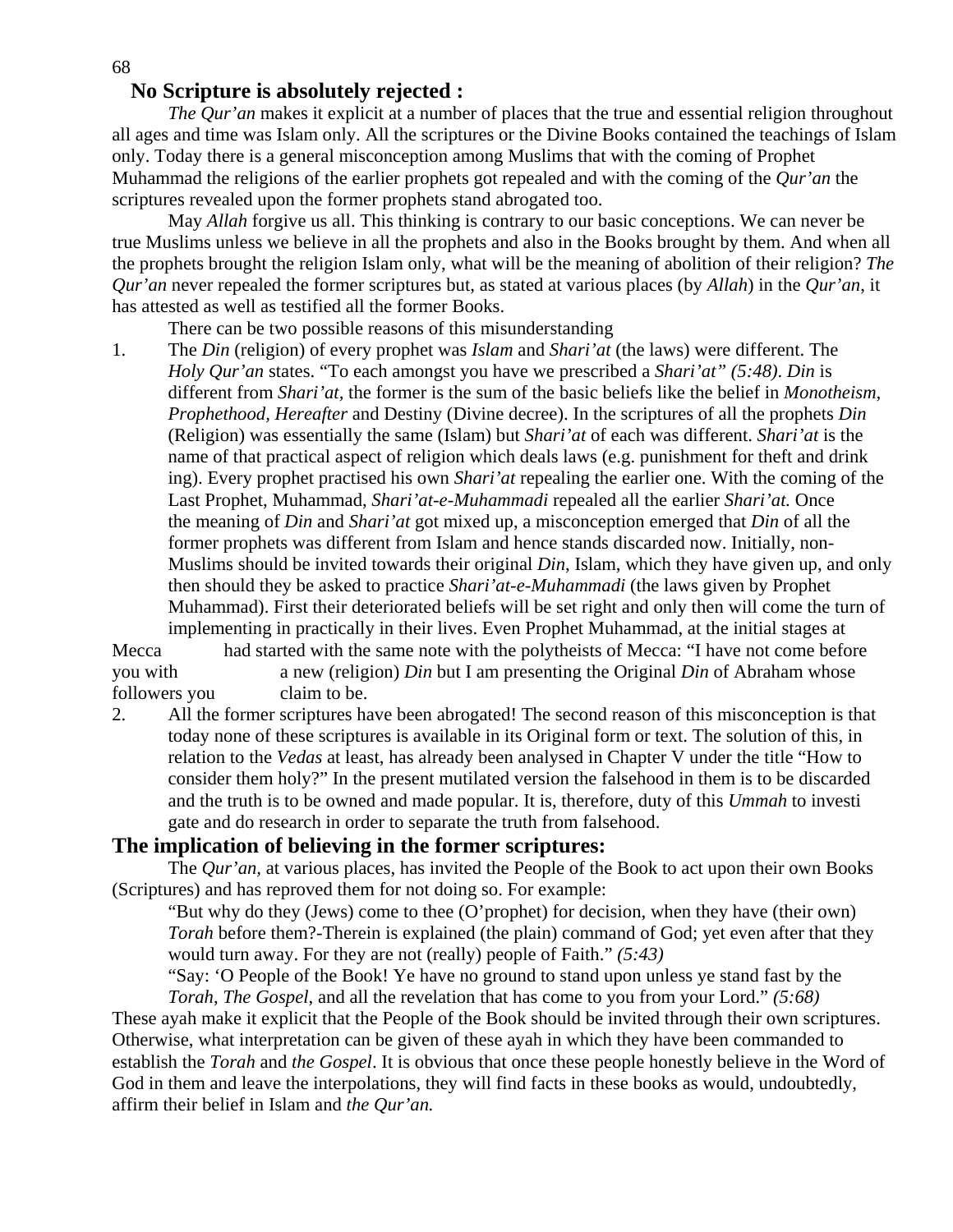Now the question arises how to determine that portion of these Books which is the Word of God, and that which has been tampered with. In order to know this, we will have to work very hard. We will have to study other religions in the light of *the Qur'an* so that we can identify the Word of God in them and invite their people also to believe in it. In the *Qur'an* not only the People of Book but also Muslims have been perpetually commanded to believe in the former scriptures

 "Each one (of them) believeth in God, His angles, His books, and His apostles". *(2:285)*  Consider thoughtfully what are the implications of this implications of this decree of believing in the former books. Not only does the *Qur'an* say that these books have changed but the believers in these books too attest to this fact.

 Today it is thought that just by accepting that those books were revealed on prophets the act of having a belief in them is fulfilled. Even if there had been a passing reference of these books in the *Qur'an* it would have been obligatory on our part to believe the fact that they were revealed. Why the emphasis to believe in them, as if otherwise 'you won't be believers' has been rigorously made at a number of places. It is clear that the implication is to believe in those portions of these Books which are being attested to by *the Qur'an* and such portions will become obvious only when we investigate them. It is extremely obligatory on our part in general and those who possess the required ability in particular that they dedicate themselves to the cause to reveal the reality before us so that we can believe in them as per the commands of God and invite the People of the Book towards Islam as the *Qur'an* would expect us to do. Only then can we present Islam to them in its true shape claiming :

"See, the religion of every age was the same-Islam."

#### **Why there seems a contradiction?**

- The *Qur'an* blames the People of the Book for not acting upon their own scriptures. *(5:43)*
- \* *The Qur'an* invited the People of the Book to stand fast by *the Torah, the Gospels*, and the revelation (Books) that has come before. *(5:68)*
- \* The *Qur'an* also makes mention of them being tampered: "Change the words from their (right) context and places". *(5:41)*
- \* Then *the Qur'an* also confirms or testifies these: "It is He who sent down to thee, in truth, the Book confirming what went before it; and He sent down the *Torah* (of Moses) and *the Gospel*  (of Jesus) before this". *(3:3)*
- \* And *the Qur'an* even persuades the believers (Muslims) to believe in them (the former Scriptures) too: "Say ye: we believe in God, and the revelation given to us, and to Abraham, Ismail, Isaac, Jacob, and the Tribes, and that given to Moses and Jesus, and that given to (all) prophets from their Lord; we make no distinction between one and another of them: and we bow to God (in Islam)". *(2:136)*

There is no contradiction in the *Qur'anic* ayah. Why then do we feel the apparent contradiction in them? Let us wait and glance through some *Hadiths*. *Hadiths* help us in explaining the true meaning of some portions of the *Qur'an.* 

#### **Are Hadiths contradictory too ?**

 Narrated Jabir: one day Hazrat Umar bin Khattab brought some leaves of *the Torah* to Holy Prophet and requested, "O'prophet, Here are some leaves of *the Torah*". The Prophet remained silent. When Umar started reciting (them) the facial complexion of the Prophet began to change. On observing this Hazrat Abu Bakar said, "Beware O! Umar, Don't you see the holy face of the Prophet?" Hazrat Umar looked at the Prophet's holy face and said, "I seek refuge with the Lord from His wrath and that of His Prophet. We are contented with, that *Allah* is our Cherisher and Sustainer, Islam our religion and Muhammad (PBUH) our Prophet." The Prophet said, "I swear by Lord, in whose hands is my life, If Moses were amongst you and you had obeyed him after deserting me, you verily would have gone astray. Had Moses been alive at the time of my prophethood he too would surely have been my follower."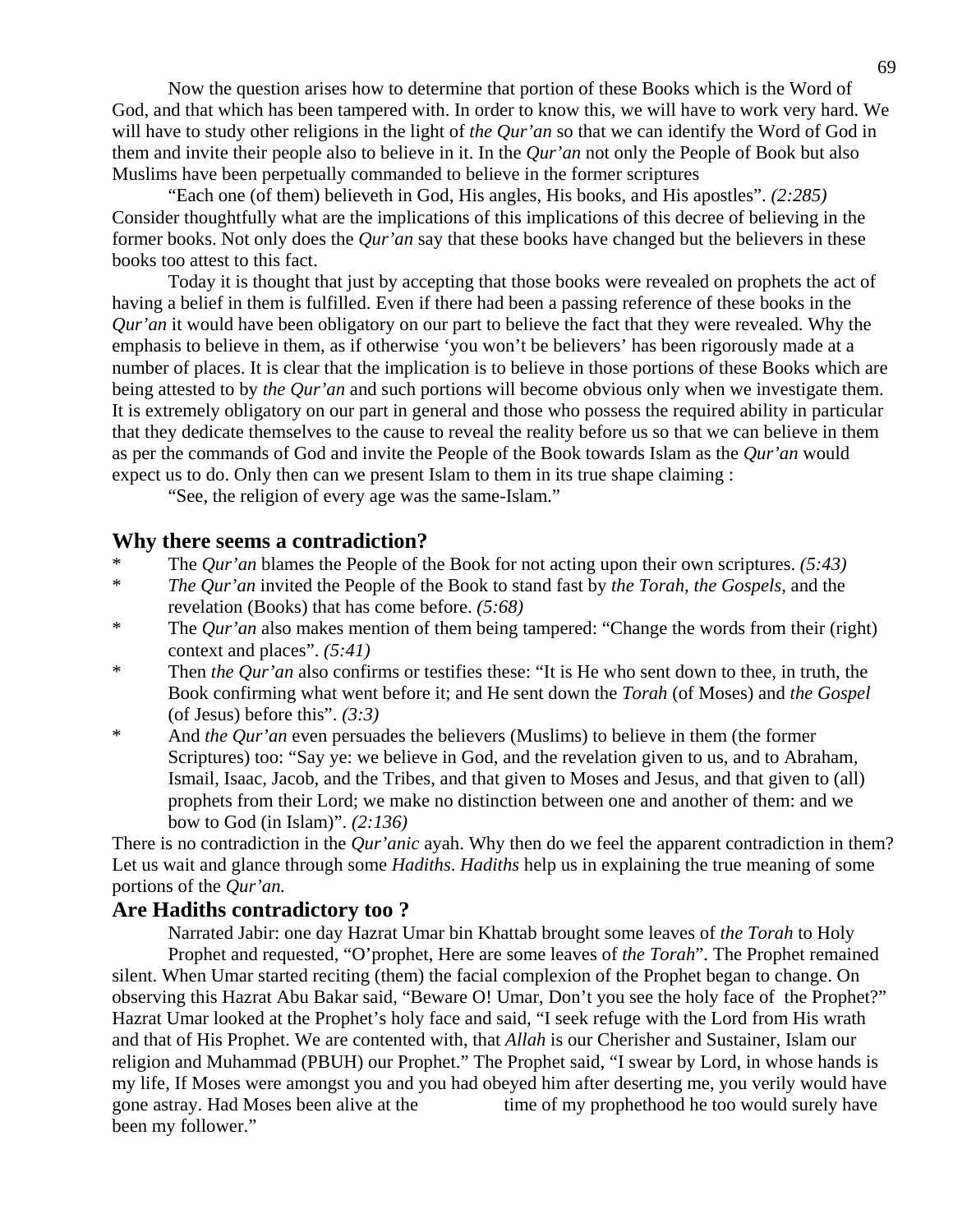#### *(Darmi, quoted in "Babul A'atisam" Mishkat)*

Look at another *Hadith*

 "Narrated Abdullah bin Umar: the Holy Prophet said: "...Cite the traditions of the Children of Israel. It is not a sin". *(Bukhari quoted in "Kitabul I'Im", Mishkat)* 

It means-listen to whatever knowledge is with the Children of Israel, and convey it to others-the practical example of this is Hazrat Salman Farsi who on the basis of the prophecies made about Islam and the Prophet of Islam in the Christian Scriptures, came to Madina in search of Prophet Muhammad. And when he narrated the authentic traditions of the *Torah* and the *Gospel* before Prophet, his face became radiant, and he not only heard it himself but, after getting his holy companions assembled together, conveyed to them also.

 Now here is a portion of another *Hadith Sahih* (agreed upon) that reflects the legal validity of the former scriptures:

 "... The Jews of Madina came to the Holy Prophet (with the intention of conspiracy) and mentioned: "A man and a woman amongst us committed adultery. What is your verdict about them?" The Prophet said: "What is the decree of the *Torah* regarding it?" They replied "we disgrace them and set them free after lashing". On hearing this Abdullah bin Salam said, "you are telling a lie because the *Torah* commands to stone them to death. Get the Torah. "They opened the *Torah* but put a hand over the verse indicating the commandment of stoning to death, and recited the verses before and after it. Hazrat Abdullah understood this and said, "Take off your hand". After the hand was taken off, the verse indicating 'to stone to death (the adulterers)' was there. They had to accept it then. The guilty were stoned to death by the order of Prophet Muhammad." (*Quoted in the Commentary of Sura Maida by Ibne Kasir*.)

This is one case where the decree in the *Torah* was exactly in accordance with the Islamic *Shari'at*. The Prophet of *Allah* showed the Jews the decree from their own scriptures. Now judge whether there is any contradiction between these Hadiths too?

#### **See the real background :**

 No, there isn't a contradiction! The background of the first incident is this: In the initial days of the Prophet's life at Madina, When the holy companions of the Prophet were not fully matured in knowledge, Hazrat Umar, being very enthusiastic to learn, used to go to a school, *Baitul Midras,* in order to listen and note down the *Torah*. From there he had brought the pages of the *Torah* to the Holy Prophet. The Prophet was very annoyed and made it clear that at that stage it was obligatory to follow the *Shari'at* brought by Muhammad (PBUH) only and the interest in other knowledge was not only unnecessary but also dangerous. Afterwards, in later days of the period at Madina When the Prophet was confident of the ability of his companions to judge truth from falsehood in the light of the *Qur'an*, he allowed them to quote those portions of the *Torah* and *the Gospel* which were in accordance with the *Qur'an.*

 Second *Hadith* also belongs to the same period whereas the third event proves that if prudence demands and the aim is to complete the arguments on the People of the Book then it is to be done by presenting before them those teachings of their scripture which are in accordance with *Din-e-Islam*. These are the portion, *the Qur'an* confirms and the People of the Book are being persuaded to put these untampered portions in action, otherwise, they have no ground to stand upon. Upon these confirmed portions does the *Qur'an* ask the Muslims (believers) to believe.

### **THE MODE OF THE MISSION**

#### **Are Hindus the People of the Book?**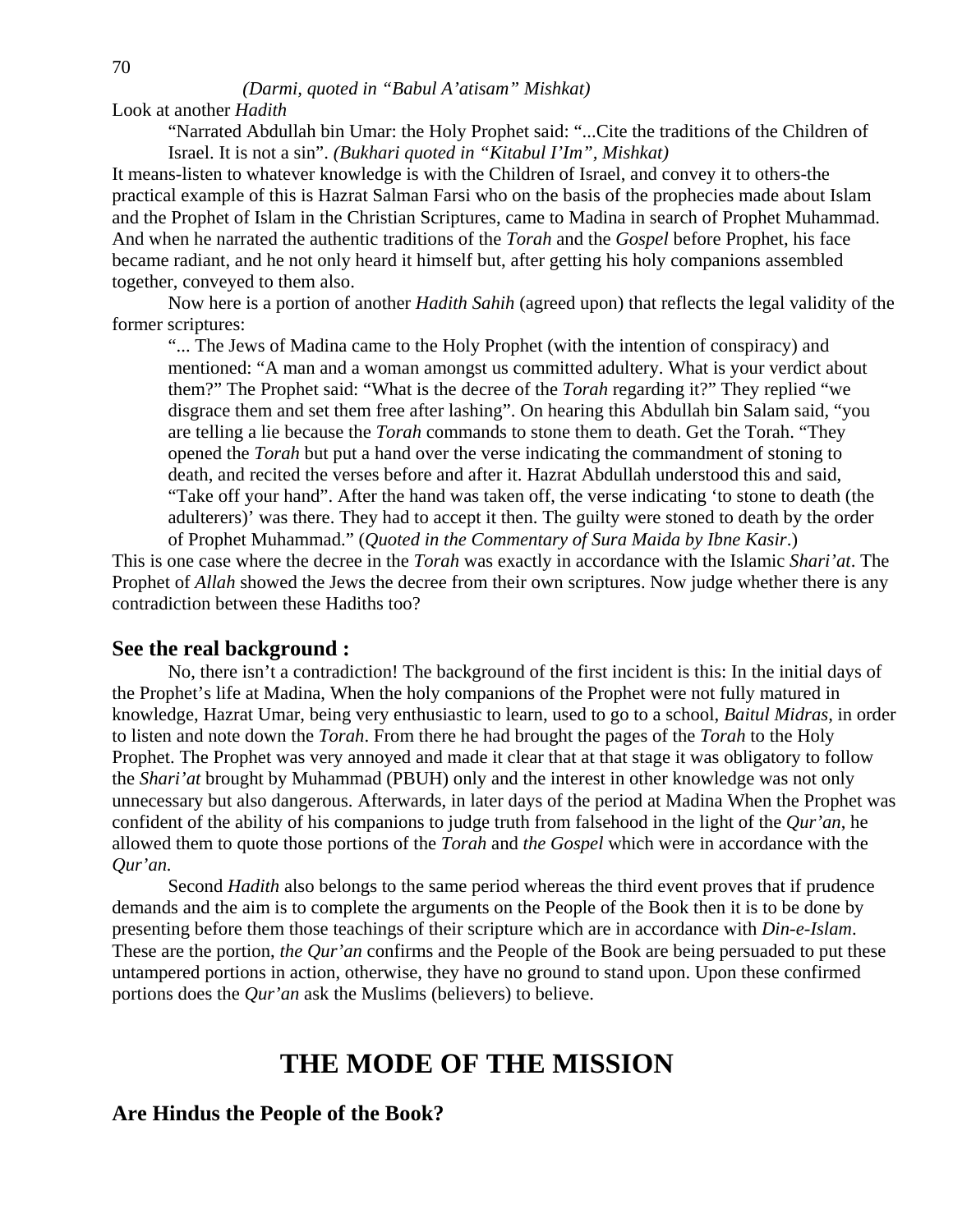When it is known that *the Vedas* contain (in them) the word of God and they are the people of Noah, the first question that emerges is: 'Can the Hindu people be called the People of the Book'? The question gains added significance when we notice that some of our respectable old men have placed the Hindu people at least in the category of the 'like of the People of the Book'. For example:

 "But Muslims are very tolerant in this respect and Arabs have not included Hindus in the category of infidels and polytheists but have treated them as the 'like of the People of the Book'. In this regard Syed Suleiman Nadvi has made a scholarly discussion in his book *Arab wa Hind ke ta'lluqat*  (Indo-Arab Relationships)"1

 "In the Persian translation of the most ancient History of Sindh (Indus), *Chach Nama,* it is mentioned that 'Muhammad bin Qasim acceded to the request of the people of *Brahminabad* (Indus) and allowed them to remain in the Islamic kingdom of Sindh in the same capacity as the Jews, the Christians and the Parsees used to live in Iraq and Syria."2

 "Bilazari contains this correction: the pagoda of India is also like the synagogues and churches of the Jews and the Christian and like the fire-temples of the Zoroastrians".3

 Should we include the Hindu people in the category of infidels and polytheists or should we treat them as the People of the Book? An understanding of the question is very important because according to the *Qur'anic* commands the mode of establishing connections and relation with different communities is different. And more so because an appropriate mode of inviting people (towards Islam) can only be determined, in the light of the teachings of the *Qur'an* and *Hadiths*, when we know the technical *Qur'anic* terms used for such people.

 Now let us concentrate upon the term *Mushrik* (one who ascribes partner to God) which has been used even for the People of the Book. When the Jews regarded Uzair (Ezra) and the Christians, Jesus as the son of God, they automatically became *Mushriks*. Even a number of Muslims can not escape from this label because of their (wrong) actions and conceptions. It is therefore, clear that even the People of the Book can be labelled as *Mushriks*. Same is the case with the term *kafir* (infidels). The Holy *Qur'an*  states:

"Verily they performed infidelity who say: God is one of the three in a Trinity". *(5:73)*

*Kufr* (Infidelity) means 'to deny'. Denying of any Islamic belief or basics, even in the least, is infidelity so much so that, at certain occasions, even Muslims can not escape it. A famous *Hadith* states:

"those who deliberately shun from *Namaz* (the prayers) commit infidelity."

 We notice that, like *Shirk* (ascribing partners to God), *Kufr*, (infidelity) can be of various degrees and the believers of no faith escape from coming under any of these degrees. If we can (presently) designate anyone as an absolute infidel it is the group of atheists who have no conception of God. Beyond these, all the races and groups get, in different degrees, involved in the infidelity but can never be called absolute infidels.

 Inspite of being involved in *Shirk*, the Hindu people believe in God and have an affiliation with the Word of God, even though ambiguous. The concept of prophethood is also in them, though largely deteriorated, and they do not say, like atheists, that there won't be anything after death. On the other hand, they have a faith in reward and punishment though in the shape of a misconception called the transmigration of soul. Hence, if the term infidel refers to those who are 'absolute infidels', the Hindu community can not be grouped into it.

 Can they be called (then) the People of the Book? When God's apostles came to every race why the *Qur'an* calls the Jews and the Christians alone the People of the Book? It seems that the people of the Book are those people who still have maintained an affiliation with the Book of God (even though it is mutilated) and this affiliation is through a well recognized prophet. In other words the People of the Book know and believe in the prophet who brought the Divine Book for them. Obviously, the Hindu community does not fall within this definition because, inspite of having a Divine Book, they have no relation with it and they have even lost their prophets in mythologies.

### **Not the People of the Book but Ummiyyin:**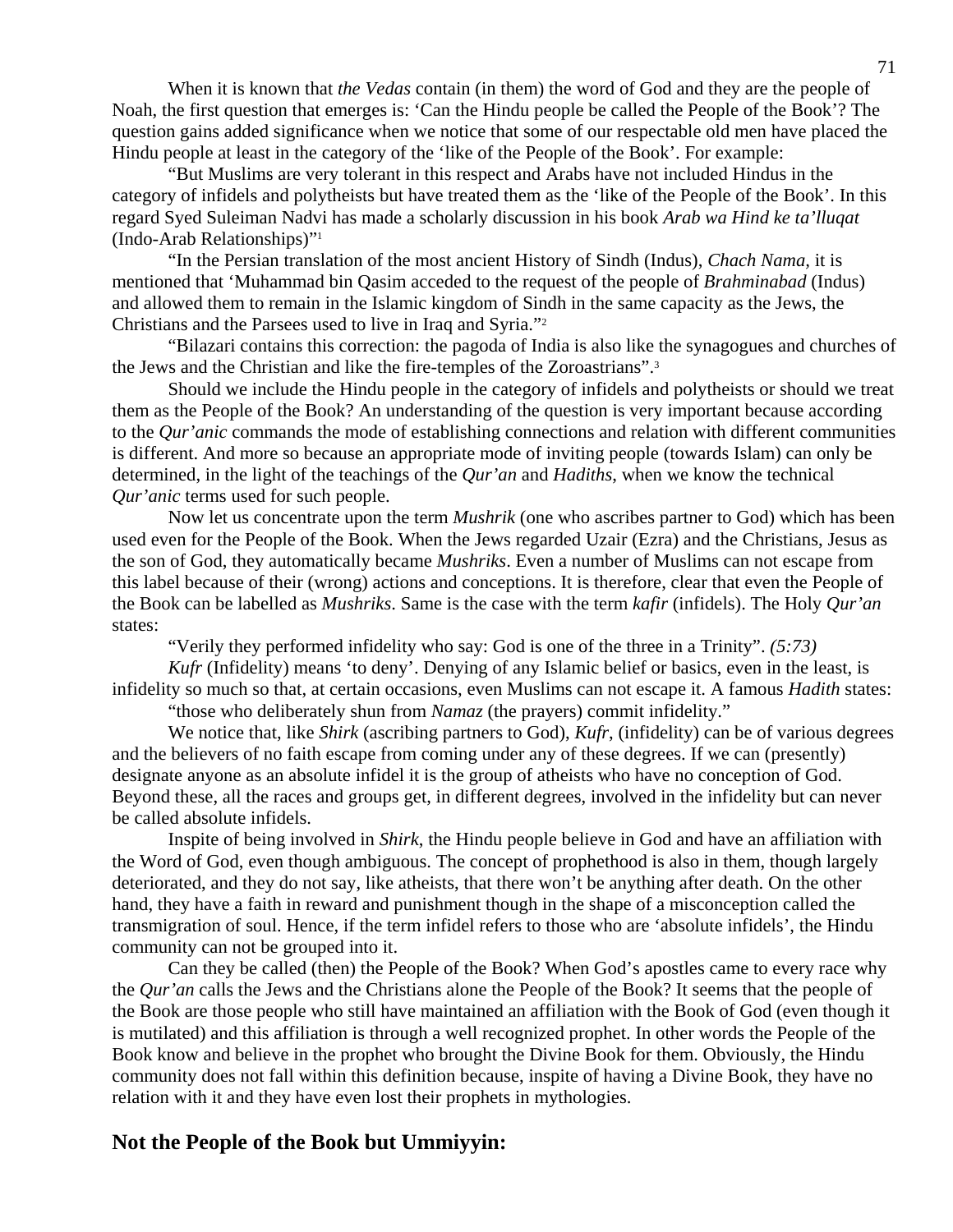If Hindus can not be called the People of the Book which other *Qur'anic* term should we use for them. In order to know it we will have to go back 1400 years because there we come across a race who used to call themselves as the followers of Abraham but did not possess the Book (given by God to Abraham), That is they had no connection or affiliation with the Book. The *Qur'an* has called the race, 'the group of *Ummiyyin*'. The word '*Ummi*' does not mean illiterate as it is supposed today. it was used in this sense much later.

 Zujaj has explained that '*Ummi*' is a person who has the qualities of the Arabs. To be illiterate was a peculiar quality of the Arabs. According to some scholars '*Ummi*' is related to '*umm*' (Mother)... Since the condition of an unlettered is exactly the same as that of a child at the time of its birth, it has been associated with mother. It is attributed to Imam Baqar that he used to link this term with *Ummul Qura* (Mother of habitations-Mecca). Since the people of Mecca i.e. Qur'aish largely, were unlettered, the word '*ummi*' got associated with the unlettered."4

 Hindu people, like the '*Ummiyyin*' (The plural of *Ummi*) 1400 years before, them turn their faces towards Mecca while praying, and even in all their religious ceremonies one can see the glimpses of the rites associated with *Ka'aba,* and more so, the most of their ancient temples have been constructed facing Mecca. Similarly when we attempt to see the *Qur'anic* explanation of '*Ummiyyin*' we come across the following words:

 "And there are among them *Ummiyyin* who know not the Book but (see therein their own) desires and they do nothing but conjecture." *(2:78)*

Like the qualities enumerated above, this *Qur'anic* reference also fits aptly upon the Hindu people. About *Ummiyyin* the *Qur'an* categorically clarifies that they are not the People of the Book but entirely a different group:

 "And ask to the People of the Book and the *Ummiyyin* do ye (also) submit yourself to Islam?" *(3:20)*

 It is clear that *the Qur'an* classifies the believers in God (other than Muslims) into two groups: "The People of the Book" and "*Ummiyyin*" and the qualities and attributes of "*Ummiyyin*" given by the *Qur'an* and the scholars well ayahed in it are:

- They do not know the Book and, therefore, their knowledge of the Book is based upon conjectures and suppositions.
- \* Like ancient Arab race they are the People of *Ka'aba*, as they have close affiliation with Ummul Qura (Mecca), i.e. *Ka'aba* has a unique status in their prayers.

Currently there is only one race in the world for whom the above explained term '*Ummi*' comes true-Hindus. If you consider further, *the Qur'an* has mentioned the two groups of '*Ummiyyin*' through whom the Prophet's message destined to be conveyed to the world: one group that lived 1400 years before in Arabia and among whom the Apostleship was bestowed upon Prophet Muhammad, and the second group who had to come later, *Akharin* (others of them)<sup>5</sup>. It is this second group "others of them" about whose acceptance of Islam, *the Qur'an* has prophecied at a number of places and even the *Hadiths* have hinted, by way of explanation, that they are the Hindus of India.<sup>6</sup>

### **The mode of mission in the light of Hadiths:**

*Hadiths* have taught us the method of inviting this race towards Islam. You yourself can see from the following *Hadiths*:

 "Narrated Abdul Rahman: a person who had heared it from the Holy Prophet himself, narrated to me: the Messenger of *Allah* said, "Verily in the later stages of Muslim *ummat* there will be a race whose requital will be like the requital of the holy companions (of the Prophet). They will instruct the people for righteousness, restrain them from evil deeds, and will fight against the seditious."

 "Narrated Abu Uba'id: I enquired from the Messenger of *Allah*, "can anyone be better than us when we have submitted ourselves to you (after taking oath of allegiance) and fought the holy wars shoulder with you. The Prophet said, "Yes! After you there will be a race who will believe in me even without seeing me."<sup>8</sup>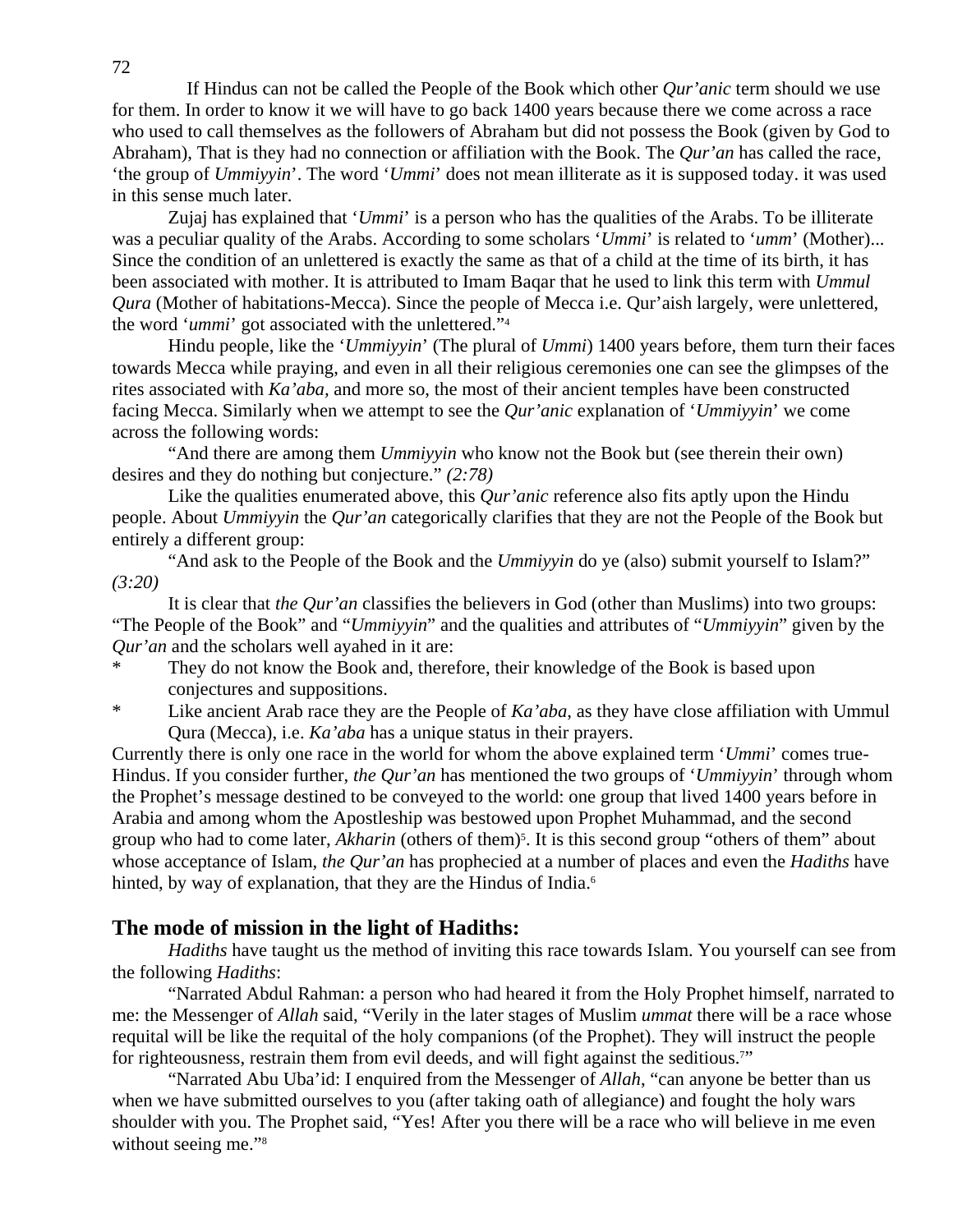Hazrat A'mr bin Shoeb reports from his father who reports from his grand father: Once the Messenger of *Allah* asked his companions, "In terms of belief and faith which creation is the most wonderful and most resolute according to you?" The holy companions answered, "Angels". The prophet said, "(What is there strange in their belief) why shouldn't they believe when they are so close to God?" The holy companions said, "(O' Prophet) they are the 'prophets". (The Prophet) said, "Why wouldn't they believe when they received direct revelation?" The holy companions said, "O Prophet then it is we people" (The Prophet) said "Why wouldn't you believe when I am present amongst you?" The Narrator narrates that the Prophet then said "Verily among the whole creation, there will be a race strong enough in terms of belief as well as the most wonderful. They will come after me. They will find the scriptures; there into will be the Book. They will believe in whatever will be in there.<sup>9</sup>"

 In the above *Hadith* 'the Book' implies the *Qur'an*. It means, therefore, that they will find the *Qur'an*. in those scriptures. This interpretation gets authenticated by the following ayah of the *Qur'an.*

"Verily, it (The *Qur'an*) is in the scriptures of the men of old." (26:196)

 Did you notice! According to *Hadiths* this race will not directly believe in the *Qur'an* but will in a way first discover their own scriptures. In other words, this race will be completely cut off from their own scriptures and would rediscover them as it were. In these scriptures they will find the *Qur'anic*  teachings and, accordingly, will submit themselves to 'The Truth'. Hence their belief will be the most wonderful and great enough to have the requital (by God) like the companions of the Holy Prophet.

 By this time you must have realized which is the unique race among all the religious races of the world that has with it the scripture but is completely cut off from it.

#### **In the light of the Qur'an:**

 The basis of the mission (of inviting people towards religion), in the light of the topics discussed at a number of places in the *Quran*, are the belief in God, in Hereafter, and doing the righteous deeds.

 "Those who believe (in the *Qur'an*) and those who follow the Jewish way and the Christians and the Sabeans-Any who believe in God and the last Day, and work righteousness, shall have their reward with their Lord: on them shall be no fear, nor shall they grieve." *(2:62)* 

 Amongst the majority of the religious communities of the world the main deterioration has always been in their belief in One God and the life Hereafter. Every religious community disowned the new prophet primarily because of their unwillingness of setting right their deteriorated conceptions of Monotheism and of the life Hereafter according to the teachings of new prophet and besides these, they were not willing to mend their bad deeds. The Jews denied the prophethood of Jesus and Muhammad. Had they been willing to abscond their deteriorated versions of Monotheism and the life Hereafter, and also leave their bad deeds, they would have no hesitation in accepting the prophethood of Jesus because he had come along with the similar teachings (as the Jewish scriptures originally contained). Similarly, due to the deterioration in these besics, the Jews and the Christians denied the prophethood of Muhammad, otherwise they were very sure of his being very truthful. It is why the *Qur'an* conveys the good tidings to these religious communities, merely on the basis of these three fundamentals, that 'if you set them right (in accordance with the commands of God) then you needn't fear anything. It is undisputed that the belief in the last Prophet and the *Qur'an* is also a must. Why then has the *Qur'an* conveyed the good tidings to the believers of these three fundamentals only? It clearly implies that the Gracious, All Learned, and All Knowing God knows if they set right these three fundamentals, they will subsequently believe in the Holy Prophet (PBUH) and *the Qur'an* too.

 We can present these fundamentals-Monotheism, Hereafter, Righteousness-before the Hindu people from their own religious books-*the Vedas*. Regarding the mode of invitation, *the Qur'an* guides us thus:

 "Invite (all) to the way of God with wisdom and beautiful preaching; and argue with them in ways that are best and most gracious". *(16:125)*

 To invite with wisdom implies neither the inferiority complex nor the evasion of calling right as right and falsehood as falsehood. Wisdom does not even specify the sycophancy of the prevalent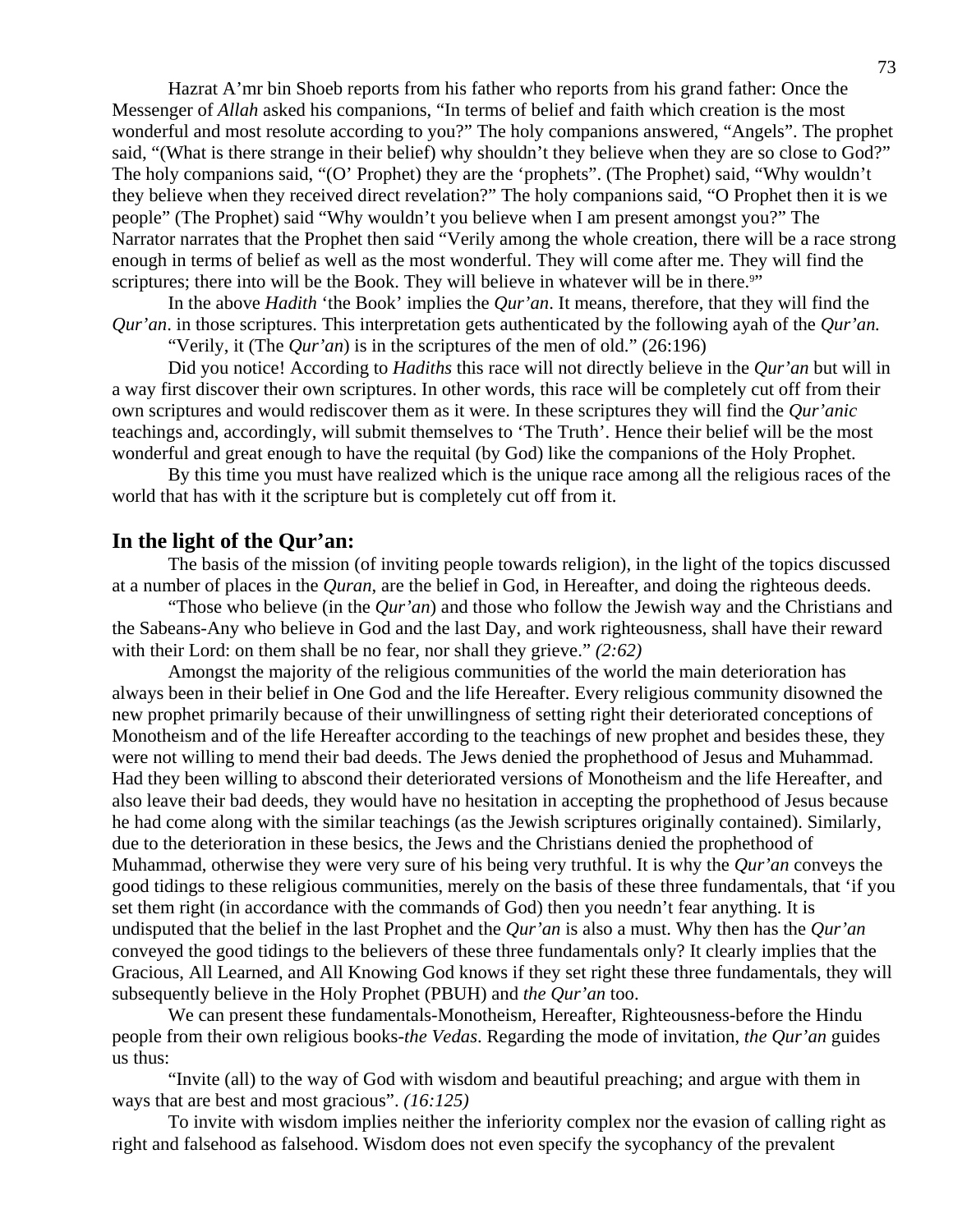government or accepting any religion like Akbar's *Din-e-Ilahi*. But paying everyone in the same coin? Islam has allowed that too but in certain conditions. It has decreed that wisdom means the right assessment of the circumstances. On occassions the Prophet of *Allah* remained patient even after observing the terrible torture inflicted upon Bilal and khabbab on the burning sand and on other occasion ordered the advancement of the Islamic troops for curbing the sedition. The former period was of Islam's impoverishment and later of advancement towards a strong Islamic state. Even in the Mode of this Mission different methods were used at different periods. In the first three years the mode of secret preaching was employed though the Truth was truth even at that time. Afterwards, during the entire period at Mecca the propagation of this religion went on patiently even in the wake of worst possible cruelties and compulsions. Ultimately came a period when the oppression was crushed right at its inception. If we do not inherit this wisdom of the mode of mission from the personage who was blessed with Grace of Omniscient God we will face defeat at each front. Wisdom is one of the ways taught by the Messenger of God:

"And (he is) instructing you in scripture and wisdom" *(2:151)*

 The importance of wisdom along with the teachings of the Scripture (the *Qur'an*) can be guessed from the following proclamation of *the Qur'an*:

 "He granteth wisdom to whom He pleaseth; and he to whom wisdom is granted receiveth indeed a benefit overflowing. But none will grasp the Message but men of understanding." *(2:269)* 

#### **Give unto Hindu religion its lost truth:**

 We have witnessed the results of converting Hindus into Muslims. After getting converted a convert becomes absolutely isolated in his society. The hatred against Muslims increases and Muslims also fail to adjust this new convert in their society and, consequently, he gets entangled in the matrimonial problems and the problems of livelihood. We can not present even the least example of such brotherhood as *Ansars* of Madina showed towards *Muhajirin* when they made them their brethren. There are cases when the 'new convert' returned back to their old faith in sheer disgust. This is the example of those few who have the courage to embrace Islam. The majority does not even now get influenced at all by the excellences of Islam when they observe the deteriorated repulsive values of Muslim masses. Under these circumstances, there is only one effective way of invitation: Without attempting to convert Hindus we should try to restore Hinduism to its original form. Such a method will prove beneficial for converting the whole race rather than the individuals.

 Hence at present the only genuine mode of inviting other religious communities, particularly Hindus, towards Islam, the *Qur'an* and *Hadiths* is to revive their own religion to its original form and not to adopt a method that will make us liable to the accusation of religious conversion, apostasy, and the change of creed. We must give it up and employ the same method in relation to the religious community of Noah as our Prophet employed in introducing Islam to the people of Abrahamic religions.

#### **Two great disasters :**

 The reason that the *Qur'an* places great emphasis on practical wisdom in religious mission gets confirmed by the historical evidences. The present century itself witnessed the occurrence of two important turns in history when the practical wisdom of non-Muslim triumphed as Muslims could not use it, and at both the occasions millions of the people retreated from even on the verge of embracing Islam. One of these two great events occurred in Russia and another in India itself.

 Out of all the religions of the world that he had studied, Comrade Lenin, the leader of the Communist Revolution of Russia, had been deeply impressed by Islam and he wanted the Russians to embrace Islam. It is believed about him that his interest in Islam was the result of his acquaintance with a pious man, *Buqra Khan* who had impressed him and whose blessed company had left a great impact upon Lenin. However, Lenin tried his best but due to the ignorance and unsagaciousness of the Egyptian scholars and the policy of the British Government this golden opportunity was lost. The details of this

#### 74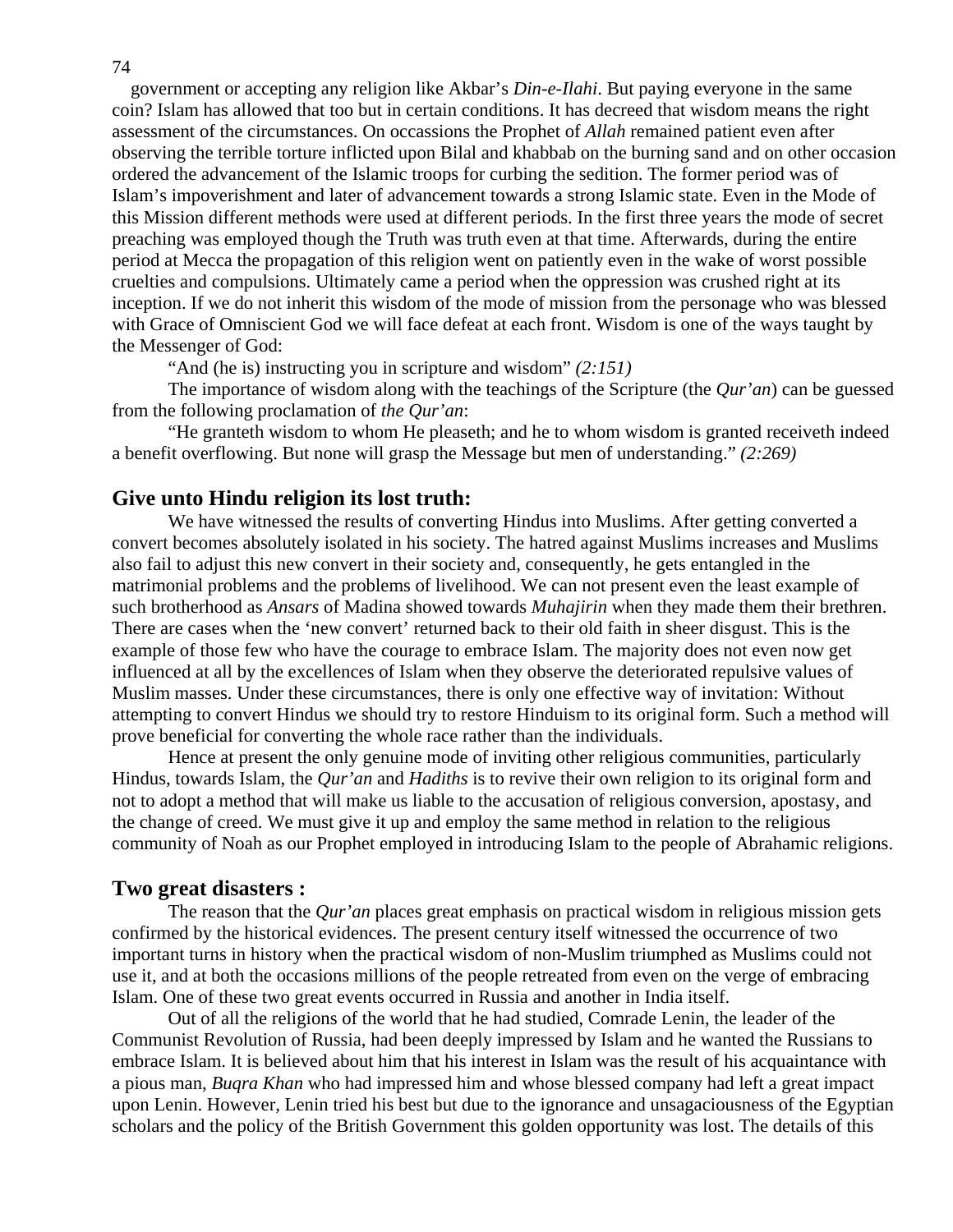event have been reported by an Indian Communist leader who had a personal relations with Lenin. Listen to it in the words of Muhammad Abdullah, retired I.A.S.

 "M.N. Roy, a popular Indian Leader was an active member of Communist International Russia ` during 1921-22. He had played a vital role in the proletariat movement of Germany, France and China. He had good relations with Lenin and an Indian friend of his had taken refuge in Russia due to the prevalent political conditions in the then India. He too had good relations with Lenin. In his autobiography what he has stated about Lenin's faith and interest in Islam is worth seeing :

 After the regime of Czar when Lenin came to power and established the Communist Government, he called a meeting of his intimate comrades in which he said, "...we have succeeded in establishing our own government but in order to make it stable and function, it is very essential to own a way of life that is in accordance with the human nature. It is because a man needs not only bread for survival but also a religion for spiritual satisfaction. I have studied all the religions minutely and I think that none but one religion has the capacity to support our communist ideology. Therefore, I will give you the name of this religion here only. Don't hasten to form your own conclusions because this question pertains to the life and death of Communism. Take your time and consider thoughtfully. May be I am wrong but we must think coolly before we take any final decision-I think Islam is the only religion closer to the economic programmed of Communism." On hearing this there arose a noise in the entire gathering but Lenin advised them to consider it cool heartedly and suggested, "exactly after one year from now onwards we will reassemble to decide whether the communists should profess any religion, and if so, which one."

 When the external affairs ministry of the Great Britain came to know of it they took it as a great danger for the British empire because if Communism and Islam combined the Russians would enjoy an impregnable power and dignity as compared to Britain. At once they raised an issue : Can Islam accept an atheistic and agnostic view point like Communism? The scholars of Al-Azhar, ignorant of this background, gave such a verdict as the Government of Britain wanted. The verdict was printed and distributed throughout the world so much so that its copies are still available with the Muslims living in the Muslim area of Russia. Obviously Lenin too came to know of this. He got wonderstruck and said "I thought Muslims were wise but it seems they too are rigid and orthodox like other religions." The result was that the whole scheme remained as it was and those who opposed it took a sigh of relif."10

Now the other example, pertaining to India itself, of the practical wisdom of non-Muslims : It is believed that Dr Ambedkar, the most popular Harijan leader of India, was desirous of embracing Islam along with the entire Harijan population of India. When Gandhiji came to know

 of it, he asked Ambedkar "which Islam do you want to embrace? That of Sunnis or of Shiait? If you want to become Shiait there are various sects within it, which sect of Islam would you embrace? If you want to become a Sunni, it too has different sects like *Deobandi, Barelvi, Wahabi etc*. and every one of these hates the other and denies its allegiance to Islam. After listening to this discussion, Dr. Ambedkar changed his mind and said, "I had a liking for this

 religion, Islam, primarily because, I thought there is no caste system in it." These admonitory stories are still fresh in the pages of history.

#### **Would that we understand...**

 The entire life of God's Messenger (PBUH) is a practical illustration of inviting people towards Islam with wisdom. During the days of strangeness of Islam, God's Messenger said to people: I do not invite you towards a new religion but the True religion of Abraham. Today when Islam is in a similar state of strangeness, isn't it our duty to present the Truth before these people in a similar way saying: we do not propagate a new religion. We accept Hazrat Noah *(Manu)* as Prophet and his Message, that has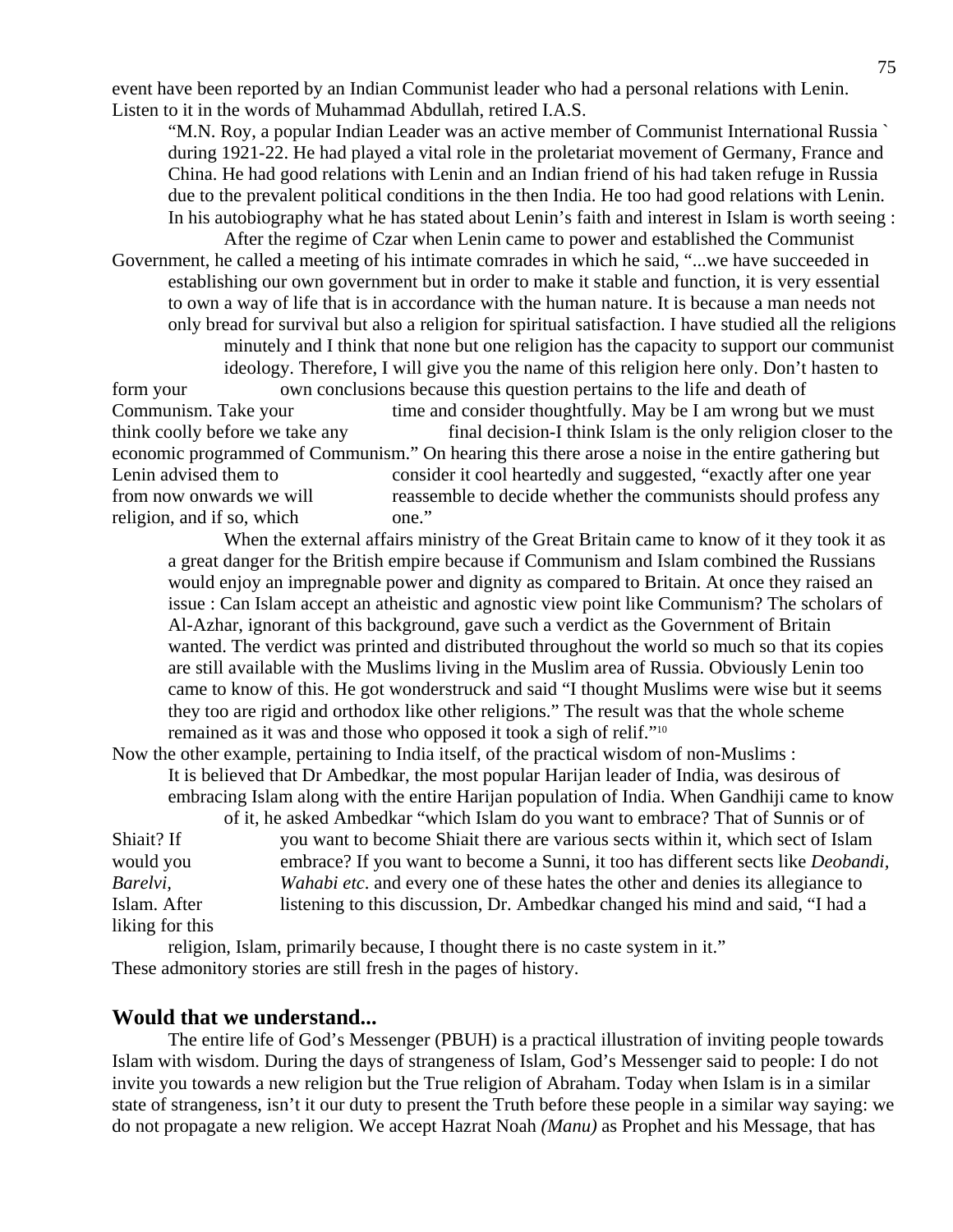become vague in your hands with the passage of time, can be clarified in the light of the most authentic Book of God available at present i.e., *the Qur'an*.

 Believe me this race, for centuries, has been in search of the personages who could make them understand their religion which they are unable to understand for themselves. But they stick to it merely because it is their own religion.

 Along with the troops of *Mahmud Ghaznavi*, who demolished the *Somnath Mandir*, had come Alberuni to whom they are obliged even to this date because he had attempted to understand their religion. This mission could best be fulfilled in the light of the *Qur'an* and *Hadiths* : can't we present Islam to them saying this was your true religion' and can't we prove, by solving their various riddles in the light of *Qur'an*, that this was the religion, Noah had put before them?

 Don't deny it outright. Don't say : where Islam the most straightforward and holy religion and where Hinduism a collection of absurdities! there is no resemblance! It is not a religion at all !!!

Before passing any Judgement it is essential to study their religion.

 Maulana Abul Hassan Ali Nadwi has quoted a *Hadith* Narrated by Umar (saying) "It is very likely that a person who is born a Muslim and remains absolutely ignorant of infidelity may disintegrate every link of Islam one by one."11 A vast number of our scholars have critically evaluated the *Torah*, *the Gospel* and the *Zabur* during the past 1400 years of the Islamic history but how many of them studied Hinduism? No doubt, a few attempts have been made but they are in the nature of tracing and comparing its drawbacks in the wrongly translated scriptures with the excellences of Islam. The point may be valid but once you put the translations of these Urdu books before Hindus, they will exhibit more repugnance instead of accepting them. If you analyse their scriptures objectively you will realize that Islam can be presented to them in the capacity of their own religion and they too will never hesitate to accept it.

#### **Do this much at least:**

To begin the research of this kind immediately is not possible for everyone. Even the familiarity with the Hindi language will not suffice because the real misconception started with the Hindi translations of the *Vedas*, the *Puranas* and the *Upanishads*. The Muslims having the religious background will have to come forward to learn Sanskrit. Obviously, it is a painstaking job but when the scriber of God's Messenger (PBUH), Zaid in a few days could learn the *Syriac* language, Maulana Hamiduddin Farahi, the Syriac and Hebrew languages, Alberuni, Sanskrit, why can't our young men, fully acquainted with the *Qur'an* and *Hadiths*, learn Sanskrit? Unless such a new Muslim generation is ready we can do one thing at least-try to bridge the gulf of hatred, a thing that American Muslims have already started, the brief outline of which is given below:

#### **An example of Americans:**

 Three years ago the Jews and the Christians of America established a joint forum of Abrahamic religions, the main aim of which was to develop mutual understanding and evade the religious repugnance. Since the Muslim population in America has increased to the extent of getting the cognizance of a minority, the Muslim scholars asked the forum why they were set apart when Abraham is an illustrious prophet of theirs too. The forum was reorganized and named 'Muslim, Christian, and Jews Leadership Forum'. All the three declared themselves as the followers of Abraham. In spite of certain religious differences, in which case each one will stick to his creed, there are many a common features which should be highlighted before one another.

 First a clergy Forum was formed with eight coming from each faith. The group met for six twohour sessions in order to have the mutual discussion. They probed with one another their religious scriptures, religious beliefs and conceptions. They then framed the constitution of the Forum. Next a lay Forum was formed with some more persons representing each religion. They familiarized one another with their social, cultural and ritual customs. Ultimately on September 17, 1986 a public symposium was presented at the university of Detroit which became the occasion to open the dialogue to the larger

76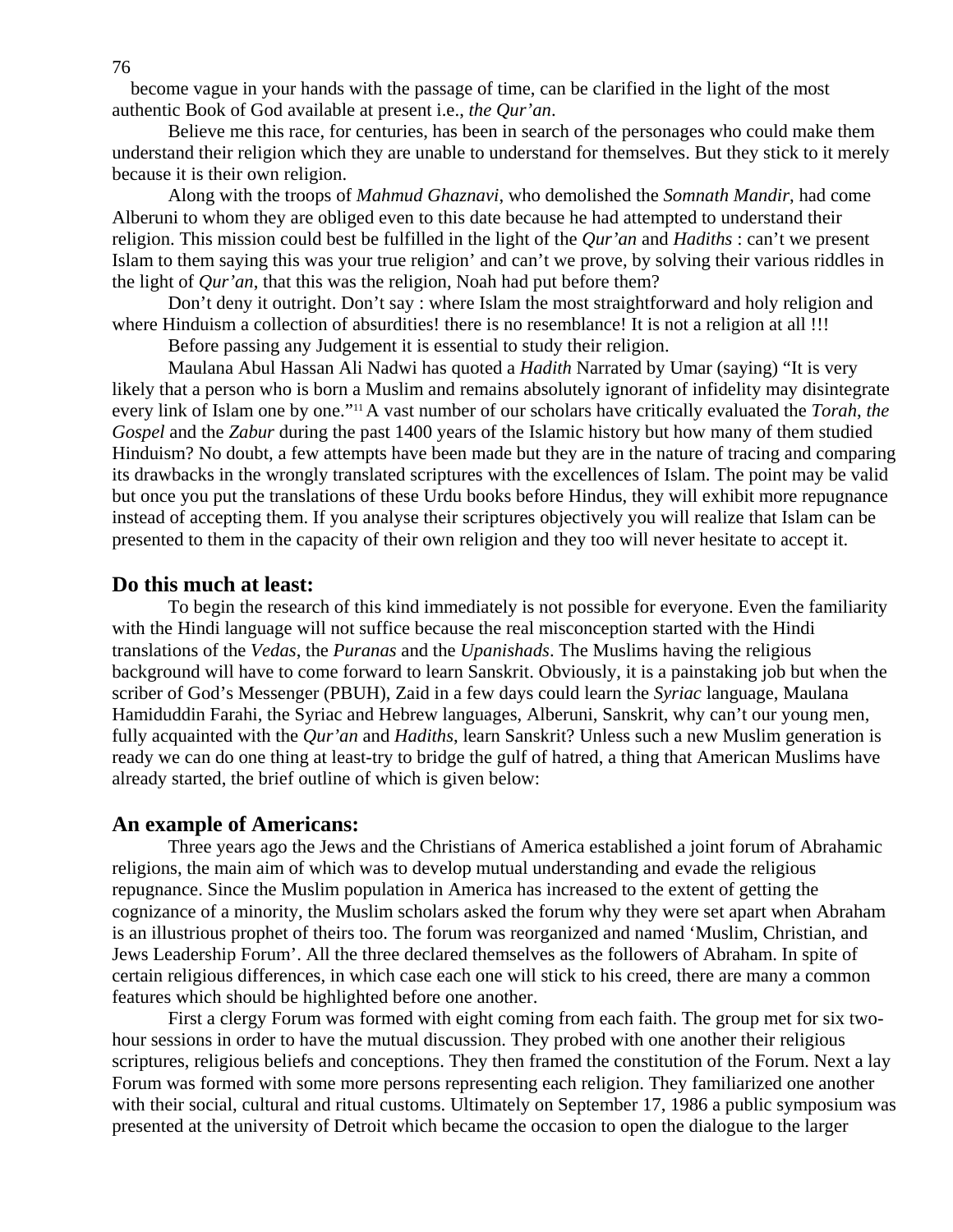religious community representing 29 Muslims, 36 Jews, 91 Christians and some others. In this symposium, the scholars of all the three religions made platform presentations. An In ãan born Muslim theologian Dr Muzammil Hussain Siddiqui also participated in all the representatives on eschatological social and theological issues. Since then the Forum has been going on well and producing the best possible results. At present, I would like to put before you some references from vol 7, No 2 of its official organ *Healan*. Though this 48 page journal merits to be read completely. I quote here only such extracts as are necessary by way of introduction.

- A Christian priest Rev. Oscar Ice said in his speech : "Three major world religions developed from Abraham-
	- Judaism, Christianity and Islam. All are marked by a belief in One God, reverence for many of the same prophets and a much greater respect for human life than existed in the pagan world."12
- "By entering into dialogue with one another in a relatively safe and private environment, trust and familiarity began to develop and with these a concern to care for one another"13
- "In March, a full-length television feature was broadcast by NBC titled "Under Siege". The city of Dearborn and its Shiite population were identified as terrorism danger points. The clergy met together to review the film and to form a written repose to NBC about the dangers of stereo typing a whole people as terrorist".14
- "In September a Jewish Synagogue in Istanbul, Turkey, was bombed during worship. As the Detroit Jewish community gathered for a memorial service, two Muslim clergy in the forum wrote a letter of condolence and requested to join hands to work for peace. Another Muslim Imam attended the service. Solidarity of religious concern was being manifested".15 Imam Muzammil Siddiqui said in his address:
	- ".... These and many other differences do exist between Islam, Judaism and Christianity but there are many commonalities also as I mentioned before. Respect and reconciliation means that when we differ we may do so with respect, dignity, politeness and argue with logic and in best possible manners. As Muslims we must listen to the advice of the Qur'an: "And do not argue with the people of the Book; except with what is best" 29:46)16
		- "....Our traditions can really play a very positive role and by getting involved in these words we shall discover that we have much more in common than we ever could imagine. This will also remove the distance that we have now. Much of the prejudice, fear and hatred is due to our distance from each other.... with better communication we shall be able to understand each other's concerns and may help to make this a better world...."17
- See also the excerpts from the speech of a Jew scholar Dr. Marc H. Tannenbaum "......the core foundational issue is the incredible ignorance that we have about one another..."<sup>18</sup> "....The notion is that all Muslims are savages. All Muslims are barbarians. All Muslims are terrorists. That could become a religious lie...we must dismantle those religious lies before they become joined with political and military power that can bring about the destruction of the universe...."<sup>19</sup>
- "From says this conflict in India grew out of group narcissism. The Muslims believed they had a monopoly of all truth and salvation. ... The Hindus returned the belief and felt they were right.
- If you go to the Sikhs, you will find the same issue. If you go to Tamils, you find the same issue. This same issue is at root in conflicts around the world...."20

These were the excerpts of the speech of a Jew scholar. Prior to it you have also seen excerpts from the speech of the Christian and Muslim scholars. the other issues being discussed in the Forum are as follows :

# What makes a good Muslim, Christian, Jew.

# Expressing our faith in the presence of other faith.

 In this context a Christian priest said, "We present ourselves in such an attractive way that others will want us join." The Muslims facilitator Imam Abdullah Bey El Amin stated, "That his faith..... was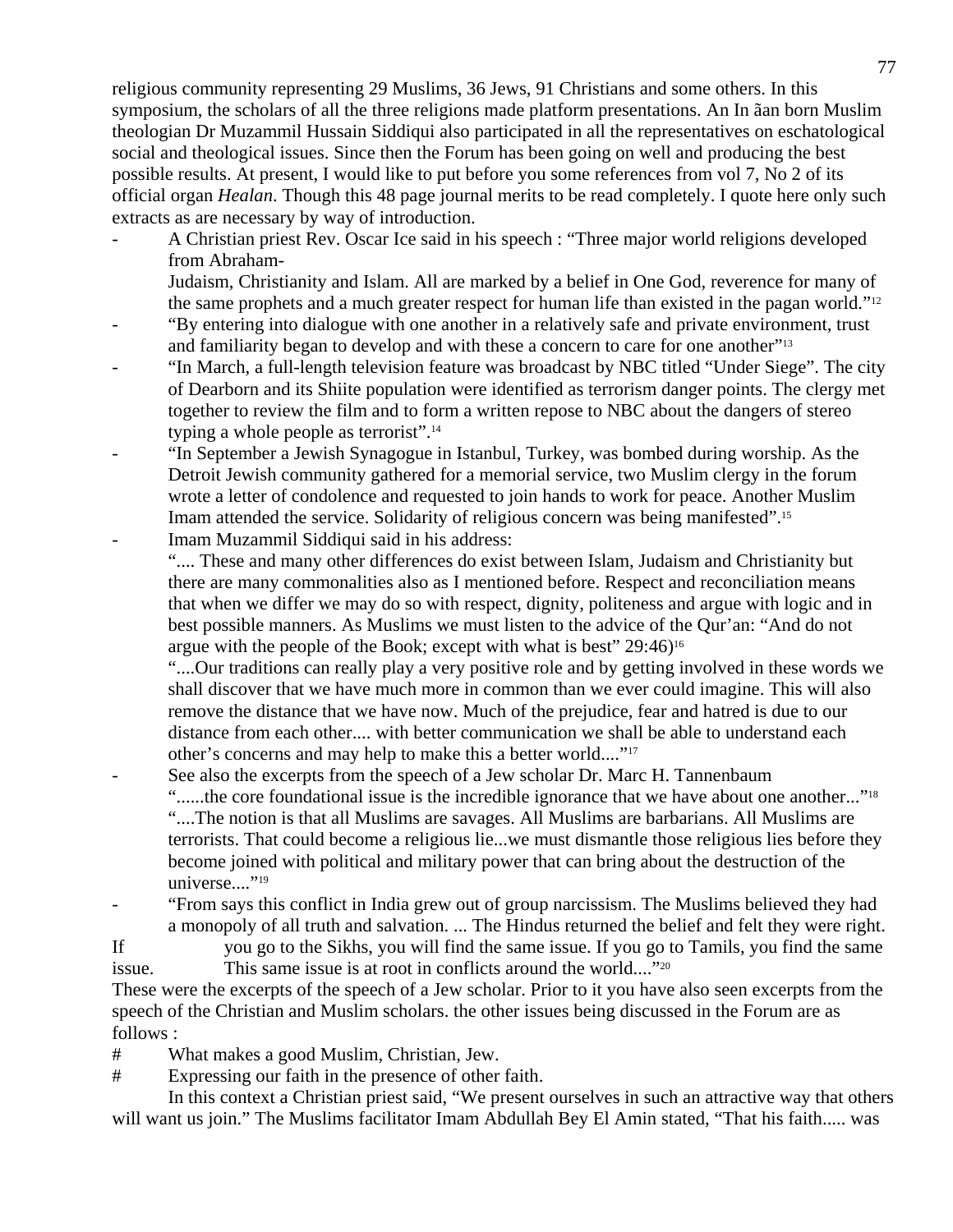78

actively involved in inviting people to join. Their only criteria are belief in God and belief in Hereafter."<sup>21</sup>

- # How do we think of God?
- # The effect of terrorism in the community.
- # To eliminate the avert material from the media and school texts.

 This is a glimpse of the attempts of the American Muslims. The three mutually aversive religious communities found a common heritage so as to find a congenial atmosphere in which they could make one another understand their religion while living their respective faiths. In this friendly struggle that religion alone will be successful which is most authentic If God, the Most High, and Willeth.

## **Conspiracy or good policy?**

 Can't we in India unite the two religious communities on the basis of Noah's *(Manu's)*  prophethood so that the mutual aversions get replaced by a congenial atmosphere which the sincere Americans are trying. If we initiate such a programme, it will have a universal appeal because even the Jew and the Christians regard Noah as their Prophet. They have found the commonalities among the Semitic races only whereas we can pave way for the unity of both major religious communities of the world-the Semitic and the non-Semitic, which includes the Hindus, Muslims, the Christians and the Jews.

 This aspect is worth considering. Let the common people amongst Muslims, their politicians and scholars decide whether it is a conspiracy of converting Muslims to Hinduism or the policy of Islamizing as well as unifying the entire world.

#### **Summary:**

 Here is the summary of the Mode of Mission in the light of the *Qur'an*, *Hadiths*, and the historical examples.

- 1. The foundations for the international unity be laid upon Noah's religion so that the aversion yields place to mutual understanding.
- 2. The learned scholars should analyse the Hindu scriptures in the light of *the Qur'an* so that they be invited towards their True religion through their scriptures only.

Again it is to be kept in mind that further delaying is not possible as the fifteenth century has already commenced. Now that you know the Prophecy of the great change (after 1500 years) given in *the Qur'an* and *Hadiths*. You also know the warning "don't ask how soon the Arabs will perish" given in the *Hadith* narrating the Event of disturbances in *Ka'aba*. It is not time to wait but to act. Realize that we are on the verge of a decisive turn of the history and we have to pay the centuries old debt to this nation.

### **Hindu scholars know :**

 That the tune of change is nigh, is already known to Hindu scholars. Here is a proof: "Such evidences are available as will prove that the *Yug* (age) is about to change. *Kaliyug* is bidding adieu and a new epoch is ushering which can be called *Satyug*. According to the statistical data given in the *Manu Smiriti, Ling Purana*, and Bhagvata the present period is the period of crises..... Keeping all the statistical data in view, it is the time when the change should take place i.e., 20 years between 1980-2000"<sup>22</sup>.

 How far this statistic is correct-we can't pronounce any final judgement but about the finality of the fifteenth century Hijrah, the Muslims must have an unshakable faith.

## **The age is about to change :**

 Now the sighs of the showers of enlighten, about which prophecy has been made in the *Qur'an*  and *Hadiths*, are visible. Look up and see, the sky is getting overcast with thick dark clouds and a whiff of fresh breeze is expected any moment. No doubt there will be thunder-bolts and lightening in these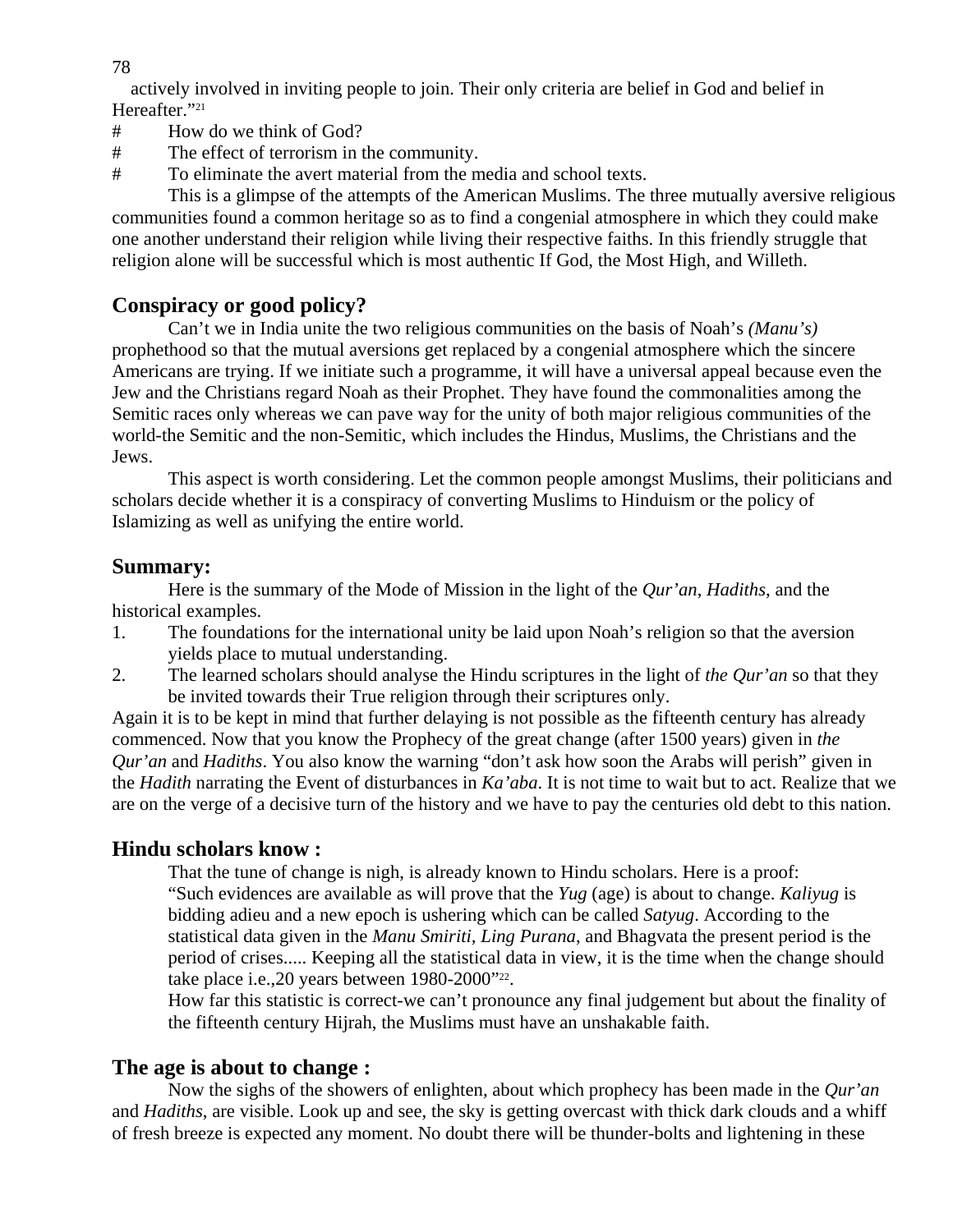dark clouds but the Gracious Lord has already guided us how to escape from these. It is the time to awake from the sweet slumber.

#### **Divine argument :**

 All the languages of the world in which the divine scriptures have been revealed, as per the human knowledge, are already dead, except the Arabic language which is the language of the *Qur'an*  and will survive till the last Hour. The death of languages like Sanskrit, Chaldean Aramaic, Syriac and Hebrew was also a divine sigh that all the Scriptures except the *Qur'an* have been rendered unintelligible now. But lo! :

 At the close of the period when this most ancient race is predicted to turn into believers through their own scriptures, the evidences of the revival of the Sanskrit language, among all the dead languages of the world, are visible. Verily the scheme of the Gracious God is beyond the comprehension of human reason. Under the patronage of the Indian Government Sanskrit language is being revived to such an extent that the majority of our future generation, whether Muslims or Hindus, will verily be Sanskrit knowing. Such a generation, after mastering the Sanskrit language, will not resist investigating the *Vedas*, in spite of their being given the status of a forbidden tree by the Pandit, and from here only will commence that climax when, according to Hindu religion *Satyug* (the Golden Age) will replace *Kaliyug*  (the dark age).

#### **Would that....**

 It is an unlimited favours of God's generosity upon us to be born in a country where, as compared to other Muslims of the world, we have innumerable opportunities of putting, theoretically as well as practically, before Noah's people the Mission of Islam. It is upto us to acknowledge this favours of His, humbly or remain completely as His ungrateful servants. God's wisdom has gathered the followers of the last Prophet Muhammad at a very critical juncture of the human history amidst a race who are the people of Noah, the first prophet of God bearing *Shari'at* (the law). All the evidences are available to certify that history is going to repeat itself and, therefore, it is going to end where it had begun. History is full of admonitory tales. Will there be any other chance of awakening for us now?

 Alas! Only a few of us have begun to think in terms of inviting those people towards Islam amidst whom we have been living for a pretty long time and that too by sensing a threat in their aims and intentions. It would have been far better had we begun it for the pleasure of God because the fear of God's wrath must always come first of the fear of the people. It alone should have motivated us to do what we have neglected so far.

 The most important issue is that the various Muslim organizations lack the mutual coordination. However, there is the basis on which all the Muslims can get united-The *Qur'an*. All the political and religious organisations of *Shiaits, Sunnis, Barelvi, and Deobandi* believe in the *Qur'an*, and all the Muslim parties and organizations can be brought together at a single platform to listen to the call of the *Qur'an.*

 "Do they not then earnestly seek to understand the *Qur'an*, or are their hearts locked up by them?" *(47:24)* 

The *Qur'an* is calling time and again:

'I have with me the solution of all the problems; Make me the Judge.'

We have been driven back from everywhere but still we insist upon the Judgement of our own reason.

 May *Allah* guide us towards the straight path! May He bless us with the divine guidance of finding out the solution of all our problems from the *Qur'an*? And May He includes us too among those who will invite towards Islam, those who are chosen by Him for the exaltation of His religion! Amen!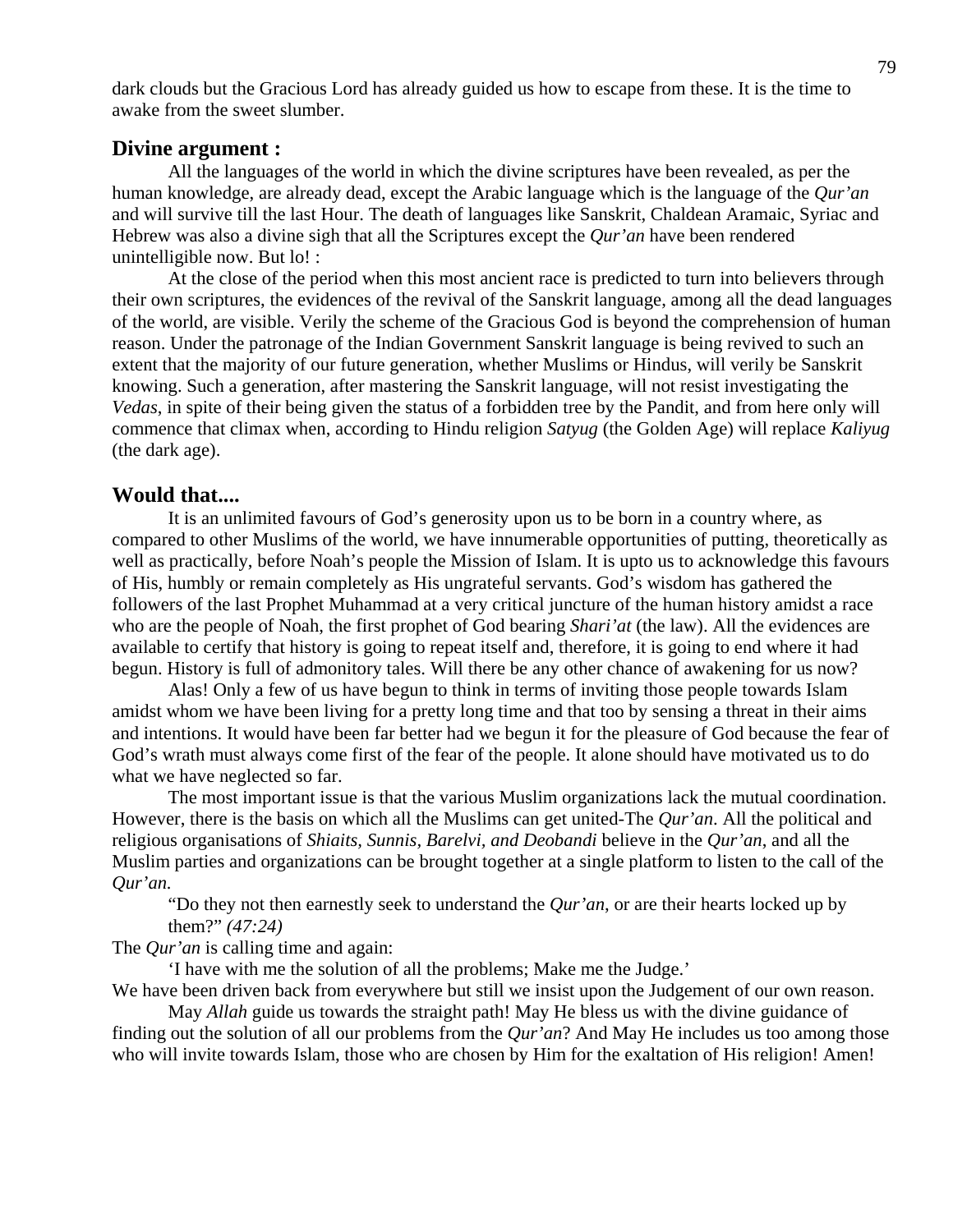# **THEY TOO ARE SEARCHING**

 Hindu race possesses a precious quality-they are highly concerned over the existing contradictions in the *Purans*, *Upanishads* and other scriptures. They are searching. Those who are not eager are not rewarded by God. They are not ready to leave their religious heritage but they have realized themselves that the true meaning and implications of the myths, stories and fables should be something different. Here are two examples of this mode of thinking

\* "It is the principle of the Indian way of thinking that a person who demonstrates the congruity in all the three-*Upanishad Brahma Sutra*, and *Gita*-and derives from them a unified essential knowledge, will be accepted as *Acharya* and only he will be paid attention to and obeyed."1

\* "The question arises as to what to do with the *Smiritis* that contain texts that are in conflict with other texts in the same *Smiritis* and that are repugnant to the moral sense. I have always suggested often enough in these columns that all that is printed in the name of scriptures need not be taken as the Word of God or the inspired Word. But everybody can't decide what is good and authentic and what is bad and interpolated. There should, therefore, be some authoritative body that would revise all that passes under the name of scriptures, expurgate all the texts that have no moral value or are contrary to the fundamentals of religion and morality, and present such an edition for the guidance of Hindus. The certainty that the whole mass of Hindus and the persons accepted as religious leaders will not accept the validity of such authority; need not interfere with the sacred enterprise. Work done sincerely and in a spirit of service will have its effect on all in the long run and will most assuredly help those who are badly in need of such assistance."2

\* "Buddha was silent about *Atma* and *Parmatma* as if these had no existence. Shankara said there is nothing but *Brahm*; the world is an illusion, a thing to be discarded completely. Such ideas and ideologies have been the integral part of our national thinking for about 2500 years. Though we have achieved some remarkable success in the spiritual experiments, we have faced a number of difficulties in the worldly affairs. We lost kingdom and remained completely

deprived of power. We have also realized the strengths and weaknesses (or Limits) of a particular spiritual force. As a result of it we have become capable of practising the *Vedic* and the *Upanishadic* ways and verily it can be inferred that whatever new thinking will now emerge will be more complete."<sup>3</sup> Are you willing to come forward on the basis of the implied appeals in these paragraphs? You alone possess the perfect solution.

With you alone lies the congruity of all contradictions.

Will you not be the Messiah of the restless and agitated humanity?

Remember! This time you have with you the cure. If you hesitate to prescribe it, it won't take God much time to send another healer.

# **QUR'AN: THE ONLY CRITERION**

 If my writings, at places, give the reader an impression that I regard the present translators of the *Vedas* as dishonest, he should discard it. The concealors of the truth are in every religious community, including Muslims. The endeavors of the Hindu scholars who have translated the *Vedas* are commendable because they have attempted to carry such knowledge to the people as the so called Pundits, for thousands of years, had considered, a forbidden tree for the common masses but which forms the basis of the True Hinduism. I've known Shri Ram Sharma Acharya personally. He is a very efficient person who has established a good research centre for studying every religion. His only drawback,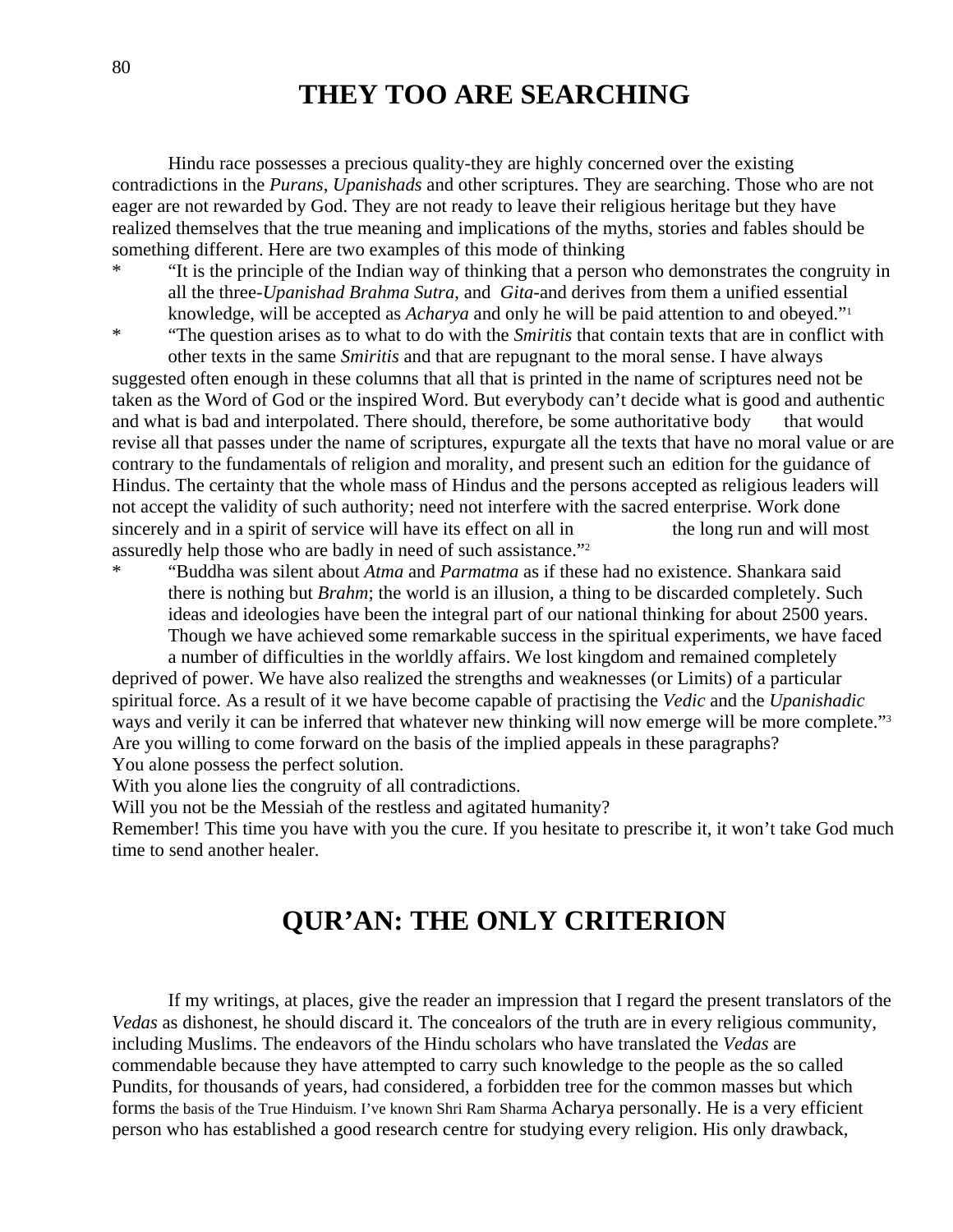according to me, is that he analyses every religion by the *Vedic* criterion or making the *Vedas* as the ultimate criterion. (Alas! at the time of printing this book, he is no more in this material world.)

A knowledge that was concealed for thousands of years itself needs to be investigated in order to be made intelligible. Biased by various age old beliefs, the human mind can not understand the *Vedas*  merely on the basis of his own reason and, accordingly, how anything can be a criterion for other religions and religious scriptures if it cannot be understood directly. The Word of God can neither be understood in the light of a lamp, nor in the light of human reason but only in the light of the Word of God Himself. And the Last Word of God is the *Qur'an* whose every word, according to the general consensus, has been safely preserved. If the translators of the *Vedas* study them in the light of the *Qur'an*, all those mysteries and riddles will get solved which have so far remained an enigma for them and on the basis of which Max Muller had said:

 "It is impossible for a scholar and perhaps it will be impossible for a generation of scholars to solve the hymns of the Vedas satisfactorily."

 I believe that most of the Hindu scholars are not deliberately committing mistakes while translating the *Vedas* but the roots of these mistakes lie in those beliefs and conceptions from which the minds should be purified prior to the study of the *Vedas*.

 Once the translators understand it and study the *Vedas* in the light of the *Qur'an*, we will have such translations of the *Vedas* available to us as will resolve all the contradictions of *Vedanta*, *Gita* and *Upanishads* and the Hindu race will reemerge as the harbinger of the revolution, the promise of which has been made both in the *Vedas* and the *Qur'an*.

> *".....the Sabeans, men of stature, shall come over to you and be yours. They shall follow you; they shall come over in chains and bow down to you, saying: 'God is with you only, and there is no other, no god besides Him." (The Bible, Isaiah 45:14)*

# **NOTES AND REFERENCES**

### **Chapter I Prophecy of the Revolution**

- 1. Abul Hassan Ali Nadwi, *Alam-e Arabi ka Almiya* P. 23.
- 2. Allama Safarini, *Lawami'ul Anwar*, Vol II, P. 122.
- 3. *"Kitabul Fitan"* in Al-Bukhari.
- 4. *"Kitabul, Manaqib Quresh",* in Al-Bukhari.
- 5. Shiekh Ya' qub Al Bimbani, *Sharahul Bukhari, Alkhairul Jari,* Marginal note No. 14.
- 6. Abu Dawud and Baihaqi quoted in *"Bab Taghaiurul Nas",* Mishkat.
- 7. *Sura Sajdah,* Ayah 5. All the subsequent references from the Holy Qur'an will be given in the text itself. While translating the Qur'anic Ayah I have consulted The Glorious Qur'an by Maulana Abdullah Yosuf Ali, and Holy Qur'an by Marmaduke Pick hall. In the book, mostly the translation has been quoted unless it was necessary to quote the original-even when the words "the Qur'an states" are used.

*(Translator)*.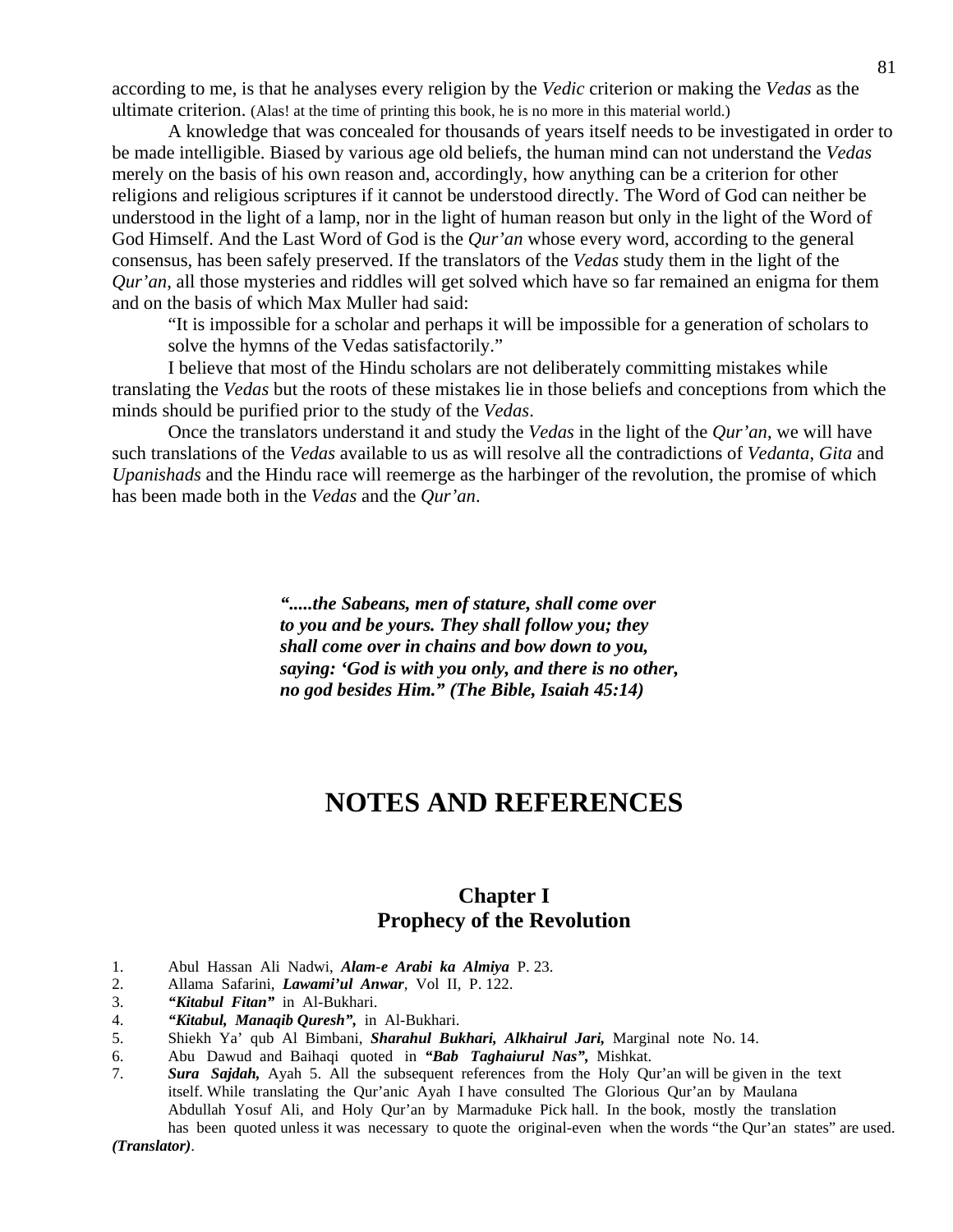- 82
	- 8. This explanation has been given by Allama Nawab Qutbud-din khan Dehlwi in the Urdu interpretation of this reported in chapter *"Qurbus-Saa't"* of Mishkat.

9. Reported in Musnad-e-Ahmad, Muslim, Tibrani. Tibrani. See syed Abul A'ala Maududi, *Sirat-e-Sarware* 

*Alam* Vol. II (Isha'ate Islam Trust, Delhi, 1979) P. 539.

- 10. *Tafsir Fat'hul Qadir,* Vol 5, P. 41
- 11. This Hadith has been cited by Ibne Sa'ad and Ibne Abi Shiba in *Musnad*, Ab'd bin Hamid, Tirmizi and Baihaqi in *Dalail*, and Hakim treats it as *Hadith Sahih*.
- 12. This Hadith has been quoted by Abu Sheikh, Ibne Marduya, Shu'aba, Baihaqui, Ibne A'sakar and Hakim in their compilation.
- 13. This narration has been quoted by Ibne Abi Hatim, Abu Sheikh, and Bukhari in his History. *See Tafsir Fat'hul Qadir*, Vol II, PP 49-50
- 14. *Risala Ma'arif* (Azam Garh) No 5, Vol 89,
- 15. Maulana Shibli, *Sirat-un-Nabi,* Vol I, PP 115-16.
- 16. Meharban Ali Badautawi, *Jaton Ki Islami Tarikh* P 89.
- 17. Maulana Ubaidullah Sindhi, *Shah Walliullah Aur Un Ka Falsafa,* (Hind Sagar Academy, Lahore), P.166.
- 18. *Alfurqan* (Bareilly): *Shah Walliullah Number*, 1941 (2nd edition) P. 158.

#### **Chapter II The Prophet of the Hindu race**

- 1. Al-Bukhari quoted in Mishkat Chapter *"Hisabu wal Qisas."*
- 2. Hindu Manners, Customs and Ceremonies
- 3. Ibid. P. 48
- 4. Ibid. P. 100
- 5. Ibid. PP. 416-17

6. It is said about Adam that from Manu's left side shatrupa (i.e. Eve) was created. See Hanuman Prasad Potdar, Ram Charit Manas. (Gita press Gorakhpur, Ed. 15,) P. 154 and Kh. Hassan Nizami Dehlwi, *Hindu Mazhab Ki Ma'lumat* (Halqa Mashaikh, Delhi edition, 20 December, 1927) P. 6

- 7. This explanatory note is in Griffith's translation of The Rigveda in Bk. 1: Part 13 Verse 4.
- 8. Hindu Manners, Customs and Ceremonies, PP. 416-17

#### **Chapter III Mention of the Hindu race in the Qur'an**

1. Shri Ganga Prasad Upadhyai, *Masabihul Islam* (Tract Vibhag, Arya Samaj Chowk, Allahabad, 1963) P. 43

2. In the Abrahamic race are included the Jews, the Christians, and the Muslims because all of these have faith in Abraham. There is hardly any race in the world who believes in Abraham and not in any other prophet after him.

- 3. *Alfurqan,* OP. Cit. P. 304
- 4. Ibid. P. 310.

5. Taken from the presidential address of Maulana Syed Suleiman Nadwi, delivered on the occasion of the Annual Conference of Jamia'ti Ulama, Bombay, Feb., 1945 Quoted in *Hukumate Illahiyah Aur Ulamai Mutakhirin*. Complied by Abu Muhammad Imamuddin Ramnagri, (Maktaba Nishati Saniyah, Hyderabad, 1964).

## **Chapter IV**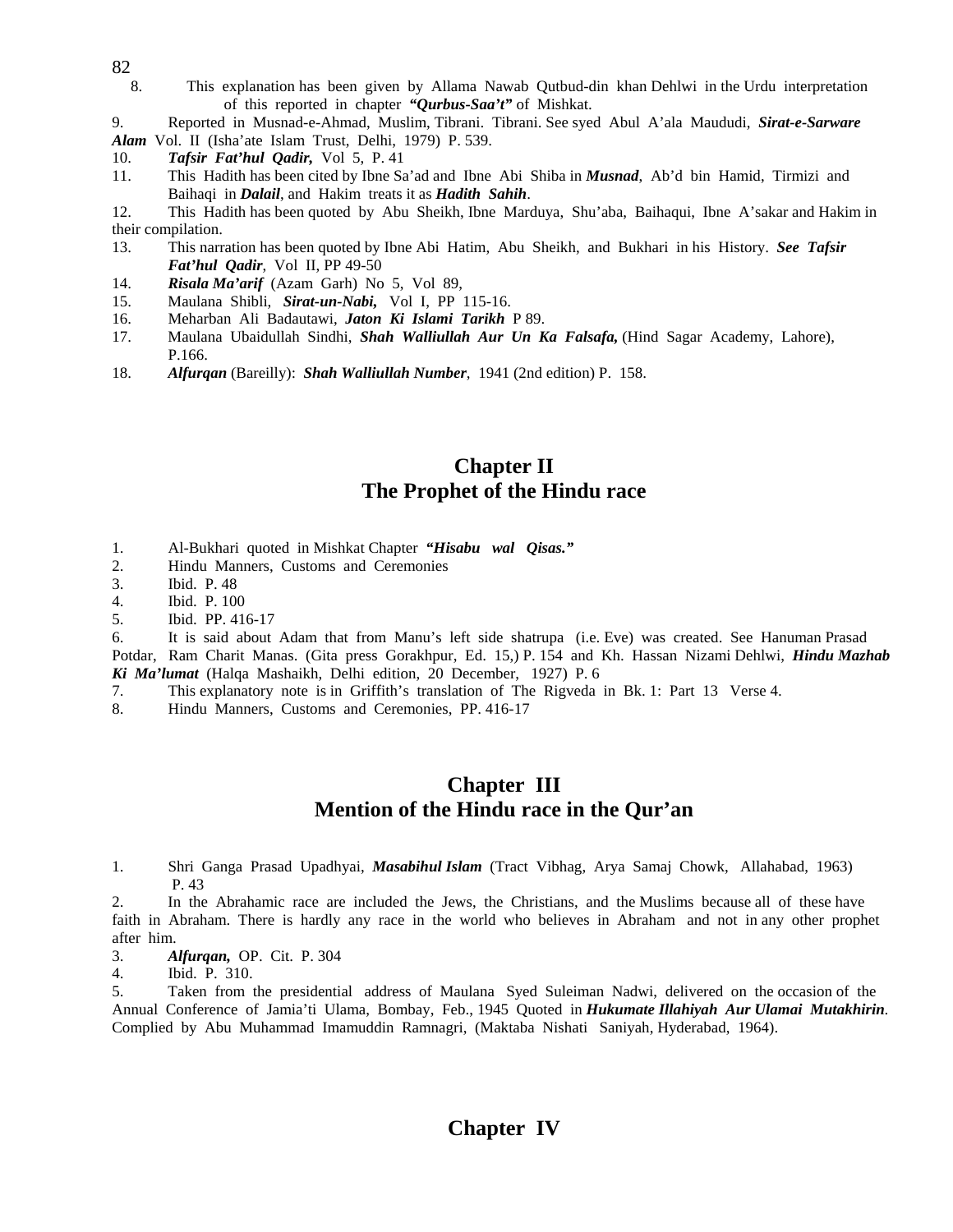#### **Common features and eternal kinship**

- 1. Ch. *"Kitabul Imam"* of Al-Muslim Quoted in Syed Jalaluddin U'mri, *Ma'ruf wa Munkar,* P 218.
- 2. Hindu Manners, Customs and Ceremonies. P. 579.
- 3. *Haj* means pilgrimage of Ka'aba once in a year in the month of Zilhijja . It is one of the five pillars of Islam and is obligatory on every Muslim who can afford to bear the expenses. *Umrah* means pilgrimage of Ka'aba on the days other than *Haj* days. It is not obligatory except for a Muslim who visits Mecca. *(Translator)*
- 4. *A'qiqah:* the explanation in the Brackets is my incorporation. *(Translator)*.
- 5. *Islam-e-Kamil,* compiled by Dr. M.A. Siddiqui, Professor of Arabic and Persian, Allahabad university, Cited in *Faran* (Karachi) January, 1959. P. 11.
- 6. Dharam Pal, *Kuf'r Tod,* Quoted in *"Awqaf"* (Quarterly) P. 29.
- 7. Qazi At'har Mubarakpuri (Compiled) *Narjil Se Nakhil Tak* quoted in *Ma'arif* No. 5, Vol 89.
- 8. S. Sulaiman Nadwi, *Arab aur Hind ke Ta'aluqat* PP. 12-13.
- 9. Ibne Nadim, *Kitabul Fihrist* P. 345 in Ibid, P. 115
- 10. Ibid, PP. 1-2.
- 11. *Tafsir Fat'hul Qadir* Vol II P. 474.
- 12. *Lubabut Tavil* Vol III, P. 189 (Pub in Egypt) Quoted in Maulana Abdul Rashid Nomani, *Loghatul Qur'an* (Nadvatul Musasnifin, Delhi, 1400 Hijrah).
- 13. *Tafsir Fat'hul Qadir,* Vol II, P. 474.
- 14. The Hindu Muslim Question. P. 12.
- 15. *Roznama Qaumi Jang* (Rampur), March 13, 1988 and *Roznama Munsif* Hyderabad.
- 16. Ibid, March, 1988.
- 17. Qazi At'har Mubarakpuri, *Khilafate Rashidah aur Hindustan* (Nadvatul Musannifin, Delhi, 1972) P. 25.
- 18. *Arab aur Hind Ke ta'aluqat,* OP. Cit, P. 115
- 19. Shah Moinuddin Ahmad, in *Risala Ma'arif,* OP Cit, No. 3, Vol. 95, P. 171.
- 20. Muslim India (Urdu), April 1988, P. 15.
- 21. *Maktubat* Vol I No. 295 Quoted in Shah Moinuddin Ahmad Nadvi, *"Islam mein Dusre Mazahib aur Ahle Mazahib Ki Haisiyat"* in *Risala Ma'arif* No. 3. Vol. 95. P. 171.
- 22. *Qaumi Jang,* OP Cit.
- 23. This word is written in Hindi like this : made of Isa (Jesus) and *Maqam* (place). Presently this place is known as Ashmukam and is situated at a distance of 70 Kilometres from Srinagar and 15 Kilometres from my town Bijbehara. It is still considered holy and is visited by the people of every religious community. There is a holy Shrine there but it is attributed to a different Muslim Syed Zainuddin. *(Translator)*.
- 24. *Kadambni,* December, 1978. PP. 135-39.
- 25. *Khilafate Rashidah aur Hindustan* OP., Cit, P. 47.
- 26. Ibid P. 30.
- 27. Ibid. 29.
- 28. Tirmizi Sharif (Urdu) : (Rabbani Book Depot, Delhi, 1973) Vol II, P. 135.

 "These are the technical terms used in connection with the authenticity of Hadiths (Sayings of the Holy Prophet).

- 29. *"Kitabul Ambiya" (Wazkur Filkitabi Maryam)* in Al-Bukhari.
- 30. *Tafsir dur-re-Manshur* (by Allama Suyuti) Vol I, P. 55 quoted by Syed Sabahuddin Abdul Rahman in *Risala Ma'arif* Feb. 1975, PP. 87-8.
- 31. Syed Sulaiman Nadwi, *Arab Hind Ta'aluqat,* PP. 2-3.
- 32. *Sab'hatul Marjan fi Tarikhe Hindutan,* Ch. I Quoted by Syed Sabahuddin Abdul Rahman in *Risala Ma'arif,* Feb. 1975. p. 88.
- 33. Sunane Nasai (Mujtabai, Delhi), Vol II. P. 63.
- 34. Sunane Nasai and Imam Ahmad (Imam Ibne A'sakar and Imam Ibne Kasir too have reported this Hadith. In fact it is stated in the *Al Badaya wan Nahaya,* Vol. 9, P. 95 "About *Ghazwa -i-Hind*  there is a Hadith reported by Hafiz Ibne A'sakar etc. Gulam Ali Azad has quoted the above mentioned two Hadiths, in Sab'hatul Marjan, P. 21).

For details see *Khilafate Rashidah aur Hindustan,* OP. Cit, P. 36.

35. Readers Digest, July, 1971, PP. 127-34.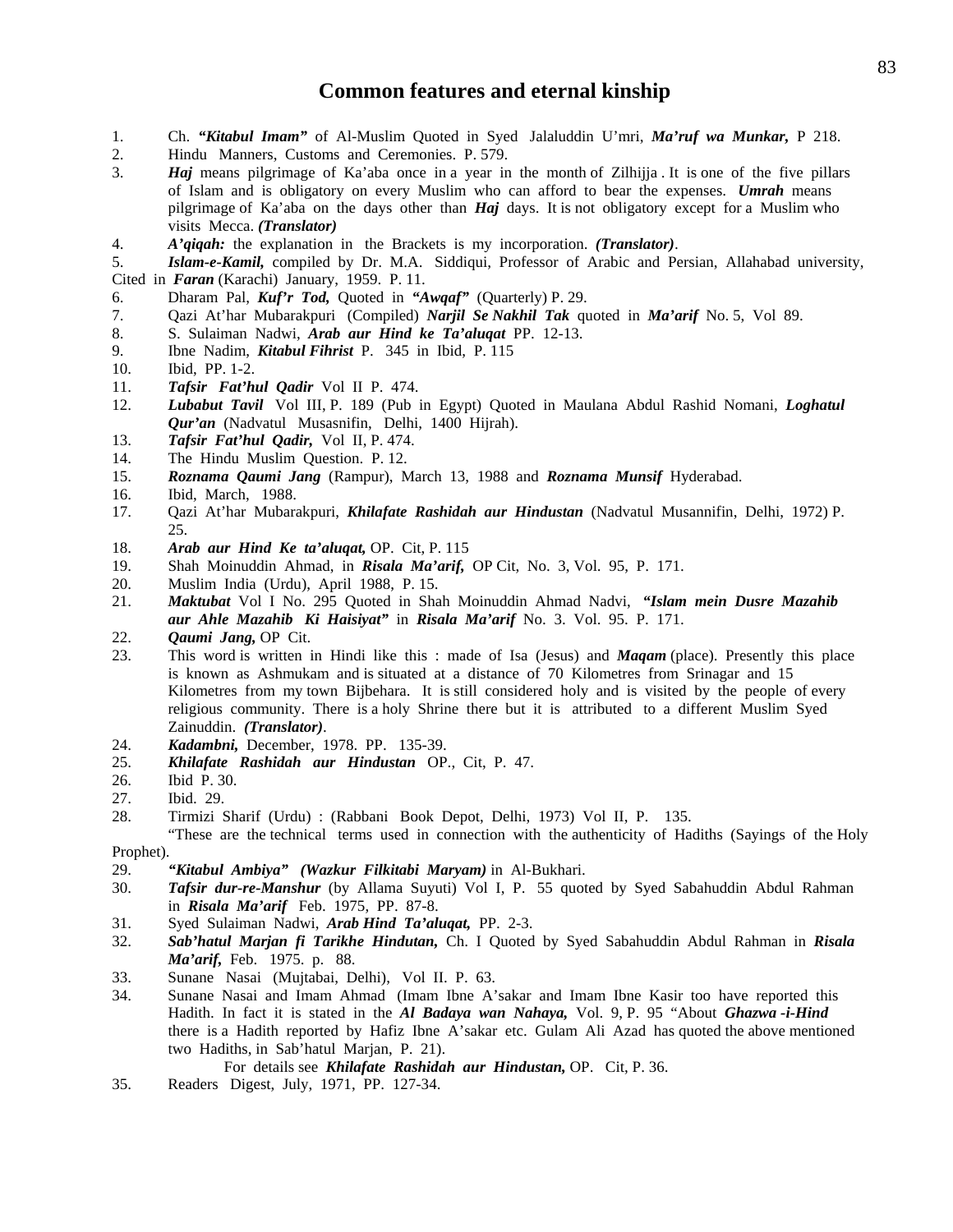## **Chapter V The Vedas - the Earliest Scriptures**

1. The references from the Vedas will be given in the text itself using the following abbreviations:

- R.V. for The Rig Veda
- Y.V. for The Yajur Veda
- S.V. for The Sama Veda
- A.V. for The Atharva Veda

 Usually only the translations alone have been given unless it is extremely necessary to quote original. Even then I have given the transliteration, after consulting Maulana Usmani and Mr. Tariq because I Personally do not know Sanskrit.

#### *(Translator)*

- 2. Pandit Shri Ram Sharma, *Bhoomika,* Sam Veda. P. 12, 1989 edition.
- 3. Max Muller, Quoted by Griffith, Hymns of the Rig Veda (Preface To The First Edition) Vol I.
- 4. Ibid.
- 5. W. J Wilkins, Hindu Mythology, P. 3.
- 6. Ibid P. 5
- 7. Dr. Sampurnanand in *"Vedic Sahitya",* P. Ram Govind Trivedi, (Bharti Gyan Pith Kashi) PP. 23-24.
- 8. Hindu Manners, Customs and Ceremonies, Op. Cit, P. 174.
- 9. *Tarikhe Mashaikhe Chisht* Vol 5.P.58 quoted by Maulana Akhlaq Hussain Qasmi, *Risala Rubi* (Delhi) Feb. 1988.P.13
- 10. Ibid.

11. It has been generally agreed by all the scholars that the 'Five Books of Moses', the 'Four Gospels' and

'Psalms' of the Bible are the interpolated versions of the three Major Scriptures of the world The Torah, The Gospel and The Zabur revealed upon Moses, Jesus and David (P.B.U.T.) respectively. In this book I have retained the original names. *(Translator).* 

- 12. *Alfurqan* (Bareilly): *Shah Walliullah Number;* 1941, P. 282.
- 13. Ibid.
- 14. Ibid.
- 15. Ibid.
- 16. Ganga Prasad Upadhyai, *Masabihul Islam,* P. 43.
- 17. A'mr bin Shoeb's narration, *"Bab Sawabe Hazihil Ummah"* in Mishkat.
- 18. Some people possessed a few scattered pages of the *Suhufe Ibrahim* (Scriptures revealed upon Abraham).
- 19. For details see the Holy Qur'an
	- Sura Ahzab 33 ayah 7
	- Sura Shura 42 ayah 13
- 20. *Kalyan Padam Purana Ank* October, 1944. P. 3.

## **Chapter VI The Beginning of the Universe-Hazrat Ahmad Mujtaba**

- 1. Sir William Muir, The Life of Mahomet, Abridged edition (London: Smith, Elder and Co. , 15 water 100 Place, 1877), P. 5.
- 2. Ibid. P. 164.
- 3. Allama Hafiz Ibne Qayyim, *Kitabul Ruh*, Urdu translation Maulana Raghib Rahmani, *Ruhon se Miliye Khabon Ko Samjhiye* (Maktaba Alfalah Deoband), P. 249.
- 4. Ibid. P. 253.
- 5. Ibid. P. 249.
- 6. Hazrat Mujaddid Al'f Sani, *Maktubate Rabbani* (Urdu translation) (Madina Publishing Company, Karachi), Vol III, Part II, Letter 94.
- 7. *Mowahib-ul-Ladunniah,* Urdu translation *Sirate Muhammadiya* (Afzalul Matale, Hyderabad, 1342 Hijrah), P. 170.
- 8. Paul Carus, Gospels of Buddha, P. 217
- 9. *Gautam Budh-Dharm aur Darshan,* P. 150.
- 10. Dr. Radha Krishnan, Recovery of Faith, P. 154.
- 11. Tirmizi quoted in *"Bab Sayyidil Mursalin:* II" of Mishkat.
- 12. Baihaqi, Ahmad, Hakim, quoted in *Sirate Muhammadiya,* OP. Cit., P. 7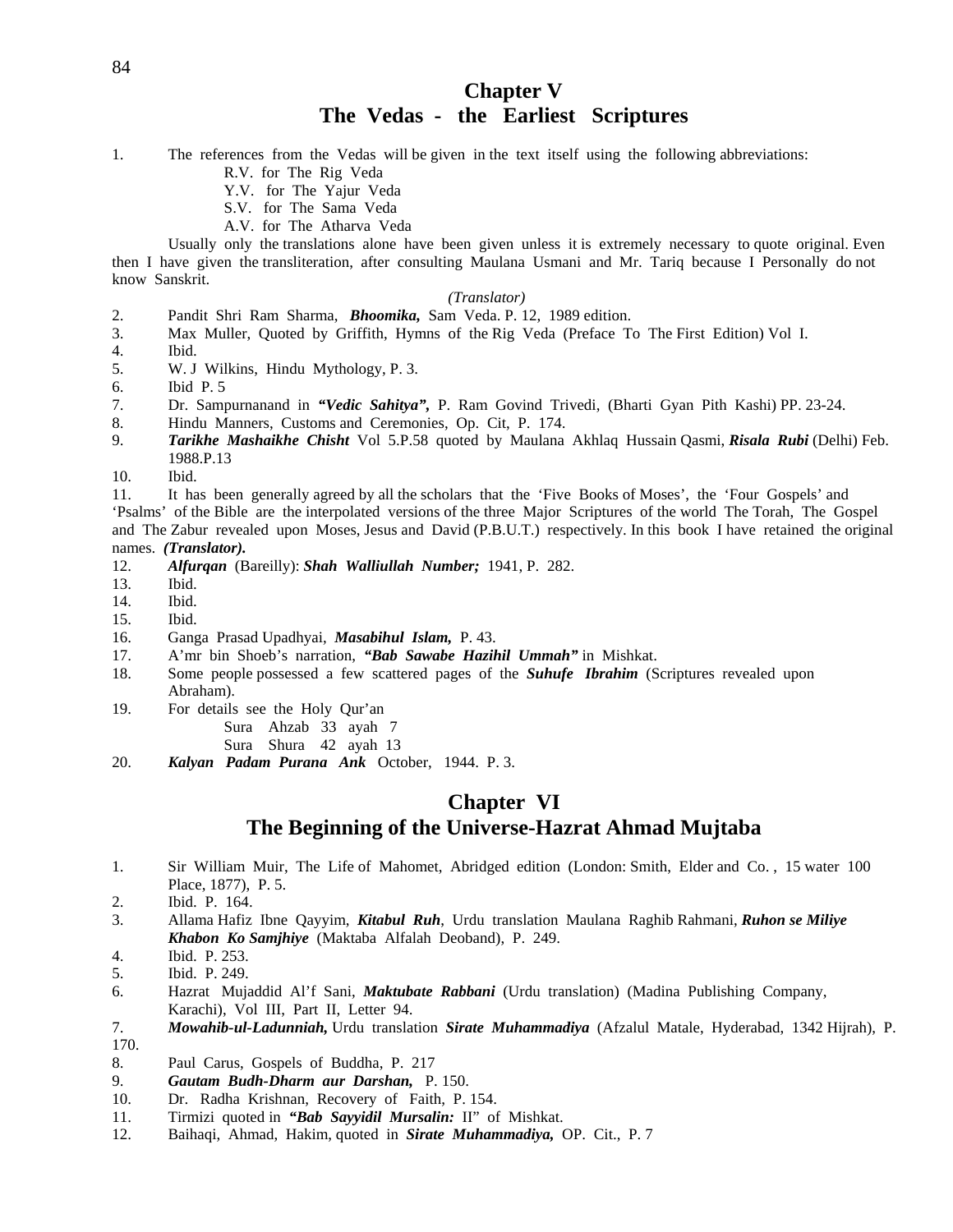- 13. Imam Ahmad quoted in *Sirate Muhammadiya* Op. Cit., P.8
- 14. Ibid.
- 15. *Tafsir Fat'hul Qadir,* Vol I, P. 52
- 16. "New Visions of the Universe" in Reader's Digest, August 1977. PP. 29-33.
- 17. *Maktubate Rabbani,* Op. Cit; Letter 122, P. 160.
- 18. Dr. Mir Wali-ud-Din, *Qur'an aur Tasawwuf* (Nadwa tul Musannifin, Delhi, 1945), P. 109.

19. *Maktubat,* Op. Cit., No. 93. In the footnote of this *Maktub* it is stated "that Delmi in *Musnad Firdos* has quoted an identical reference from Ibne Abbas. Similarly it is in *Mawahib*. Besides, in *Mustadrak,* Hakim has reported a Hadith of a same theme. Allama Subki in *Shifa-us Suqam* has retained it. Alama Balqini too has retained it in *Fatawa*. Hence semantically, there is no doubt about the authenticity of this Hadith." 20. Ibid.

In the footnote of the same *Maktub* it is stated:

 "According to Allama Zarqani in *Sharahul Mawahib*, and in Mahaziratul Awail it is considered as Hadith Hassan, and Sheikh Mohiuddin Ibne Arabi has also reported it in *Futuhat*. And *Muhaddith*  Abdur Razaq has also quoted a similar Hadith narrated by Jabir.

- 21. Pandit Shri Ram Sharma Acharya, *Hari Vansh Purana.* 1: 54, P. 59.
- 22. Dr. Chaman Lal Gautam, *Vishnu Rahassya,* P. 276.
- 23. Quoted in Maulana Abdul Rashid Nomani, *Lughatul Qur'an* Vol. IV. P. 156.

## **Chapter VIII Islam and Hinduism** - **Similarity of Names**

- 1. Maulana Shah Moinuddin Ahmad Nadvi, *"Islam Mein Dusre Mazahib aur Ahle Mazahib Ki Haisiyat", Risala Ma'arif,* No 3. Vol. 95, P. 178.
- 2. Ibid PP. 180-81.
- 3. *Fatawa Azizi,* Vol I, PP. 132-34.
- 4. Maulana Nurul Haq Alvi, *Alfurqan* (Shah.... No.) OP. Cit., P. 332.
- 5. Maulana Abul Kalam Azad, *Tarjumanul Qur'an* (Sahitya Academy Delhi), Vol I, P. 247.

6. Pandit Suder Lal, *Gita aur Qur'an*. English translation Gita and Qur'an by Syed Asadullah (Indo Middle East Cultural Studies, Hyderabad Deccan) P. 5.

- 7. *Masabihul Islam,* OP Cit. PP. 14-15
- 8. Allama Shibli, *Siratun Nabi* (Compiled by Sayed Sulaiman Nadwi) Vol. I,P. 111.

#### **Chapter IX Monotheism in the Vedic Dharma**

- 1. Dr. C. L. Gautam, *Vishnu Rahassya,* P. 149.
- 2. Commentary on Gita (*Kalyan,* Gorakhpur) P. 326.
- 3. Shri Ram Nath Suman (Compiled) *Ahinsa and Satya* P. 31.
- 4. M. K. Gandhi, "The problem of Woman" *Harijan* : November 28, 1936.

### **Chapter X The Prophethood And The Vedic Dharma**

- 1. *Hindu Sanskriti Ank* (*Kalyan,* Gorakhpur, January, 1950), P. 795.
- 2. *Shrimad Bhagvat Maha Purana.* 9:24:56.
- 3. Hindu Manners, Customs and Ceremonies. P. 48.
- 4. Ibid. P. 100.
- 5. Ibid. PP. 416, 417.
- 6. *Mat'sya Purana.* I : 29-35.
- 7. Ibid. 2:10-11.
- 8. Ibid. 2:14-16.
- 9. *Vedon aur Puranon Ke Adhar Par Dharmik Ekta Ki Jyoti.*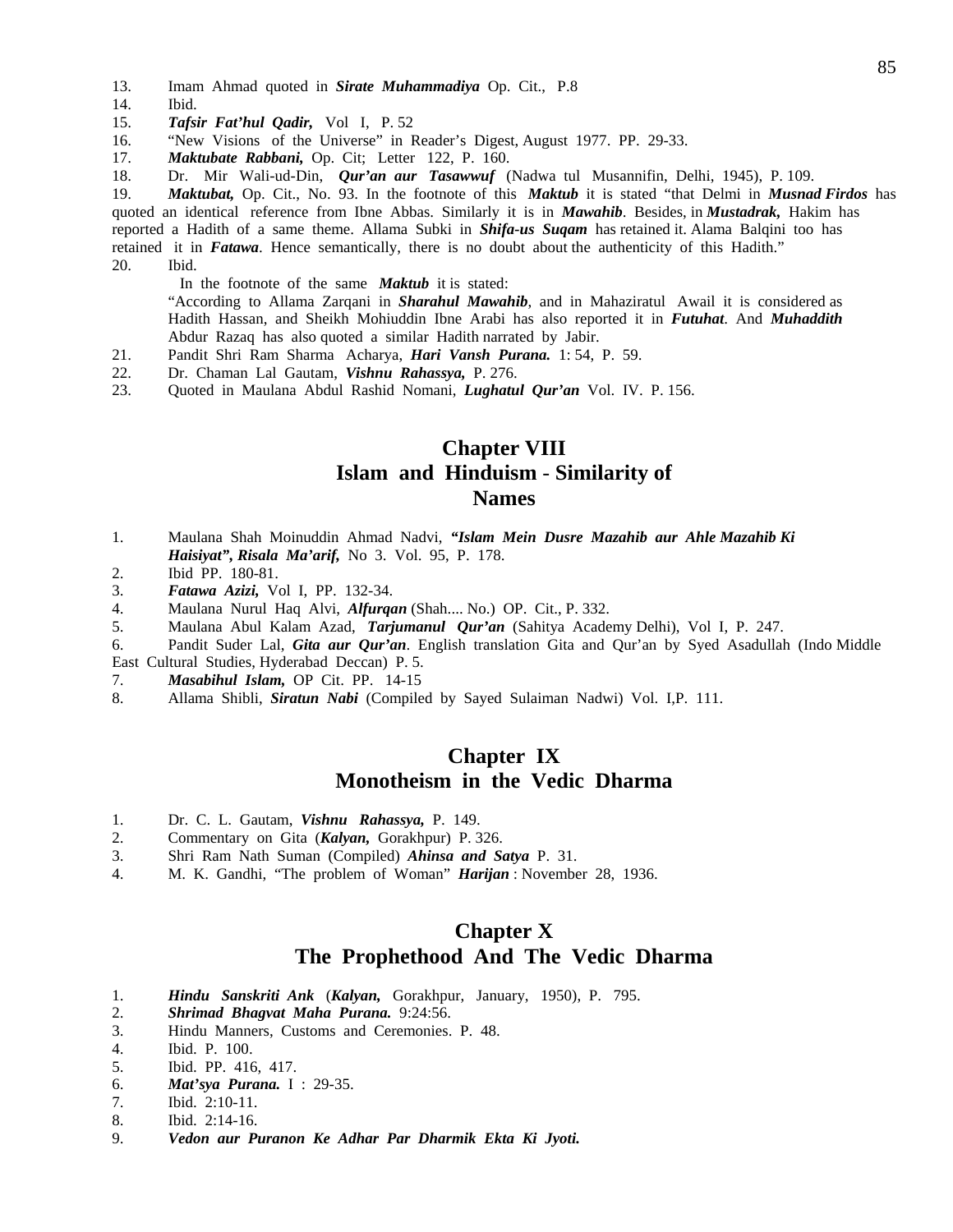86

10. In the translation of these *Shlokas* I have, at places, taken help from 'Islam, the First and Final Religion, PP. 8-9.

- 11. In these *Shlokas* the word Adam figures as *Adam,* Eve as *Haw'yawati,* Paradise as *Pradan Nagar*  (inhabitation of Rewards) and for Satan *Kali*.
- 12. According to the Torah, Noah's age was 650 years at the time of the Deluge.
- 13. In these *Shlokas* the word *"Niyuh"* has been used for Noah Whereas *Ham* and *Yaqut* are same.
- 14. In Sanskrit *"ABRAM"* has been used instead of Ibrahim or Abraham. It is worth mentioning that in The Torah it is stated that the first name of Abraham was *"ABRAM"* only and subsequently the Almighty named, him Abraham and said to him, "Neither shall thy name any more be called Abram, but thy name shall be Abraham; for a father of many nations have I made thee." (The Bible: Genesis 18:5) All these three extracts are the translations of the *Shlokas* of *"Prati Sarga Parva"* of *Bhavishya Purana,* 1:4.
- 15. In the above mentioned *Shlokas* of *Bhavishya Purana,* Part III *(Prati sarga Parva;* 2:21-30), in the original Sanskrit, *"Isha"* has been used for Isa; *"Himtung"* for Himalaya; *"Masi"* for Massiah. Pandit Shri

Ram Acharya has translated *"Himtung"* as Himalaya.

16. These are the translation of *"Prati Sarga Parva" Bhavishya Purana. Khand 3, Adhyai 3, Shlokas 5-16*  Here, in original Sanskrit *"Muhammad"* has been used for Muhammad. It is also clear from these *Shlokas* that the word *"Malechh"* was used for non-Aryan just as the Arabs used *"A' jam"* for non-Arabs and the Jews "Gentiles" for non-Jews. Now this word *"Malechh"* is being used in negative sense. But in the Vedic language it does not have any negative connotation.

17. *Shrimad Bhagvata Mahatma Purana 1:2:76.* 

- 18. *Narashnas aur Antim Rishi.*
- 19. *Kitab-ut-Tejan Fi Muluke Hamir* (Majlis Da'iratul Ma'arif, Usmania Hyderabad) first edition, P. 372.

### **Chapter XI The Life Hereafter And The Vedic Dharma**

- 1. Dr. Radha Krishnan, *Upanishadon Ki Bhoomika* (Raj Pal and sons, Delhi), P. 42.
- 2. The Author
- 3. *"Parlok aur Punar Janam Ank", Kalyan,* Gorakhpur, January, 1969. P.164.
- 4. Ibid. 165.
- 5. Ibid.
- 6. *Darshan Digdarshan,* P. 403.
- 7. *Punar Janam aur Ved,* P. 93.
- 8. *Awagawan,* P. 104
- 9. Pandit Durga Shankar Satyarthi *"Ved aur Punar Jeevan" Risala Kanti* (Hindi) July 8, 1969.
- 10. The Rigveda 10: 16: 4.

11. Max Muller was the first to make the Vedas public after going through the Vedic commentary of Sayan Acharya.

#### 12. *Shrimad Bhagavatam,* 3:30:25-28.

- 13. The Rigveda 1: 100:12 in *Kanti* OP. Cit. July 8, 1969.
- 14. The Rigveda 1:92:10 in *Kanti* Op. Cit. July 8, 1969.
- 15. Ibid. 1:4:3.
- 16. Ibid. 1:44:6
- 17. When I compared Pandit Durga Shankar's translation of these *Shlokas* with the other translations, I didn't find this translation anywhere. However, there is the possibility of this translation in the Sanskrit words contained in the *Shlokas.*
- 18. Al-Bukhari quoted in *"Bab Sayyidil Mursalin",* Mishkat.
- 19. Quoted in *Tafsir Ibne Kasir* (Urdu translation published by A'atiqad publishing House, Delhi), Vol II, P. 43.
- 20. *Ruhon se Milye, Khabon ko Samjhiye,* Op. Cit; P. 253.
- 21. Hindi Journal *'Marg Deep',* April 1977, P. 8.
- 22. *"Parlok aur Punar Janam Ank" Kalyan,* Gorakhpur, January, 1969 P. 16.
- 23. Pt. Shri Ram Sharma, *Tantra Maha Vigyan,* Part I P. 98.
- 24. *Marg Deep,* April 1977, P. 8.
- 25. Ibid. May 1977. PP. 10-11.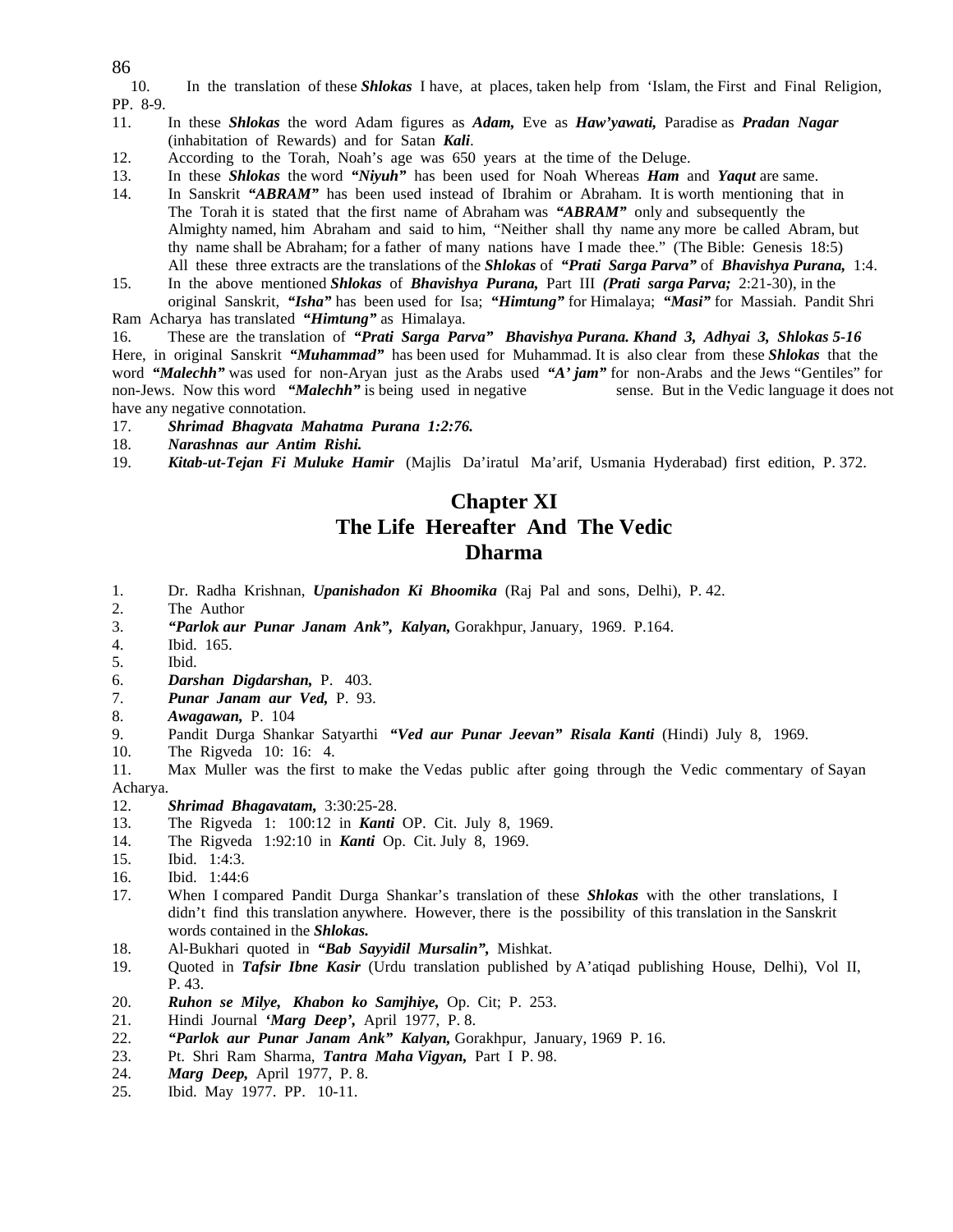## **Chapter XIV The truth about Ka'aba in the Vedic Dharma**

- 1. Rahbar Farooqi, *Ma'arifat-e-Ka'aba.* P.5 quoted in Tafsir *Mawahib-ur-Rahman by* Amir Ali, Vol 4. P.15.
- 2. *Jambudwip* =

*JA+ambu+dwip* Life + water + Island Water wherefrom the Life started, Ka'aba

- 3. Pandit Shri Ram Sharma, *Hari Vansh Purana,* Part II. PP. 499-501.
- 4. "Padam Purana Number" *Kalyan* (Gorakhpur), October, 1944. P. 96.
- 5. *Kalyan,* January 1980. P. 225

### **Chapter XVI The Account of Dajjal (Anti-Christ) in the Vedic Dharma**

- 1. This story has been narrated in such a way that the prophecies were given the shape of bygone-events.
- 2. Shri Ram Sharma Acharya, *Hari Vansh Purana* Vol. I.P 492.
- 3. Ibid. PP 497-98.
- 4. Ibid. PP 498-99
- 5. Ibid. PP. 502-03
- 6. Ibid P. 504.

#### **Chapter XVII Why these Secrets remained a secret?**

- 1. *Akhbar* (newspaper) *Qaumi Jang,* January 19, 1981, P.4
- 2. Hindu Manners, Customs and Ceremonies, OP. Cit, P. 166.
- 3. The children's comic "Tinkle" 109: 83 (issue) Page 15. The words within the brackets are mine.
- 4. Weekly Blitz (Urdu) March, 1987, PP. 14-15.

### **Chapter IXX The Mode of the Mission**

- 1. Maulana Shah Moinuddin Nadwi *"Islam Mein Dusre Mazahib Aur Ahle Mazahib Ki Haisiyat"*  published in *Risala Ma'arif* No 3: Vol. 95: Page 178.
- 2. *Chach Nama Elliot* Vol. I, P. 186 quoted in *Risala Ma'arif* 3:95:180
- 3. Ibid.
- 4. Abdul Rashid Nomani, *Loghatul Qur'an.*
- 5. For details see *Sura Jum'a* 62: ayah 2-3
- 6. This topic has been discussed in detail in Chapter I of this book.
- 7. Baihaqi quoted in Mishkat *"Bab Sawabe Hazihil Ummat."*
- 8. Ibid.
- (A Hadith of the similar topic and nature has been cited by Ahmad and Darmi).
- 9. Ibid.
- 10. These extracts have been taken from the essay of Muhammad Abdullah (Retired I.A.S.) published in Soviet Union (Urdu) Vol. 28, June, 1982.
- 11. Maulana Abul Hassan Ali Nadwi, *Muqaddima Arkane Arba'a* (1981) P. 15.
- 12. Healan (published by Ecumenical Theological Centre Detroit, Michigan, U.S.A.) Vol. VII No 2. P. 5.
- 13. Ibid. P.6
- 14. Ibid. P.6.